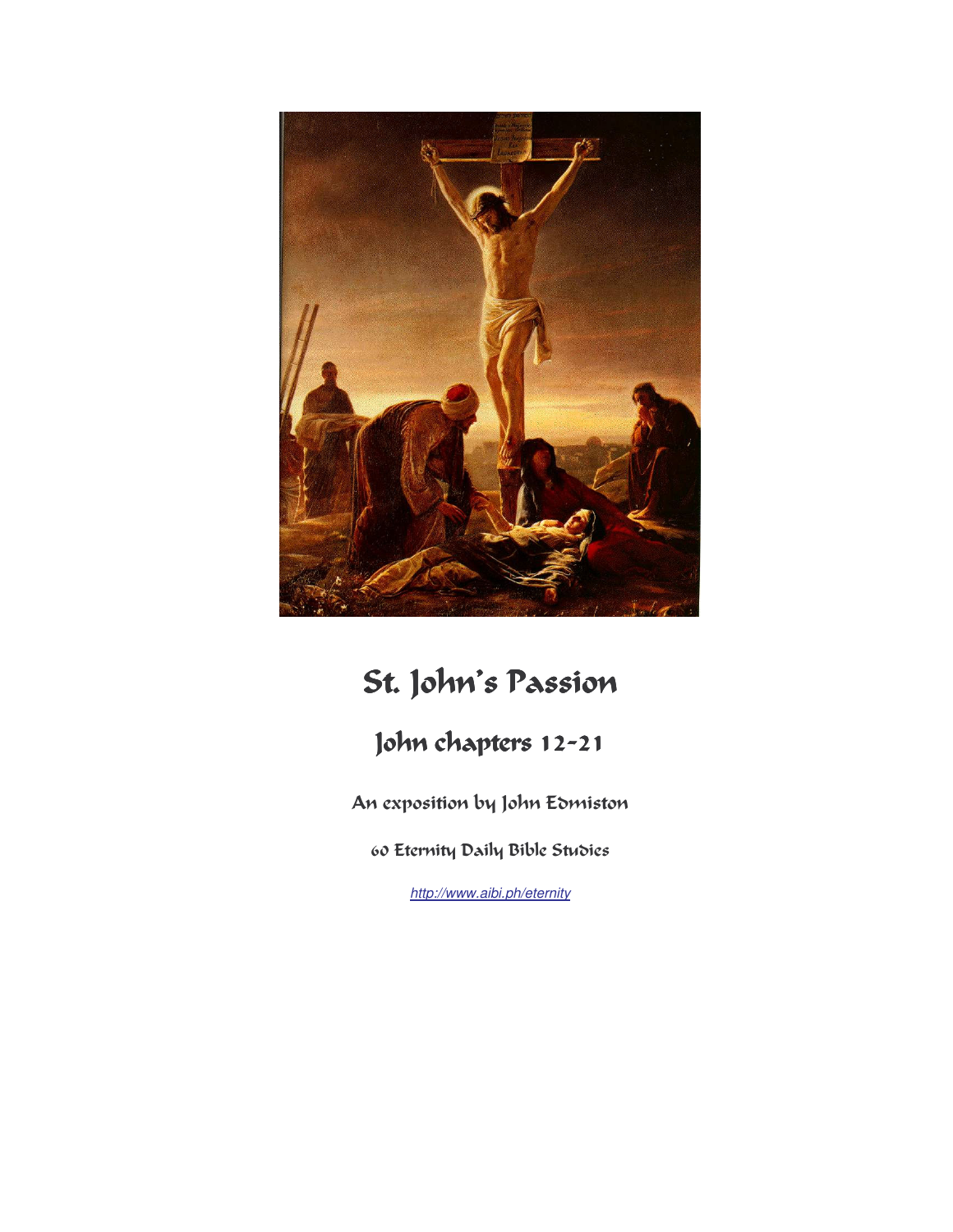# MARY ANOINTS JESUS

John 12:1-8 Then, six days before the Passover, Jesus came to Bethany, where Lazarus was (who had died, whom He raised from the dead). (2) Then they made a supper here for Him. And Martha served, but Lazarus was one of those reclining with Him. (3) Then Mary took a pound of ointment of pure spikenard, very costly, and anointed the feet of Jesus, and wiped His feet with her hair. And the house was filled with the odor of the ointment. (4) Then said one of His disciples (Judas Iscariot, Simon's son, who was to betray Him) (5) Why was this ointment not sold for three hundred denarii and given to the poor? (6) He said this, not that he cared for the poor, but because he was a thief and held the moneybag and carried the things put in. (7) Then Jesus said, Let her alone. She has kept this for the day of My burial. (8) For you have the poor with you always; but you do not always have Me.

This story connects the grand triumph of chapter 11 and the raising of Lazarus with the cross to come. It is six days before the cross and Lazarus is with Jesus at the table, as well as Judas! Mary anoints and Judas objects. The heart of evil manifests itself in the presence of a resurrected saint and an act of worship. We sense that things have reached a tipping point.

The drama is about to unfold. Bethany – the house of Mary, Martha and Lazarus has returned to normal after the death of Lazarus. Martha was still serving, Mary was still worshipping and Lazarus was having fellowship with his Lord. Now we are left wondering where Mary got the spikenard from – it was expensive and they it seems that they were a poor family (there were no servants, Martha did all the work). Perhaps it was given to them when Lazarus died – for his burial but was now being used on Jesus. This was a year's wages for this little family with no savings and Mary poured it all out on Jesus.

Judas reacted to this worshipful extravagance with rage –and seems to have got others to join him (Matthew 26:8) in his indignation over "this waste" (Matthew 26:8). When we pour out our life in Christian service others look on and say "what a waste, a bright young man or woman wasting themselves as a missionary (or pastor)". Or they might say "Surely you should be a doctor and help more people than the few you are helping now." People do not understand a life spent on God and for God.

Similarly the line of Judas "Why was this ointment not sold for three hundred denarii and given to the poor?" has been applied to many things that were "extravagances for the Lord" such as cathedrals, stained glass windows, pipe organs and the like. Yet God deserves our extravagance! Money that is truly spent on God is not wasted, but money spent on our egos is. So if the church building is truly "for God" then it should be the very best, but if it is to glorify man and pander to pride, then it should not be constructed.

It was this waste of money that caused Judas to storm out and betray Christ to the Jews.

But underneath the anger was avarice. Judas was a thief, the first pilfering church treasurer. According to statistics put out by the US Center For World Missions approximately 18 billion dollars a year or more is taken from church coffers by "ecclesiastical crime" this is greater than the 17 billion spent on the entire world missions' budget!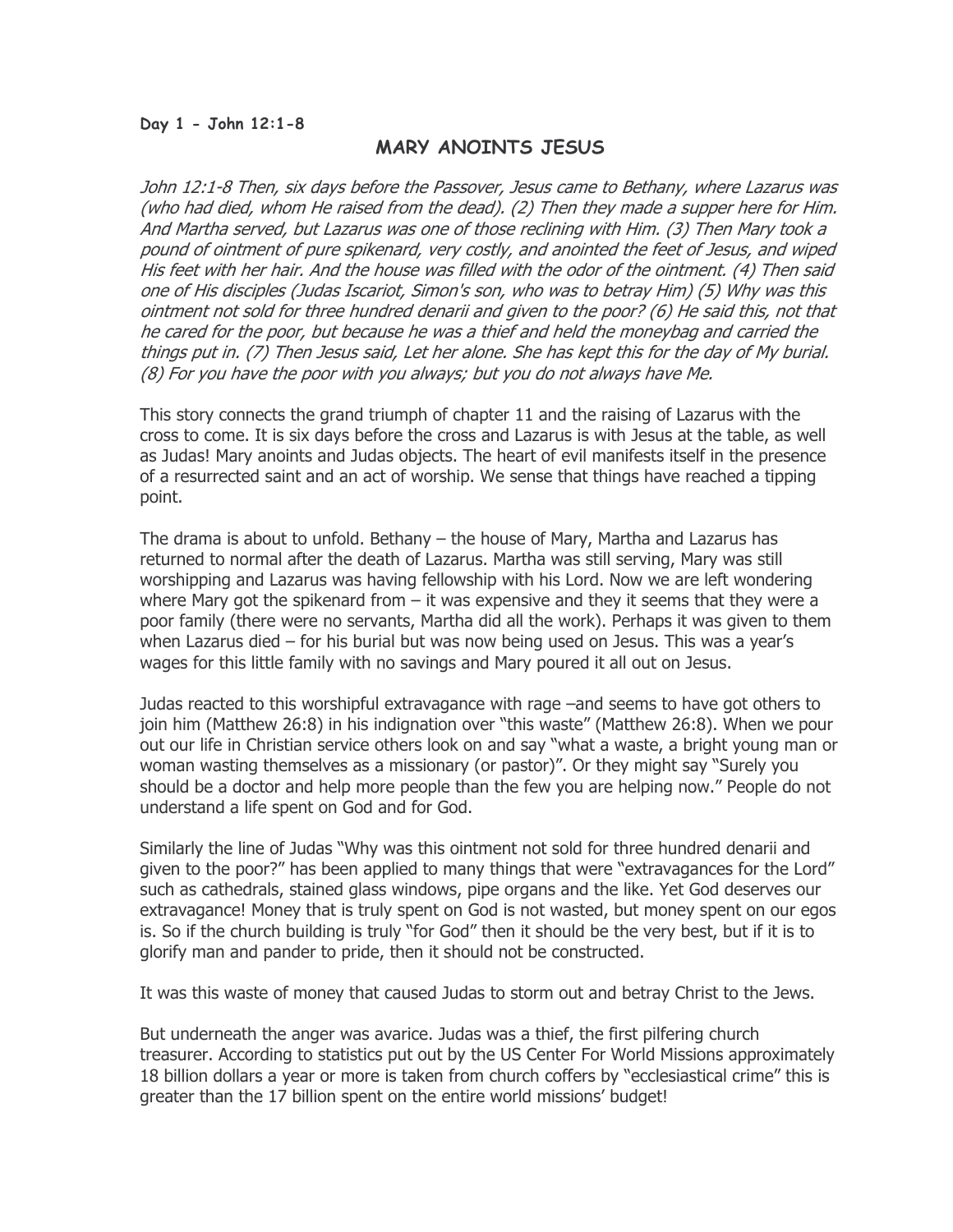"And the house was filled with the odor of the ointment." Grace fills the house. Sometimes people who have been miraculously healed say they smelled " a strong fragrance of roses" in the room at the time. God is fragrant and beautiful and complex and wonderful.

Jesus defends the fragrant act of worship: "Then Jesus said, Let her alone. She has kept this for the day of My burial. (8) For you have the poor with you always; but you do not always have Me." Jesus understands the heart of devotion and how often the pragmatists of this world attack it. Jesus points out that there are higher priorities than the ever-present social ills. There will always be sick people and poor people and sad people and needy people. But there will not always be Christ in our midst and when He turns up- that becomes the highest priority. Thus if there is a special work of God, a revival, a sudden awareness of His presence, that will be there a while, then be gone – we must seize the day, and leave other pressing duties aside.

The business mindset is of limited use in ministry. Yes it is good to be organized and disciplined, but too much pragmatism and focus on money and results can kill the heart of worship and stifle the aroma of fragrant grace. It can even lead us to betray Christ for gain.

There are those who have a deep heart for worship and will spend many hours making an elegant tapestry for the church. There are those who bring beauty into our midst and are the "incense-makers". These are precious saints and need to be encouraged and defended – not seen as impractical.

Note that in John's and Luke's account the perfume was poured out on Jesus' feet – on the lowest part of His body. In Matthew and Mark it is His head – anointing for Kingship. Probably she anointed His head then went down and poured the remainder over His feet  $-$  a pound of ointment goes a long way! Then in an utter act of devotion she washes His feet with her hair!

This would have been so counter-cultural, so shocking; so appalling the room would have gasped. It didn't make economic sense, and it wasn't culturally appropriate but it was an act of love and worship that Jesus wanted us all to know about and appreciate which is why He said:

Matthew 26:13 Truly I say to you, Wherever this gospel shall be proclaimed in the whole world, that which this woman has done shall be spoken of also, for a memorial of her.

Love the Lord – with ALL your heart – even when it makes no sense at all – and if you spend your life on God it will be fragrant with grace!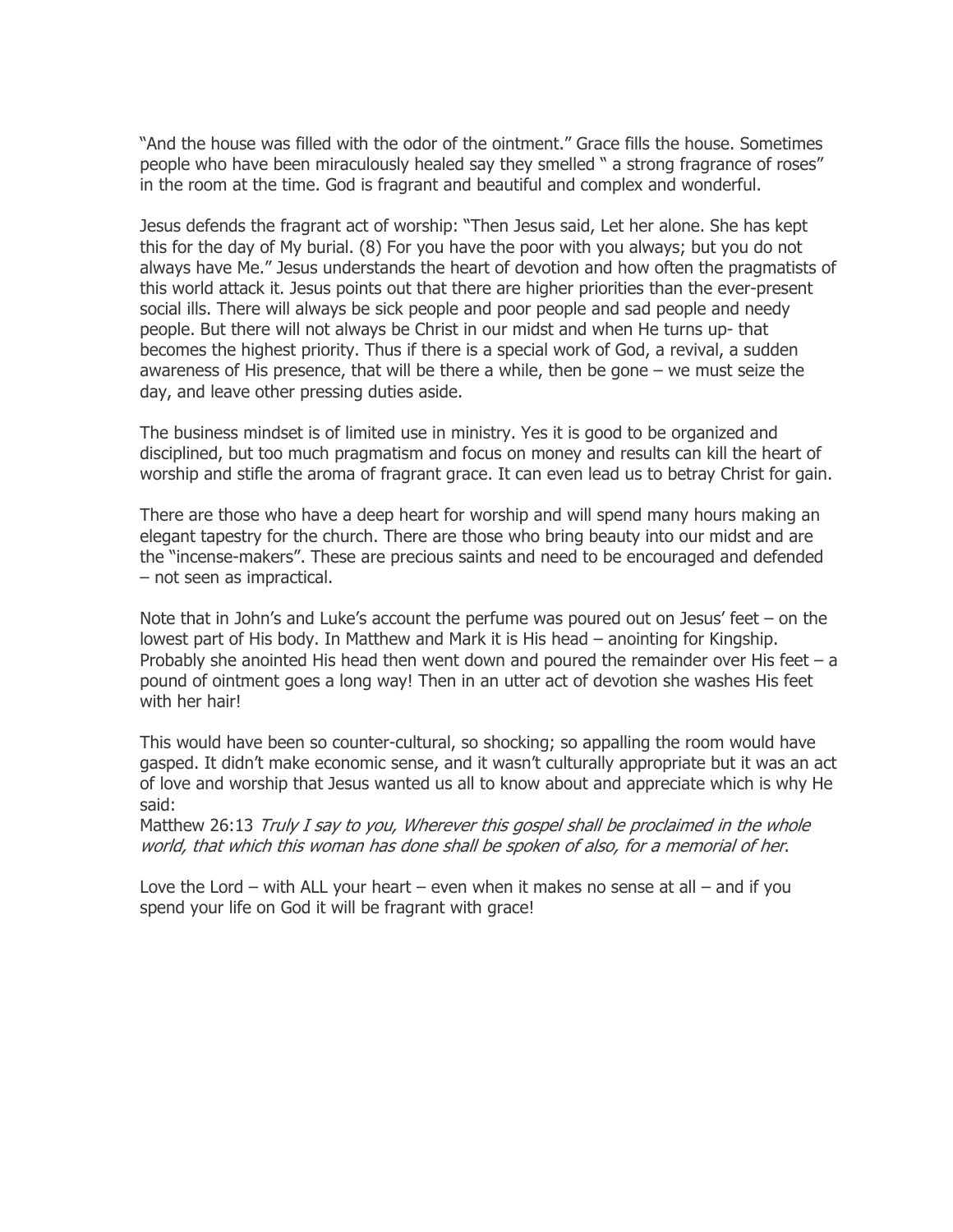#### Day 2 - John 12:9-23

# TIME FOR MINISTRY

John 12:9-23 Then a great crowd of the Jews learned that He was there. And they did not come for Jesus' sake only, but also that they might see Lazarus, whom He had raised from the dead. (10) But the chief priests consulted that they might put Lazarus to death also, (11) because many of the Jews went away and believed on Jesus because of him. (12) On the next day, when they heard that Jesus was coming to Jerusalem, a great crowd who had come to the Feast (13) took branches of palm trees and went out to meet Him. And they cried, Hosanna! "Blessed is the King of Israel who comes in the name of the Lord!" (14) And finding an ass colt, Jesus sat on it; as it is written, (15) "Fear not, daughter of Zion; behold, your King comes sitting on the foal of an ass." (16) But His disciples did not know these things at the first. But when Jesus was glorified, then they remembered that these things were written of Him, and that they had done these things to Him. (17) Then the crowd witnessed, those who were with Him when He called Lazarus out of the tomb and raised him from the dead. (18) Because of this the crowd also met Him, because they heard that He had done this miracle. (19) Then the Pharisees said among themselves, Do you see how you gain nothing? Behold, the world has gone after Him. (20) And there were certain Greeks among those who came up to worship at the Feast. (21) Then these came to Philip, who was from Bethsaida of Galilee, and asked him, saying, Sir, we want to see Jesus. (22) Philip came and told Andrew. And again Andrew and Philip told Jesus. (23) And Jesus answered them, saying, The hour has come that the Son of Man should be glorified.

Lazarus has been raised, great crowds follow Jesus, they anoint him with perfume (verses 1-8), wave palm branches and cry Hosanna (v.13) and even the Greeks want to see Jesus. (v.21) This is a brief glorious moment of great fame before the cross. People believe in droves, the official religion of orthodox Pharisaical Judaism is collapsing. A prophet from Galilee has usurped the chief priests, scribes and Pharisees. The Messiah, "He who comes in the name of the Lord" has arrived.

The old religious order will give way to the new. The corrupt practice of selling doves and paying for priestly offices and the compromised political alignments of the clergy and the devouring of widow's houses – all the cant and hypocrisy – is about to be overthrown. Jesus is the "new broom" of the Holy Spirit and the people know it. The sick are healed and the dead are raised. Good strict rule-keepers receive nothing while penitent sinners are blessed and helped and healed.

All religious systems of salvation are about to be put out of business and replaced by repentance and faith. Jesus is not just changing the rules – He is throwing out the rulebook! No longer will anyone have to worry about which race he or she belong to, or whether they are circumcised or whether they have tithed their cumin or sacrificed a sheep. This Passover will end all Passovers.

No longer will there be special days and months and years (Galatians 4:9,10) or Sabbaths and new moons or items that are religiously taboo to taste or touch or handle (Colossians 2:8-23). The priest will no longer control access to God, the temple curtain will be torn in two and any sinner who repents and believes will be made a veritable Son of God.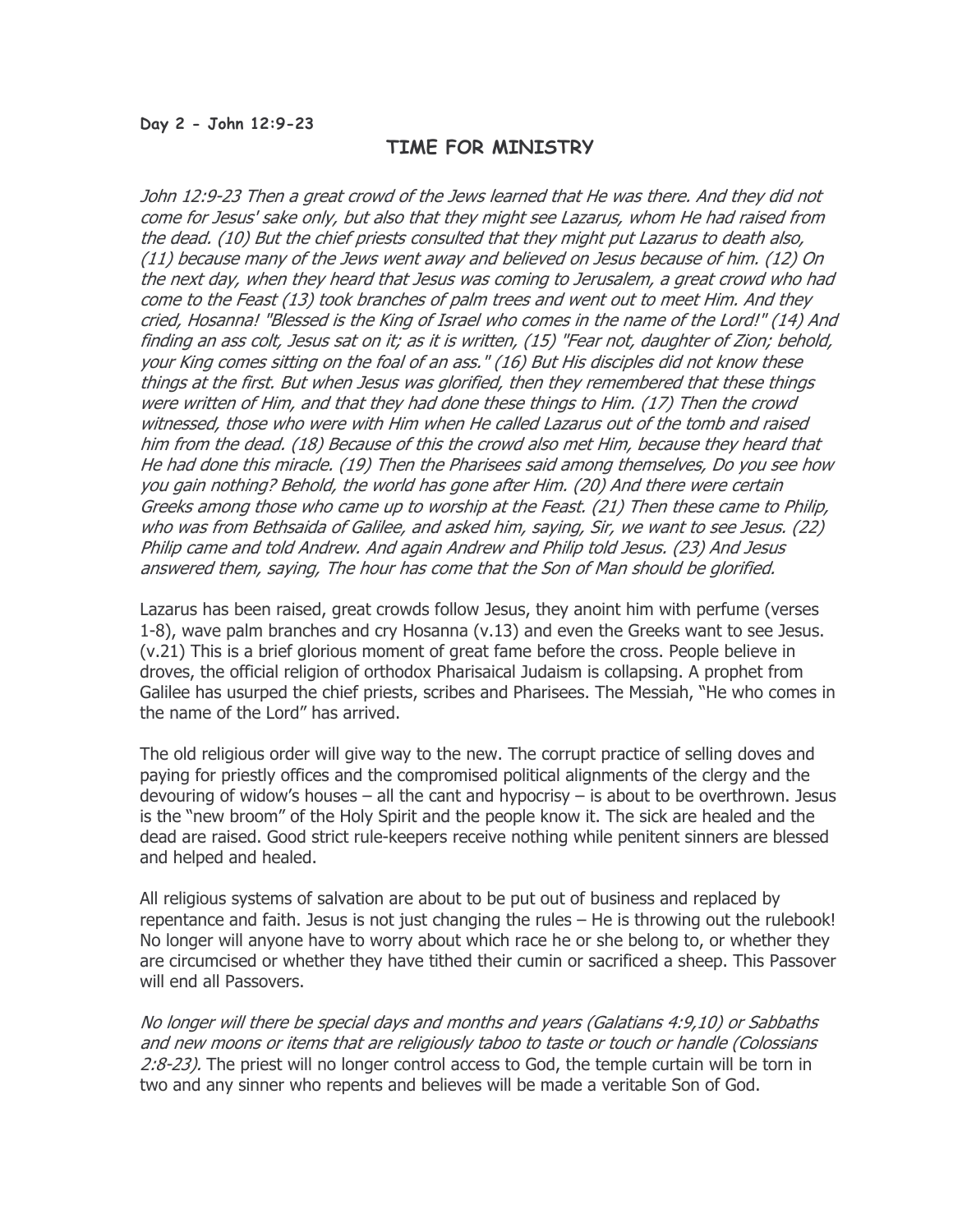Jesus proved this with Lazarus. Lazarus had been dead for three days and stank and was therefore unclean. He was also unable to do any good works. By the religious canons of the Pharisees - Lazarus' sickness and premature death may also have been interpreted as judgment for sin. Yet he was raised from the dead and given life. The resurrection of Lazarus was quite obviously not due to rule keeping or to the use of certain religious rituals - but instead was due to grace. The rule-keepers could do no such miracle –but the believers could.

Rule-keepers verses believers, works versus grace. The battle was on, and the believers – those who simply used personal faith – rather than rules or rituals, were winning by miles! (When I say an "end to rules" I do not mean an end to holiness, but rather an end to access to God being based on our ability to keep laws.)

I can imagine the Jews saying "I was sick for years and the priests could do nothing for me except pile me up with rules and obligations but Jesus came along and just asked me to trust Him and it worked!" Everyone could see the obvious. The old had gone; the new had come. The Jewish religion was dying, its institutions were corrupt, its ceremonies were of no effect, and it could not heal or bless or do any good. The outcasts and the lepers and the tax collectors were getting more blessing than the scribes! God was working – but not through His system! He had abandoned it and was now working solely through Jesus. And the system knew it!

Even the Greeks had heard of Jesus and could see that He was accessible – that God's blessings could be accessible to them too - not through the Temple or through circumcision, but through Jesus Christ.

When the Greeks asked to see Jesus it meant that God in Christ was now becoming available to the Gentiles. The system crashed to earth, Jewish ownership of God was no more. A universal religion of repentance and faith - without religious rules or rituals, was born.

This prompts Jesus to say to the disciples: John 12:23 And Jesus answered them, saying," the hour has come that the Son of Man should be glorified."

This was it, the hour had come to end the old religious system and bring in the new. The time had come to make God accessible to all who believe - and to abolish religious rules and rituals. Judaism was tottering and it was now time to push it over and end it, to allow blessing to flow, and glorify Jesus as the One Way to God through faith. But a price must be paid. No sooner would Jesus be clearly shown to be the doorway to God's power and grace – than the door would seemingly be slammed shut by His death. For three days it would seem as if nothing remained, the temple curtain was torn, and Christ was dead.

But He would rise and ascend and send the Holy Spirit into our midst so that we might have access to God:

Ephesians 2:17-19 And He came and preached peace to you who were afar off, and to those who were near. (18) For through Him we both have access by one Spirit to the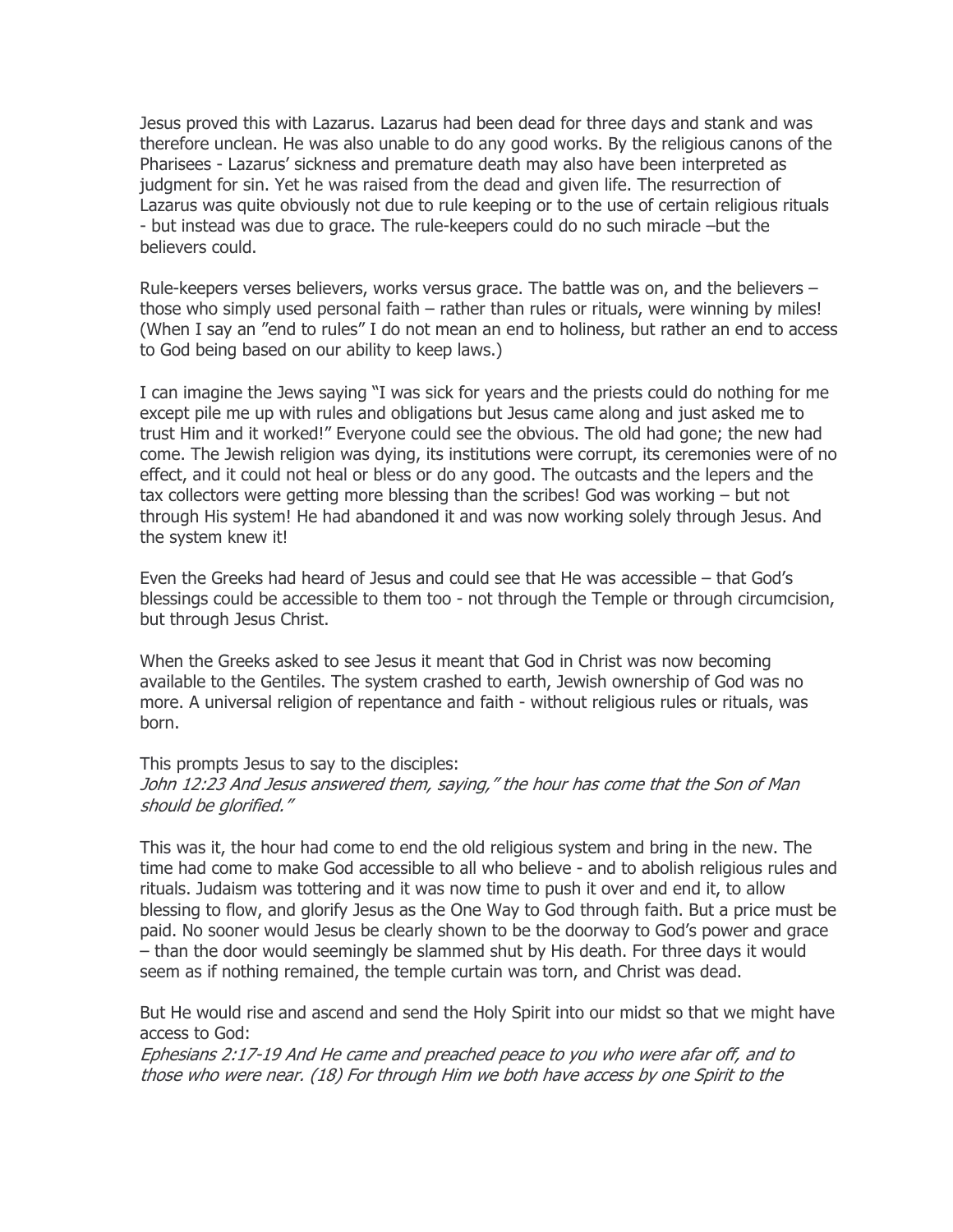Father. (19) Now therefore you are no longer strangers and foreigners, but fellow citizens with the saints, and of the household of God.

# Day 3: John 12:24-36

# IN THE SHADOW OF THE CROSS

John 12:24-36 Truly, truly, I say to you, Unless a grain of wheat falls into the ground and dies, it abides alone; but if it dies, it brings forth much fruit. (25) He who loves his life shall lose it. And he who hates his life in this world shall keep it to life eternal. (26) If anyone serves Me, let him follow Me; and where I am, there also My servant shall be. If anyone serves Me, the Father will honor him. (27) And My soul is troubled, and what shall I say? Father, save Me from this hour? But for this cause I came to this hour. (28) Father, glorify Your name! Then there came a voice from the heaven saying, I have both glorified it and will glorify it again. (29) Then the crowd who stood by and heard said that it thundered. Others said, An angel spoke to Him. (30) Jesus answered and said, This voice did not come because of Me, but for your sakes. (31) Now is the judgment of this world. Now shall the prince of this world be cast out. (32) And I, if I am lifted up from the earth, I will draw all to Myself. (33) But He said this, signifying what kind of death He was about to die. (34) The crowd answered Him, We have heard out of the Law that Christ lives forever. How do you say, The Son of Man must be lifted up? Who is this Son of Man? (35) Then Jesus said to them, Yet a little while the Light is with you. Walk while you have the Light, lest darkness come upon you. For he who walks in darkness does not know where he goes. (36) While you have the Light, believe in the Light so that you may become sons of Light. Jesus spoke these things and departed and was hidden from them.

This whole passage derives its intensity and meaning from it being just five days before the cross. This is probably the Sunday or Monday before the Passover Friday. Jesus has entered with triumph. There is tension in the air – the popular question was "Will the Messiah win and take over from the Jewish leaders or will they kill Him first?" Jesus enigmatic answer is that He will win by being killed!

Jesus declares His death in no uncertain terms – as the seed of a new eternal world order. He says He will die, and that it will be by being "lifted up" - signifying both the cross and the later ascension into Heaven. This death would "bear much fruit" and the Christian martyrs who would follow Him in this would gain eternal life: "He who loves his life shall lose it. And he who hates his life in this world shall keep it to life eternal."

Jesus loved life and healed people. He was not morbid or suicidal – but he knew that life in this world is "passing away" and that at times there can be a higher, eternal priority, for which the Christian should lay down his or her life. And when such a choice beckons, to play safe, to love one's life here and now too much – is actually to die spiritually. (v.25) In the midst of the call to martyrdom Jesus makes clear the reward: "If anyone serves Me, let him follow Me; and where I am, there also My servant shall be. If anyone serves Me, the Father will honor him." God will honor His servants – even if the world dishonors them and kills them. The condition is to go where Jesus goes – to urban slums and mission fields and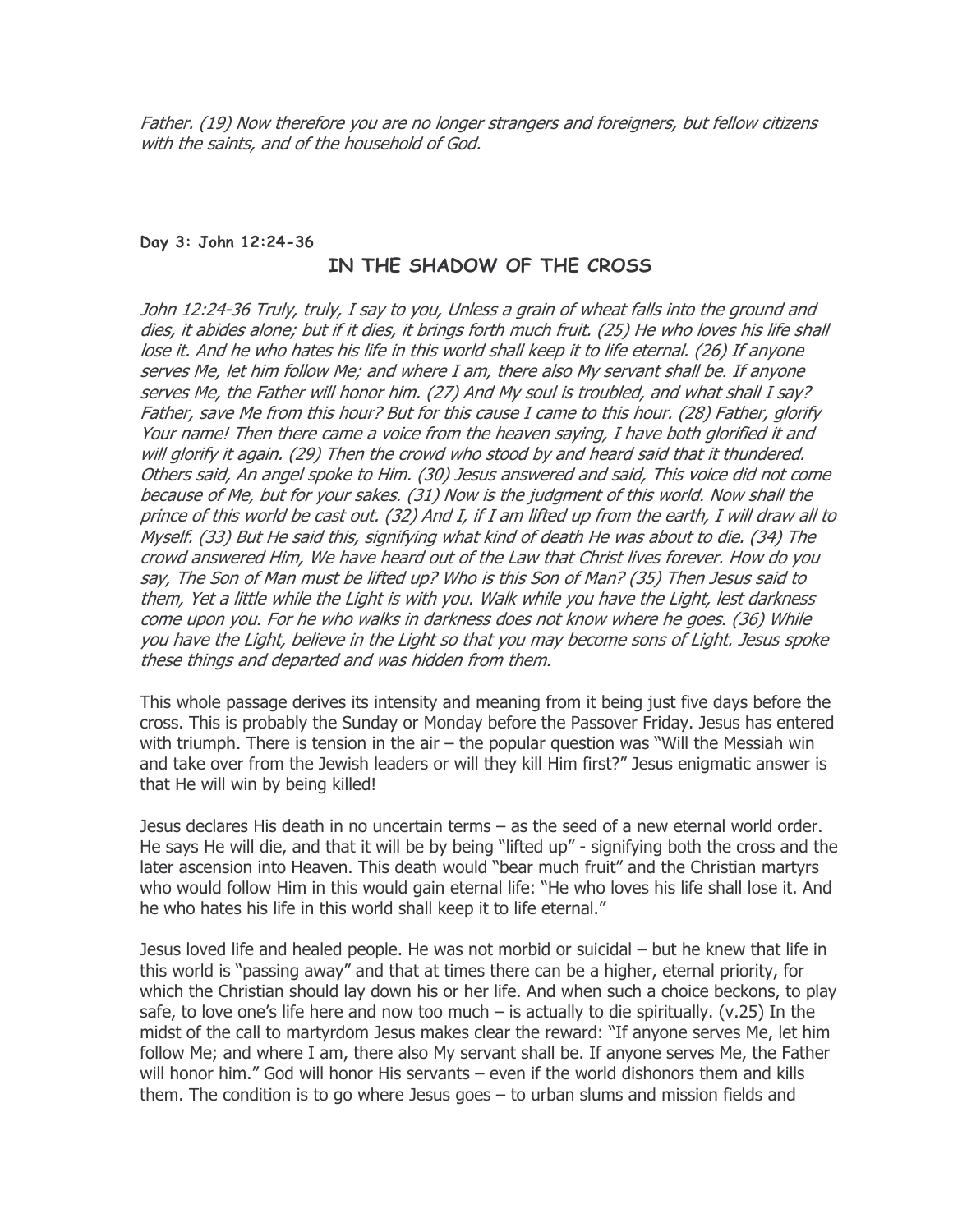hospitals and classrooms. The servant who goes where Jesus goes will find Jesus with him or her all the time. "Where I am, there also My servant shall be" – not only on the cross but with Him in glory!

# 2 Timothy 2:12 If we suffer, we shall also reign with Him. If we deny Him, He also will deny us.

Today I received an email from a fellow-missionary who trains young people to witness direct to Muslims. The young folk went out to share the faith and were terrified of persecution (in this nation they could easily have been killed) – but came back rejoicing at what God has done through them and the many believers from a single day's sharing! They "laid down their life" – at least in their own hearts –and bore much fruit!

Yet Jesus also speaks of a successful spiritual revolution: "Now is the judgment of this world. Now shall the prince of this world be cast out." It's the end of the Devil being in control. In the cross the whole "kosmos" –the spiritual world system aligned in defiance of God, and its kings and its machinery of fear and oppression – will be judged. Paul tells us that the cross-tripped Satan of his weaponry:

Colossians 2:13-15 And you, being dead in your sins and the uncircumcision of your flesh, He has made alive together with Him, having forgiven you all trespasses, (14) blotting out the handwriting of ordinances that was against us, which was contrary to us, and has taken it out of the way, nailing it to the cross. (15) Having stripped rulers and authorities, He made a show of them publicly, triumphing over them in it.

The cry of Jesus is not for His own protection but for God's greater glory: "(27) And My soul is troubled, and what shall I say? Father, save Me from this hour? But for this cause I came to this hour. (28) Father, glorify Your name! Then there came a voice from the heaven saying, I have both glorified it and will glorify it again. "

Jesus was prepared to die that His Father might be glorified. These were His reasons for the cross – the Father's glory, the Devil's doom (1 John 3:8) and our salvation (John 3:16). A voice came from Heaven – just as it did at His baptism, and it was audible and loud and those around thought that it thundered. This was similar to the audible voice that spoke to Paul on the road to Damascus. (Acts 9:4-7). In this case it seems that Jesus and the disciples heard it but the Jews misunderstood it as either thunder or an angel. This leads into a short discourse on their lack of spiritual perception. (30) Jesus answered and said, this voice did not come because of Me, but for your sakes. (31)

Now is the judgment of this world. Now shall the prince of this world be cast out. (32) And I, if I am lifted up from the earth, I will draw all to Myself. (33) But He said this, signifying what kind of death He was about to die. (34) The crowd answered Him, We have heard out of the Law that Christ lives forever. How do you say, The Son of Man must be lifted up? Who is this Son of Man? (35) Then Jesus said to them, Yet a little while the Light is with you. Walk while you have the Light, lest darkness come upon you. For he who walks in darkness does not know where he goes. (36) While you have the Light, believe in the Light so that you may become sons of Light.

Jesus spoke these things and departed and was hidden from them. The voice was not for Jesus' benefit but for theirs –a clear attestation to His Messianic identity. It was to help them believe, and they seemed to get to the point that He "might be the Christ" but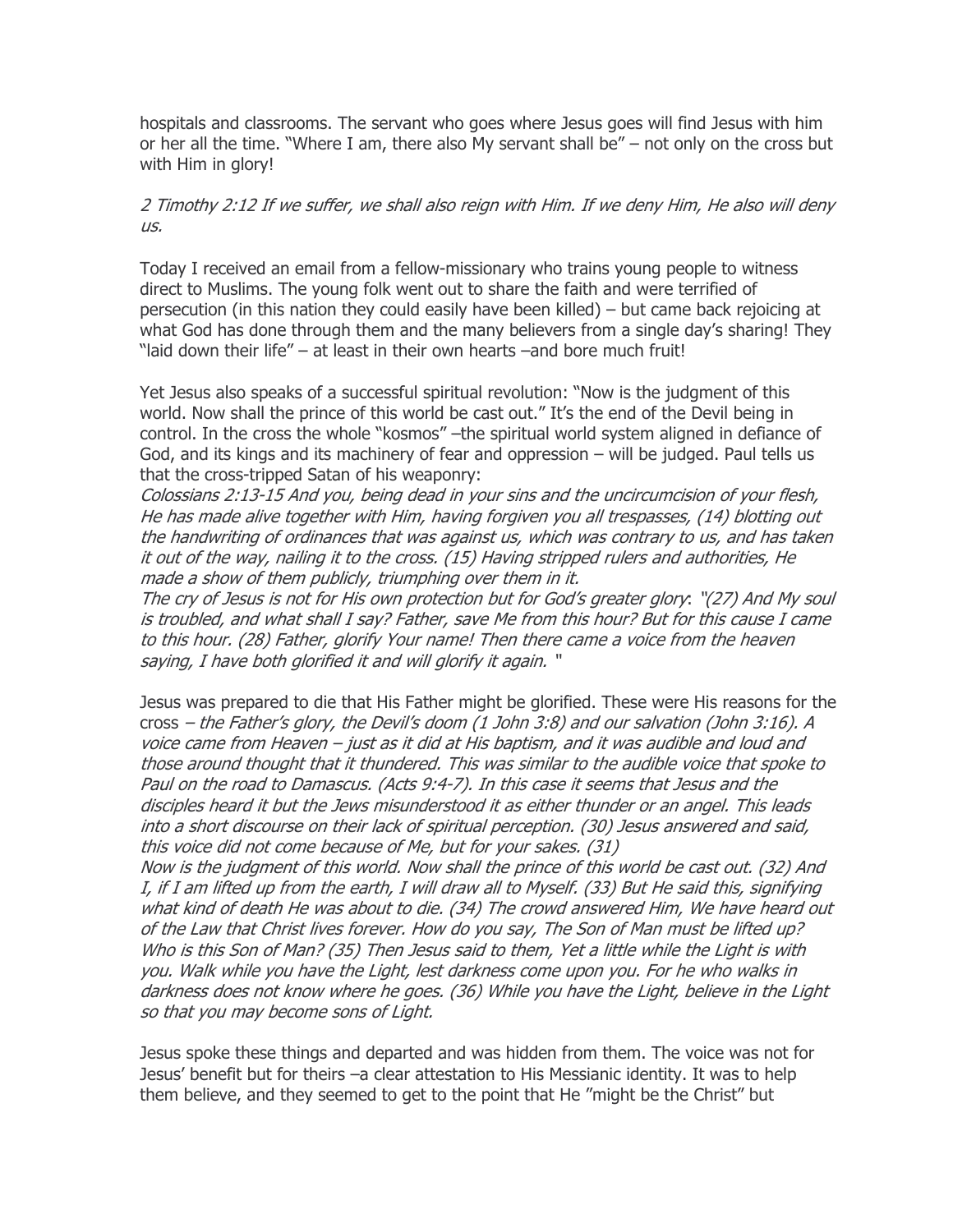immediately question this as soon as He speaks of the cross: "The crowd answered Him, We have heard out of the Law that Christ lives forever. How do you say, The Son of Man must be lifted up? Who is this Son of Man?"

Jesus presses them to believe – and to do so immediately: "While you have the Light, believe in the Light so that you may become sons of Light." There is a chance for a new nature – as a "son of light" as an eternal being. It was a fleeting opportunity a moment when the Truth could be grasped. After this they would go back to stumbling around in darkness. This tells us that such faith is not merely doctrinal - because you can believe a doctrine any time you like! Rather it is revelatory and personal faith and involves a transforming connection to God in a holy moment of grace. It is the sort of faith that changes the person into a "son of light" – that is a living, saving faith that makes a difference! As Colossians says:

Colossians 1:12-14 giving thanks to the Father, who has made us meet to be partakers of the inheritance of the saints in light. (13) For He has delivered us from the power of darkness and has translated us into the kingdom of His dear Son; (14) in whom we have redemption through His blood, the remission of sins. The faith of the Christian takes us from the kingdom of darkness to the kingdom of light and redeems us. This is more than knowledge – it is grace!

1 John 1:7 But if we walk in the light, as He is in the light, we have fellowship with one another, and the blood of Jesus Christ His Son cleanses us from all sin.

# Day 4 - John 12:37-43

# THE COST OF BELIEVING

John 12:37-43 But though He had done so many miracles before them, yet they did not believe on Him, (38) so that the saying of Isaiah the prophet might be fulfilled, which he spoke, "Lord, who has believed our report? And to whom has the arm of the Lord been revealed?" (39) Therefore they could not believe, because Isaiah said again, (40) "He has blinded their eyes and hardened their heart, so that they should not see with their eyes nor understand with their heart, and be converted, and I should heal them." (41) Isaiah said these things when he saw His glory and spoke of Him. (42) Still, however, even out of the rulers, many did believe on Him. But because of the Pharisees they did not confess, lest they should be put out of the synagogue; (43) for they loved the glory of men more than the glory of God.

It is hard for many people to believe. They are blinded and hard of hearing and ensnared in their sins and hardened in their hearts. We often under-estimate the intransigence of selfish people. In His parable of Lazarus and the rich man in Luke 16 it Jesus makes the following point:

Luke 16:27-31 And he said, I beg you therefore, father, that you would send him to my father's house, (28) for I have five brothers, so that he may testify to them, lest they also come into this place of torment. (29) Abraham said to him, They have Moses and the Prophets, let them hear them. (30) And he said, No, father Abraham, but if one should go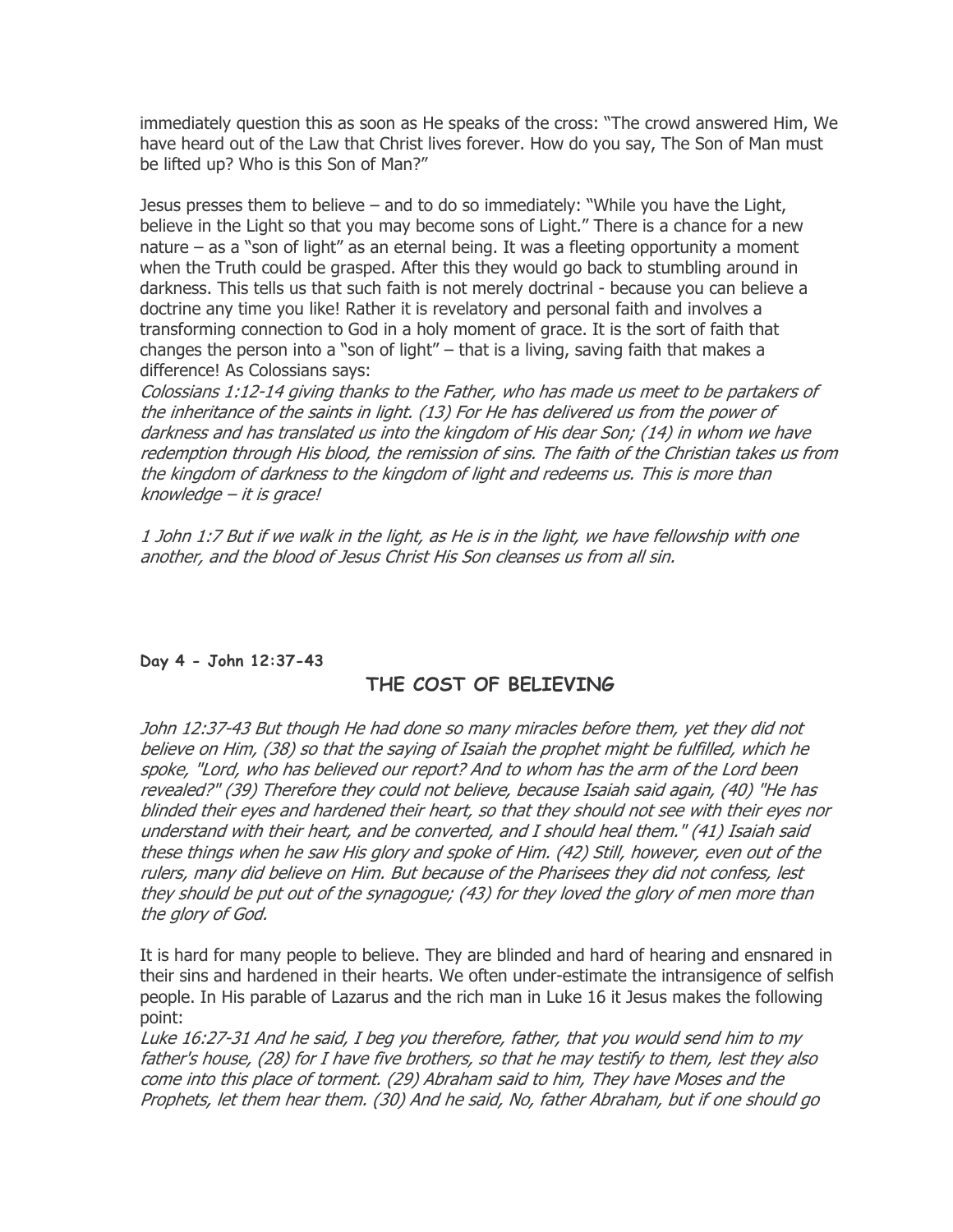to them from the dead, they would repent. (31) And he said to him, If they do not hear Moses and the Prophets, they will not be persuaded, even though one rose from the dead.

Miracles, healings, and the raising of Lazarus did not convince the unbelieving Jews. Neither did Jesus' exceptional character and teachings convince them and neither has two thousand years of Christian witness has not persuaded them. They seem determined not to believe! Paul explains their stubbornness thus:

Romans 11:25-27 For I do not want you to be ignorant of this mystery, brothers, lest you should be wise within yourselves; that blindness in part has happened to Israel, until the fullness of the nations has comes in. (26) And so all Israel shall be saved; as it is written, "There shall come out of Zion the Deliverer, and He will turn away ungodliness from Jacob. (27) For this is My covenant with them, when I have taken away their sins."

Israel and the Jews are hardened, and will not believe, until "the fullness of the nations has come in". Their stubbornness is a supernatural stubbornness ordained by God – and their own will, their own choice. This does not predestine all Jews to unbelief – my great grandmother was a Jew, who believed and even became a missionary in China. In fact she was a Cohen and a cousin of the Rothschild family and was disinherited from a large fortune for her faith.

When Jews do believe they are rejected for it. "Still, however, even out of the rulers, many did believe on Him. But because of the Pharisees they did not confess, lest they should be put out of the synagogue; for they loved the glory of men more than the glory of God. " Even to this today the WORST thing a Jew can do is to become a confessing active evangelical Christian. The state of Israel will recognize Muslims and Buddhists of Jewish descent as Israelis – but not Christians of Jewish descent. If a Jew becomes a confessing Christian they leave the embrace of the Jewish community.

We see this in the Jewish reaction to films about Jesus such as Cecil B. De Mille's "King of Kings" and Mel Gibson's "The Passion" both of which were accused of being anti-Semitic. Any strong depiction of Jesus arouses the same Jewish reaction that Jesus did in His own day. Jesus spells the end of their system - the last prophet before the destruction of the Temple and the Great Dispersion.

Many Jews did believe – even from among the believers – and these became Christians. Those who did not believe became the forefathers of the Jews today. Judaism today is the unbelieving remnant of the Jewish faith.

Why then is faith so difficult for Jews, Muslims and countless other people? Why are there areas that are "hard" and resistant? Why is the parable of the four soils – the hard path, the shallow soil, the soil with weeds and the good soil –so true of humanity? There are perhaps four or five reasons.

#### The work of Satan:

2 Corinthians 4:4 in whom the god of this world has blinded the minds of the unbelieving ones, so that the light of the glorious gospel of Christ (who is the image of God) should not dawn on them.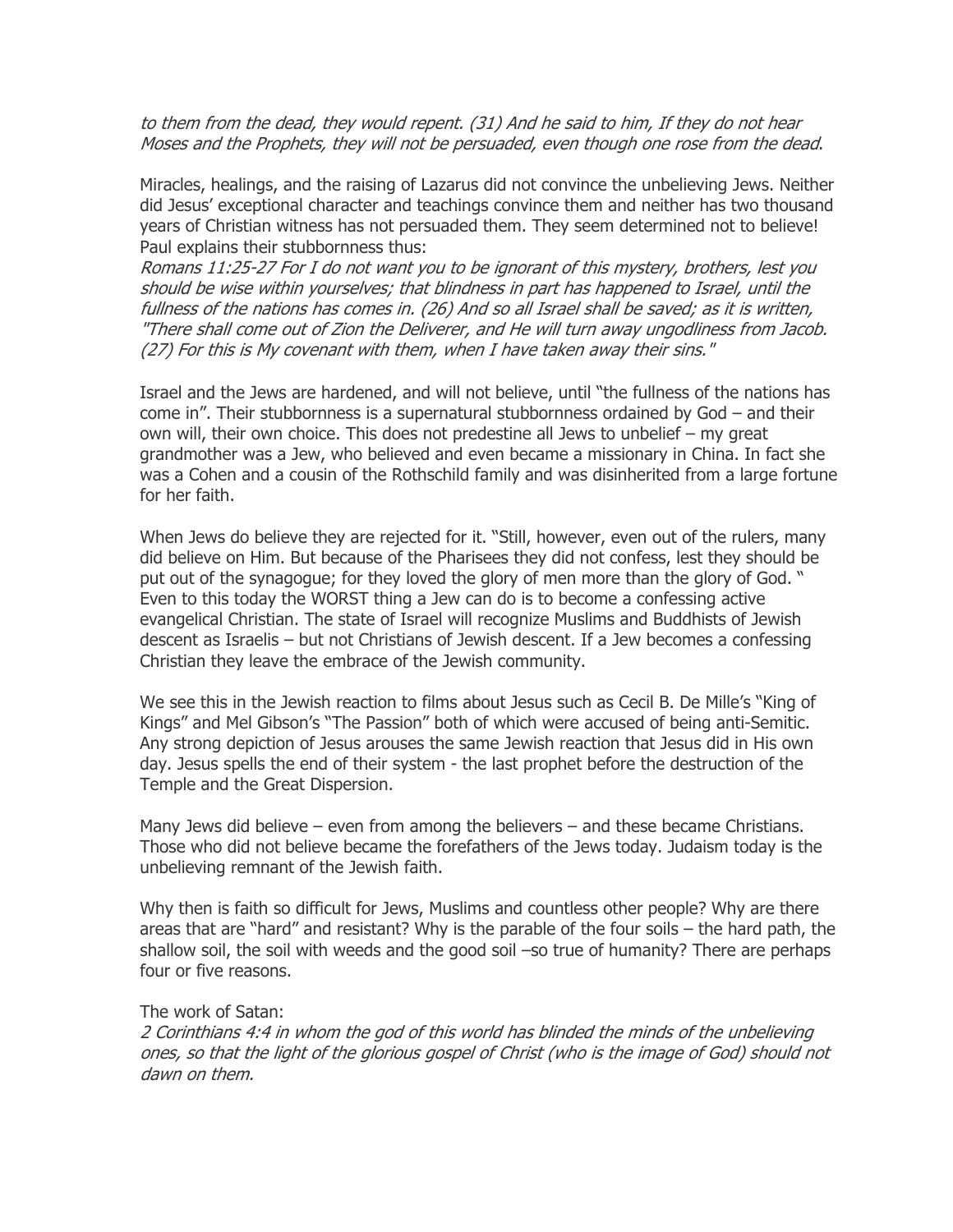An inner veil that comes from trying to be saved by works of the Law:

2 Corinthians 3:14-16 (But their thoughts were blinded; for until the present the same veil remains on the reading of the old covenant, not taken away.) But this veil has been done away in Christ. (15) But until this day, when Moses is read, the veil is on their heart. (16) But whenever it turns to the Lord, the veil shall be taken away.

# Vanity, Ignorance and Lust:

Ephesians 4:17-19 This I say therefore, and testify in the Lord, that you should not walk from now on as other nations walk, in the vanity of their mind, (18) having the understanding darkened, being alienated from the life of God through the ignorance that is in them, because of the blindness of their heart. (19) For they, being past feeling, have given themselves up to lust, to work all uncleanness with greediness.

#### Hatred:

1 John 2:11 But he who hates his brother is in darkness, and walks in darkness, and does not know where he is going, because darkness has blinded his eyes.

#### Greed, Materialism and Covetousness:

Matthew 6:20-23 But lay up treasures in Heaven for yourselves, where neither moth nor rust corrupt, and where thieves do not break through nor steal. (21) For where your treasure is, there will your heart be also. (22) The light of the body is the eye. Therefore if your eye is sound, your whole body shall be full of light. (23) But if your eye is evil, your whole body shall be full of darkness. If therefore the light that is in you is darkness, how great is that darkness!

Revelation 3:17 Because you say, I am rich and increased with goods and have need of nothing, and do not know that you are wretched and miserable and poor and blind and naked,

Thus, faith is not just a matter of evidence and intellect or of a convincing testimony. Faith is rooted in the inner man and in spiritual and moral issues such as spiritual pride, lust, ignorance and materialism. How many refuse to believe because they know they will have to give up some sin or make a major lifestyle change?

Think of the five brothers of the rich man – what would faith have meant for them? Obeying the Law and the Prophets and being kind to the poor. Too much; too hard; too big a change. We will finish with a section from the parable of the rich young ruler:

Matthew 19: 21-26 Jesus said to him, If you want to be perfect, go, sell what you have and give to the poor, and you shall have treasure in Heaven. And come, follow Me. (22) But when the young man heard that saying, he went away sorrowful; for he had great possessions. (23) Then Jesus said to His disciples, Truly I say to you that a rich man will with great difficulty enter into the kingdom of Heaven. (24) And again I say to you, It is easier for a camel to go through the eye of a needle than for a rich man to enter into the kingdom of God. (25) When His disciples heard, they were exceedingly amazed, saying, Who then can be saved? (26) But Jesus looked on them and said to them, With men this is impossible, but with God all things are possible.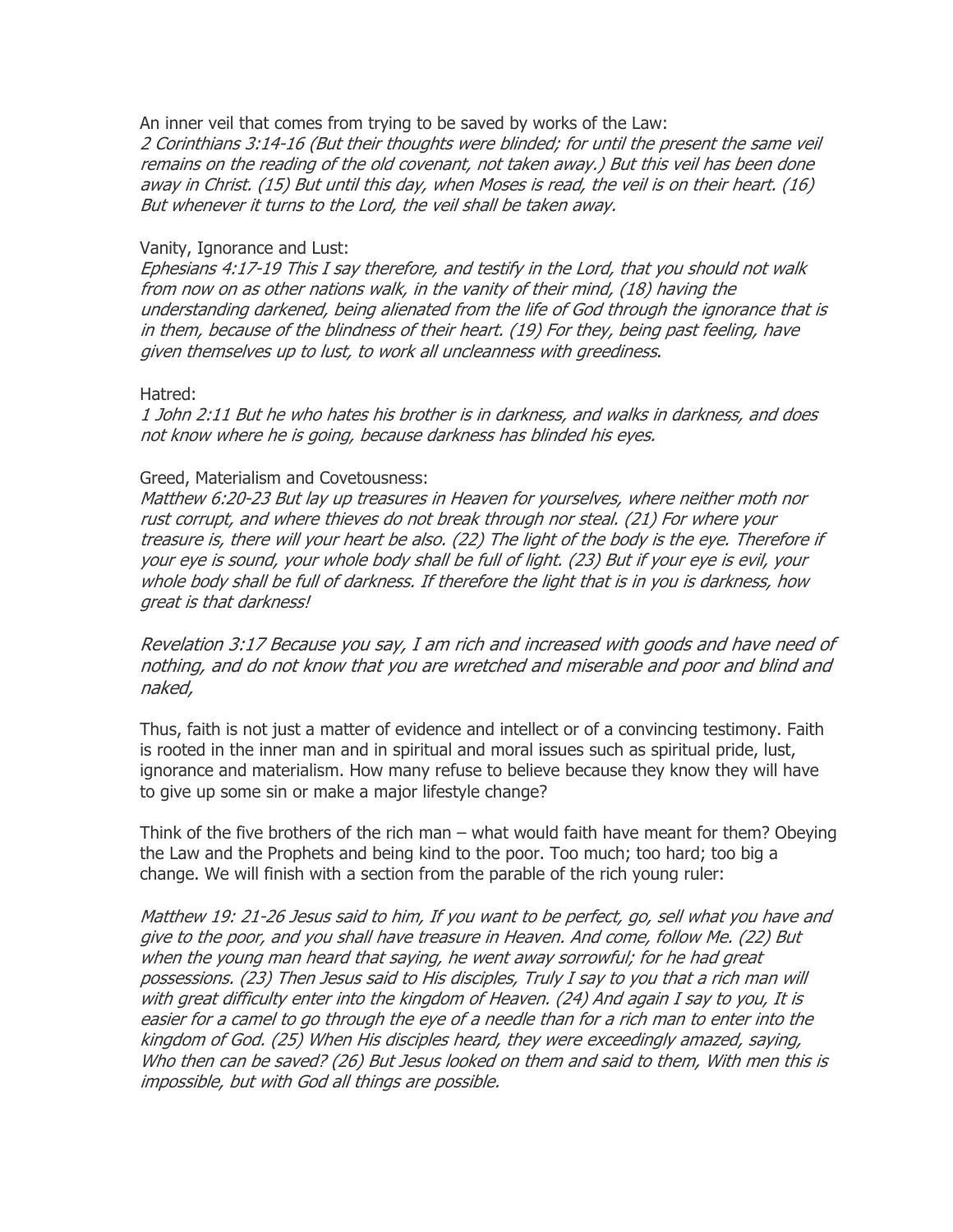#### Day 5 - John 12:44-50

# SENT BY THE FATHER

John 12:44-50 But Jesus cried out and said, He who believes on Me does not believe on Me but on Him who sent Me. (45) And he who sees Me sees Him who sent Me. (46) I have come as a Light into the world, so that whoever believes on Me should not remain in darkness. (47) And if any one hears My Words and does not believe, I do not judge him, for I do not come to judge the world, but to save the world. (48) He who rejects Me and does not receive My Words has one who judges him; the Word that I have spoken, the same shall judge him in the last day. (49) For I have not spoken of Myself, but the Father who sent Me gave Me a command, what I should say, and what I should speak. (50) And I know that His command is life everlasting. Therefore whatever I speak, even as the Father said to Me, so I speak.

Jesus claims to be sent by God, (v44) that whoever sees Him sees God (v.45) that He hears from God (v 49,50) and speaks the very words God, (v49,50) and that His words will be the standard for eternal judgment (v48.) Whoever makes these extraordinary claims is either - God, a lunatic, or the worst kind of calculating spiritual deceiver. A mere prophet or a good pious man does not claim that his words shall judge people on the last day. Not even Moses would say "And he who sees Me sees Him who sent Me. " or "I am the resurrection and the life" (John 11:25).

These are the sort of claims that would get you classified as a schizophrenic and locked away! "I hear voices, my words are important, God speaks to me, I am a prophet. " But Jesus raised Lazarus from the dead after three days! Jesus walked the talk! If He was a schizophrenic He was one that did large numbers of miracles! Jesus was not a madman – His teachings were wise, His actions were loving, and He was able to hold His own in society with the teachers and leaders of the day. Thus He was utterly sane – but a sane Man that claimed to be God's image and God's spokesman.

The same goes for saying He was just a manipulative cult leader – an evil deceiver who claimed divine revelation - sane but bad. Such leaders consume their followers – but Jesus died for His followers and they all lived (except Judas) ! And then there were the miracles, the teaching, the defending of the weak and the acceptance of lepers and His simple lifestyle. If Jesus was neither mad not bad, if indeed He was both sane and good – then how can He dare to claim such things? And if these claims are indeed true – what are the implications for us?

"I have come as a Light into the world, so that whoever believes on Me should not remain in darkness." In other words the normal state of humanity is "in darkness" and that is where we remain unless we receive the Light – by believing in Jesus Christ. Even though the Jews had many religious teachers and Moses and the Prophets and the learning of the East and of Babylon – they were still "in darkness". Darkness is not lack of knowledge – but lack of faith in God.

"And if any one hears My Words and does not believe, I do not judge him, for I do not come to judge the world, but to save the world. " Jesus came to rescue us from that darkness and to bring us into the kingdom of light. He is not interested in judging us – only in saving us.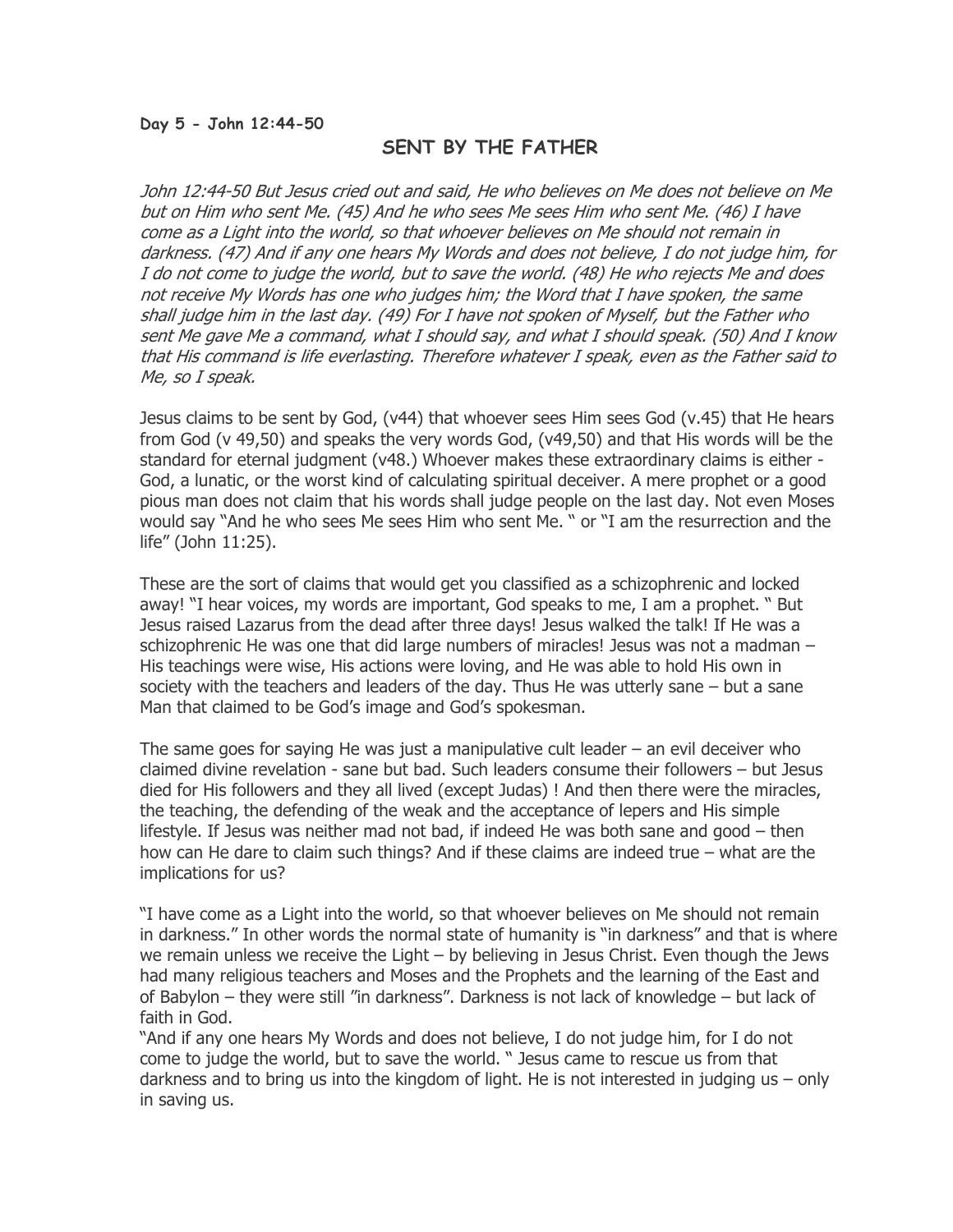. "He who rejects Me and does not receive My Words has one who judges him; the Word that I have spoken, the same shall judge him in the last day.  $"$  He wants us to believe  $-$  and thus to escape the judgment that is coming. For none of us have lived by Jesus' words such as the Sermon On The Mount. If those are the words that unbelievers are judged by on the last day – then unbelievers are doomed.

So somehow, by believing in Jesus, we escape judgment and enter into eternal life: John 5:24 Truly, truly, I say to you, He who hears My Word and believes on Him who sent Me has everlasting life and shall not come into condemnation, but has passed from death to life.

This is because the words Jesus speaks are special words – words given by God, commandments that are eternal life. "For I have not spoken of Myself, but the Father who sent Me gave Me a command, what I should say, and what I should speak. (50) And I know that His command is life everlasting. Therefore whatever I speak, even as the Father said to Me, so I speak."

God spoke in Christ and when we believe the words of Christ we believe the words of God. Jesus even claimed as much: "But Jesus cried out and said, He who believes on Me does not believe on Me but on Him who sent Me. "

Therefore the revelation of Christ is the revelation of God and this revelation is so close and exact that Jesus can say: "And he who sees Me sees Him who sent Me. " and later on in John 14:9 Jesus said to him, Have I been with you such a long time and yet you have not known Me, Philip?

He who has seen Me has seen the Father. And how do you say, Show us the Father?

This is born out in the rest of the New Testament: Colossians 1:15 who is the image of the invisible God, the First-born of all creation.

Hebrews 1:1-3 God, who at many times and in many ways spoke in time past to the fathers by the prophets, (2) has in these last days spoken to us by His Son, whom He has appointed heir of all things, by whom also He made the worlds, (3) who being the shining splendor of His glory, and the express image of His essence, and upholding all things by the word of His power, through Himself cleansing of our sins, He sat down on the right of the Majesty on high, Jesus is the exact image of God, who speaks the very words of God and who upholds Creation by the word of His power and who grants eternal life. In other words: For in Him dwells all the fullness of the Godhead bodily. (Colossians 2:9)

Jesus is God. He is not a mere man, or a good man, or a bad man, or a mad-man or even a prophet. No prophet upholds the Universe! Jesus is God – pure and simple and God come in human flesh so that we might be saved – therefore we must believe His words.

John 12:44-50 But Jesus cried out and said, He who believes on Me does not believe on Me buton Him who sent Me. (45) And he who sees Me sees Him who sent Me. (46) I have come as a Light into the world, so that whoever believes on Me should not remain in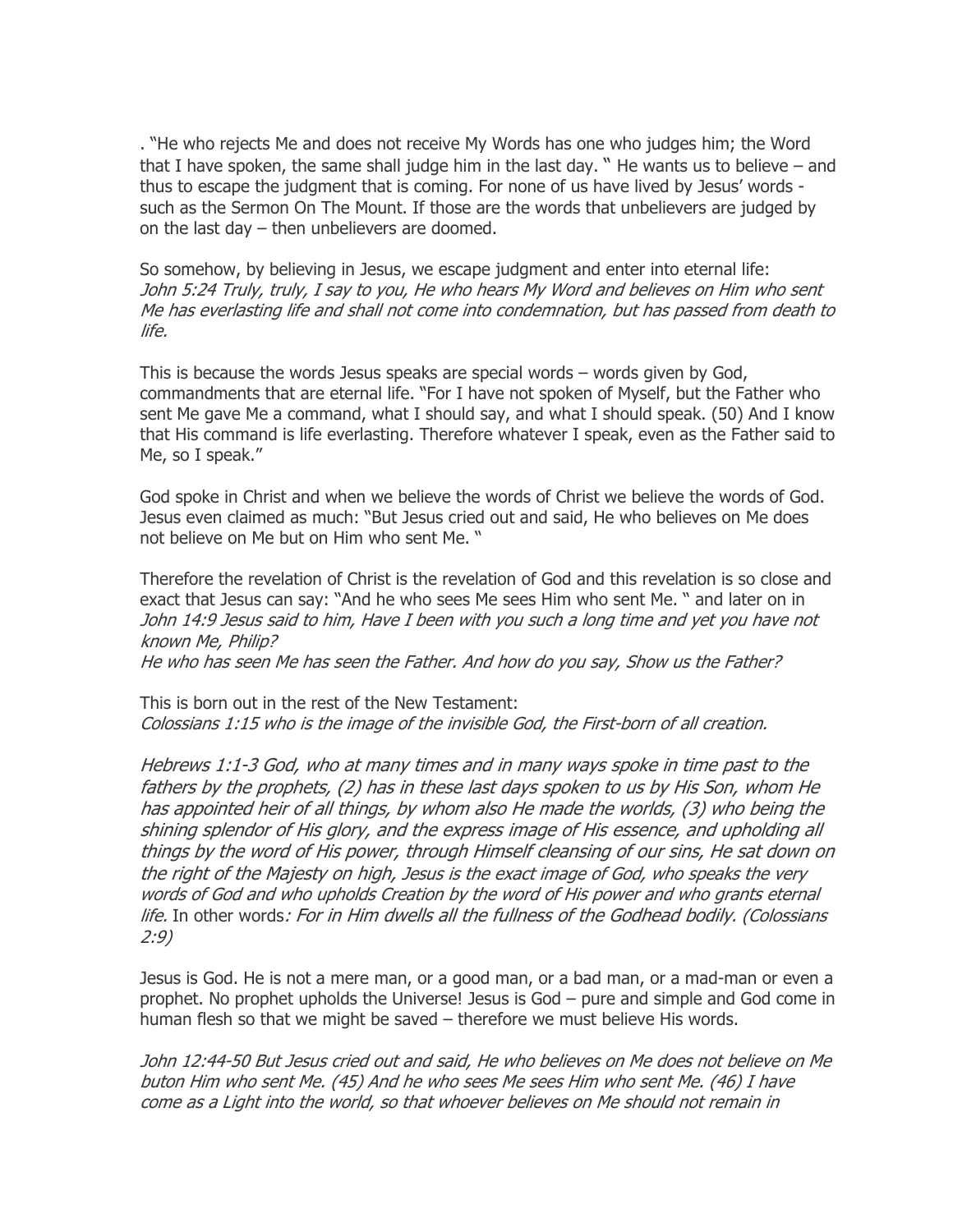darkness. (47) And if any one hears My Words and does not believe, I do not judge him, for I do not come to judge the world, but to save the world. (48) He who rejects Me and does not receive My Words has one who judges him; the Word that I have spoken, the same shall judge him in the last day. (49) For I have not spoken of Myself, but the Father who sent Me gave Me a command, what I should say, and what I should speak. (50) And I know that His command is life everlasting. Therefore whatever I speak, even as the Father said to Me, so I speak.

Jesus claims to be sent by God, (v44) that whoever sees Him sees God (v.45) that He hears from God (v 49,50) and speaks the very words God, (v49,50) and that His words will be the standard for eternal judgment (v48.)

Whoever makes these extraordinary claims is either - God, a lunatic, or the worst kind of calculating spiritual deceiver. A mere prophet or a good pious man does not claim that his words shall judge people on the last day. Not even Moses would say "And he who sees Me sees Him who sent Me. " or "I am the resurrection and the life" (John 11:25). These are the sort of claims that would get you classified as a schizophrenic and locked away! "I hear voices, my words are important, God speaks to me, I am a prophet. " But Jesus raised Lazarus from the dead after three days! Jesus walked the talk! If He was a schizophrenic He was one that did large numbers of miracles! Jesus was not a madman – His teachings were wise, His actions were loving, and He was able to hold His own in society with the teachers and leaders of the day. Thus He was utterly sane – but a sane Man that claimed to be God's image and God's spokesman.

The same goes for saying He was just a manipulative cult leader – an evil deceiver who claimed divine revelation - sane but bad. Such leaders consume their followers – but Jesus died for His followers and they all lived (except Judas) ! And then there were the miracles, the teaching, the defending of the weak and the acceptance of lepers and His simple lifestyle.

If Jesus was neither mad not bad, if indeed He was both sane and good – then how can He dare to claim such things? And if these claims are indeed true – what are the implications for us? "I have come as a Light into the world, so that whoever believes on Me should not remain in darkness." In other words the normal state of humanity is "in darkness" and that is where we remain unless we receive the Light – by believing in Jesus Christ. Even though the Jews had many religious teachers and Moses and the Prophets and the learning of the East and of Babylon – they were still "in darkness". Darkness is not lack of knowledge – but lack of faith in God.

"And if any one hears My Words and does not believe, I do not judge him, for I do not come to judge the world, but to save the world. " Jesus came to rescue us from that darkness and to bring us into the kingdom of light. He is not interested in judging us – only in saving us.

"He who rejects Me and does not receive My Words has one who judges him; the Word that I have spoken, the same shall judge him in the last day. "He wants us to believe  $-$  and thus to escape the judgment that is coming. For none of us have lived by Jesus' words such as the Sermon On The Mount. If those are the words that unbelievers are judged by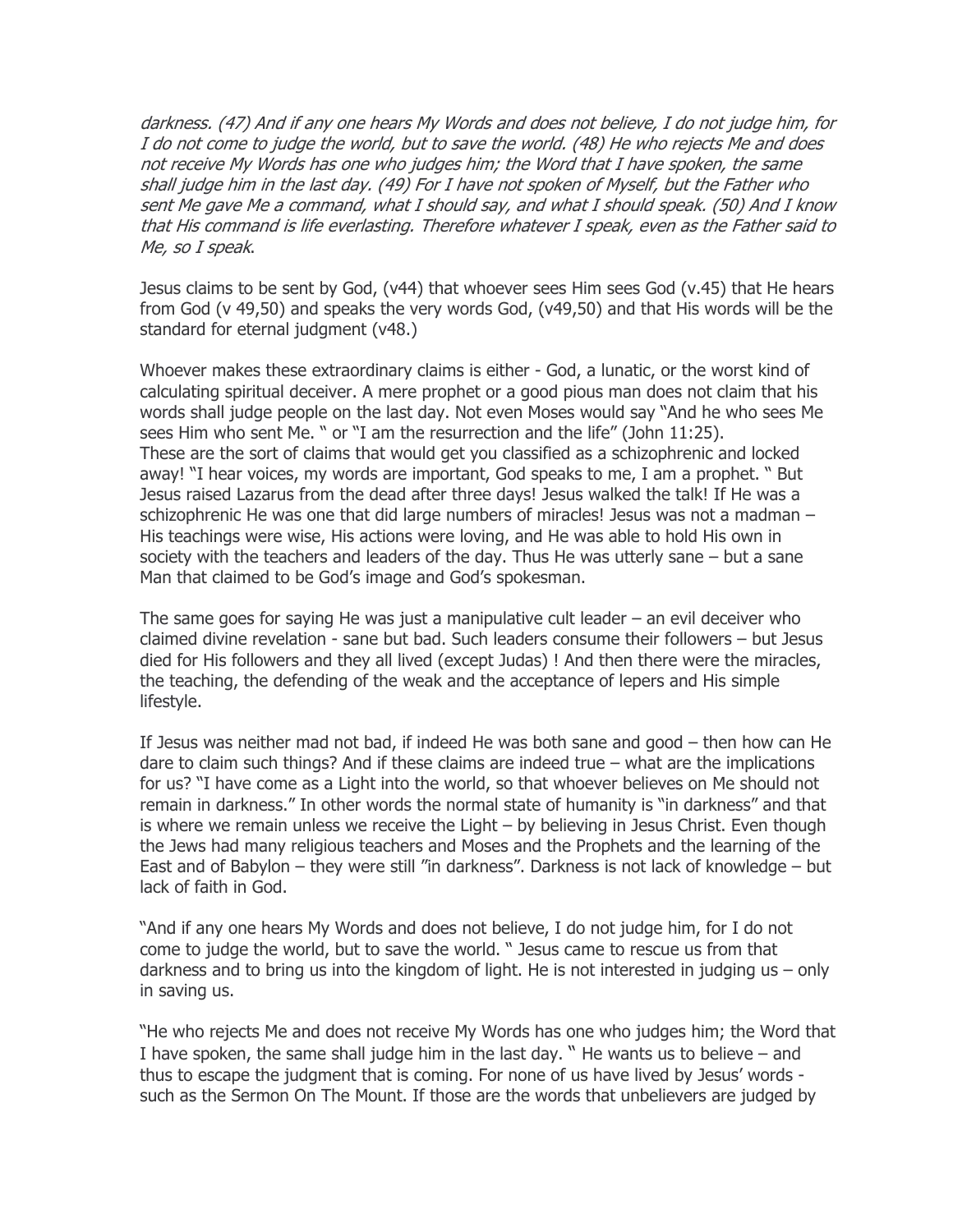on the last day – then unbelievers are doomed. So somehow, by believing in Jesus, we escape judgment and enter into eternal life:

John 5:24 Truly, truly, I say to you, He who hears My Word and believes on Him who sent Me has everlasting life and shall not come into condemnation, but has passed from death to life.

This is because the words Jesus speaks are special words – words given by God, commandments that are eternal life. "For I have not spoken of Myself, but the Father who sent Me gave Me a command, what I should say, and what I should speak. (50) And I know that His command is life everlasting. Therefore whatever I speak, even as the Father said to Me, so I speak."

God spoke in Christ and when we believe the words of Christ we believe the words of God. Jesus even claimed as much: "But Jesus cried out and said, He who believes on Me does not believe on Me but on Him who sent Me. "Therefore the revelation of Christ is the revelation of God and this revelation is so close and exact that Jesus can say: "And he who sees Me sees Him who sent Me. " and later on in John 14:9 Jesus said to him, *Have I been with you such a long time and yet you have not known Me,* Philip? He who has seen Me has seen the Father. And how do you say, Show us the Father?

This is born out in the rest of the New Testament: Colossians 1:15 who is the image of the invisible God, the First-born of all creation.

Hebrews 1:1-3 God, who at many times and in many ways spoke in time past to the fathers by the prophets, (2) has in these last days spoken to us by His Son, whom He has appointed heir of all things, by whom also He made the worlds, (3) who being the shining splendor of His glory, and the express image of His essence, and upholding all things by the word of His power, through Himself cleansing of our sins, He sat down on the right of the Majesty on high,

Jesus is the exact image of God, who speaks the very words of God and who upholds Creation by the word of His power and who grants eternal life. In other words: For in Him dwells all the fullness of the Godhead bodily. (Colossians 2:9)

Jesus is God. He is not a mere man, or a good man, or a bad man, or a madman or even a prophet. No prophet upholds the Universe! Jesus is God –pure and simple and God come in human flesh so that we might be saved – therefore we must believe His words.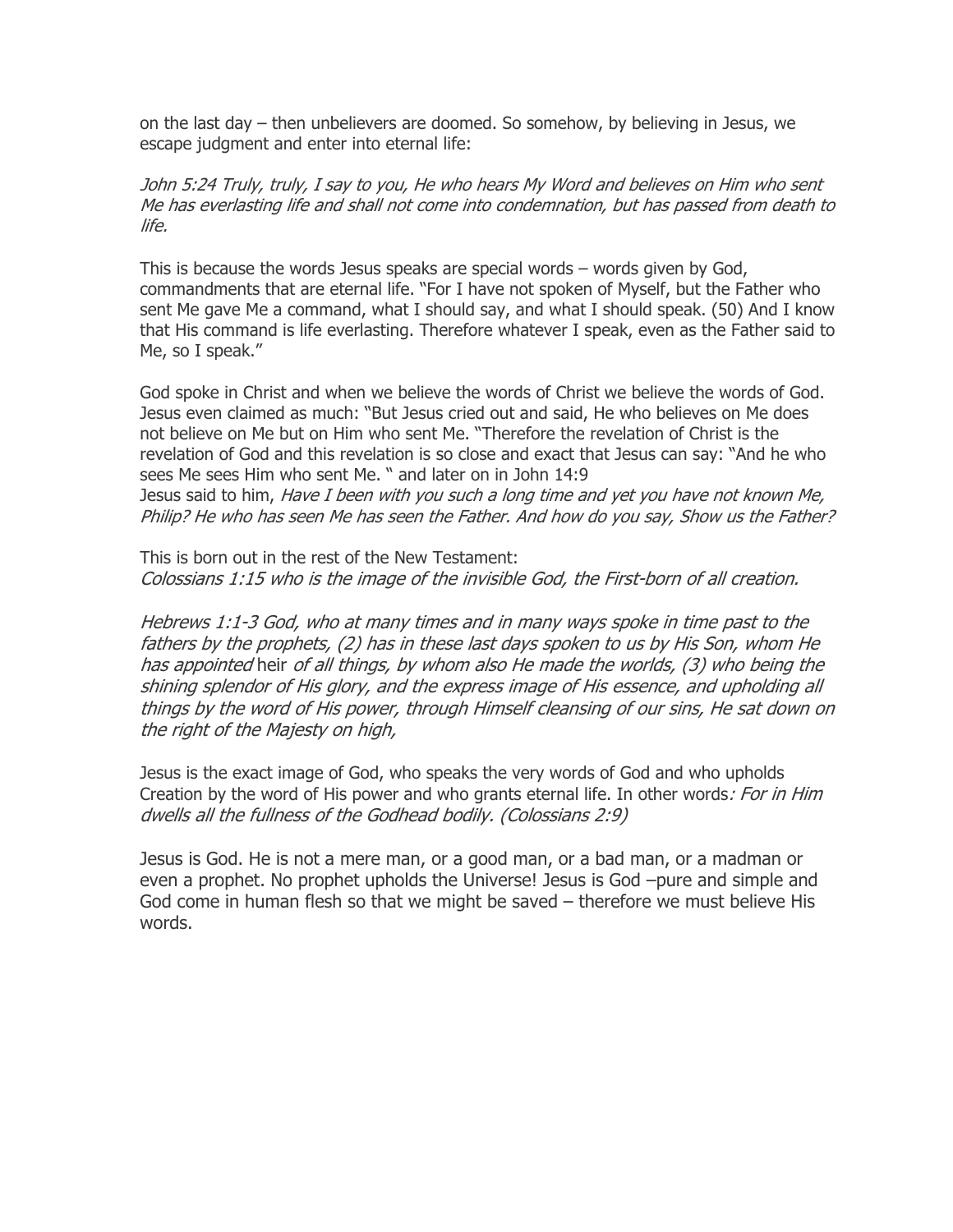#### Day 6 - John 13:1-4

# **FORGIVENESS**

John 13:1-4 And before the feast of the Passover, when Jesus knew that His hour had come when He should depart out of this world to the Father, having loved His own in the world, He loved them to the end. (2) And when supper had ended, the Devil now having put into the heart of Judas Iscariot the son of Simon to betray Him, (3) Jesus knowing that the Father had given all things into His hands, and that He had come from God and went to God, (4) He rose up from supper and laid aside His garments. And He took a towel and girded Himself.

John's talent for dramatic juxtaposition is most evident here. Jesus is at the height of His Messianic self-awareness and power "Jesus knowing that the Father had given all things into His hands, and that He had come from God and went to God"– and He picks up a towel and washes the disciples feet. What a Lord! What a humble Savior! He even washes Judas' feet!

No matter how high we may be, even an apostle or a great evangelist, we must still serve others. The internationally known bible-teacher John Stott visited a church in the Philippines and a friend commented, "He is so humble, he even washed his own plate." We should all have a witness like that! Jesus washed no only His own plate – but the feet of others.

There is no place for lordly conceit or mega-star status in the Church of God. If we roll into town in a limousine and sweep past the poor and have bodyguards and dazzling jewelry and act with haughty disdain – then we are not of Christ!

To Jesus everyone was important, and worth serving and worth dying for. Jesus did not divide humanity into an "A list" and "the rest". When Jesus threw a banquet the poor and the lame and the sinners were welcome. There was no muscle-bound bodyguard on the door keeping out the "undesirables". Thus Hollywood society and Jesus kingdom are exact opposites.

For those of us who travel in ministry and speak at conferences it is easy to get a swelled head. To think we are important and to insist on certain perks. How can we counter this?

Always eat whatever set before you, often stay in the houses of the saints rather than hotels, make time for people even when you are tired, refuse flattery, and try not to see some people as useful and others as not so useful.

The other thing is to always keep in mind the poor in God's kingdom - to consciously serve the suffering church and its needs. It is far easier to always serve the rich church and its needs!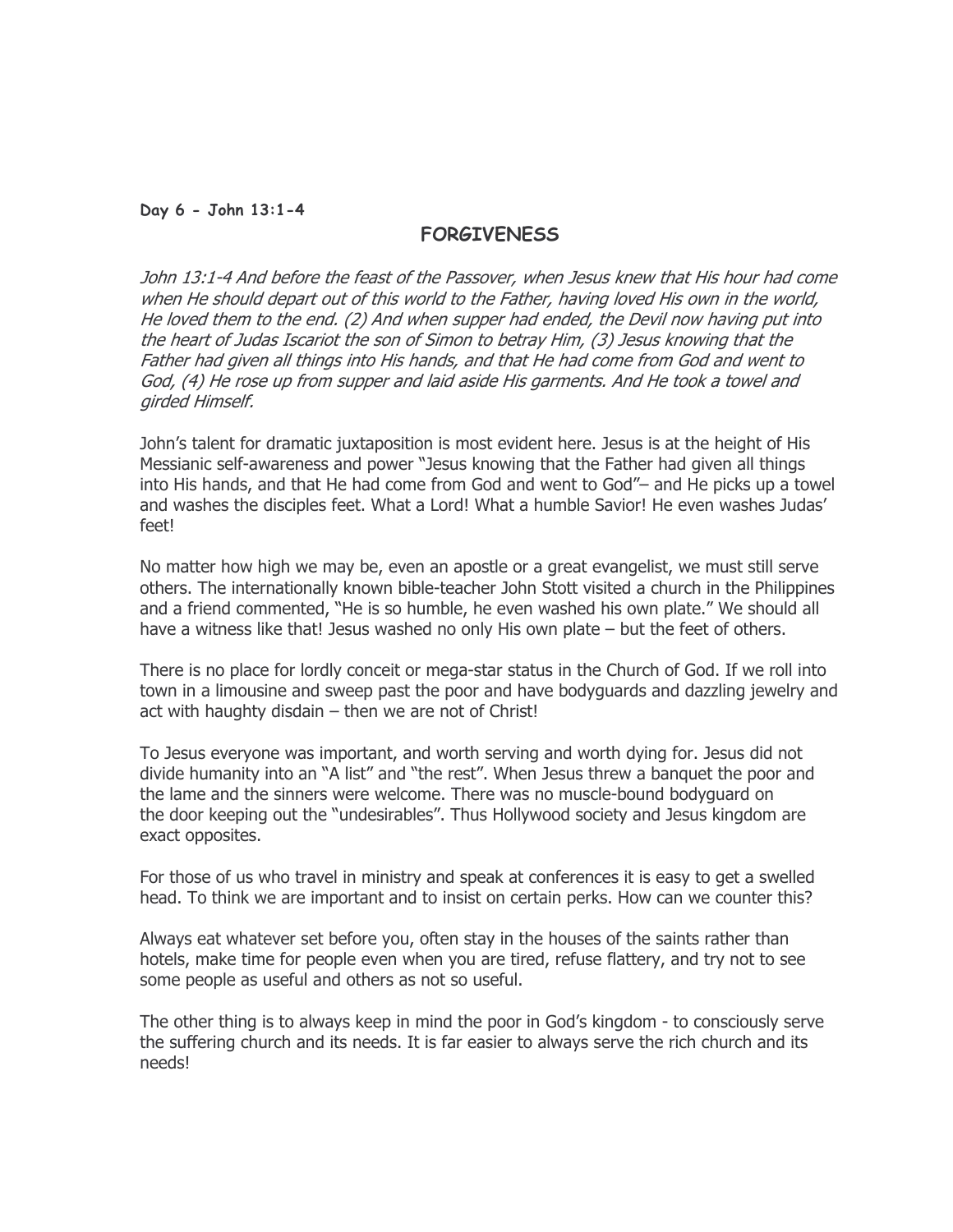This means my ministry is focused on training pastors in Asia especially those pastors that work among the urban poor in the shantytowns of the mega-cities. As I focus on meeting the needs of people that can never repay me, who will not ever send in a donation – then I am starting to wash the feet of the saints.

Jesus served all. He served Nicodemus and he served Mary Magdalene. He served both Judas and Peter. None of us are worthy of His love and yet we all can receive it. This breaks me – that he who has power over all things should meet my needs. If you had power over the entire world what would you do? Pick up a towel and wash feet? Jesus who made the world, served us.

What we do when we have power over others shows what is in our heart. The High Priest had power over Jesus and crucified Him, the Roman soldiers had power over Jesus and scourged Him, the passers-by used their power to hurl insults at a helpless Savior. If someone is totally in your power –you must love them and serve them – and no more so than in marriage as a husband to a wife. Husband – wash the feet of your wife!

Ephesians 5:25-29 Husbands, love your wives, even as Christ also loved the church and gave Himself for it, (26) that He might sanctify and cleanse it with the washing of water by the Word, (27) that He might present it to Himself as the glorious church, without spot or wrinkle or any such things, but that it should be holy and without blemish. (28) So men ought to love their wives as their own bodies. He who loves his wife loves himself. (29) For no man ever yet hated his own flesh, but nourishes and cherishes it, even as the Lord loves the church.

Now Jesus does this at the end of the Supper "And when supper had ended". The Passover was to eaten in haste with sandals on one's feet (Exodus 12:11) – so they kept their shoes on as good Jews. Jesus kept even these small points of the Law. He kept the traditions – then dispensed with them. Then He used the occasion of taking off the shoes as a teaching point.

The end of the last Passover supper was the beginning of a new "ritual" – the ritual of humble service! (Just in case you are confused, Jewish days were sundown to sundown thus the supper was in the Passover evening, which was before the Passover daytime (Good Friday). So it the foot washing was after the Passover meal but before Passover morning.)

"When Jesus knew that His hour had come when He should depart out of this world to the Father, having loved His own in the world, He loved them to the end." Jesus was a sojourner. He was here for a little while - then the time came for Him to leave and go back to the Father.

Love must dictate our actions even at the point of departure to be with God: Philippians 1:22-24 But if I live in the flesh, this is the fruit of my labor. Yet I do not know what I shall choose. (23) For I am pressed together by the two: having a desire to depart and to be with Christ, which is far better. (24) But to remain in the flesh is more needful for you.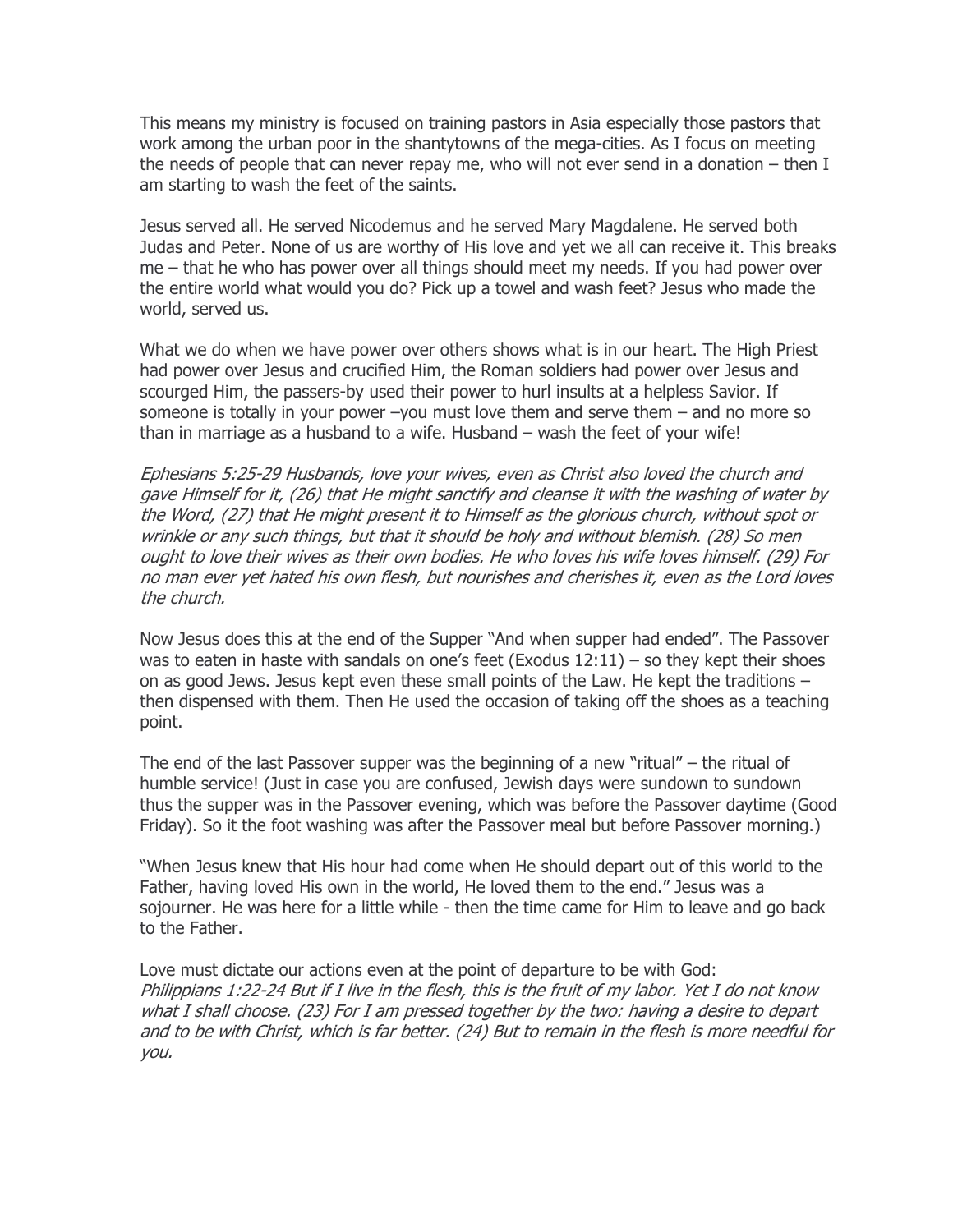He loved them to the end. Of course, for God is love and Jesus is God. We also should not stop loving others. There is no point when we can say "Enough, I've loved enough, now I will take it easy and serve no more, now others will serve me." Love endures in service. Do not grow weary in doing what is right!

#### Day 7 - John 13:5-19

# SERVANTHOOD

John 13:5 – 19 After that He poured water into a basin and began to wash the disciples' feet, and to wipe them with the towel with which He was girded. (6) Then He came to Simon Peter. And Peter said to Him, Lord, do You wash my feet? (7) Jesus answered and said to him, You do not know what I do now, but you shall know hereafter. (8) Peter said to Him, You shall never wash my feet. Jesus answered him, Unless I wash you, you have no part with Me. (9) Simon Peter said to Him, Lord, not my feet only, but also my hands and head. (10) Jesus said to him, He who is bathed has no need except to wash his feet, but is clean every whit. And you are clean, but not all. (11) For He knew who would betray Him. Therefore He said, You are not all clean. (12) So after He had washed their feet and had taken His garments and had reclined again, He said to them, Do you know what I have done to you? (13) You call Me the Teacher, and Lord, and you say well, for I AM. (14) If then I, the Lord and the Teacher, have washed your feet, you also ought to wash one another's feet. (15) For I have given you an example that you should do as I have done to you. (16) Truly, truly, I say to you, A servant is not greater than his master, neither is he who is sent greater than he who sent him. (17) If you know these things, blessed are you if you do them. (18) I do not speak of you all; I know whom I have chosen; but that the Scripture might be fulfilled, "He who eats bread with me has lifted up his heel against me." (19) From now I tell you before it comes, so that when it happens you may believe that I AM.

Judas, though washed, was not clean. "And you are clean, but not all. For He knew who would betray Him. Therefore He said, You are not all clean."

Judas had no part in the Kingdom of God – despite being with Jesus. An unclean and treacherous heart has no place in Heaven.

Judas obeyed the law and cooperated with the authorities – especially the religious ones. He was a model citizen – in a police state, a paid informer. You see there are some things that are more important than "the rules" and one of them is the truth –and Jesus was the truth.

The terrible fate of Judas started by pilfering from the plate. It started with greed and dishonesty and wound up with betrayal, demon-possession and suicide. Judas let a little evil in – and it took him over completely. Sins such as greed, promiscuity, envy and pornography can consume people. They establish a foothold and make the person unclean – and eventually they become a dwelling place for Satan.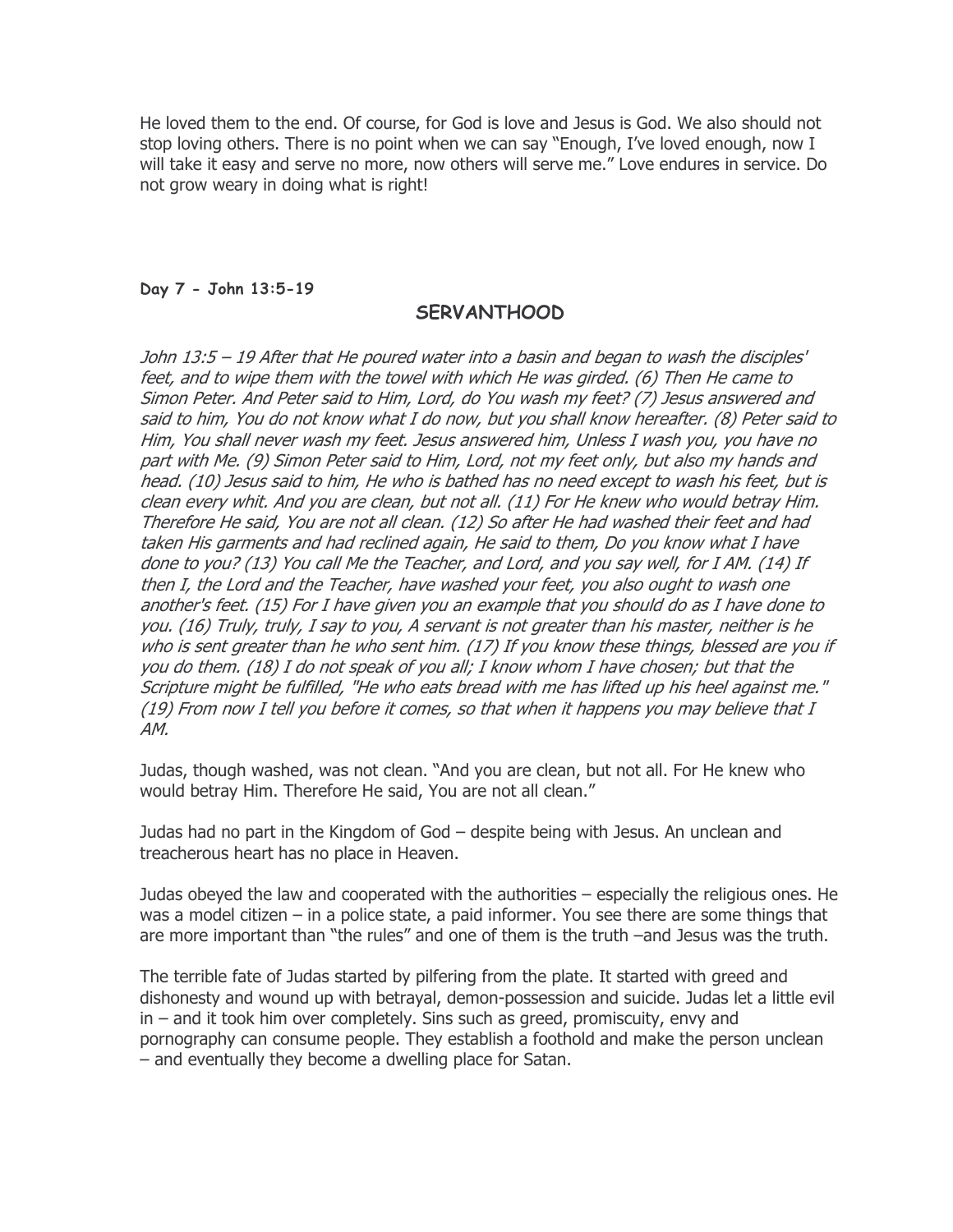The solution is regular spiritual cleaning – washing the feet: "Jesus answered him, Unless I wash you, you have no part with Me. (9) Simon Peter said to Him, Lord, not my feet only, but also my hands and head. (10) Jesus said to him, He who is bathed has no need except to wash his feet, but is clean every whit."

"Unless I wash you, you have no part with Me" – unless Jesus personally cleanses us with His blood we cannot have fellowship with God. By corollary – we cannot cleanse ourselves and no other person can cleanse us. "unless I" means no other but Christ.

"He who has bathed" – the baptized born-again believer. "has no need except to wash his feet," – just needs to deal with the "dust of the road", the incidental sins, not with the major problem of being unregenerate. "but is clean every whit" – is fully acceptable to the Father.

There are at least four agents that cleanse Christians: the Spirit, the Word, baptism and the blood.

THE WASHING OF THE SPIRIT – renews our inner nature:

Titus 3:5-6 not by works of righteousness, which we have done, but according to His mercy He saved us, through the washing of regeneration and renewal of the Holy Spirit, (6) whom He poured out on us abundantly through Jesus Christ our Savior.

1 Corinthians 6:11 And such were some of you. But you are washed, but you are sanctified, but you are justified in the name of the Lord Jesus, and by the Spirit of our God.

THE WASHING WITH THE WORD – purifies us, especially for service in the Church: Ephesians 5:26-27 that He might sanctify and cleanse it with the washing of water by the Word, (27) that He might present it to Himself as the glorious church, without spot or wrinkle or any such things, but that it should be holy and without blemish.

John 15:3 Now you are clean through the Word which I have spoken to you.

THE WASHING OF BAPTISM – is conditional on repentance and faith and deals with the fundamental sin problem:

Hebrews 10:22 let us draw near with a true heart in full assurance of faith, having our hearts sprinkled from an evil conscience and our bodies having been washed with pure water.

Acts 22:16 And now what do you intend? Arise and be baptized and wash away your sins, calling on the name of the Lord."

1 Peter 3:21 which figure now also saves us, baptism; not a putting away of the filth of the flesh, but the answer of a good conscience toward God, by the resurrection of Jesus Christ.

THE WASHING BY THE BLOOD – continually cleanses us from all sin and enables us to have intimate fellowship with God:

Revelation 7:14 And I said to him, Sir, you know. And he said to me, These are the ones who came out of the great tribulation and have washed their robes, and have whitened them in the blood of the Lamb.

1 John 1:7-9 But if we walk in the light, as He is in the light, we have fellowship with one another, and the blood of Jesus Christ His Son cleanses us from all sin. (8) If we say that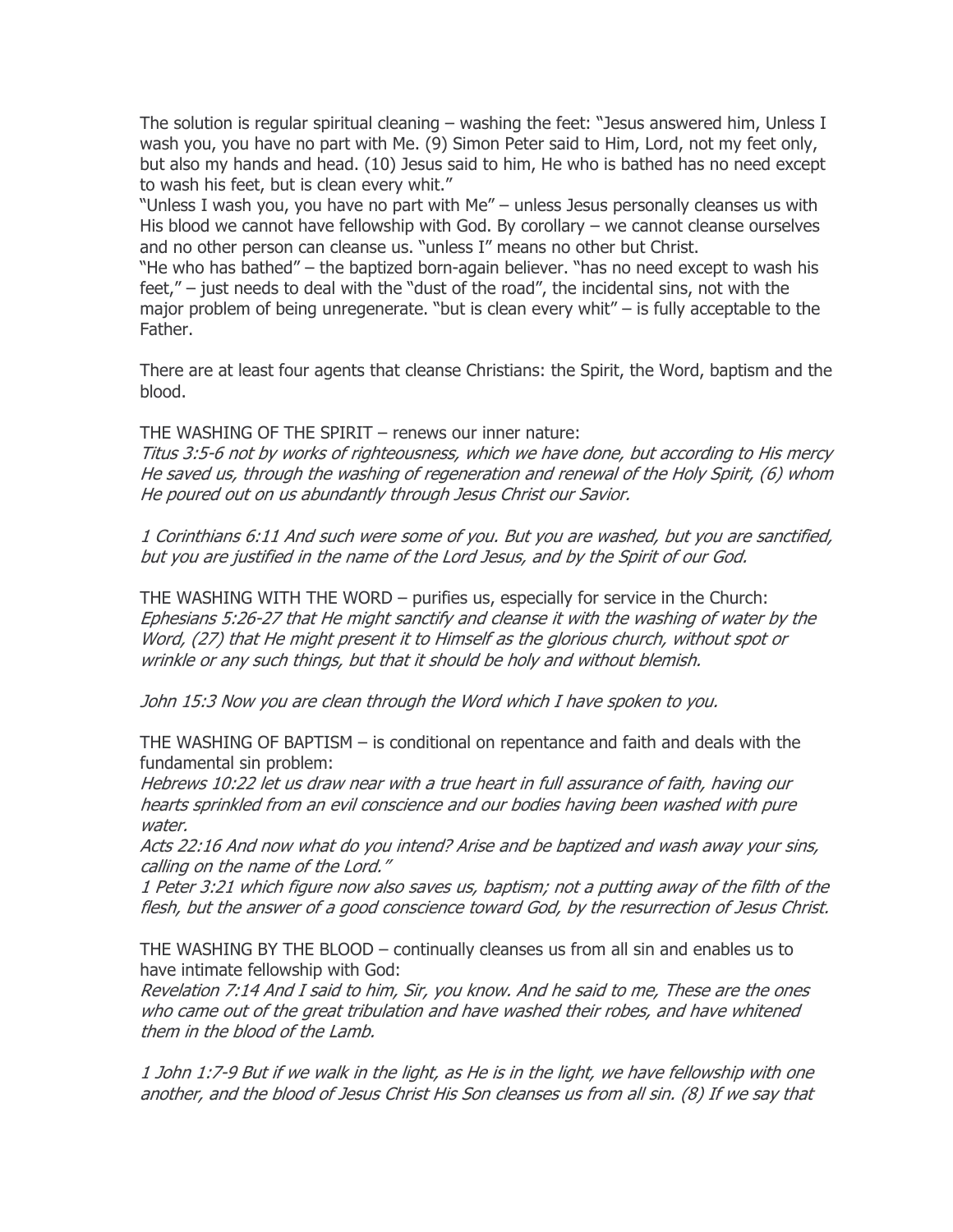we have no sin, we deceive ourselves, and the truth is not in us. (9) If we confess our sins, He is faithful and just to forgive us our sins, and to cleanse us from all unrighteousness. Summary: Sin can enter in and defile us unless we seek cleansing from Christ – and Christ alone. Upon repentance and faith we experience the cleaning from sin that is baptism, that is the Him who bathed" of our passage. Then the Holy Spirit washes us from a vast range of inner defilements and sins (1 Corinthians 6:10,11) with the washing of regeneration. Then as we learn God's Word we become the pure bride of Christ fitted for service as the disciples were (John 15:3) And finally the blood of Christ cleanses us from all sin and brings us into full intimate communion and fellowship with God.

#### Day 8 - John 13:20-30

# THE BETRAYAL

John 13: 20-30 Truly, truly, I say to you, He who receives whomever I send receives Me. And he who receives Me receives Him who sent Me. (21) When Jesus had said this, He was troubled in spirit, and testified and said, Truly, truly, I say to you that one of you shalL betray Me. (22) Then the disciples looked upon one another, wondering of whom He spoke. (23) But there was one of His disciples leaning upon Jesus' bosom, the one whom Jesus loved. (24) Simon Peter therefore signaled to him to ask whom it might be of whom He spoke. (25) And lying on Jesus' breast, he said to him, Lord, who is it? (26) Jesus answered, It is he to whom I shall give the morsel when I have dipped it. And dipping the morsel, He gave it to Judas Iscariot, the son of Simon. (27) And after the morsel, then Satan entered into him. Then Jesus said to him, What you do, do quickly.

(28) But no one reclining knew for what reason He spoke this to him. (29) For some thought, because Judas had the moneybag, that Jesus had said to him, Buy what we have need of for the feast; or that he should give something to the poor. (30) He then, having received the morsel, went out immediately. And it was night.

Simon Peter, John, Jesus and Judas – at the moment of betrayal. No-one guessed that Judas was the betrayer. Even 60 years later as John wrote this in 90 A.D. his loathing of Judas is clear. The apostles also felt betrayed – it was the end of the best time of their lives and an insidious attack upon their Lord.

Jesus is "troubled in spirit" – He was not always calm, Jesus was not a saccharine saint with a bland and tranquillized demeanor. God does not ask us to dissolve our personality but rather speaks through it.

"But there was one of His disciples leaning upon Jesus' bosom, the one whom Jesus loved." This was John (see John 21:21-25). John's claim to fame was not leadership – but intimacy. Peter would lead, and from Pentecost on would be the Rock of the early church. But John was the favorite, the one whom Jesus loved. Now Jesus loved them all – but in a special sense John was closer and the one who leaned on Jesus' breast.

John is active in the early church as one of the main three (Jesus, James and John), with Peter he healed the lame man, went to Samaria and later met Paul (Galatians 1) who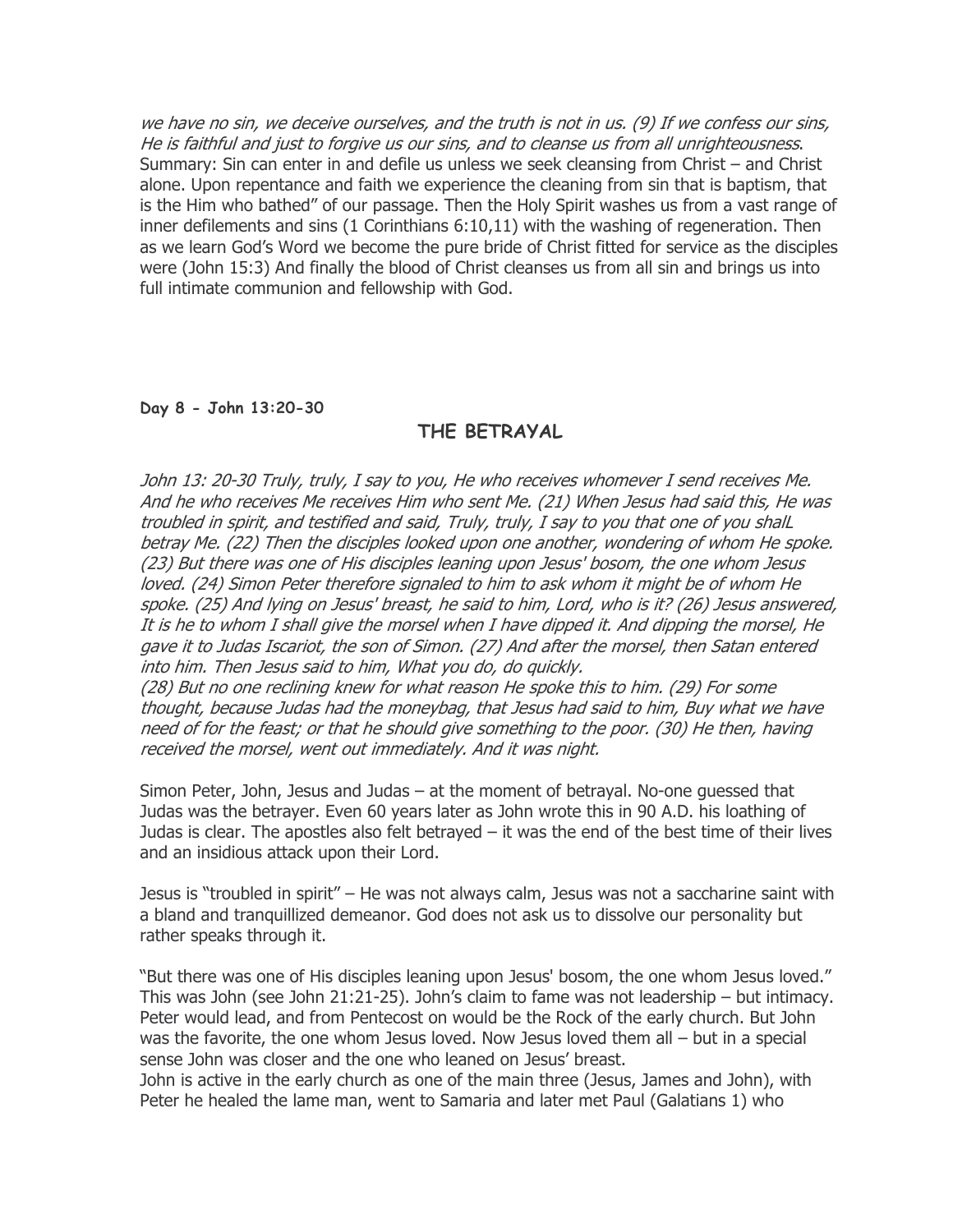considered John a pillar of the church. Then after his brother James is executed and Peter is arrested and scheduled for execution, John vanishes from the record, appearing no further in Acts and in none of the list of greetings – even to Ephesus where church tradition has him operating. John may have chosen to be "underground" realizing that he was so deeply hated by the Jews, and was such a prime target, that open ministry was impossible. He may have deliberately asked not be mentioned in dispatches – as many missionaries in closed countries also do today. He even became so security conscious that he wrote letters such as 2 John using "code" words such as "beloved lady" for Church and would say. "Having many things to write to you, I do not want to say with paper and ink". (2 John 1,12) Church tradition has him making many disciples in Ephesus including some of the main bishops of the early church such as Polycarp. Well after 70 AD, when the power of the Jewish temple is broken, John re-emerges into the public light to write his gospel.

Simon Peter asks John to ask Jesus what He meant. And Jesus replies in a discrete way that delicately preserves Judas' sense of honor. "Jesus answered, It is he to whom I shall give the morsel when I have dipped it. And dipping the morsel, He gave it to Judas Iscariot, the son of Simon." At this point Judas knew that Jesus knew. And Jesus confirmed it: "Then Jesus said to him, what you do, do quickly." Judas must have been stunned. But no one else knew. Judas must have burned with shame, maybe even rushed out of the room, but they all thought he was just doing an errand. As Judas rushed to the High Priest he must have thought: "Jesus knew my treachery – and He ate with me, Jesus knew and He washed my feet, Jesus knew and He saved my face…"

Judas son-of Simon may have been the grandson of Annas the high priest. Judas was a southerner, from Judah, and seems to have known the temple authorities and had access to them. The high priest Annas had a wayward son called Simon who "married strange wives" and Judas may have been born of these. However the names Simon and Judas were common among supporters of the Maccabbean revolt. Judas also is pronounced "Judah" in Aramaic and thus is a type of the fate of the unbelieving Jews.

"And after the morsel, then Satan entered into him." The Supper was Judas' undoing and the point when Satan entered into him. Judas did not invoke Satan to enter him - he just refused Christ's love for him. Satan physically entered Judas used him then destroyed him. If we put together a few historical accounts it appears that Judas became suddenly physically bloated with something like elephantiasis, went out, hanged himself and burst open in a truly horrible and demonic death.

The presence of Christ in the Lord's Supper is real – and even dangerous. Paul writes: 1 Corinthians 11:27-30 So that whoever shall eat this bread and drink this cup of the Lord unworthily, he will be guilty of the body and blood of the Lord. (28) But let a man examine himself, and so let him eat of that bread and drink of that cup. (29) For he who eats and drinks unworthily eats and drinks condemnation (lit. damnation/judgment) to himself, not discerning the Lord's body. (30) For this cause many among you are weak and sickly, and many sleep (Note: that is they die).

Failure to observe the Lord's Supper with consciousness of Christ and proper order and reverence - results in sickness, death, and in Judas' case damnation. This is puzzling to the modern mind - but we are dealing with the spiritual world here. "He then, having received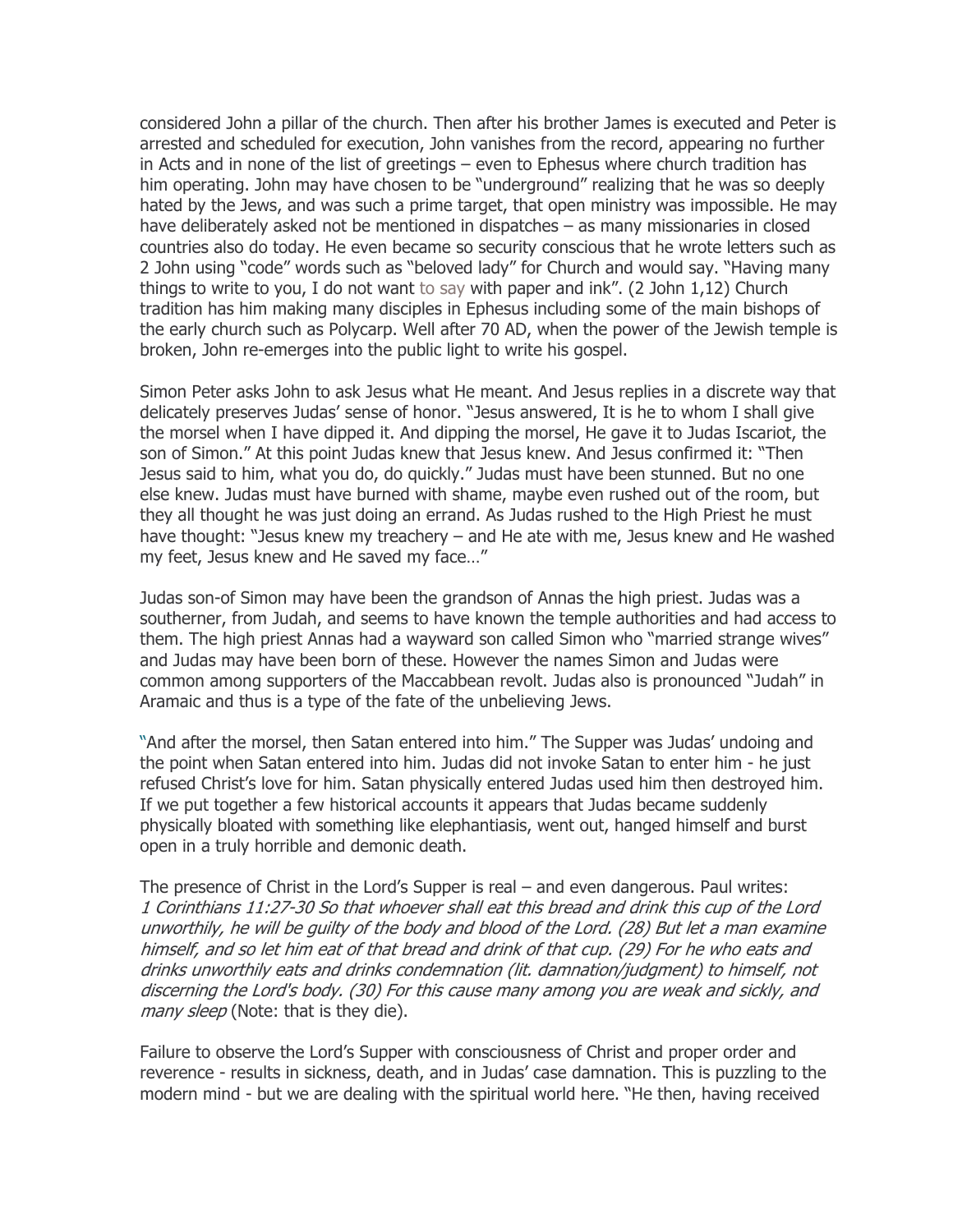the morsel, went out immediately. And it was night." The betrayer arises, Satan enters in and the darkness falls. John often uses the metaphor of darkness for evil – and of evil that is ultimately unsuccessful and is vanquished.

John 1:5 And the light shines in the darkness, and the darkness did not overtake it. In this moment of sheer Satanic triumph, Jesus is unperturbed, and begins His greatest few hours of teaching, while the Devil rages outside.

#### Day 9 -John 13:31-38

# SELF-SACRIFICING LOVE

John 13:31-38 Then when he had left, Jesus said, Now the Son of Man is glorified, and God is glorified in him. (32) If God is glorified in Him, God shall also glorify Him in Himself, and shall immediately glorify Him. (33) Little children, I am with you yet a little while. You shall seek Me; and as I said to the Jews, Where I go, you cannot come, so I now say to you. (34) I give you a new commandment, that you love one another. As I have loved you, you should also love one another. (35) By this all shall know that you are My disciples, if you have love toward one another. (36) Simon Peter said to Him, Lord, where do You go? Jesus answered him, Where I go you cannot now follow Me, but you shall follow Me afterward. (37) Peter said to Him, Lord, why cannot I follow You now? I will lay down my life for Your sake. (38) Jesus answered him, Will you lay down your life for My sake? Truly, truly, I say to you, The cock shall not crow until you have denied Me three times.

As Judas leaves, Jesus says that He is glorified. Not "will be glorified" – but "is glorified". Present tense. And the hours following prove Him right – the Last Supper, Gethsemane the cross and the resurrection are His glory – and Judas set in all in motion! God uses even betrayal for His glory! (But woe to the betrayer!) Jesus then gives a "new commandment" – "I give you a new commandment, that you love one another. As I have loved you, you should also love one another. (35) By this all shall know that you are My disciples, if you have love toward one another. " What is so new about this? Love your neighbor was an old, old commandment from the Jewish Law (Leviticus 19:18). The radical bit is: "As I have loved you, you should also love one another"; in other words, self-sacrificing, foot-washing, servant love. Love that sees the other person as infinitely precious and worthy!

This command is surrounded by talk of death and "Where I go, you cannot come" which Peter understands all too clearly when he replies "Lord, why cannot I follow You now? I will lay down my life for Your sake. " The whole context of this command is self-sacrifice one for the other.

John explains this very clearly in his first epistle:

1 John 3:16-20 This is how we have come to know love: Christ gave his life for us. We, too, ought to give our lives for our brothers. (17) Whoever has earthly possessions and notices a brother in need and yet withholds his compassion from him, how can the love of God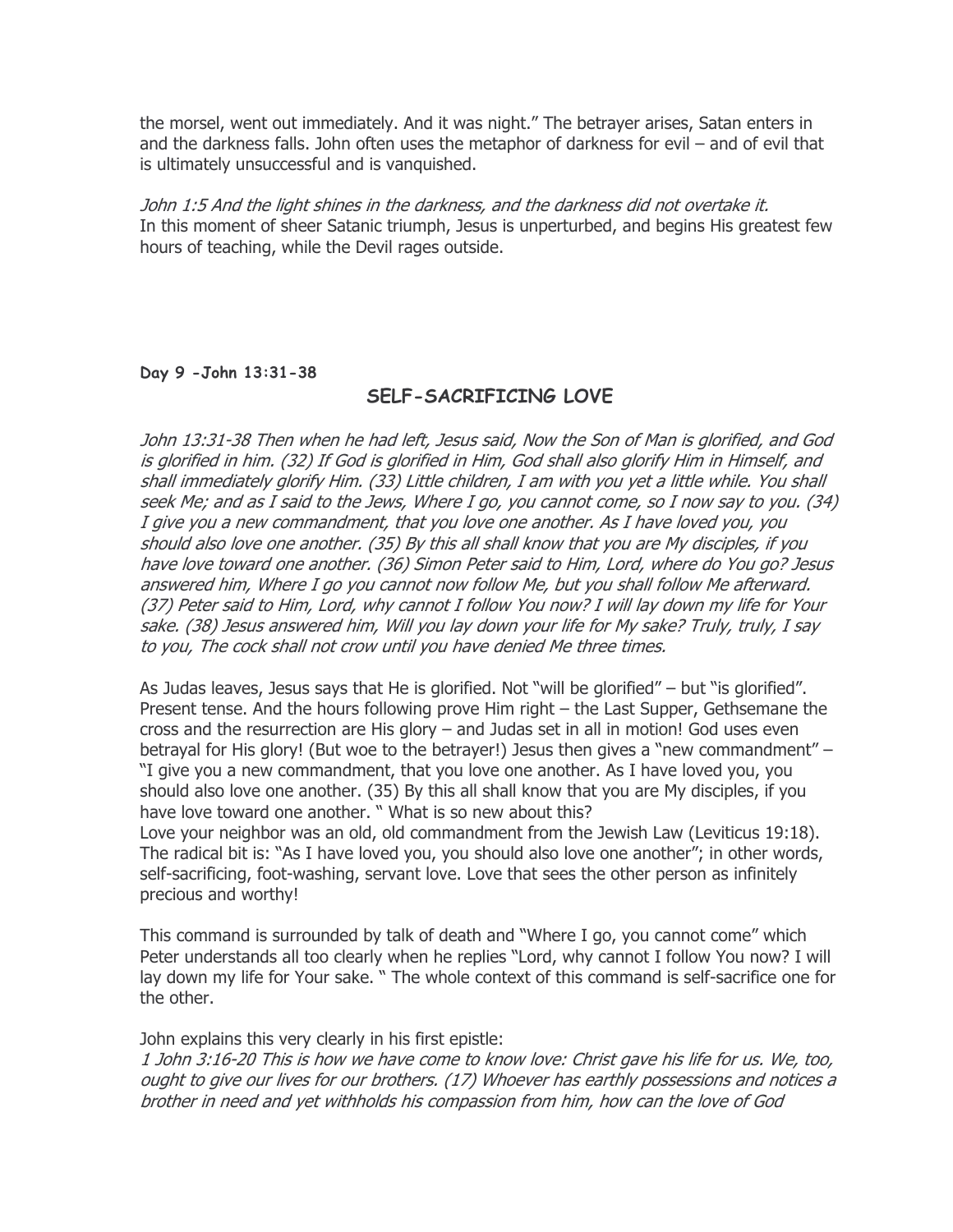remain in him? (18) Little children, we must stop loving in word and in tongue, but instead love in action and in truth. (19) And this is how we will know that we belong to the truth and how we will be able to establish our hearts in his presence. (20) If our hearts condemn us, God is greater than our hearts and knows everything.

The loyalty within the Christian community should be so intense that we would give our lives for each other – and act with compassion spending this world's goods for a brother or sister in need. That does not mean that we have to give to all the charities that advertise on TV – but when we see someone at church – with a real need, that we can meet. Then we ought to do our best to help. Practical, compassionate Christian love is a sign that God's love is truly in our hearts and helps to reassure us that we are truly saved and possess a new nature.

Jesus says that this kind of self-sacrificing agape love is our best witness. "By this all shall know that you are My disciples, if you have love toward one another. " When unbelievers point to someone and say "There goes a real Christian" it is a "Mother Teresa" they point to someone showing agape love. And when they say "there goes a phony" they mean someone who is a love-less hypocrite. Agape love is the big kahuna. It is the one thing we MUST have in our lives.

#### Paul puts it like this:

1 Corinthians 13:1-3 If I speak in the tongues of humans and angels but have no love, I have become a reverberating gong or a clashing cymbal. (2) If I have the gift of prophecy and can understand all secrets and every form of knowledge, and if I have absolute faith so as to move mountains but have no love, I am nothing. (3) Even if I give away all that I have and surrender my body so that I may boast but have no love, I get nothing out of it.

The new commandment can only be lived out by the new creation. It is absolutely impossible for the flesh to be that self-sacrificing. In fact the whole system of Christian reward revolves around "impossible" self-sacrificing love: See *Matthew 5:5,12, 6:1-4, 10:39-*42, 16:24-28, 19:29 Luke 6:22-24, 35, 1 Corinthians 9:16-18; Colossians 3:22-24; Hebrews 10:35, 11:6, 11:26; 1 Peter 1:4, 3:9; 2 John 1:8. If you check these verses you will find that we are not rewarded on a tally sheet for how many converts we make. Rather we are rewarded for our conformity to the principles of agape love. A successful evangelist who is selfish, exploitative and mean will receive much less of a reward than the humblest saint that lives in love.

The new commandment is tough and even Peter could not live it until Pentecost. The cock crowed and self-preservation cut in. Only a might anointing with the Holy Ghost can make us holy and loving and able to live the life Jesus wants us to live.

Why not pray for that anointing right now? "Lord Jesus, I cannot love others as You have commanded me to – unless You make me loving. I will arrive in Heaven with no reward at all unless You change me. Anoint me, fill me, change me and renew me. Do whatever it takes to make me full of agape love and make me a Christian who lives agape love on a daily basis. In Your Holy Name. Amen".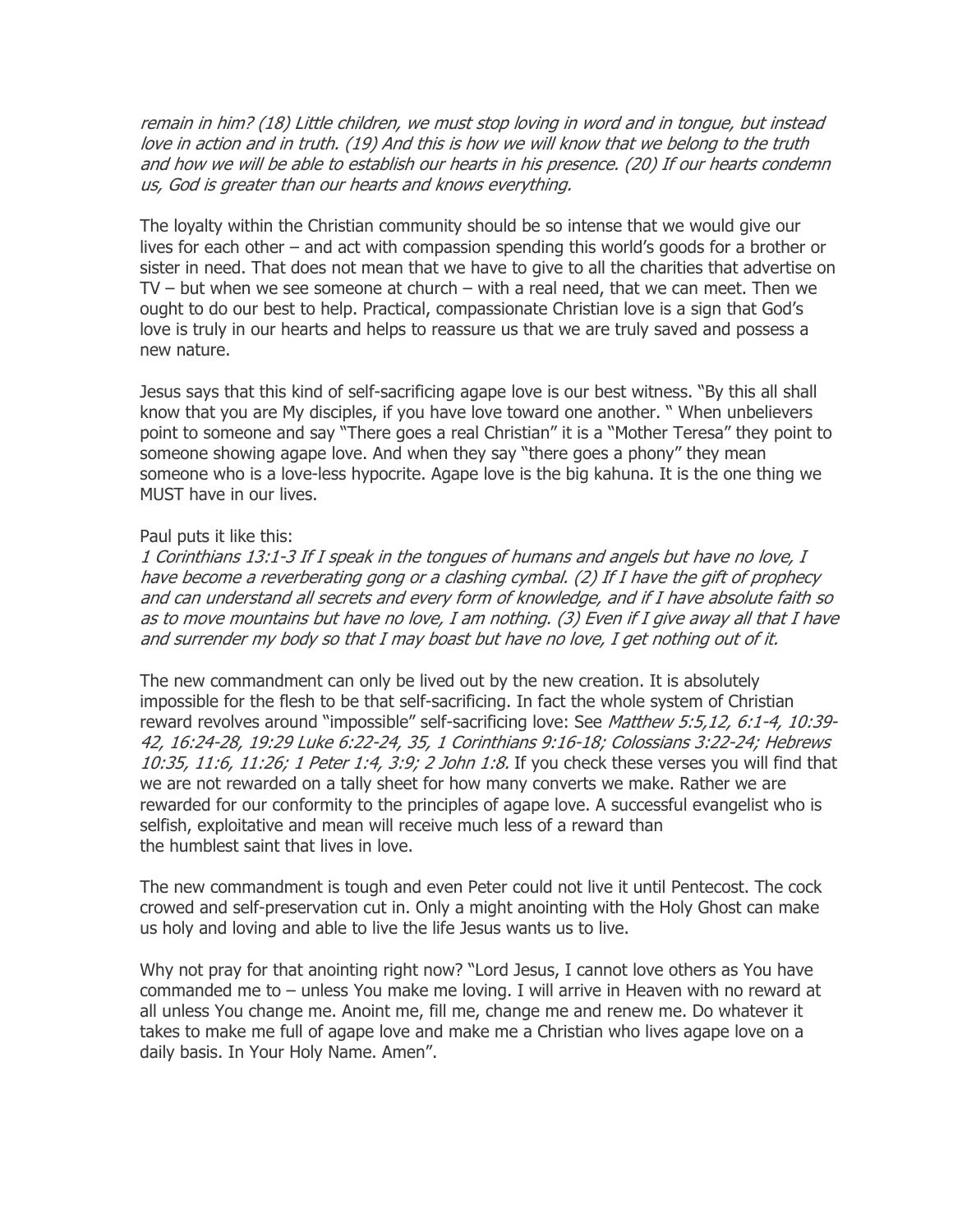# Day 10 - John 14:1-7

# A PLACE IN HEAVEN

John 14: 1-7 You believe in God, believe also in Me. Let not your heart be troubled (2) In My Father's house are many mansions; if it were not so, I would have told you. I go to prepare a place for you. (3) And if I go and prepare a place for you, I will come again and receive you to Myself, so that where I am, you may be also. (4) And where I go you know, and the way you know. (5) Thomas said to Him, Lord, we do not know where You go, and how can we know the way? (6) Jesus said to him, I am the Way, the Truth, and the Life; no one comes to the Father but by Me. (7) If you had known Me, you would have known My Father also. And from now on you know Him and have seen Him.

What a profound passage of Scripture! What words of life!

Jesus is asking them to have the same faith in Him that they have in God! "You believe in God, believe also in Me." This would clearly be blasphemy - even if uttered by an Old Testament prophet! It is a direct claim to religious loyalty. Jesus is worthy of our faith - our ultimate trust.

The purpose of faith in Christ is peace in Christ. " Let not your heart be troubled.." People, relationships, and circumstances easily trouble us. Dealing with bureaucracy or sitting in traffic can make us boil and fume. But faith in Jesus Christ can give us an inner peace that transcends human circumstances:

Philippians 4:6-7 MKJV Do not be anxious about anything, but in everything by prayer and supplication, with thanksgiving, let your requests be made known to God. (7) And the peace of God, which passes all understanding, shall keep your hearts and minds through Christ Jesus.

For the disciples they were not to be anxious about the betrayal, trial and crucifixion of their Lord! They were to trust Jesus in even that! Jesus - even at His "weakest and craziest" (let me say that is from the world's view of the cross) is worth trusting!

Jesus was going to prepare a place for them - a new home in heaven where there are "many mansions". It means there is living space for the righteous with God and that Jesus wants His disciples to be where He is - in Heaven. Thus God will not isolate Himself from us but dwell with us in love. God is saying "I want to have you around living in My Home."

"In My Father's house are many mansions; if it were not so, I would have told you. I go to prepare a place for you. (3) And if I go and prepare a place for you, I will come again and receive you to Myself, so that where I am, you may be also. "

God is a God of love and of fellowship. He invented family and warmth and friendship and Heaven will be accepting, joyful and our true home! In verse 6 Jesus makes His famous statement about being the Way, the Truth and the Life. In our multi-cultural, inter-faith, post-modern age this is a jaw-dropper and conversation stopper. It is viewed as intolerant or egotistical, but it is the truth! Jesus is the only way to God because He is the only person to have provided an answer to the problem of sin.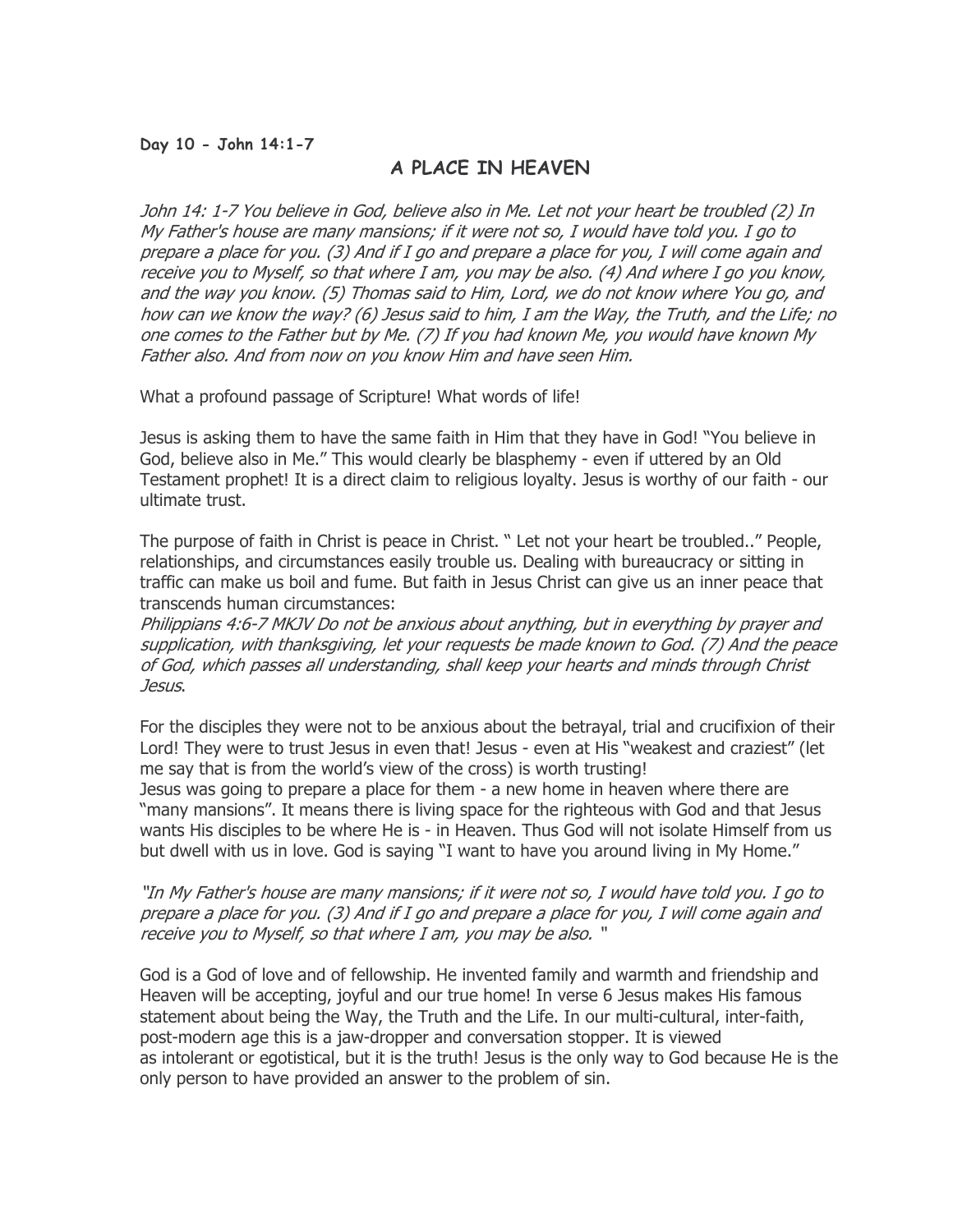No other faith has an answer to the need for forgiveness with God and no other faith can give us a new nature - a born-again inner being. Jesus then makes the point perfectly clear by adding: "no one comes to the Father but by Me." This has enormous significance for evangelism and missions. All roads do not lead to the same God. In fact Paul says that the Gentiles "worship demons" (1 Corinthians 10:20) and that the unbelieving Jews are still in need of salvation through Christ. (Romans 10:1-6) If you want to be saved - then the only way is through Christ. We dare not make up our own system based on works or demonic counterfeits. Salvation is not through a human system or a denomination - but through faith in Jesus Christ alone.

Religious knowledge or church attendance cannot replace the need for saving faith in Jesus. One test of saving faith is that state of your heart - is it trusting in God, or always troubled? Do you really believe in Jesus to the point of having a certain trust in His goodness and power - or is He just an idea?

Jesus is the way to the Father because He is the very image of the Father. If we have seen Jesus then we have seen the Father, if we know Jesus, then we know the Father. "If you had known Me, you would have known My Father also. And from now on you know Him and have seen Him. " A few verses later Jesus says "If you have seen Me, you have seen the Father".

In other words if we want to know what God is like - we should behold Christ! The idea that the Father is very judgmental and Jesus is all mercy is nonsense. The character of the Father is perfectly expressed in the Son. God the Father is just as loving and kind and His Son, and the Son is just as holy and just as the Father. (See also Colossians 1:15-20, 2:9; Hebrews 1:1-3) Jesus is the way to God because He is the truth about God and the very life of God. He is not just a prophet telling us about God - rather He is God telling us about God! Jesus is the image of God showing us God. He is the life of God showing us how God's eternal life works.

If Jesus is interested in healing us - then God the Father is interested in healing us. If Jesus is a friend of sinners, then God the Father is a friend of sinners. If Jesus cares about hungry crowds and gives them food - then God the Father is also the one who provides manna in the wilderness. Thus when we pray we should pray with confidence knowing that God cares for us and is interested in us.

Thus our hearts should not be troubled for to believe in Jesus is to believe in God and if God is like Jesus then the Universe is a fundamentally safe and good place. The Universe also contains many safe places that are far from this crazy world - our mansions in Heaven, so we will ultimately end up in safe place with a safe God.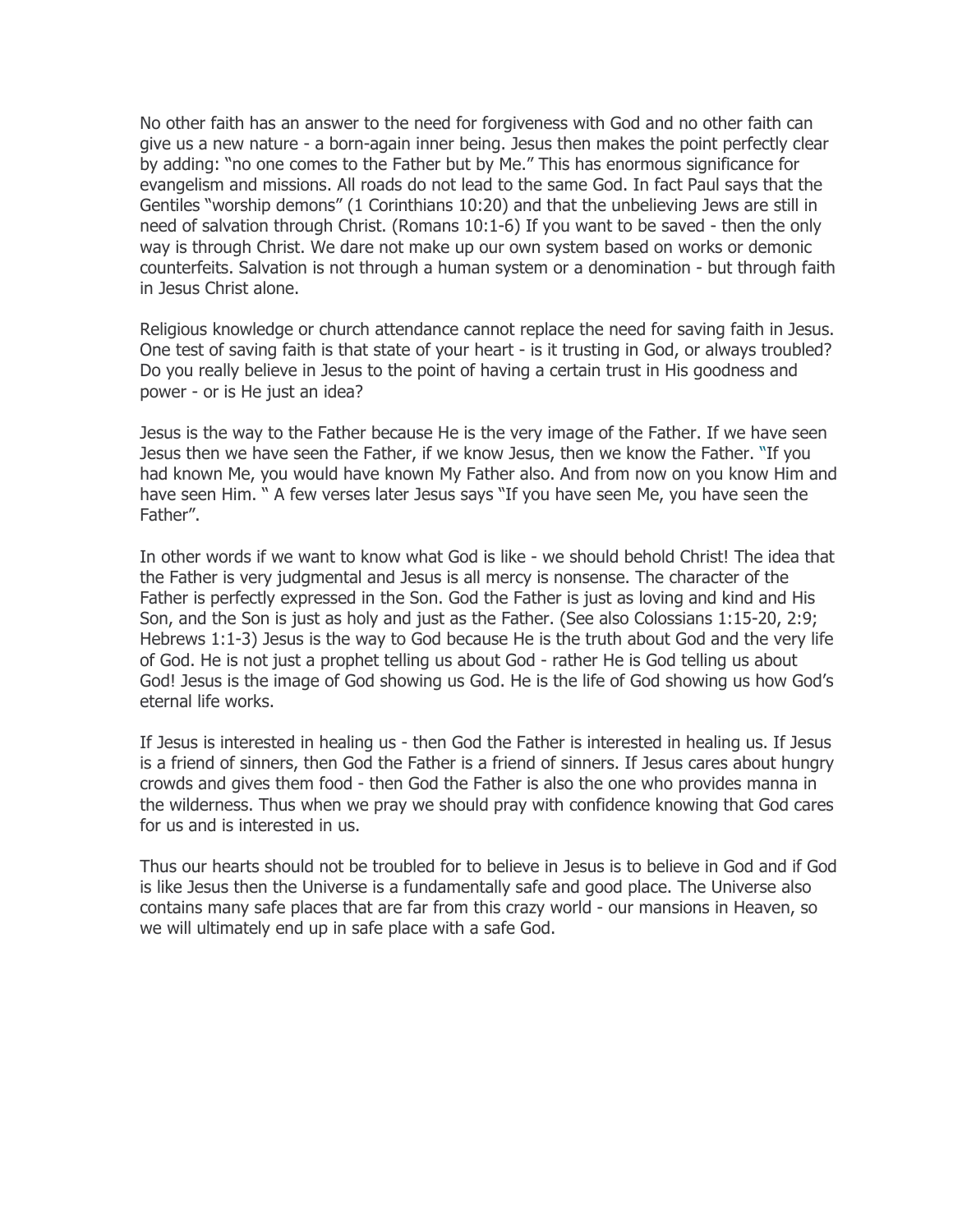#### Day 11 - John 14:8-15

# I AND THE FATHER ARE ONE

John 14: 8-15 MKJV Philip said to Him, Lord, show us the Father, and it is enough for us. (9) Jesus said to him, Have I been with you such a long time and yet you have not known Me, Philip? He who has seen Me has seen the Father. And how do you say, Show us the Father? (10) Do you not believe that I am in the Father and the Father in Me? The Words that I speak to you I do not speak of Myself, but the Father who dwells in Me, He does the works. (11) Believe Me that I am in the Father and the Father in Me, or else believe Me for the very works themselves. (12) Truly, truly, I say to you, He who believes on Me, the works that I do he shall do also, and greater works than these he shall do, because I go to My Father. (13) And whatever you may ask in My name, that I will do, so that the Father may be glorified in the Son. (14) If you ask anything in My name, I will do it. (15) If you love Me, keep My commandments.

Jesus says that the very words and works He does come directly from the Father, that they are done because the Father dwells in Him, and that we will do "greater works" as we shall also be God-indwelt through the Holy Spirit (verse 15 and following). As God-indwelt, bornagain true believers we will also have a special relationship with God and we will be able ask anything in Jesus' name and He will do it. Jesus asks, almost in frustration: "Do you not believe that I am in the Father and the Father in Me?"

One illustration that explains this seeming paradox is of a bottle thrown into the ocean, the ocean fills the bottle - so the ocean is "in the bottle" at the same time that the bottle is "in the ocean". We are in Christ and Christ is in us and Christ is in God and God was in Christ reconciling the world to Himself.

Jesus was completely full of God and was "the fullness of deity in bodily form" (Colossians 2:9) and yet He was also in God and solely directed by God. For Jesus the Father was His world - that which He dwelt in and lived for. "The Words that I speak to you I do not speak of Myself, but the Father who dwells in Me, He does the works" - the Greek is critical to understanding this verse. "Words" is "rhemata" - utterance, sayings, spoken words, words of power for a given moment, the spoken word of spiritual command such as "rise up and walk" rather than the logos word of written Scripture. G4487 rhema *hray'-mah* From G4483; an *utterance* (individually, collectively or specifically); by implication a *matter* or *topic* (especially of narration, command or dispute); with a negative *naught* whatever:  $- +$  evil,  $+$ nothing, saying, word. (Strong's Hebrew and Greek Dictionaries).

Thus when Jesus ministered and spoke a word of utterance such as "Peace, be still" or "Eyes, be opened" or "Be cleansed" these words did not come from Him - but from the Father. They were God's commands to His Creation, uttered through the voice of His Son! Most of Jesus works were done by words, words of power. From the raising of Lazarus, to the healing of a lame man, to the casting out of a demon, to teaching a disciple, words were Jesus main tools. But they were words spoken with power, words that changed things, words with authority because they were grounded in God the Father. That is why Jesus can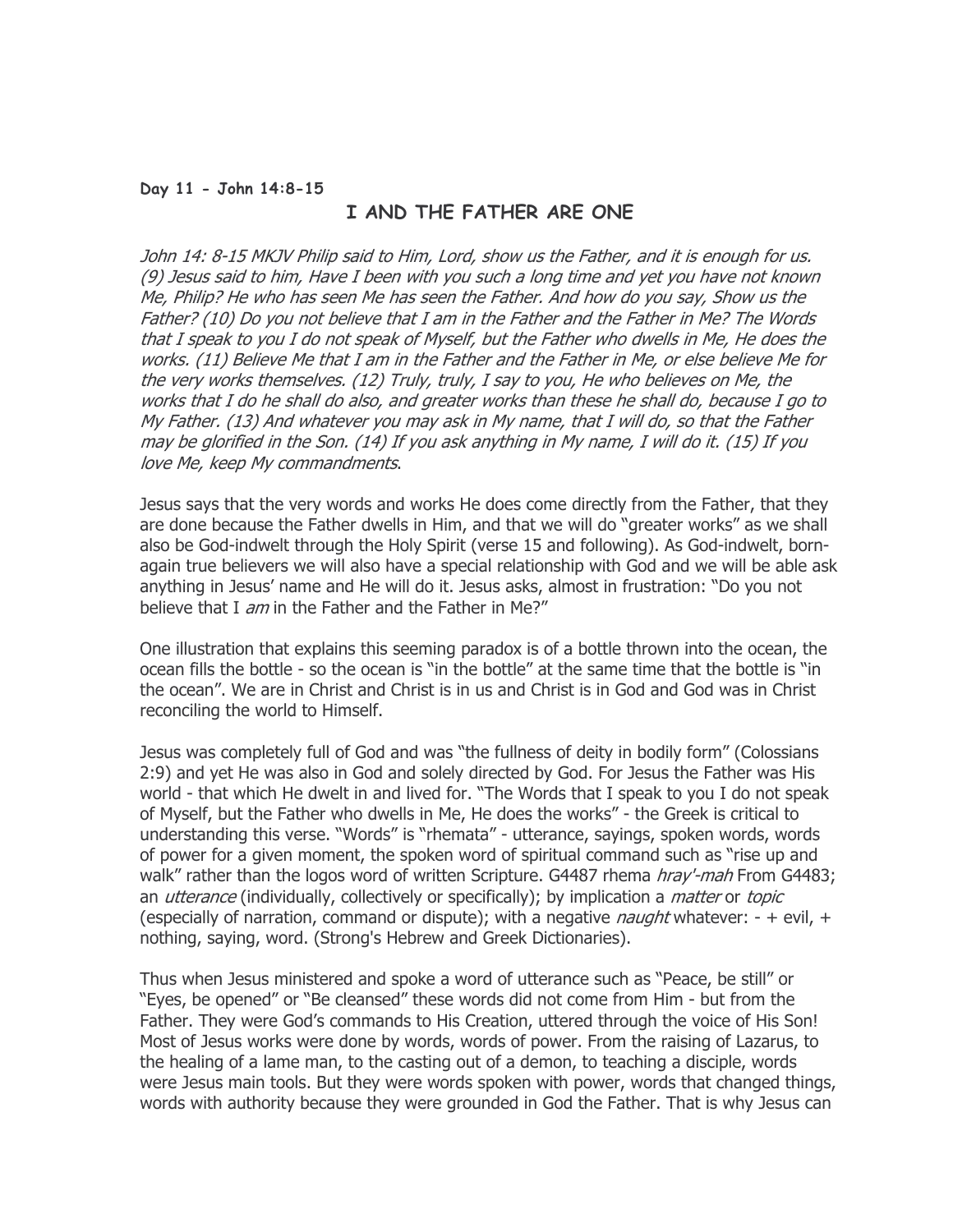treat His words and His works as virtually identical and construct what seems to be a confusing sentence: "The Words that I speak to you I do not speak of Myself, but the Father who dwells in Me, He does the works."

"Believe Me that I am in the Father and the Father in Me, or else believe Me for the very works themselves. (12) Truly, truly, I say to you, He who believes on Me, the works that I do he shall do also, and greater *works* than these he shall do, because I go to My Father." Jesus going to the Father was the Ascension-Pentecost event, which resulted in "taking captivity captive" that is the spoiling of the principalities and powers - and "gifts being given to men" - gifts of the Holy Spirit. With Satan's power greatly reduced by the cross and the Spirit bestowed on the Church in power at Pentecost Jesus anticipated that they would do "greater works" than He did.

[Articles giving a detailed explanation of the Ascension and the Enthronement of Jesus can be found at: http://www.aibi.ph/aibi/messiah/] These greater works would be a result of prayer and supplication in the name of Jesus - "ask…and I will' or as Jesus says: "And whatever you may ask in My name, that I will do, so that the Father may be glorified in the Son. (14) If you ask anything in My name, I will do it. "

So we are to ask the Father, in the name of Jesus, to do mighty works, so that the Father may be glorified in the Son. Now lets tie this in with the way Jesus did mighty works through words of power and words of command sourced in God who dwelt in Him. We are to ask the Father - and He will give us a word to speak that will heal the sick, raise the dead or change the situation! God will empower us to glorify the Son through use of the rhema word of power. The most common such situation is

rebuking Satan and casting out demons. We enter into the situation in the name of Jesus, we speak a word given to us by God, and the demon leaves. This word may almost be a formula such as "Come out of him in the name of Jesus" or involve some insight "spirit of bitterness, leave him now". By using words of commands I have many times seen real physical healings - whereas prior to using words of command I saw no healings at all.

Before you write this off as rabid Pentecostalism - try it. Ask God to give you a word for a situation just as He gave them to Jesus and the apostles "In the name of Jesus Christ of Nazareth, rise up and walk" and so on. Paul even used a word of power when confronting the sorcerer Elyamas: Acts 13:9-11 ASV *But Saul, who is also called Paul, filled with the* Holy Spirit, fastened his eyes on him, (10) and said, O full of all guile and all villany, thou son of the devil, thou enemy of all righteousness, wilt thou not cease to pervert the right ways of the Lord? (11) And now, behold, the hand of the Lord is upon thee, and thou shalt be blind, not seeing the sun for a season. And immediately there fell on him a mist and a darkness; and he went about seeking some to lead him by the hand.

And Ananias did a similar thing when healing Paul - laying on his hands and speaking the words God had given him for that situation:

Acts 9:17-18 ASV And Ananias departed, and entered into the house; and laying his hands on him said, Brother Saul, the Lord, even Jesus, who appeared unto thee in the way which thou comest, hath sent me, that thou mayest receive thy sight, and be filled with the Holy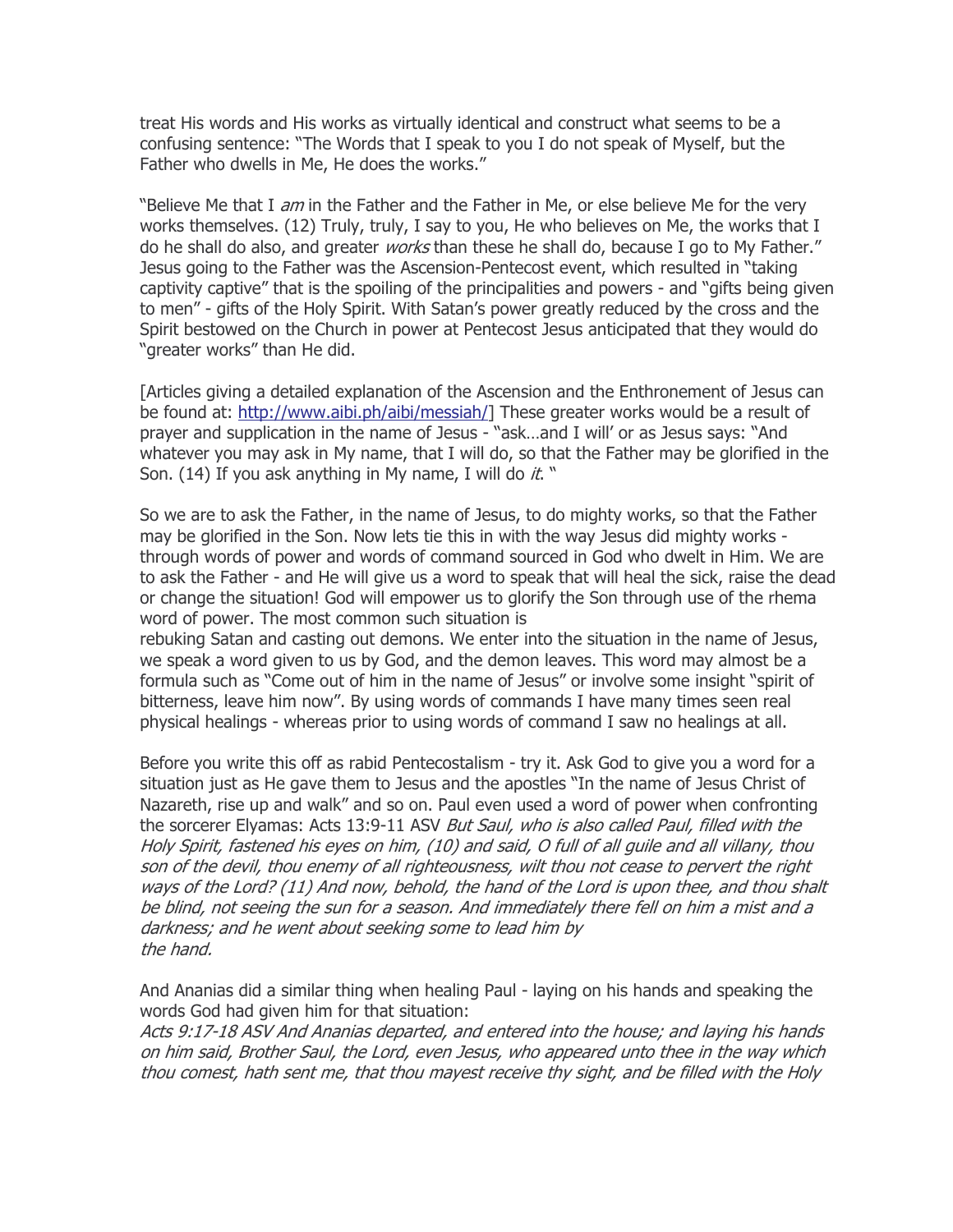# Spirit. (18) And straightway there fell from his eyes as it were scales, and he received his sight; and he arose and was baptized.

If we are to fulfill Jesus' expectation that we would do great works, it makes sense that we would do those mighty works the same way He did them - by speaking words from the Father. So when you come to an "impossible situation". Ask Jesus about it, and also ask Him for a word that will change that situation - such as "Lazarus, come forth". (Let me quickly add these are not magical incantations but rather are God's words for that particular situation.) Speak what God wants spoken. This is a learned skill, and it feels very risky, and I am still learning it, but it does work. Really, when it comes to miracles we have no choice; we cannot work them with computers! We only have words, words from God, uttered in faith, and all done in the name of Jesus.

# Day 12 - John 14:16-26

# THE HOLY SPIRIT

John 14: 16-26 MKJV And I will pray the Father, and He shall give you another Comforter, so that He may be with you forever, (17) the Spirit of Truth, whom the world cannot receive because it does not see Him nor know Him. But you know Him, for He dwells with you and shall be in you. (18) I will not leave you orphans. I will come to you. (19) Yet a little while and the world does not see Me any more. But you see Me. Because I live, you shall live also. (20) At that day you shall know that I am in My Father, and you in Me, and I in you. (21) He who has My commandments and keeps them, he it is who loves Me. And he who loves Me shall be loved by My Father, and I will love him and will reveal Myself to him. (22) Judas (not Iscariot) said to Him, Lord, how is it that You will reveal Yourself to us and not to the world? (23) Jesus answered and said to him, If a man loves Me, he will keep My Word. And My Father will love him, and We will come to him and make Our abode with him. (24) He who does not love Me does not keep My Words, and the Word which you hear is not Mine, but the Father's who sent Me. (25) I have spoken these things to you, being present with you. (26) But the Comforter, the Holy Spirit whom the Father will send in My name, He shall teach you all things and bring all things to your remembrance, whatever I have said to you.

The Holy Spirit is our Comforter and our Teacher who is both with us and in us and teaches us all things - especially how to love God, love others and fulfill the commands of Jesus. The Holy Spirit has three main operations in the live of the born-again Christian:

1. The washing of sanctification. (1 Corinthians 6:10,11)

2. Instruction in "all things" (*John 14:26, 1 John 2:20,27*) and especially in remembrance of Christ and His commandments (*John 14:16-26*) and in revealing to us what God has prepared for those who love Him (1 Corinthians 2:9-16).

3. Pouring the love of God into our hearts so that we are filled with hope (Romans 5: 1-5) and strengthened in the inner man so that we can know the love of Christ and be matured in Him as persons. (*Ephesians 3:14--21*).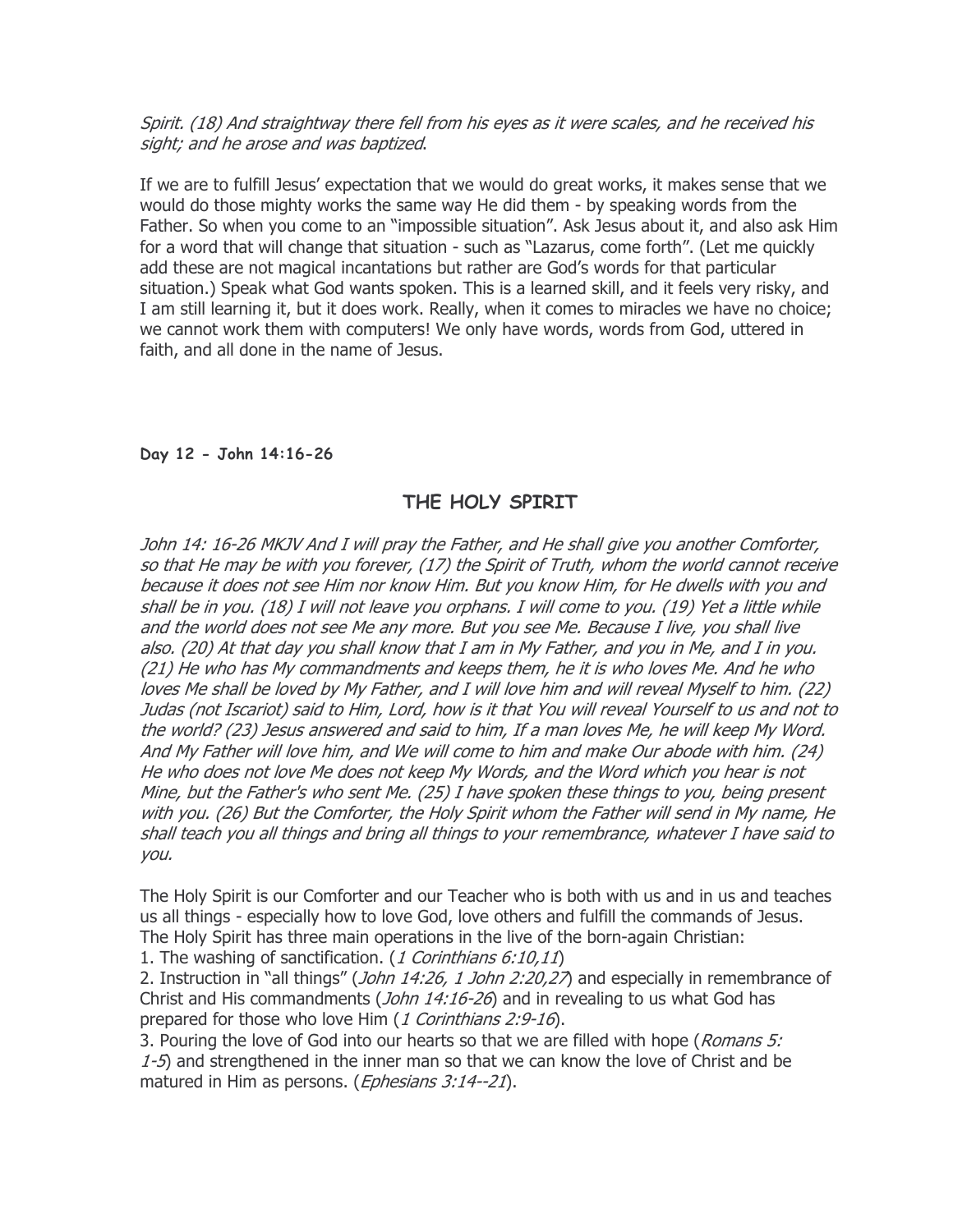That is why Jesus says "I will love him and reveal myself to him." concerning obedient Christians who love the Lord. The Christian walk, for an obedient faith-filled believer should be a process of feeling loved by Jesus and coming to know Him in ever-deeper ways - yet this was not my experience for many years. Suspicious of subjectivism and emotion and wary of religious claims and seeing the Holy Spirit as one who "convicts the world of sin and righteousness and judgment" I had a stern view of God.

Two bible passages opened my eyes to a more wonderful truth. They were 1 Corinthians 2:9-16 about the things God has prepared for those who love Him, and Paul prayer in Ephesians 3:14-21. These passages convinced me that the path to maturity as a saint is to accept God's love and God's truth through the work of the Holy Spirit in our hearts (see also Romans 5:1-5). [I have not got time to explain that in this devotional but please read these passages or the Life In Christ series on the Eternity DBS website.] "the Spirit of Truth, whom the world cannot receive because it does not see Him nor know Him." The ministry of the Holy Spirit is invisible to the world and to those who depend exclusively on its methods in religion. Even fine minds cannot find God by dint of academic ability alone. He must be revealed.

The Spirit does not dwell with the pride of the world but rather with the meek, humble and obedient disciples. "But you know Him, for He dwells with you and shall be in you." The difference between those who Christ is revealed to - and those who He is not revealed to is obedience, the obedience of faith and love. "Judas (not Iscariot) said to Him, Lord, how is it that You will reveal Yourself to us and not to the world? Jesus answered and said to him, If a man loves Me, he will keep My Word. And My Father will love him, and We will come to him and make Our abode with him. He who does not love Me does not keep My Words, and the Word which you hear is not Mine, but the Father's who sent Me."

God is responsive to us. If we love His Son and keep His commandments He will love us and come to us and dwell with us. There is a consistent, abiding love of God that rests upon the lives of those with a holy life. There is a sense of dwelling with God about their person. They are not "hither and yon" in their obedience but have a deep steady walk with God and are rewarded by a profound and personal sense of His love and of His residence with them and in them.

Earlier I mentioned the passage about the Spirit convicting of "sin, righteousness and judgment" a frequently heard and often mis-applied passage in Christian circles. The Spirit convicts "the world" of such things! (John 16:8) Not the obedient believer. Rather the Holy Spirit pours the love of God out into our hearts (Romans 5:1-5) that we may be strengthened in the inner man, know the love of Christ and be filled with all the fullness of God! (Ephesians 3:14-21) The Father and the Son come into our lives to love us and dwell with us! And they do so via the Holy Spirit! Thus the primary spiritual experience of the Christian should not be guilt - it should be overwhelming love!

We are intimately and organically connected with Christ! "Because I live, you shall live also. At that day you shall know that I am in My Father, and you in Me, and I in you." We die with Christ, and rise with Christ, and live with Christ, and have ascended with Christ and we even are seated with Him in heavenly realms. (Romans 6:1-11, Ephesians 2:6,7) As we saw yesterday with the "bottle in the ocean" analogy, we are in Christ and Christ is in us, and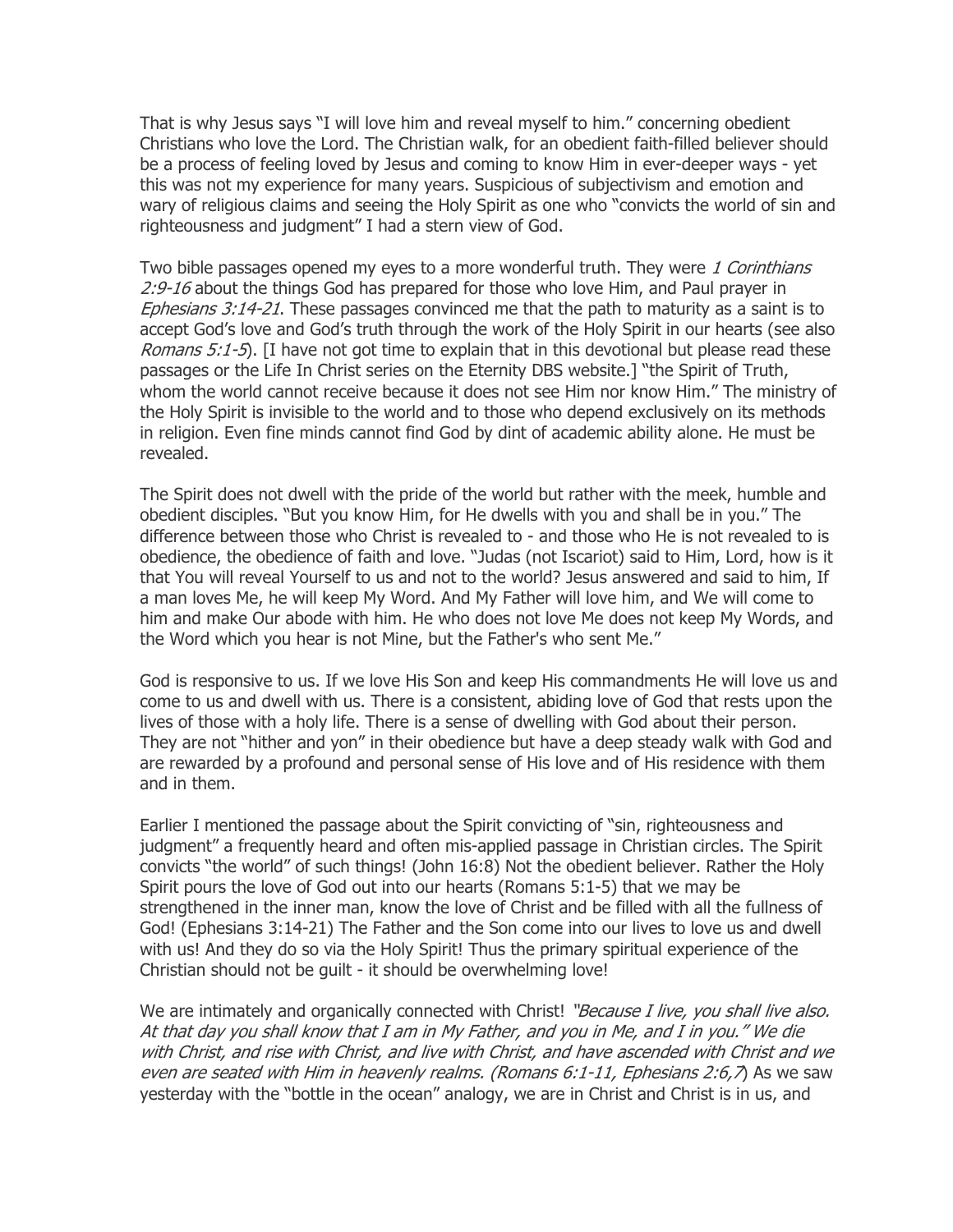Christ is in the Father. We are awash with God and with His love. His life is our life, and because He lives - we shall also live. The fact that ordinary humans such as you and I can be connected so closely to the mystery of the Godhead and the love of Christ is truly astonishing. I am in awe of the fact that God has chosen to love me so deeply and undeservedly. It is sheer grace!

#### Day 14 – John 15: 1-8

# CONCERNING FRUITFULNESS

John 15:1-8 MKJV I am the True Vine, and My Father is the Vinedresser. (2) Every branch in Me that does not bear fruit, He takes away. And every one that bears fruit, He prunes it so that it may bring forth more fruit. (3) Now you are clean through the Word which I have spoken to you. (4) Abide in Me, and I in you. As the branch cannot bear fruit of itself unless it remains in the vine, so neither can you unless you abide in Me. (5) I am the Vine, you are the branches. He who abides in Me, and I in him, the same brings forth much fruit; for without Me you can do nothing. (6) If anyone does not abide in Me, he is cast out as a branch and is withered. And they gather and cast them into the fire, and they are burned. (7) If you abide in Me, and My Words abide in you, you shall

ask what you will, and it shall be done to you. (8) In this My Father is glorified, that you bear much fruit, so you shall be My disciples.

In these eight verses Jesus covers the secret of a fruitful spiritual life. We find the fruitful life is the result of in interaction where God responds to His Creation and His Creation responds to the life of Christ within it. Jesus is the Vine, the Life, the Source and we are the branches that flow from that life and which are filled by that life. Those branches have a choice about what to do with the (spiritual) life within them. Before we proceed a quick correction from the Greek in verse 2 "he takes away" should be "he lifts up" or "he lifts away" as in a vinedresser lifting a branch up, tying it back and making sure it is not in the mud. It implies corrective action, not removal from the vine.

All truly born-again believers have the life of Christ dwelling within them in the form of a "new man", a new nature that is from God and which is "born of God" through the action of the Word of the gospel on the spirit of the believer.

(see http://www.aibi.ph/aibi/innrmn1.htm ) 1 Corinthians 5:17, Galatians 2:20, Ephesians 4:24, Colossians 3:10

This new creation is born through the word of God and sustained through the word of God. This is reflected in the above verses:

"Now you are clean through the Word which I have spoken to you."

"If you abide in Me, and My Words abide in you, you shall ask what you will, and it shall be done to you." The four responses in this parable - no fruit, some fruit, much fruit, failing to abide are somewhat similar to the four responses in the parable of the four soils (none, shallow, fruitless and abundant).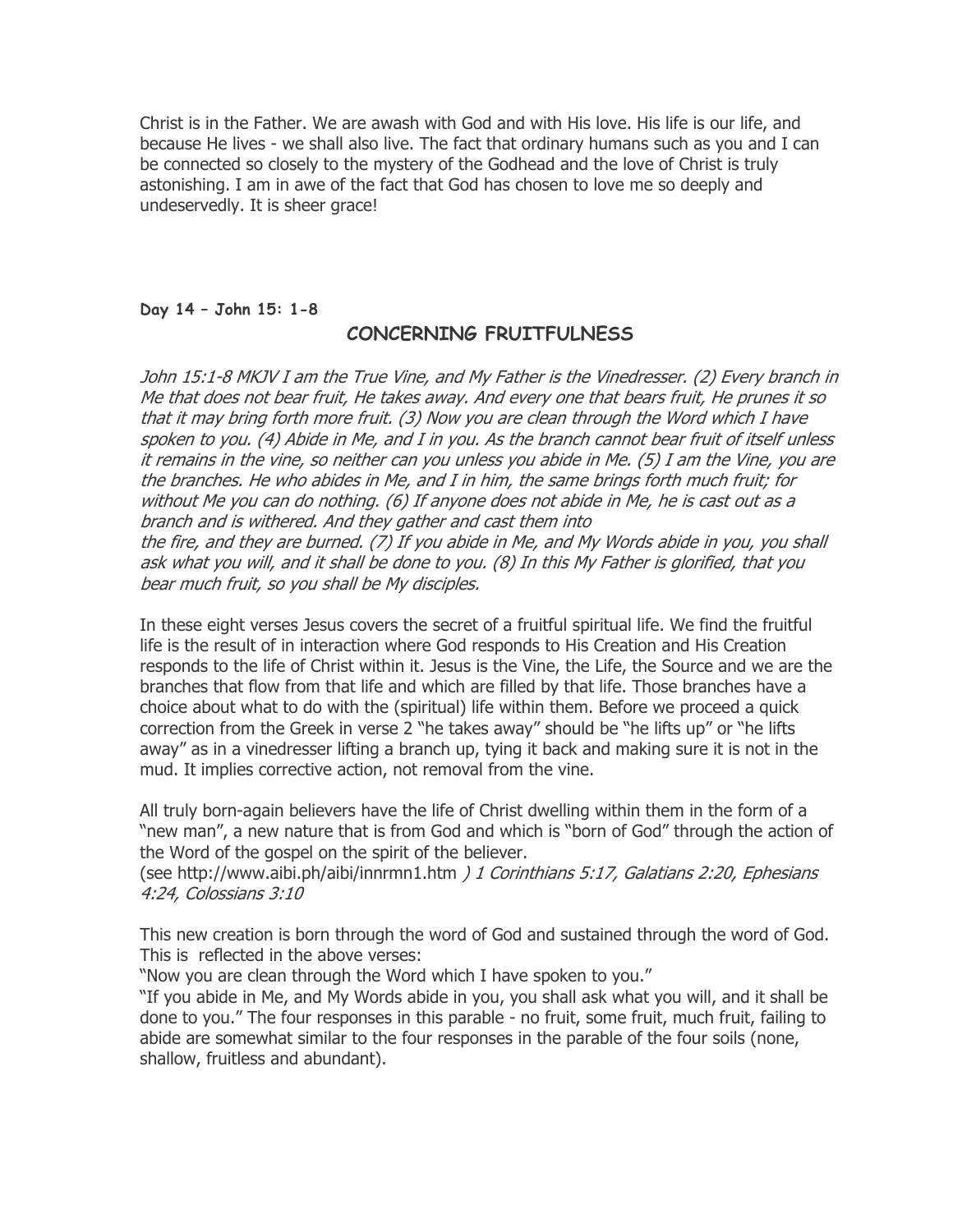Lets try and do a chart if email formatting permits: VINE - GOD No fruit - Corrective action Some fruit - Pruning Much fruit - Pruning Does not abide - Taken away and burned

The last category is the "dry" and not even thirsty, shriveled up, lifeless pew-warmers, the dead wood of the church. Despite hearing the sermons and testimonies spiritual life has been unable to make any headway within them. They have cast aside the grace of God and in turn will be cast aside themselves.

The rest of us God is busy correcting and pruning and making productive. God wants His life within us to turn out productive in good works. As someone said "There are two parts to being a Christian, one part is believing it, the other part is behaving it." If we have His life within us - we have at least started believing it. Now God wants us living it and behaving it as well. So God disciplines us as sons (*Hebrews 12*) and may even "break us" at our point of strength like he did with Jacob. He wants us humble and malleable and contrite and teachable. Once this happens His Word can go to work within us - and then things get interesting! "If you abide in Me, and My Words abide in you, you shall ask what you will, and it shall be done to you."

If we become humble and teachable and fruitful - then we are abiding in Christ and His Words sink deeply into us and abide in us. Then we start praying from the word planted in our souls. Our spirit and God's Spirit become "one spirit" (1 Corinthians 6:17) and what we ask for in prayer is heard on high! (1 John 5:14 -15). Our deepest fruitfulness comes from answered prayer. And answered prayer comes from abiding in Christ and having His Word abide in you! Therefore serious, deep soul-touching bible study on a daily basis is essential, not optional, nor just recommended, but essential! We have to love the Word and take it deep within us. Tonight someone commented to my wife "You married a concordance!" That is because I take the Word seriously. It is a feat to my soul. I say this not to boast but to say that all Christians should know their Bibles and love the Word and have it dwell within them for it is healing and life and fruitfulness and joy. Above all it forms us into Christ and gives us the mind of Christ to think the thoughts of Christ and pray the prayers of Christ, the "whatever you ask for" prayers that move Heaven and earth.

A couple of days ago I was praying about my ministry which involves establishing Internet cafes in unreached people groups and staffing them with local missionaries as outreach points. I needed 546 computers and had "no time" in which to find them. I also needed some funds for another project. As I had my quiet time that day God said for me to pray for the computers and to call them into being and to command them by faith. I did as God commanded and prayed, then sent out half a dozen emails, and prayed over those with Minda, then just five minutes afterwards the phone rang, and someone who had just got an email saw no problem with giving us the 546 computers. The money for the other project came in as well! I yelled Yeehah! Praise the Lord! And danced around the house. God is good, and when you pray according to His Word, for the things of the Kingdom - He surely answers!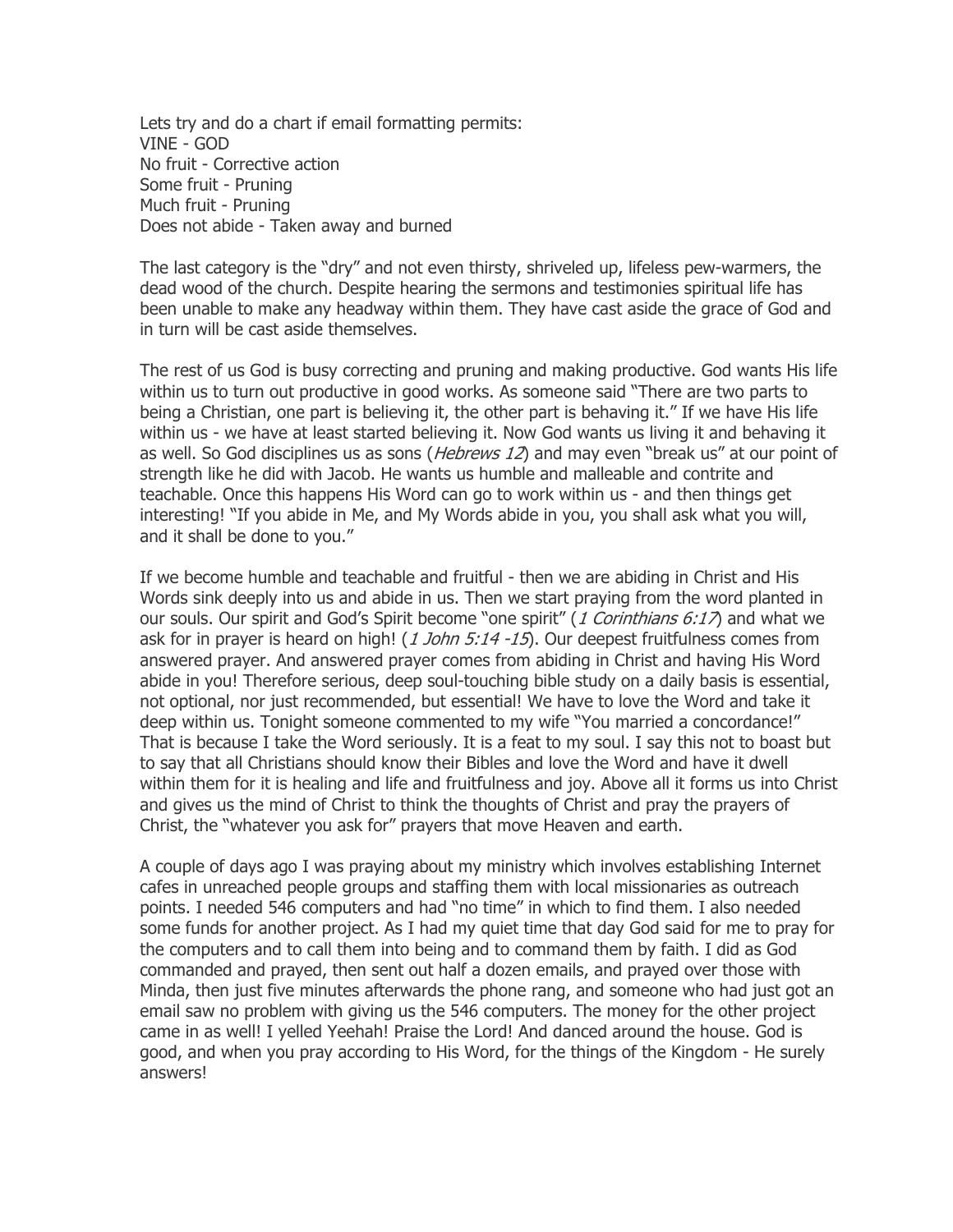#### Day 15 – John 15: 9-16

# SELF SACRIFICE

John 15:9-16 MKJV As the Father has loved Me, so I have loved you; continue in My love. (10) If you keep My commandments, you shall abide in My love, even as I have kept My Father's commandments and abide in His love. (11) I have spoken these things to you so that My joy might remain in you and your joy might be full. (12) This is My commandment, that you love one another as I have loved you. (13) No one has greater love than this, that a man lay down his life for his friends. (14) You are My friends if you do whatever I command you. (15) No longer do I call you servants, for the servant does not know what his master does. But I have called you friends, for all things that I have heard from My Father I have made known to you. (16) You have not chosen Me, but I have chosen you and ordained you that you should go and bring forth fruit, and that your fruit should remain; that whatever you shall ask of the Father in My name, He may give it to you.

Jesus calls the eleven His friends, says that He loves them and wants their joy to be full, that He makes known "all things" to them, will lay down His life for them, and has chosen them and ordained them to be fruitful and will answer their prayers and give things to them.

This is sheer grace. This is not-law and they and no-longer-called-servants! It is the opposite of the Christian treadmill of "being good so that God will answer my prayers and make my ministry fruitful". When did Jesus ask the disciples "to be good"? Did He ever say "Peter and John you were very good today so I will let you do some miracles?" and when the epileptic was not cured did Jesus say "He was not cured because you were not holy enough and good enough, if you had not eaten that chocolate bar you could have done this"? Or did Jesus say "because of your lack of faith?" You see the New Testament is a "faith to faith" exercise not a "being very good" exercise. The being "very good" bit is taken care of when we are imputed the righteousness of Christ when we are saved. From that moment on we are Ok (justified) before God and are acceptable citizens of heaven. From that moment on the love of God is poured out in our hearts, because from that moment on God sees us as fully lovable.

Jesus never told His disciples "you are simply not holy enough, get your act together". Jesus never said "James you are my friend because you tithe, and wash your hands, and never say swear words." His simple demand, repeated in all the gospels, is that they 'believe'. When they fully believe Him, then they will fully obey Him. But the believing is what establishes the spiritual connection that enables the fruitfulness, enables the miracles, enables the answered prayers and enables them to obey His commands and in particular to love one another with self-sacrificing agape love in the power of the Holy Spirit.

There are many very committed "good" Christians with desperately unfruitful ministries, and often with very little real sense of being fully loved by God for who they are. Trying to be good does not work a single miracle or cast out the tiniest of demons or fill your heart with love - but faith will. As Paul says: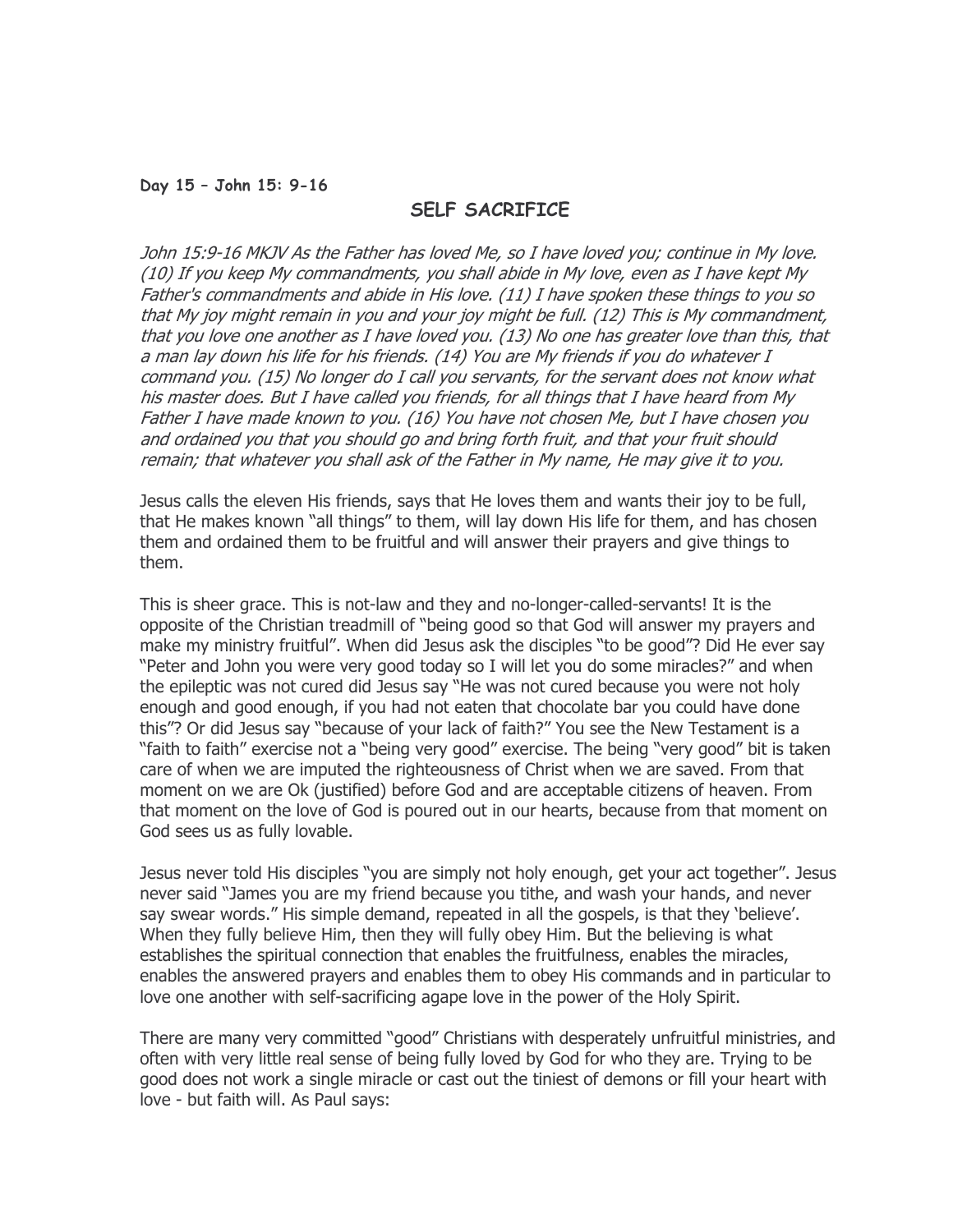Galatians 3:1-5 MKJV O foolish Galatians, who bewitched you not to obey the truth, to whom before your eyes Jesus Christ was written among you crucified? (2) This only I would learn from you: Did you receive the Spirit by works of the law, or by hearing of faith? (3) Are you so foolish? Having begun in the Spirit, do you now perfect yourself in the flesh? (4) Did you suffer so many things in vain, if indeed it is even in vain? (5) Then He supplying the Spirit to you and working powerful works in you, is it by works of the law, or by hearing of faith?

Let's go back to the long list of things that Jesus says He will do for His disciples - call them friends, die for them, love them, make their joy full, answer their prayers etc. YOU CANNOT EARN ANY OF THAT! I did not "earn" the love of my wife or my friends, and I do not earn the love of Jesus either. It is given, in abundance to "those who believe". Lets look further at this list and ask "How would you feel if all these things came true for you?" and "What picture does it paint?" To me it paints a picture of joyful, happy, fruitful, loved disciples with great ministries and astounding answers to prayer! That is what Jesus wants for all His friends! Jesus wants us living a faith-filled, joyous, abounding Christian life not a legalistic, miserable, anxiety-filled treadmill existence of religious fear. Jesus wants us happy in Him and comfortable with His companionship and friendship and love.

In fact Jesus not only calls us friends, He also calls us brothers, because we are joined with Him in sanctification and share His goodness and holiness: Hebrews 2:11-12 MKJV For both He who sanctifies and they who are sanctified are all of One, for which cause He is not ashamed to call them brothers, (12) saying, "I will declare Your name to My brothers; in the midst of the assembly I will sing praise to You."

Now how on earth can we "be good enough" to earn the status of being a brother of the Son of God? The answer is we simply cannot do so. We gain that family status by the new birth; it is sheer grace!

Now Jesus does issue a command to them: "This is My commandment, that you love one another as I have loved you. (13) No one has greater love than this that a man lay down his life for his friends. (14) You are My friends if you do whatever I command you." This is the command to live by self-sacrificing agape love. As a command it is death to the flesh. The flesh may be religious and may even fast twice a week, but it cannot love with true agape love. The flesh will not go to the cross for another. The flesh will not pick up the cross daily or love enemies.

This command to love as Jesus loved is ONLY possible in the Spirit, by faith in Jesus Christ, by living from His indwelling resurrection power. If we do this then all requirements of goodness and holiness etc. are taken care of in one fell swoop. We need to forget about the rules and instead just focus on having the kind of faith that makes us able to truly love others as Christ has loved us. 1 Corinthians 13 tells us that all other religious exercises are as nothing compared to that of agape love. In fact agape love, the Jesus kind of love, not moving mountains or tongues or miracles, is the true sign that you have the life of God welling up within you.  $(1$  Corinthians  $13:1-3$ 

Jesus is calling you out from under the law to life as a believer in God! It is as we believe in Him that His life flows within us, and this life of God within us works miracles, and loves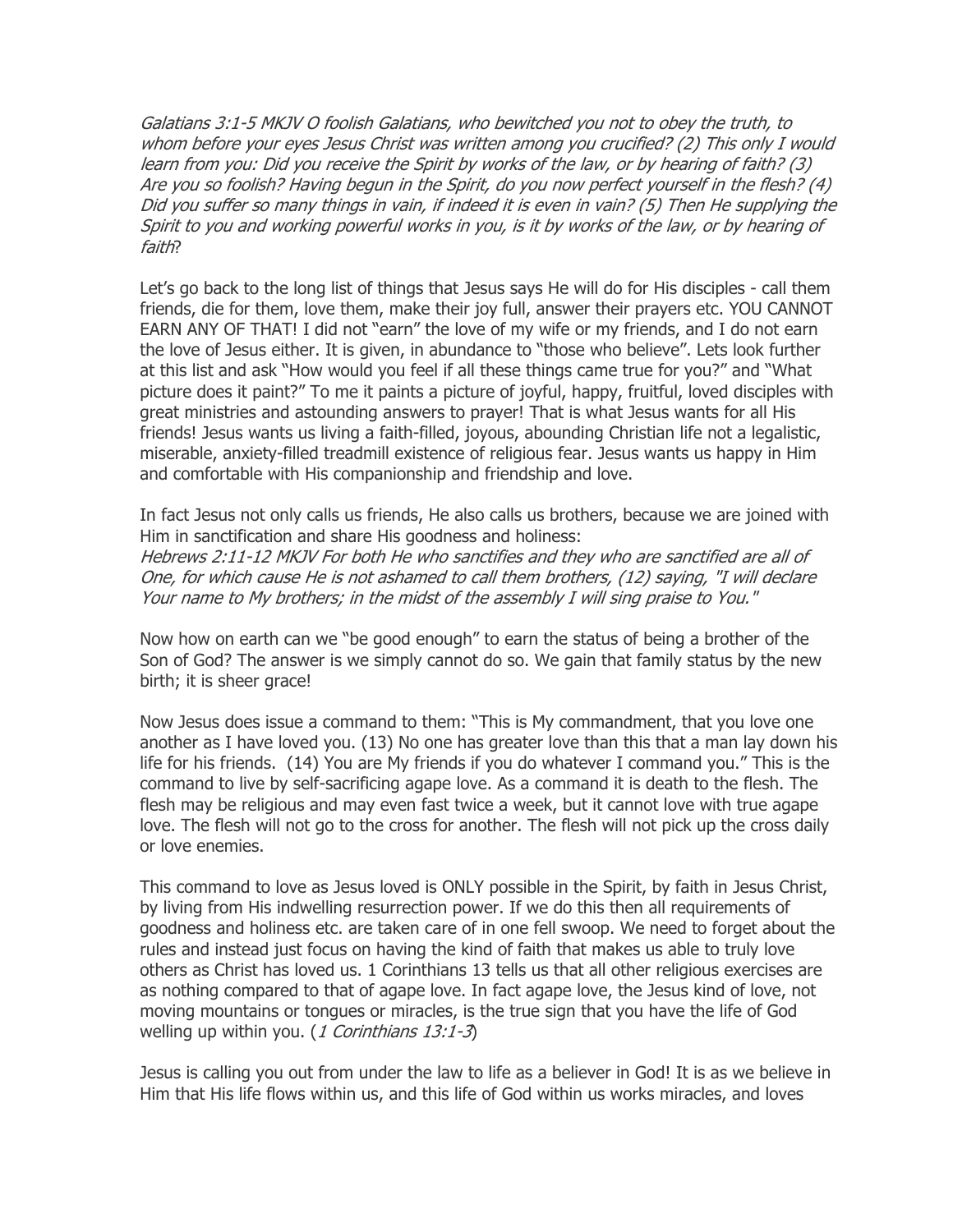others. I do not mean doctrinal faith, such as believing a concept or precept. But a personal trust faith that believes in a person and trusts what they say. It is establishing a personal connection with the Savior. From this trusting personal connection, we obey His commands and abide in His love.

Lets ask again "What picture is Jesus painting for His disciples in these eight verses in John 15:9-16?"

These are serious verses, uttered in a holy hour; they are the truth. The truth Jesus is telling us is about friendship not servitude, laying down His own life - not making heavy religious demands, the fullness of joy - not the heaviness of tradition, the direct spiritual knowledge of all things - not obscure texts and dogmas. Jesus is painting a picture of His light and easy yoke, of fruitfulness and joy and of answered prayer. And He keeps using the words "abide" and "remain" to indicate this is supposed to be a permanent gracious state of affairs and that we can simply remain in God's love all the time and remain in God's joy all the time - by living in agape love. And the joy is all the time - and "full"!

These verses should tell us that there is much wrong with joyless servitude to a demanding God. That is human religion not Jesus faith! It is powerless and miserable. Please reject that teaching and its power over you and discover the teaching of the gospels instead.

# Day 16 - John 15: 17

# LOVE ONE ANOTHER

# John 15:17 These things I command you, that you love one another.

All of the commandments of Jesus are summed up in this one command "love one another". In today's bible study I want to dig deep into what this command means and why it is both so essential and so challenging.

Love is the nature of God (1 John 4;8) so when we love we are showing the nature of God. If we are to be in the image and glory of God we will be loving. To the extent that we are not loving, we fall short of the image of God and of true Christ-likeness. The goal of the Christian life is not evangelism and its not getting to heaven. They were the goals of the Pharisees! (Now evangelism is important, but not ultimate). Nowhere does Scripture indicate that we will be judged by how many converts we have made or churches we have planted - though that is good and worthy. Everywhere the Scriptures tell us that the goal is love and the commandment and standard is love. It is only fair that we are judged according to the commands we are given and the one great command, that sums up all others is this: "love one another" (Romans 13:8) And the true test of how spiritual we are is not bible knowledge or tongues or prophecy or great faith - but agape love. (1 Corinthians 13:1-3)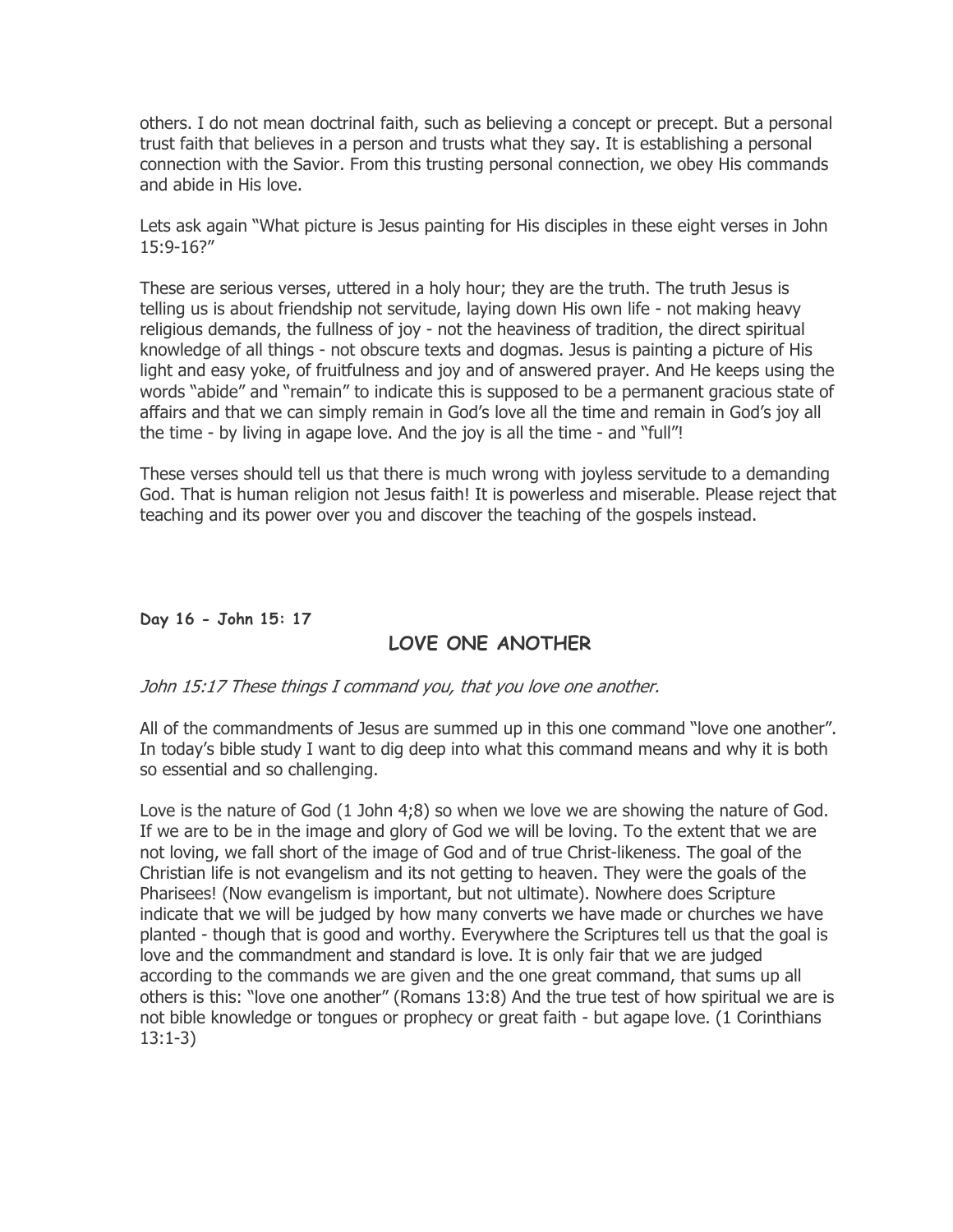The fact that we turn up at a worship service once a week or read our bibles is insufficient, Christianity is not about how faithfully we fulfill certain rituals but is about how we fulfill the commands of Jesus in the power of the Holy Spirit. Jesus puts it this way:

Matthew 7:19-23 MKJV Every tree that does not bring forth good fruit is cut down and thrown into the fire. (20) Therefore by their fruits you shall know them. (21) Not everyone who says to Me, Lord! Lord! shall enter the kingdom of Heaven, but he who does the will of My Father in Heaven. (22) Many will say to Me in that day, Lord! Lord! Did we not prophesy in Your name, and through Your name throw out demons, and through Your name do many wonderful works? (23) And then I will say to them I never knew you! Depart from Me, those working lawlessness!

Lawless, selfish preachers will end up condemned by Jesus and cast into the fire. Thus spiritual performance - even at miraculous levels, is insufficient. Instead the Christian must live with the righteousness of Christ reflected in actions of agape love. The New Testament demand for agape love is at the same time a demand for the Spirit-filled life.

Agape love depends on the indwelling power of the Holy Spirit. To express God's nature – we need God inside us doing the work. Without the Holy Spirit love tends to be inconsistent, misguided, weak or sentimental. Without the Holy Spirit we search for some other command to substitute for the command to love - tithing, prayer, bible reading, witnessing, church attendance or theological correctness. We want a way to please God in our own strength. But none of these things are any good without love and love requires the power of God.

I am about to set off on a ministry trip to the Philippines. This will require great patience with airlines, Customs, immigration and so forth. I know I can only show agape love to these folk by the power of God - otherwise I will be rather irritable. I am not patient "by nature' but I can be patient "by grace".

In countless situations from marriage to raising children, to working with others we need to be able to love others in the power of the Holy Spirit - because our own strength and personal qualities are insufficient. The command to love tests every part of our Christian character to breaking point and beyond.

I am greatly concerned that we are substituting Christian culture for Christian righteousness so that if we go to see The Passion, listen to gospel music, watch Christian TV and have a Jesus Saves bumper sticker we are OK. Where did self-sacrificing love get lost in all that? Agape love has become lost because the "one-another" bit of the command has become lost, because we no longer live in anything like true Christian community. We can hardly love the empty air! We cannot love "one-another" if to all practical intents and purposes there is no "one-another".

And when we do live in community, such as at a residential bible college, we find it highly stressful.

We are matured through loving as well as through knowing - "speaking the troth in love we grow up in all things into Him". (Ephesians 4:15) Christians should BOTH know the Scriptures and be excellent in love. No one is matured as a spectator in a theater. We need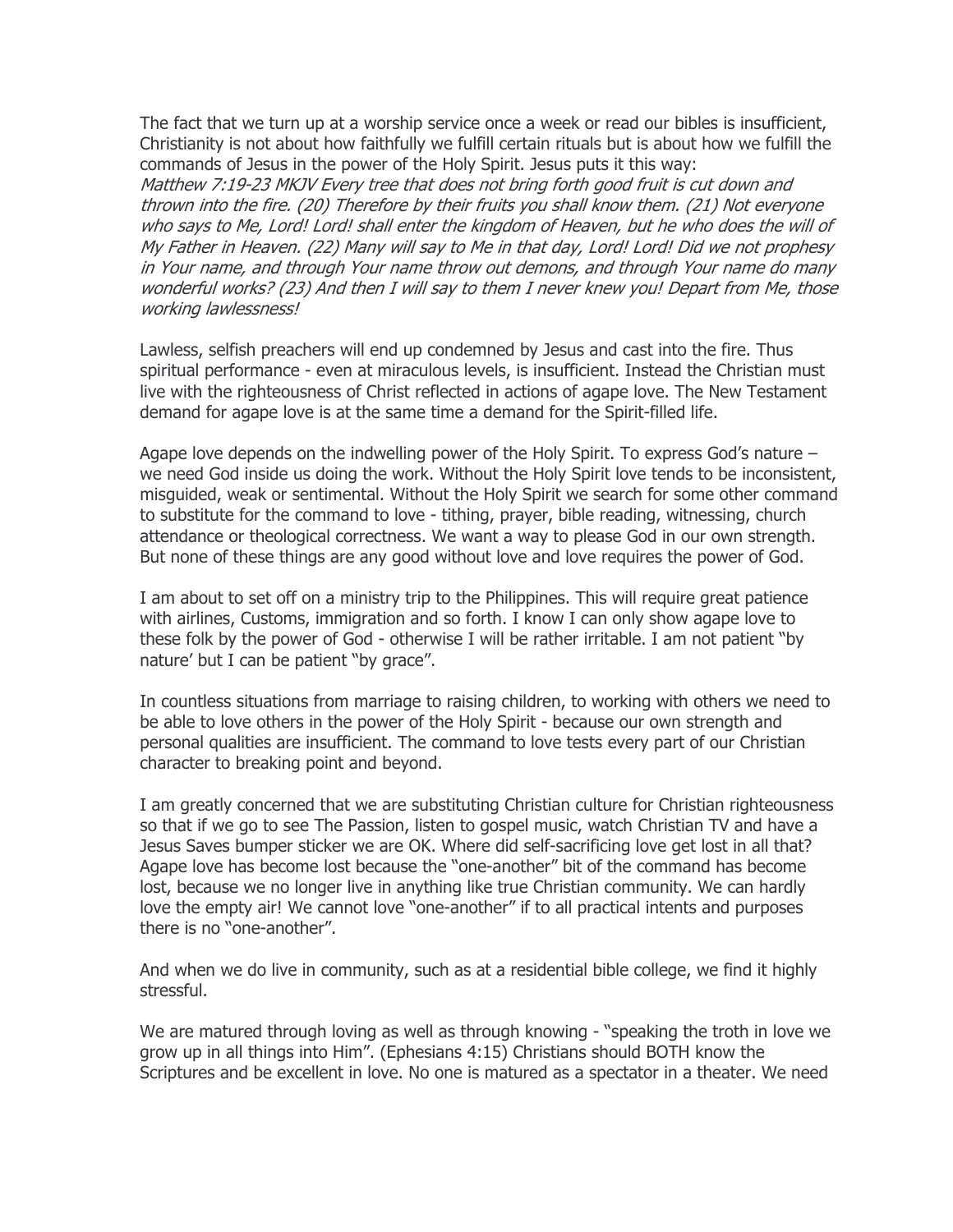to interact with one another and be stretched by one another so we can grow in our ability to love.

Jesus keeps emphasizing agape love because it is the living center of the Christian life. If we get that right we get everything right. It is also the very hardest thing to get right. Love is an immense spiritual struggle that involves complete death to self and to all selfishness and materialism. Persons become paramount and precious. People go from being a means to an end, a volunteer in the ministry for instance, to being wonderfully precious sons and daughters of God that we are to die for and give this world's goods for. (1 John 3:16-18)

Why not stop and pray that the Lord Jesus will teach and instruct you to love others in the power of the Holy Spirit.

# Day 17 – John 15: 18-25 INSTRUCTION TO THE FAITHFUL

John 15:18-25 MKJV If the world hates you, you know that it hated Me before it hated you. (19) If you were of the world, the world would love its own. But because you are not of the world, but I have chosen you out of the world, therefore the world hates you. (20) Remember the word that I said to you, The servant is not greater than his master. If they have persecuted Me, they will also persecute you. If they have kept My saying, they will also keep yours. (21) But all these things they will do to you for My name's sake, because they do not know Him who sent Me. (22) If I had not come and spoken to them, they would not have had sin; but now they have no excuse for their sin. (23) He who hates Me hates My Father also. (24) If I had not done among them the works which no other did, they would not have had sin. But now they have both seen and hated Me and My Father. (25) But that the Word might be fulfilled that is written in their Law, "They hated Me without a cause."

"They hated me without a cause." Many of God's servants are hated without a justifiable cause. Paul was hated, beaten and imprisoned for casting out a demon in Acts 16! Peter and John were beaten for healing a lame man! Christians are not persecuted and killed for being liars or thieves or murderers - but because they are Christ's!

"If you were of the world, the world would love its own." Worldly compromisers avoid persecution by joining the demonic world system that is opposed to God. They water down the gospel and emphasize the powerless aspects of merely human religion. If a clergyman is openly gay or denies the resurrection, he or she is lauded as progressive. The world loves its own man-made faith. But the churches that preach it are dead and dying. The growing churches are those that preach the Scriptures and which abound in the apostolic faith.

"But because you are not of the world, but I have chosen you out of the world, therefore the world hates you." We are aliens and strangers on the earth, God has chosen us out of the world and we do not belong to it any more. "Galatians 6:14 MKJV But may it never be for me to boast, except in the cross of our Lord Jesus Christ, by whom the world is crucified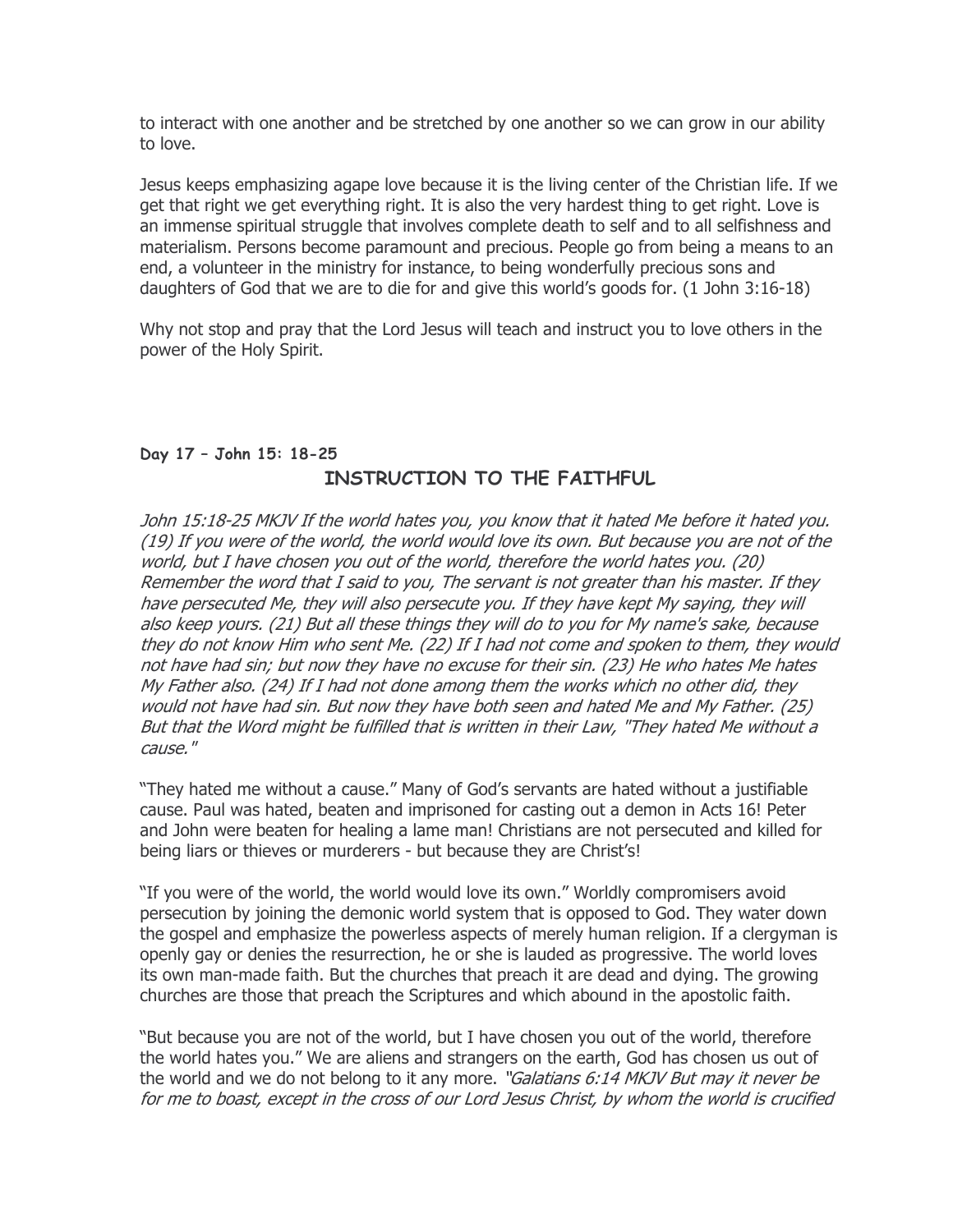to me, and I to the world. "There is this radical break between Christians and the world system of pomp and pride and boasting and social status. We have come out of the world and no longer play by those rules any more. Our election is obvious, we are God's and by obvious implication, they are not.

"Remember the word that I said to you, the servant is not greater than his master. If they have persecuted Me, they will also persecute you." The world system, the "cosmos", hated Jesus before it hated the apostles. It is opposed to Jesus and is therefore opposed to any that are like Him. To be a Spirit-filled, bible-believing, born-again Christian who works the works of God is to be in direct opposition to the established social order. The social order will say things such as "there should be a separation of Church and State." indicating that the biblical, apostolic Christian faith is not welcome in the halls of power. Why? Because Christianity pricks consciences and exposes injustice and above all because it says that they have not "made it" until they find Christ and that their system grants no lasting honors and that all lasting honors are awarded by God alone.

Notice Jesus does not say "they might persecute you" but "they will persecute you". Some form of persecution is practically a guaranteed certainty. "2 Timothy 3:12 MKJV Yea, and all who desire to live godly in Christ Jesus will be persecuted. "This will be especially true in the end times that are fast approaching. It is a daily truth for the 260,000 Christians that are martyred for their faith each year. (Source: World Christian Encyclopedia).

"If they have kept My saying, they will also keep yours." The converse is also true - the sheep know the voice of the Master even when it is coming from the humblest of pastors. People will follow their pastors as they would follow Christ - and that is a very great honor! There will be some that listen to the gospel, and some that want to follow Christ, and we must lead them to good pastures and feed them with the living Word. We cannot let criticism deter us from speaking the truth they need to hear, they have not come to us to hear the world, but Christ. They can hear the world's preaching at any time; from us they must hear Jesus.

The "world" is not just a political or social system it is a spiritual system: "1 Corinthians 2:12 MKJV (12) But we have not received the spirit of the world, but the Spirit from God, so that we might know the things that are freely given to us by God." The world has its human religion, commandments and taboos:

Colossians 2:20-23 MKJV (20) If then you died with Christ from the elements of the world, why, as though living in the world, are you subject to its ordinances: (21) touch not, taste not, handle not; (22) which things are all for corruption in the using, according to the commands and doctrines of men? (23) These things indeed have a reputation of wisdom in self-imposed worship and humility, and unsparing severity of the body, but are not of any value for the satisfying of the flesh.

And this spiritual system is evil :

"Galatians 1:4 MKJV who gave Himself for our sins, that He might deliver us from this present evil world according to the will of God and our Father," and is controlled by the Devil:

1 John 5:19 ISV We know that we are from God and that the whole world lies under the control of the evil one. Thus to be a friend of the world is to be an enemy of God: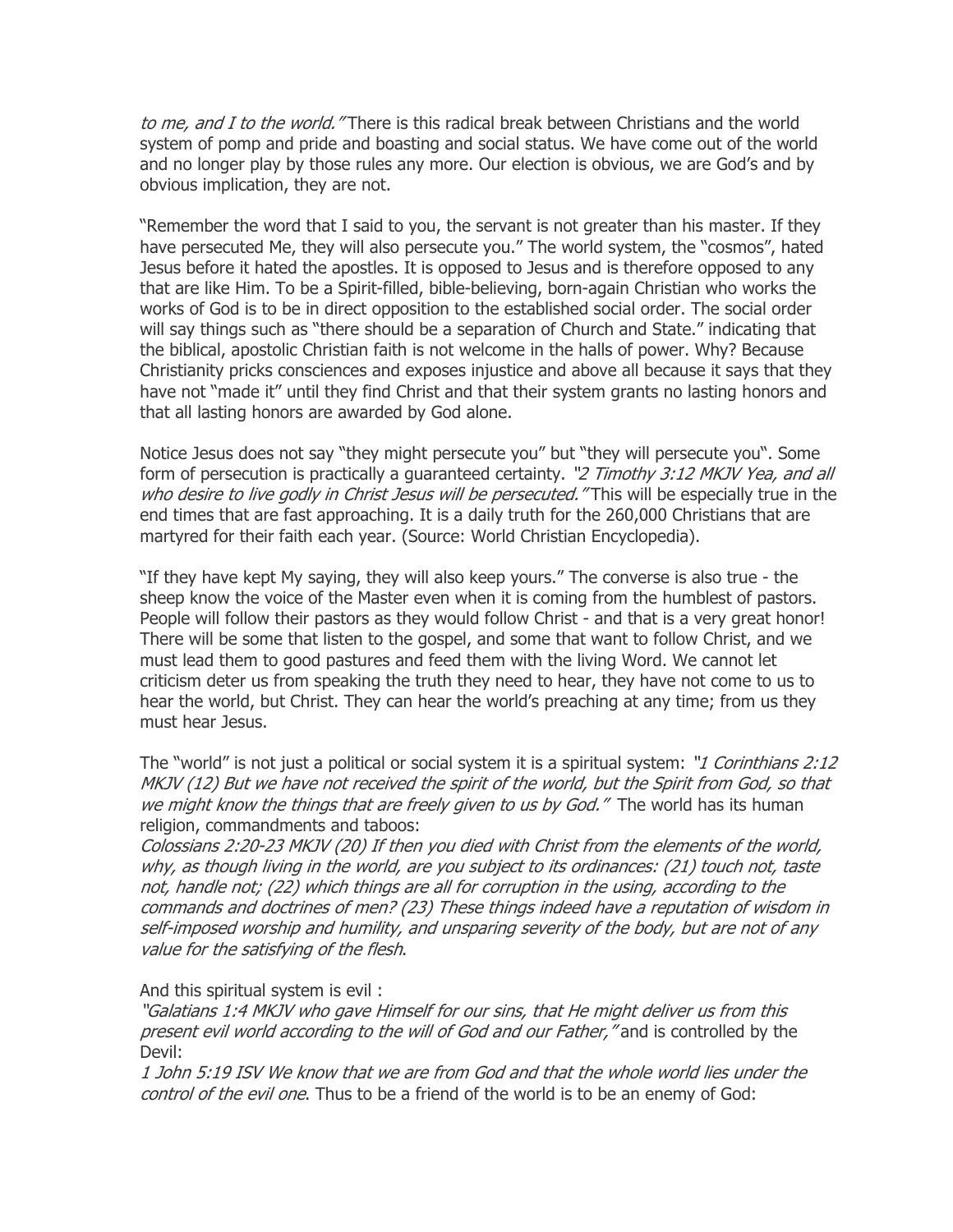James 4:4 ISV You adulterers! Don't you know that friendship with the world means hostility with God? So whoever wants to be a friend of this world is an enemy of God.

But we overcome the world by having faith in Jesus as the Son of God: 1 John 5:4-5 ISV because everyone who is born from God has overcome the world. Our faith is the victory that overcomes the world. (5) Who overcomes the world? Is it not the person who believes that Jesus is the Son of God? We must leave the world's value system far behind:

2 Corinthians 6:14-18 ISV (14) Stop becoming unevenly yoked with unbelievers. What partnership can righteousness have with lawlessness? What fellowship can light have with darkness? (15) What harmony exists between Christ and Beliar, or what do a believer and an unbeliever have in common? (16) What agreement can a temple of God make with idols? For we are the temple of the living God, just as God said: "I will live and walk among them. I will be their God, and they will be my people." (17) Therefore, "Get away from them and separate yourselves from them," declares the Lord, "and don't touch anything unclean. Then I will welcome you. (18) I will be your Father, and you will be my sons and daughters," declares the Lord Almighty.

Thus, there will always be a tremendous tension between the true Christian and the world system and this tension is not easily resolved. For some they may have to join a monastery to consecrate themselves utterly to God, others will manage an inner separation in the midst of secular life. But we cannot compromise and we cannot wimp out. Christ, not the culture, is the judge.

Day 18 – John 15: 26-27

# GOD'S HELPER

John 15:26-27 ASV But when the Comforter is come, whom I will send unto you from the Father, even the Spirit of truth, which proceedeth from the Father, he shall bear witness of me: (27) and ye also bear witness, because ye have been with me from the beginning.

Matthew Henry tells us that these two verses tell us more about the Holy Spirit in a short space than any other verses in Scripture! They tell us that:

1. For the apostles the Holy Spirit is primarily a comforter.

2. That in nature the Holy Spirit is a Spirit of Truth.

3. That the Holy Spirit bears witness of Christ and empowers them to also bear witness of Christ.

4. That the Spirit's arrival was yet future to this point - that by implication He would come after the cross.

5. That the Holy Spirit would be sent by Jesus.

6. That the Holy Spirit would proceed from the Father.

7. That the Holy Spirit is a definite divine person that can be referred to as being of the masculine gender.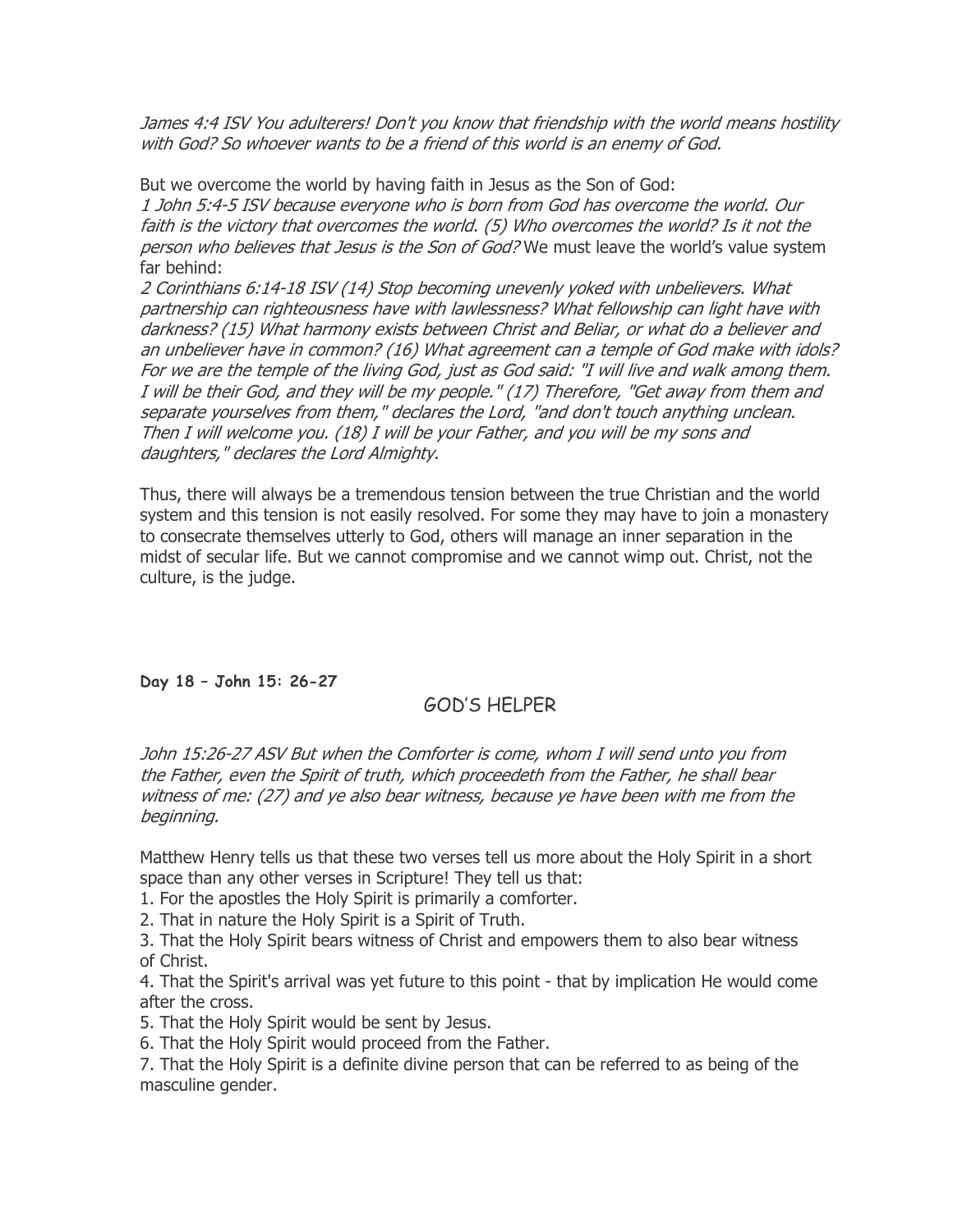In fact dispute over these verses and the Nicene Creed (whether the Holy Spirit proceed "from the Father and the Son" (Roman Catholic), or "from the Father by the Son" (Orthodox churches) led to the first major split in Christendom.

Point 1 - The Holy Spirit is primarily a Comforter a "parakletos" , one coming alongside the believer, strengthening them in the inner man *(Ephesians 3:14-21)* and pouring His love into their hearts amidst trials and tribulations *(Romans 5:1-5)* and revealing to them all that God has prepared for those who love Him, things that eye has not seen nor ear heard nor have entered into the mind of man (1 Corinthians 2:9-16) and as such He is our teacher and quide  $(1$  John 2:20,27) and instructs in all things concerning Christ  $(John 14:26)$  and in particular teaches us how to pray in the Spirit (Romans 8:26).

One of the primary tasks of the Holy Spirit is to love us so much we become prayerful and joyful in Christ and full of peace and love and patience and the fruit of the Spirit. The Holy Spirit comes to us so that our joy may be made full and that we may be living examples of anointed humanity.

The presence of the Holy Spirit is the comforting presence of divine love and wisdom to strengthen, encourage and mature the believer in Christ. If this results in tongues, prophecy or miracles; then well and good. But these are secondary to the work of comforting the saints in the inner man.

Point 2 - The Holy Spirit is "the Spirit of Truth". People who claim the anointing and then tell lies or ask for money have the wrong anointing! The Holy Spirit leads us into all truth and into both truthful behavior and truthful words. Truly anointed people do not compromise with darkness or commit crimes or cheat others. When the anointing is strong such as it was during the Jerusalem revival in Acts 2-6, then those who "lie to the Spirit" are carried out dead! The Holy Spirit is very serious about the Truth because that is a very deep part of His nature for He is the Spirit of Truth. Truly spiritual people are honest and plain speaking just as Jesus, and all the apostles were.

Point 3 - The Holy Spirit bears witness of Christ and causes other to bear witness to Him also. "Acts 1:8 ASV But ye shall receive power, when the Holy Spirit is come upon you: and ye shall be my witnesses both in Jerusalem, and in all Judaea and Samaria, and unto the uttermost part of the earth."

This is not just the apostles but the 120 in the upper room who glorified God in public when the Spirit came upon them and the countless Christians since who have found the ability to witness comes from the power of the indwelling Holy Spirit who helps them to testify of Christ. The Holy Spirit can bear witness because He has been with Christ, since all eternity, as part of the Trinity, and He can speak of Christ to people in dreams and visions and quite a few have been converted in this way. The Spirit also testifies to Christ through the Godbreathed Scriptures and works in concert with His Word to bring millions to faith. As well as using dreams, visions, and the Scriptures the Holy Spirit can also use us believers as His witnesses! And to be used as a witness we have to be 'with Jesus' (verse 27) and know Him deeply so we can also testify of Him.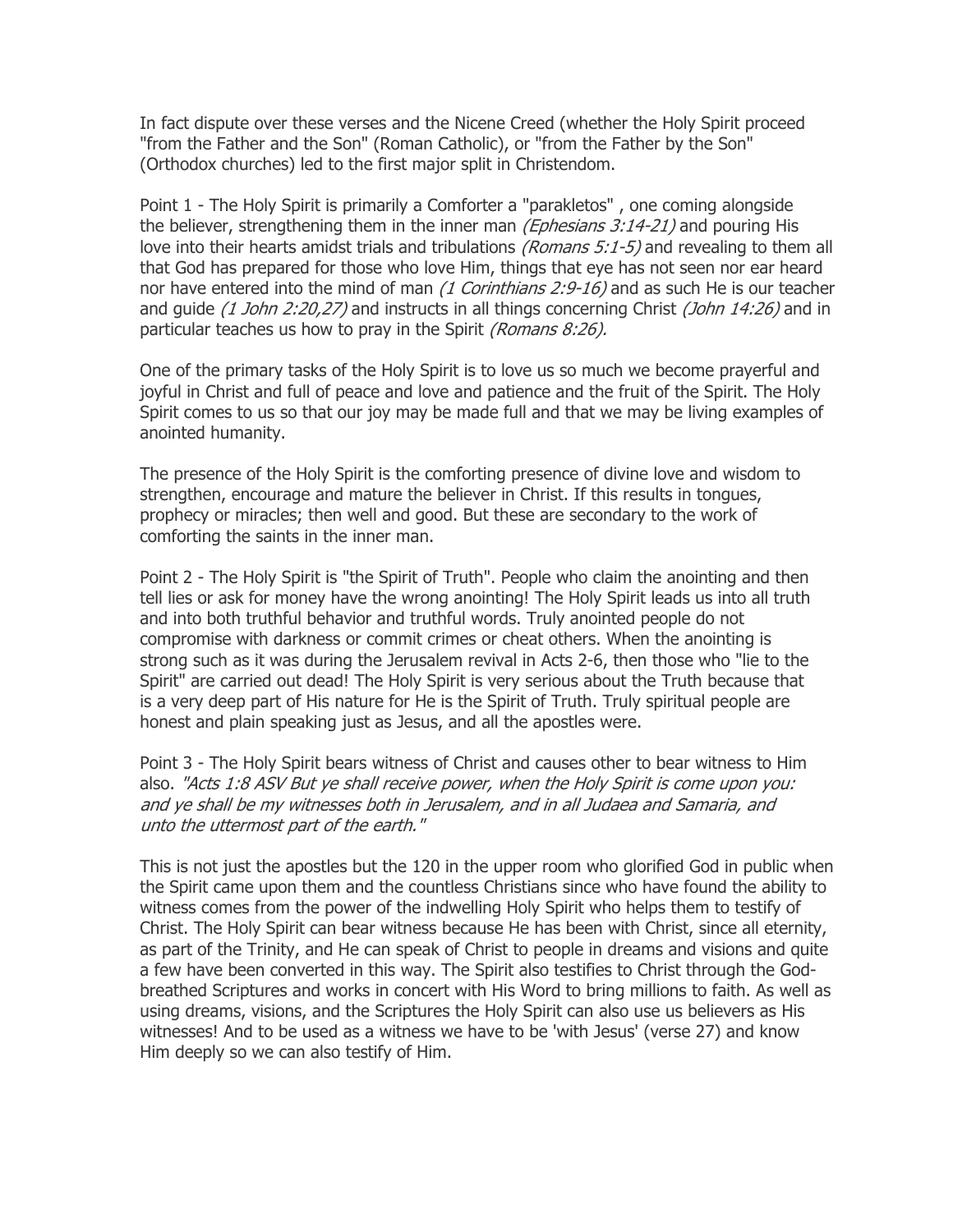Point 4 - The Holy Spirit was future to this point and would arrive after the cross. "But when the Comforter is come, whom I will send unto you from the Father." All the disciples knew up until this point was external to them, all the demons they had cast out and people healed on their mission trips such as when the twelve and the 72 were sent out, all the teaching and parables and learning, had been without the full "Pentecostal" power of the Holy Spirit who was yet to come. The precise spiritual state of the eleven believing apostles is hard to determine at this point - but we can definitely say that they had not yet received the power from on high - though they had seen and done a great deal of ministry and fervently believed in Jesus. There are deeper and deeper anointing of God and a great blessing known as the "baptism with the Holy Spirit" that brings great boldness and power to witness. All Christians receive the indwelling power of the Holy Spirit at conversion but His fire and His coming upon them is sometimes a second event.

If you lack boldness and the power to witness ask God to baptize you with the fire of the Holy Spirit. (see http://www.aibi.ph/aibi/baptj.htm )

Point 5 - Jesus sends The Holy Spirit. Now who can send God anywhere but God alone? If Jesus can direct and send the Holy Spirit, the Spirit of God, that hovered over the work of Creation, if Jesus can send the Spirit anywhere - then He is clearly and absolutely God. Neither you nor I nor any prophet or apostle of old can send the Spirit anywhere! Let alone from the side of the Father. Jesus is clearly claiming direct access to God the Father and authority over the Holy Spirit. That makes Jesus God. Now Jesus sends the Spirit at a time and a place of His choosing "in Jerusalem... not many days from now" ( $Acts$  1:4,5) and not in response to any invocation, act of worship or special ceremony. You may be able to call up a ghost or a demon but you cannot call up God the Holy Spirit! He is not at the beck and call of anyone! He arrives only when Jesus sovereignly sends him. The Holy Spirit is sent by God; not called down by man.

There is no ceremony, no formula, no magic words anywhere in the New Testament that will ensure that the Holy Spirit will turn up. And when He does turn up it might be in an upper room or in the home of a centurion and not in the Temple. "Acts 2:33 MKJV Therefore being exalted to the right of God, and having received from the Father the promise of the Holy Spirit, He has poured out this which you now see and hear."

Point 6 - The Holy Spirit proceeds "from the Father" and is the Father's love sent into the Christian heart so that we cry "Abba, Father". "Galatians 4:6 MKJV And because you are sons, God has sent forth the Spirit of His Son into your hearts, crying, Abba, Father." The Holy Spirit is "from the Father" and brings us into the Father-son relationship so He is also literally called "the spirit of sonship" or adoption. Romans 8:14-16 MKJV For as many as are led by the Spirit of God, they are the sons of God. (15) For you have not received the spirit of bondage again to fear, but you have received the Spirit of adoption by which we cry, Abba, Father! (16) The Spirit Himself bears witness with our spirit that we are the children of God. The Holy Spirit also connects us back to the Father giving us direct spiritual access to Him! Ephesians 2:18 MKJV For through Him we both have access by one Spirit to the Father.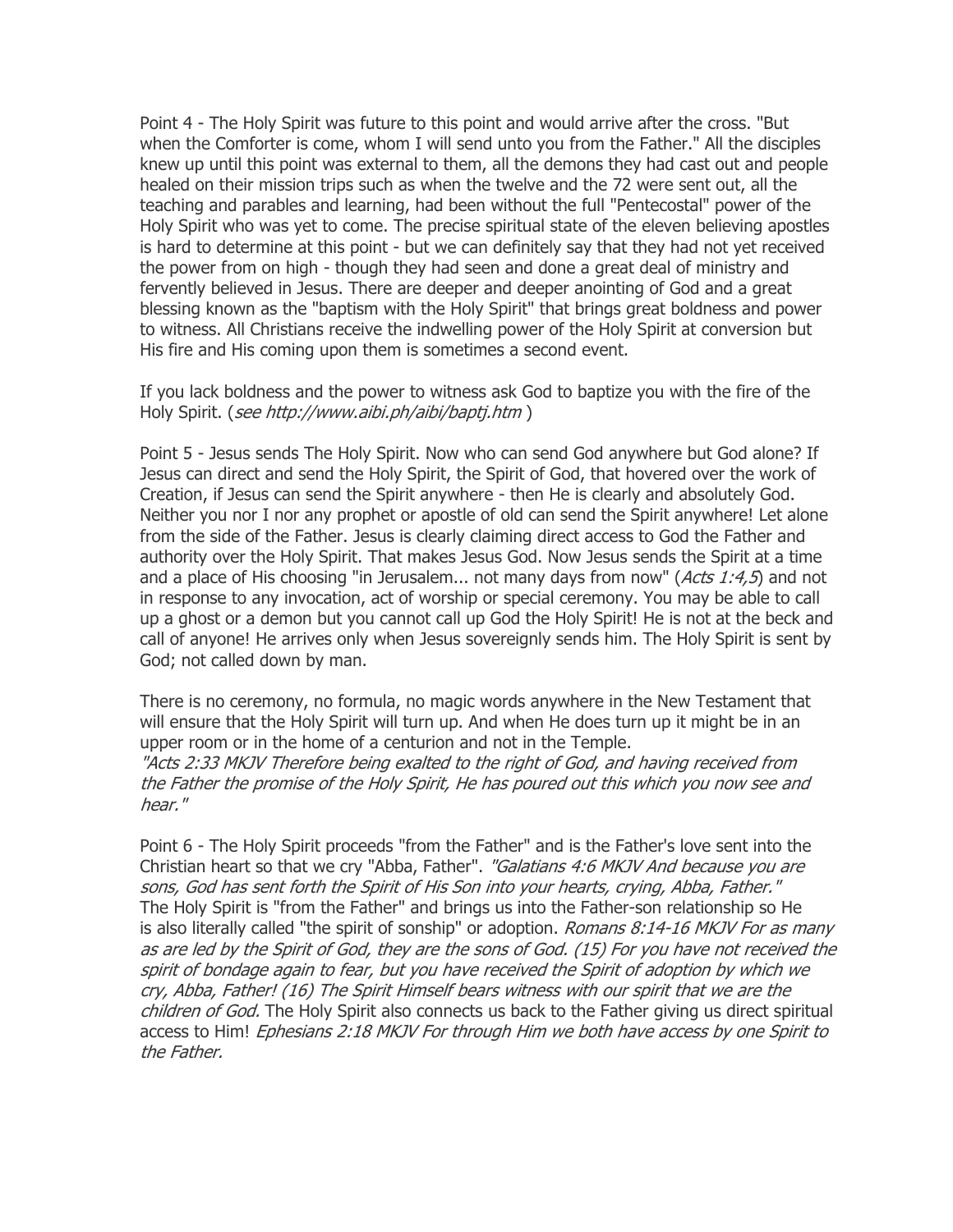Point 7 - The Holy Spirit is a definite divine person who Jesus consciously refers to as "He" and the construction here in the Greek is deliberate and awkward and avoids the easier use of the neuter gender. The Holy Spirit is not a pagan force or power or "like electricity" nor is He a "vibration" or emanation, rather He is a person who can be grieved, lied to, and resisted and who gets jealous when saints become worldly. (see http://www.aibi.ph/beq/ *chapters 4,5,6 and 8*) The Holy Spirit is a divine person who brings to us the personal qualities of God such as love, joy, peace and patience and forms the person of Christ within us. The Holy Spirit is the personality and power of God, resident within human personality, with the power to change it. The Holy Spirit is thus not just a power that possesses us but a Person who loves and comforts us, who makes us wise and teaches us, who makes us sons of God, and who transforms us into Christ-like human beings.

### Day 19 – John 16:1-4

## **PERSECUTION**

John 16:1-4 MKJV I have spoken these things to you so that you should not be offended. (2) They shall put you out of the synagogue. But an hour is coming that everyone who kills you will think that he bears God service. (3) And they will do these things to you because they have not known the Father nor Me. (4) But I have told you these things so that when the hour shall come you may remember that I told you of them. And I did not say these things to you at the beginning because I was with you.

The religious who think they bear God service - will throw the apostles out of the synagogue and even kill them. And the disciples are not to be offended, stumbled or surprised! The Spirit-filled Christian is an offense to the carnal religionist or the worldly system of official dogma. No system can encompass the Spirit, which like the wind, "blows where it will".

It is not atheists, but self-proclaimed religious experts, that killed the apostles and crucified Christ. And as Jesus said they "have not known the Father or Me". They only knew their dogma, their rules and their power. Now we need truth, and the essential doctrines of the faith are not up for grabs, indeed doctrine is central to the Christian life. But doctrine cannot be a substitute for the Christian life. If we only have doctrine - and do not personally know God, then we can easily become an enemy of true grace.

Systems react to perpetuate themselves and even religious systems can be violent in their antagonism to change. And when the change means the system will come to an end and the Temple be torn down and the priests out of a job and a New Covenant enacted in which they have no place (see Hebrews 9 & 10) then the reactions are very violent indeed!

Jesus wanted the apostles to keep on going even in the face or puzzling, irrational and lethal opposition. Jesus prepared them to face a less than perfect world. A world of evil responses to grace. A world where the one organization that had nurtured their childhood faith - the synagogue, would throw them out and hate them.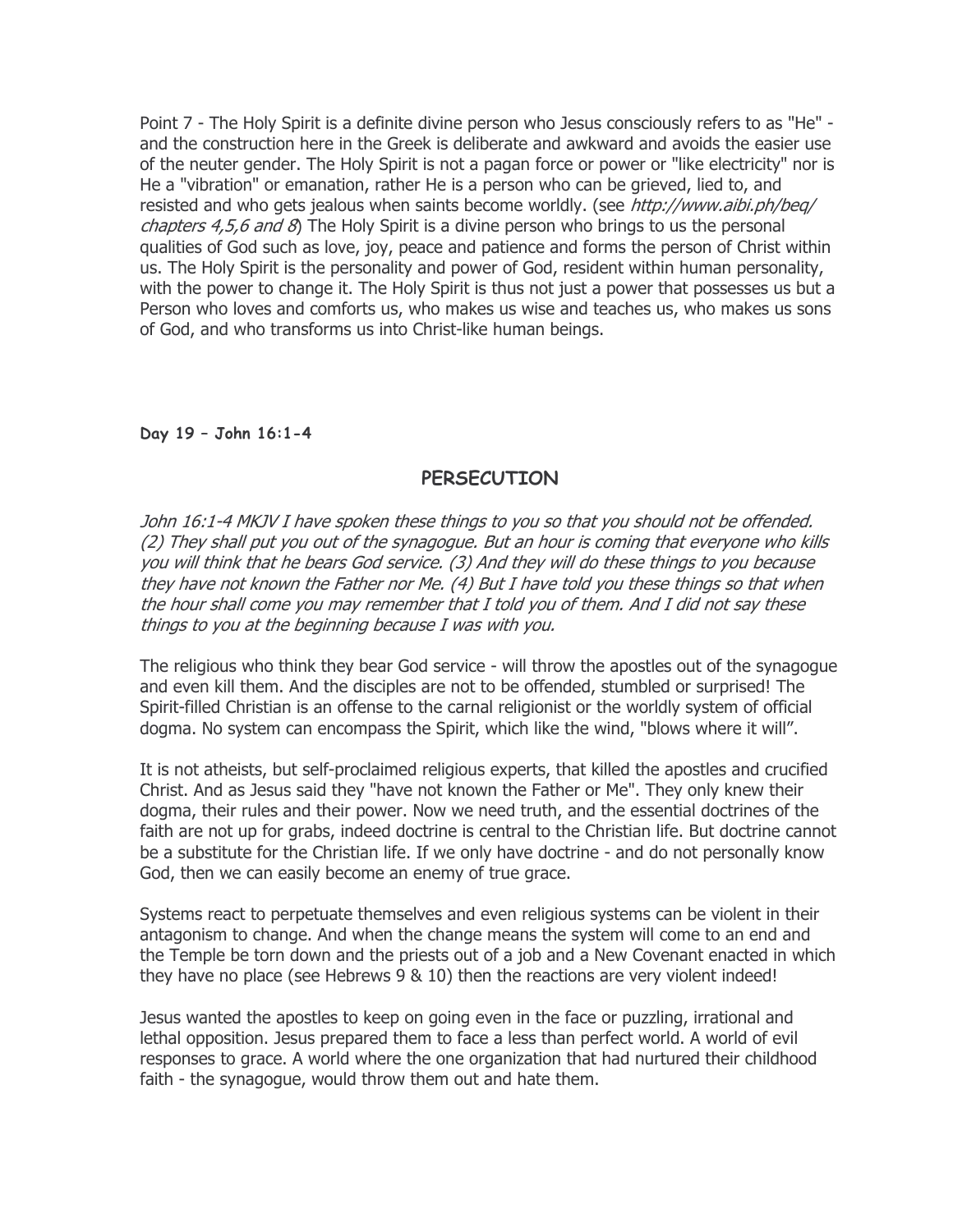Many Christians find themselves rejected by religious systems. One denomination in Australia, a rather liberal one, once refused to ordain me on two grounds (a) I was too evangelical and (b) I was a bible teacher and "bible-teaching has nothing to do with the ministry of the Word", (their exact statement).

That denomination is now being torn apart by division.

We must remain faithful to Jesus even if it means that our church throws us out. Our loyalty is not to a system but to the Person we know and love who is our Savior. Now there are some excellent churches, and many where we can be fully Christ's. But if the day comes when a choice between following Christ and belonging to a church must be made, we should know that many have gone before us, and not be stumbled, and choose Christ, without bitterness toward the church, and keep our love of God. For that is what Jesus would want.

Day 20 – John 16:5-7

# BUT NOW I GO

John 16:5-7 MKJV But now I go to Him who sent Me, and none of you asks Me, Where do You go? (6) But because I have said these things to you, sorrow has filled your heart. (7) But I tell you the truth, it is expedient for you that I go away; for if I do not go away, the Comforter will not come to you. But if I depart, I will send Him to you.

"But now I go to Him who sent Me" - Jesus is about to die, be raised from the dead, and then ascend into Heaven to take His place at the right hand of God. Peter describes this process of exaltation and sending in his sermon during Pentecost:

Acts 2:32-36 MKJV God raised up this Jesus, of which we all are witnesses. (33) Therefore being exalted to the right of God, and having received from the Father the promise of the Holy Spirit, He has poured out this which you now see and hear. (34) For David has not ascended into the heavens, but he says himself, "The LORD said to my Lord, Sit at My right hand (35) until I place Your enemies as a footstool to Your feet." (36) Therefore let all the house of Israel know assuredly that God made this same Jesus, whom you crucified, both Lord and Christ.

Thus "now I go to Him who sent me" was a process - which stretched from Easter to Pentecost, and would take fifty days from the cross to the arrival of the Comforter. For the Holy Spirit to be poured out three main things had to happen: Firstly, a sacrifice has to be made for sin and the "sin problem" dealt with, so that we can be declared holy before God and the Spirit of Holiness can come to dwell in us. Secondly, that sacrifice had to be accepted and Jesus declared the Son of God by the Resurrection. Thirdly, the spiritual world has to be "taken captive" during the ascension to the right hand of God. (Ephesians chapter 4, Colossians chapter 2)

Thus with Satan disarmed, the believers cleansed and the opposing spirit-world and heavenly realms "taken captive" the Holy Spirit and His gifts could be poured out. This is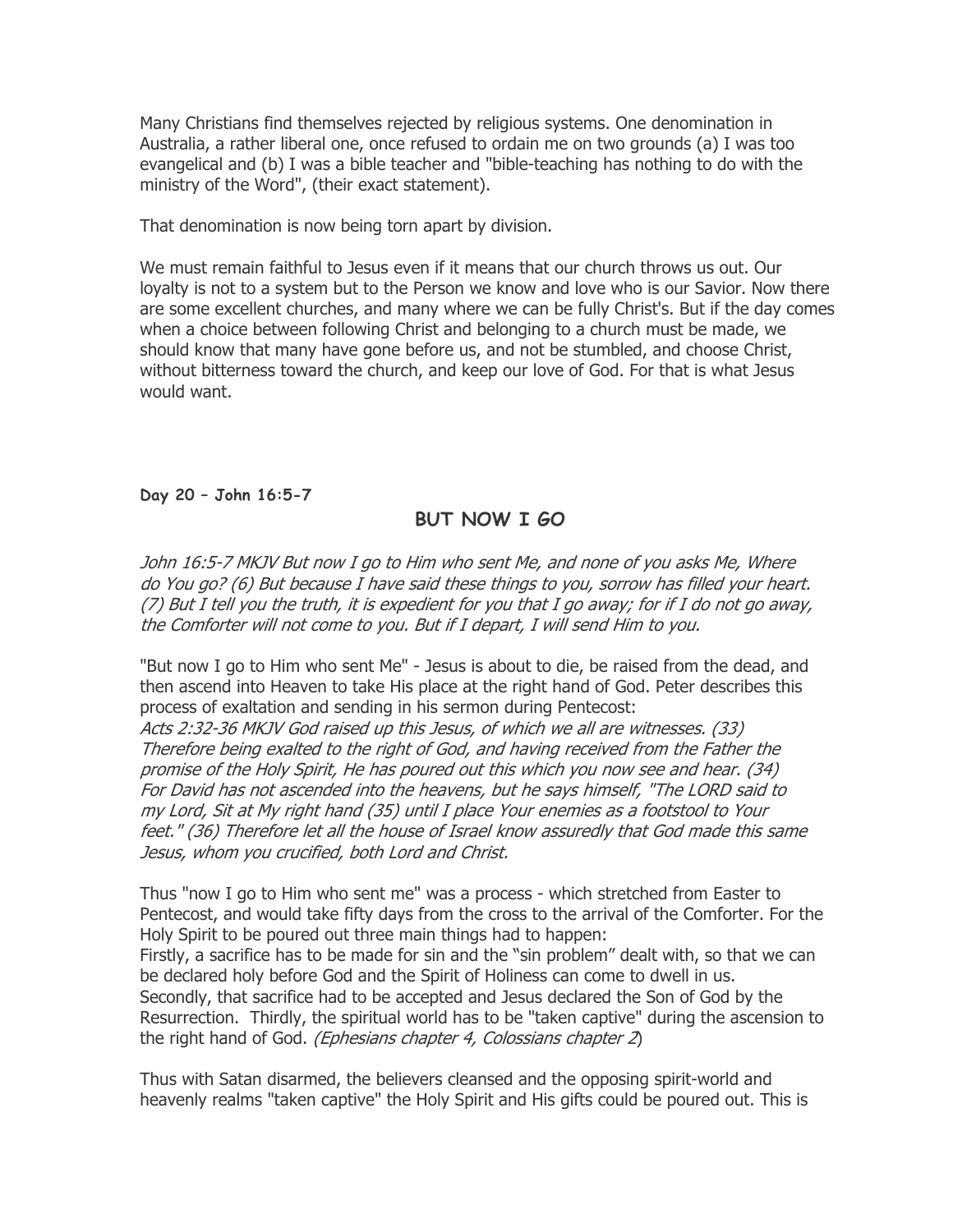clearly stated in Ephesians 4:7-12: But to every one of us is given grace according to the measure of the gift of Christ. (8) Therefore He says, "When He ascended up on high, He led captivity captive and gave gifts to men." (9) (Now that He ascended, what is it but that He also descended first into the lower parts of the earth? (10) He who descended is the same also as He who ascended up far above all heavens, that He might fill all things.) (11) And truly He gave some to be apostles, and some to be prophets, and some to be evangelists, and some to be pastors and teachers, (12) for the perfecting of the saints, for the work of the ministry, for the edifying of the body of Christ.

Jesus continues: "For if I do not go away, the Comforter will not come to you." Unless Jesus had died on the cross, then been resurrected and ascended into Heaven – then the Comforter would not have come. The sacrifice of Christ was an absolute prerequisite for Pentecost. God would not send His Holy Spirit into unclean hearts or into a world still entirely under Satan's dominion. God follows certain principles in how He sends His Spirit. Grace still has its laws.

This speaks volumes to those of us who seek revival. First - the cross and then Pentecost. First must come repentance and cleansing with the Word and humility and the seeking of grace through faith and desiring the washing of the blood of Christ. God dwells with the penitent and lowly of heart, not with the proud, the casual, or those who are flippant about grace!

Jesus is still at the right hand of the Father and He is still saying "I will send Him (the Comforter) to you". He still sends His Spirit to His Church and to those who believe and the Holy Spirit, who is eternal and unchanging, has not lost His power! Therefore we must seek the outpouring of the Spirit and His power for ministry - particularly to make us witnesses throughout the world.

And like the disciples we have to lose the "earthly Jesus" (Jesus as merely a historical figure) to gain the Spirit. The nice, kind Jesus of Sunday School has to go to the cross and be replaced in our awareness with the resurrected Christ - "who was dead and who is alive forevermore." (Revelation 1:18) That is why Paul writes:

2 Corinthians 5:16 For this reason, from this time forward we have knowledge of no man after the flesh: even if we have had knowledge of Christ after the flesh, we have no longer any such knowledge.

We have to know Christ "in the Spirit" as the One who sits at the right hand of the Father, as the Lamb of God, as the resurrected and ascended Lord Jesus. This must be our central reality. It must subsume the historical Christ with the beard and sandals Just as Jesus subsumed His earthly identity in His resurrection body. The Christ of Colossians is a "cosmic co-Creator" and that is how we must think of Jesus now. It is almost impossible to think of a man with beard and sandals dwelling within us personally. The interior Christ is the resurrected Christ and if we are to know Christ in us, and His resurrection power, we must know Him as He now is, not as He once was.

When Paul prays for the Ephesians it is not for the knowledge of a historical figure he prays but for knowledge of a living spiritual reality of great power and authority: Ephesians 1:17-21 MKJV that the God of our Lord Jesus Christ, the Father of glory,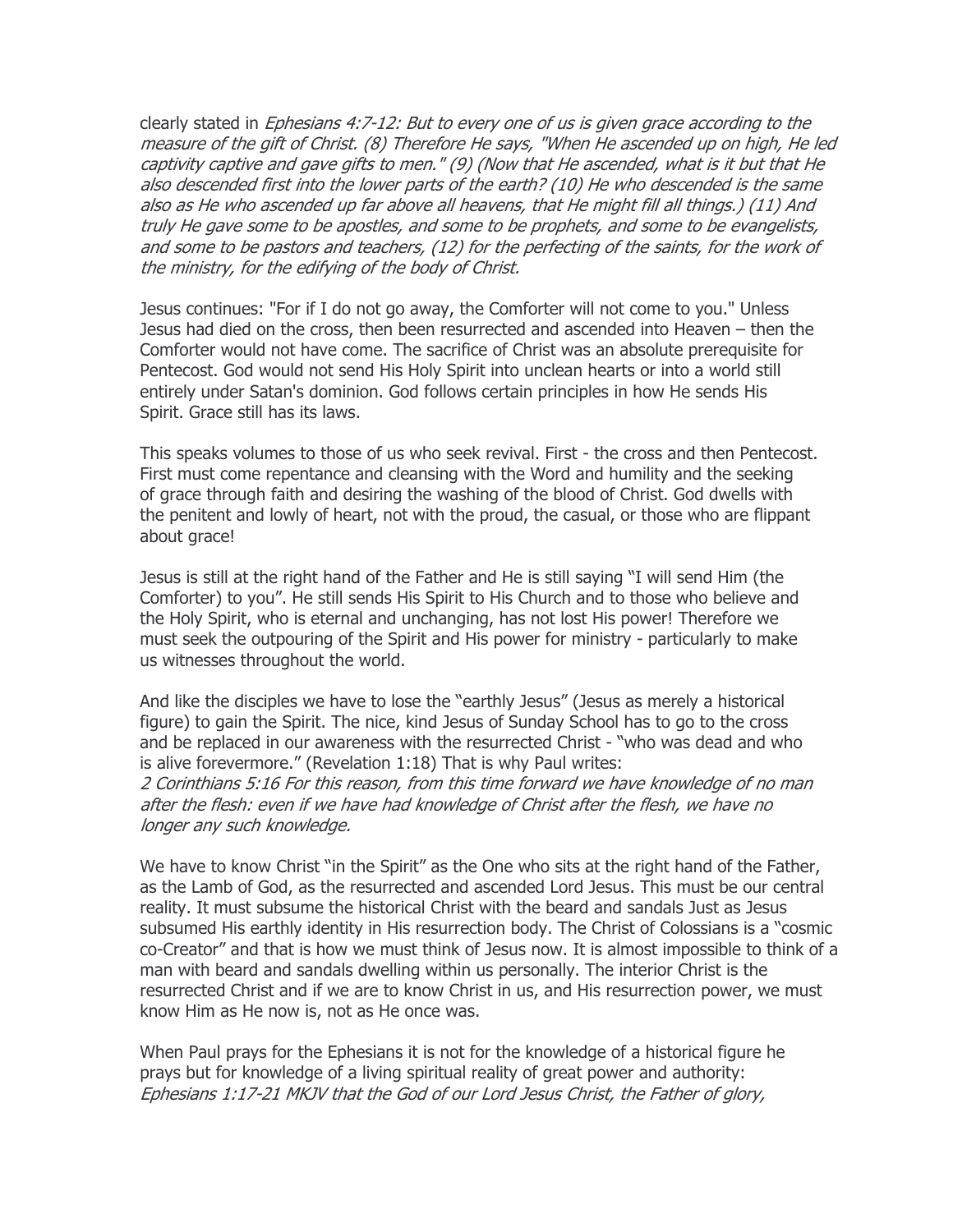may give to you the spirit of wisdom and revelation in the knowledge of Him, (18) the eyes of your understanding being enlightened, that you may know what is the hope of His calling, and what is the riches of the glory of His inheritance in the saints, (19) and what is the surpassing greatness of His power toward us, the ones believing according to the working of His mighty strength (20) which He worked in Christ in raising Him from the dead, and He seated Him at His right hand in the heavenlies, (21) far above all principality and authority and power and dominion, and every name being named, not only in this world, but also in the coming age.

To sum up - revival comes to penitent, cross-embracing believers, who grasp the power and majesty of the ascended Lord Jesus and His desire to send the Holy Spirit upon us in power.

### Day 21 – John 16: 8-11

# THE ONE WHO CONVICTS THE WORLD

John 16:8-11 MKJV And when that One comes, He will convict the world concerning sin, and concerning righteousness, and concerning judgment. (9) Concerning sin, because they do not believe on Me; (10) concerning righteousness, because I go to My Father and you see Me no more; (11) concerning judgment, because the ruler of this world is judged.

The Holy Spirit is a Comforter to the disciples and a Convicter of the world. When a revival occurs the saints are comforted and blessed and the sinners convicted and disturbed. The Holy Spirit is holy and the entrance of holiness into common life is both startling and convicting. When the Holy Spirit comes in power people see that their unbelief is sin, that Christ is perfect righteousness and that the world system and its ruler are judged and must be fled from in holy terror.

During revival there is an overpowering sense of being rescued from "an evil and perverse generation", that the rottenness of the world has been exposed to the eyes of God and that "judgment is nigh" to use an old-fashioned phrase. To follow this thought a bit further what would a might revival in the "sin city" of Las Vegas look like? Firstly, people would stop in their tracks and realize that they have not believed in God. They would repent of their unbelief and turn from the bars to the churches. Bible colleges would soon outnumber brothels. Secondly, there would be a deep sense that Christ, (not Hugh Hefner and his like) was the true model person and that the true and worthy lifestyle was one of holy love. There would be deep changes in life-style as people became righteous and understood what righteousness was. Thirdly, there would be a sense that Vegas and its worldly system and all its "princes and palaces" was under judgment and would soon pass away.

Therefore the key to social transformation is a mighty Holy Spirit revival that affects not just the church but the world. Such revivals have always come in response to believing prayer. (For a great article on "Praying the Price Of Revival" by Dr. Stuart Robinson go to: http://www.aibi.ph/prayer/payprice.htm )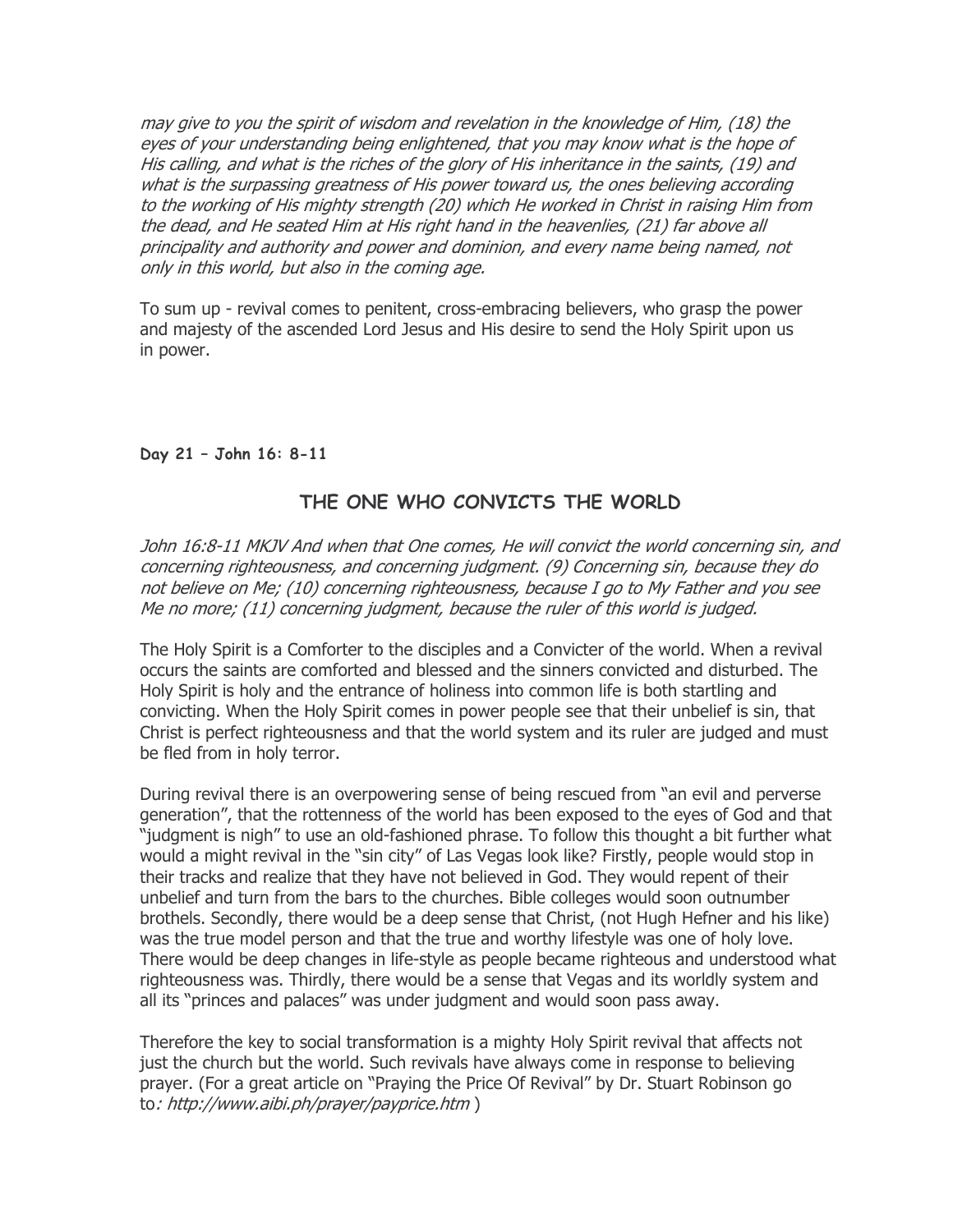The Holy Spirit is God, and as God is present in all places at all times, and is not restricted to church on Sunday mornings. The Holy Spirit can, and sometimes does, convict entire cities and nations. We need to have this larger vision of God the Holy Spirit, who can move in entire communities and places and who moves in social structures as well as in religious structures. In one of my theological articles I wrote:

In *Isaiah 62:10-12* quoted above salvation is constantly described in terms of communities "daughter of Zion" "the peoples" "the Holy People" "the Redeemed of the Lord" "a City Not Forsaken". These communities are just as "saved" as each individual in them. The communities experience peace ( $Psalm$  122:6), joy (Isaiah 65:18), prosperity (Zechariah 1:17) and health (*Isaiah 65:20-23*). They know the favour of God and are "witnesses" (*Isaiah 43:10-12*). The Holy Spirit dwells in their midst and sanctifies the temple (*Ezekiel*  $43.5$ -7), the city (Zechariah 12:10) and the nation (Ezekiel 39:29) through conviction and purging (*Isaiah 4:4*) and the production of the fruits of the Spirit in the community (*Isaiah*  $32:15-18$ ,  $61:3$ ). The nation can grieve the Holy Spirit (*Isaiah 63:10*) which is "within them" (*Isaiah 63:11*)and gives them rest (*Isaiah 63:14*). Ezekiel talks of a "new spirit" being given to the house of Israel (*Ezekiel 11:19,20, 18:31, 36:26-28*) that results in national prosperity. (Ezekiel 36:26-30 NKJV) The nation is a collection of individuals who make decisions about God but it is also an entity in its own right before God. The Spirit can be poured out on the nation as a whole. (*Ezekiel 39:29* NKJV) 'And I will not hide My face from them anymore; for I shall have poured out My Spirit on the house of Israel,' says the Lord GOD." (see http://www.aibi.ph/urban/savegrps.htm )

Thus the Holy Spirit can convict "the world" and its unbelieving social structures of the truth of the gospel and of the need to repent of sin. The Holy Spirit is more than just a healing religious presence. As the Spirit of God He also acts in the political and social arenas and is transformational across entire communities.

The Holy Spirit is also the Spirit of prophecy and when prophets address the world they take up His three-fold theme.

- 1. You are deep in unbelief and that is sin. (*John 16:9*)
- 2. Jesus is the model for humanity and the true standard of righteousness. (*John 16:10*)
- 3. God had judged the world and Satan, its prince and faces sure doom. (John 16:11)

In other words - you must believe, in Jesus, or otherwise perish.

Thus the Spirit does not dialogue with the world or negotiate with its terms. The Spirit confronts the world and convicts it - and the prophetic voice is not soothing at all. We cannot bring the world to its knees in repentance without the powerful presence of the Holy Spirit. Reason alone is a futile weapon against the stubbornness of sin. We must seek the presence and power of the Holy Spirit, not just in our worship services but also throughout our entire communities. When pastors and Christian leaders and community elders band together in prayer and ask the Holy Spirit to come into their community and change it then revival can break forth in mighty ways (as the work of Ed Silvoso in Resistencia, Argentina has shown.)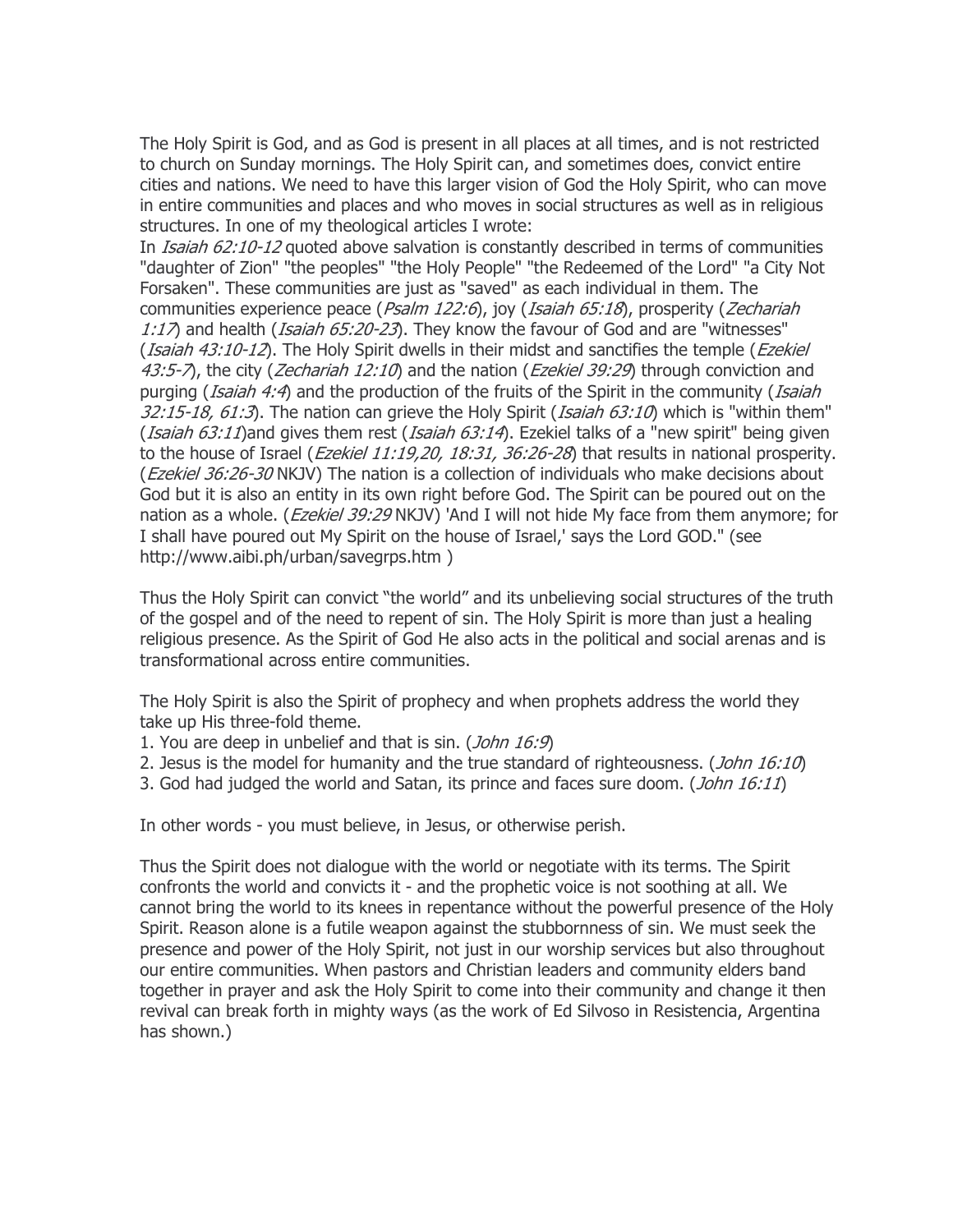### Day 22 - John 16:12-15

#### THE INSTRUCTOR

John 16: 12-15 ISV "I still have a lot to say to you, but you cannot bear it now. (13) Yet when the Spirit of Truth comes, he will guide you into all truth. For he will not speak on his own accord, but will speak whatever he hears and will declare to you the things that are to come. (14) He will glorify me, for he will take what is mine and declare it to you. (15) All that the Father has is mine. That is why I said, 'He will take what is mine and declare it to you.'

"I still have a lot to say to you.." but no more time to say it - and they could not bear to hear it if He did - because their hearts were filled with sorrow. So when was Jesus going to say it? After the resurrection - during those mysterious forty days, and later, through His Spirit He would send upon them. Jesus continues to speak to His disciples and His Church and has much to say to us.

The One who speaks what Jesus wants to say to us is the Holy Spirit. "he will guide you into all truth. For he will not speak on his own accord, but will speak whatever he hears and will declare to you the things that are to come. (14) He will glorify me, for he will take what is mine and declare it to you."

The Holy Spirit speaks to us in ways we can understand and declares to us "the things that are to come" that is the truths that would be revealed after Jesus' resurrection such as the nature of the Church, the role of Jewish diet and practices, the salvation of the Gentiles, salvation by faith alone, the baptism of the Holy Spirit, and many other truths that only fully unfolded after Jesus had ascended into Heaven. The seeds of these truths can sometimes be found in the Old Testament or the teachings of Jesus, but their full unveiling was due to the Holy Spirit.

The Spirit does not only instruct us in matters of doctrine but also in matters of ministry: Act 8:29 The Spirit said to Philip, "Go to that chariot and stay close to it." Acts 10:19-20 ISV Peter was still thinking about the vision when the Spirit said to him, "Look! Three men are looking for you. (20) Get up, go downstairs, and don't hesitate to go with them, for I have sent them."

Act 13:2 While they were worshiping the Lord and fasting, the Holy Spirit said, "Set Barnabas and Saul apart for me to do the work for which I called them."

Thus part of the ministry of the Holy Spirit is to continue Jesus' conversation with us so that Ananias could say:

Acts 9:10-12,17 ISV Now in Damascus there was a disciple named Ananias. The Lord said to him in a vision, "Ananias!" He answered, "Here I am, Lord." (11) The Lord said to him, "Get up, go to the street called Straight, and in the home of Judas look for a man from Tarsus named Saul. At this very moment he is praying. (12) He has seen in a vision a man named Ananias come in and lay his hands on him so he would see again."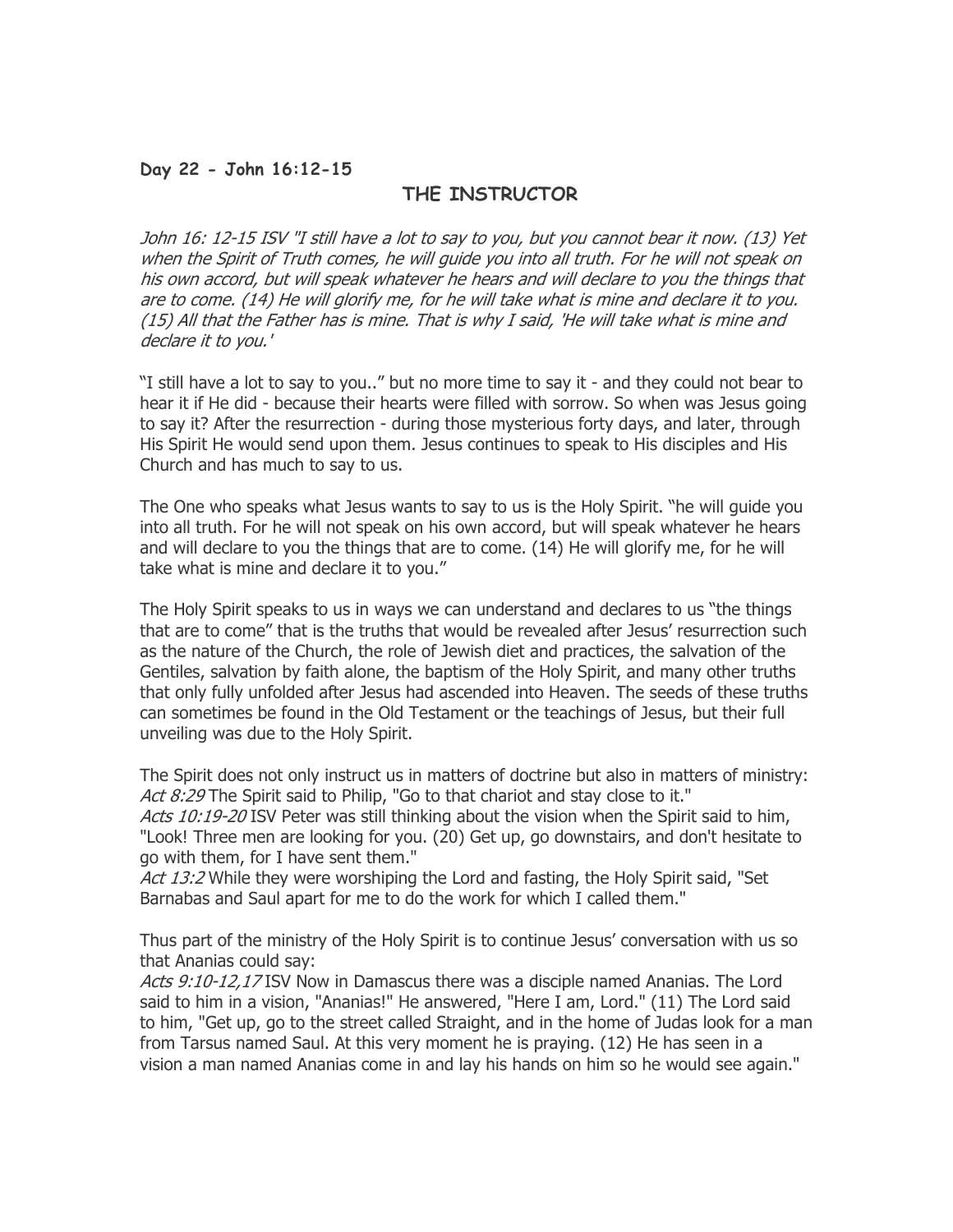… So Ananias left and went to that house. He laid his hands on Saul and said, "Brother Saul, the Lord Jesus, who appeared to you on the road as you were traveling, has sent me so that you may see again and be filled with the Holy Spirit."

Ananias receives explicit instructions for ministry in a vision of Jesus and later acknowledges to Saul that Jesus had sent him - and why. The conversation with Jesus continues via spiritual means!

Thus, from time to time, we are to expect to hear clearly, personally and directly from God the Holy Spirit to clarify doctrine or to instruct us in the work of God. The Holy Spirit speaks to us that which Jesus would say to us if He were sitting beside us. When the Holy Spirit speaks it is clear to the person concerned and not in riddles. To Peter He says, "Look! Three men are looking for you. (20) Get up, go downstairs, and don't hesitate to go with them, for I have sent them." This quiet ordinary instruction in a "plain English" (or Aramaic) sentence was to Phillip just as plain "Go up to the chariot" or to Ananias "go to the street called Straight". These are directions - in some cases street directions about where to go and what to do at that moment in time.

In none of these cases did the person concerned wonder whether or not it was God that was speaking. They simply knew in their own spirit that this was the Lord. The Holy Spirit can give us straightforward guidance about the work of God and instruct us in all things even which house to visit and how to get there!

Some quick guidelines: (1) The Holy Spirit is holy and will never give an unrighteous, untrue or immoral suggestion. All "guidance" that is plainly contrary to God's moral law is misguidance. (2) The Holy Spirit gives us room to use our minds. We do not need guidance about which shoe to put on first and most ordinary daily decisions can be properly made by sanctified common sense. (3) The guidance of the Holy Spirit is often very plain and straightforward. While it may involve a vision the actual instruction itself "Go up to the chariot, etc." is never bafflingly mystical. (4) The instruction is nearly always a matter of immediate concern about things directly at hand - and rarely concerns distant future events. The instructions are for that place and time "Set apart for me Paul and Silas for the work to which I have called them..' Thus the true voice of the Holy Spirit is plain, clear, straightforward, timely and absolutely righteous.

Does this apply today? Let us answer a question with a question - Does God still speak to His household? Does Jesus still have things to say to His church? Does the Great Commission still needs specific instructions at key moments? Yes it does! It is the common testimony of thousands of Christian pastors and missionaries that from time to time Jesus still has "much more to say to you" and does so via the Holy Spirit. This may be in a healing and comforting word, a specific revelation, or an instruction that leads to a missionary breakthrough.

Jesus wants to reveal to us all the Father's goodness: "All that the Father has is mine. That is why I said, 'He will take what is mine and declare it to you." This is not revealed in a single bible study but by a lifetime of listening to God.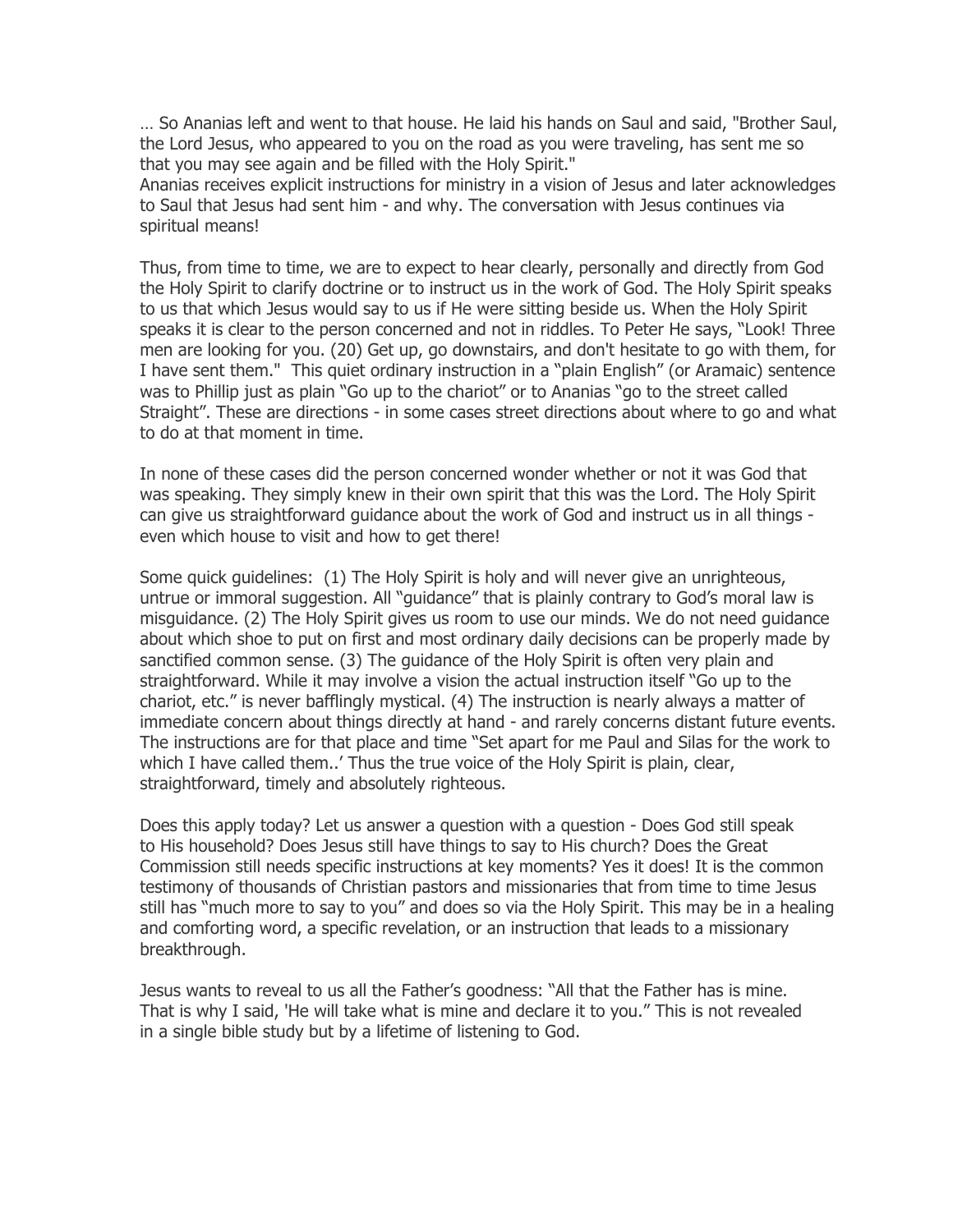If you want to know more about how the Holy Spirit can speak to you just pray a prayer like this twice a day for a short while (say a week): "Lord Jesus, please continue your conversation with me and speak to me, clearly and unequivocally through the Holy Spirit."

#### Day 23 – John 16: 16-22

### SORROW TURNED TO JOY

John 16:16-22 MKJV A little while and you will not see Me; and again a little while, and you will see Me, because I go to the Father. (17) Then His disciples said to one another, What is this that He says to us, A little while and you will not see Me, and again a little and you will see Me? And, Because I go to the Father? (18) Therefore they said, What is this that He says, A little while? We do not know what He is saying. (19) Then Jesus knew that they desired to ask Him, and said to them, Do you seek answers with one another concerning this, because I said, A little while and you shall not see Me; and again a little while, and you shall see Me? (20) Truly, truly, I say to you that you will weep and lament, but the world will rejoice. And you will be sorrowful, but your sorrow shall be turned into joy. (21) The woman has grief when she bears, because her hour has come. But when she brings forth the child, she no longer remembers the anguish, because of the joy that a man is born into the world. (22) And therefore you now have sorrow.

But I will see you again, and your heart will rejoice, and no one will take your joy from you. The cross baffled the disciples. Jesus would vanish from their sight and their hopes as, within twelve hours of this Passover speech at the Last Supper, He would be tried and executed. Then a few days later He would rise from the dead. Death followed by resurrection, sorrow followed by joy. This is often the Christian path. And the confusion of the disciples is mirrored in the confusion of "Everyman" - the common Christian believer.

We have this idea that life should keep on going up, from blessing to blessings, whereas it actually proceeds "from faith to faith". When life suddenly becomes sorrowful, when tragedy strikes, when confusion and loss overcome us - we are astounded. And that is normal. That is one thing about the disciples - they were very real and honest and in many respects were just normal human beings. The betrayal by Judas, and the horrible death of their Master would be double blows to the heart - but in the end they would rejoice. Jesus plan for our lives is that in the end we will rejoice and that we will rejoice so greatly that all our sorrows will be forgotten. This is what He meant when He said:

"The woman has grief when she bears, because her hour has come. But when she brings forth the child, she no longer remembers the anguish, because of the joy that a man is born into the world. And therefore you now have sorrow. But I will see you again, and your heart will rejoice, and no one will take your joy from you." The death of Jesus would seem permanent but Jesus says "I will see you again". Few tragedies are permanent - for we will see our loved ones in Christ again. Even our own death is not permanent - for we shall go to be with Christ and receive a spiritual body at the resurrection.

Believers have passed from death to life. Thus faith in Christ makes all tragedies temporary and ensures that joy will win in the end. Some human hurts are so deep that it does not seem possible that joy will win out in the end. But few grieves could be deeper than that of Mary at the cross. Yet she rejoiced in the end! An illness, a divorce, a terrible injustice or a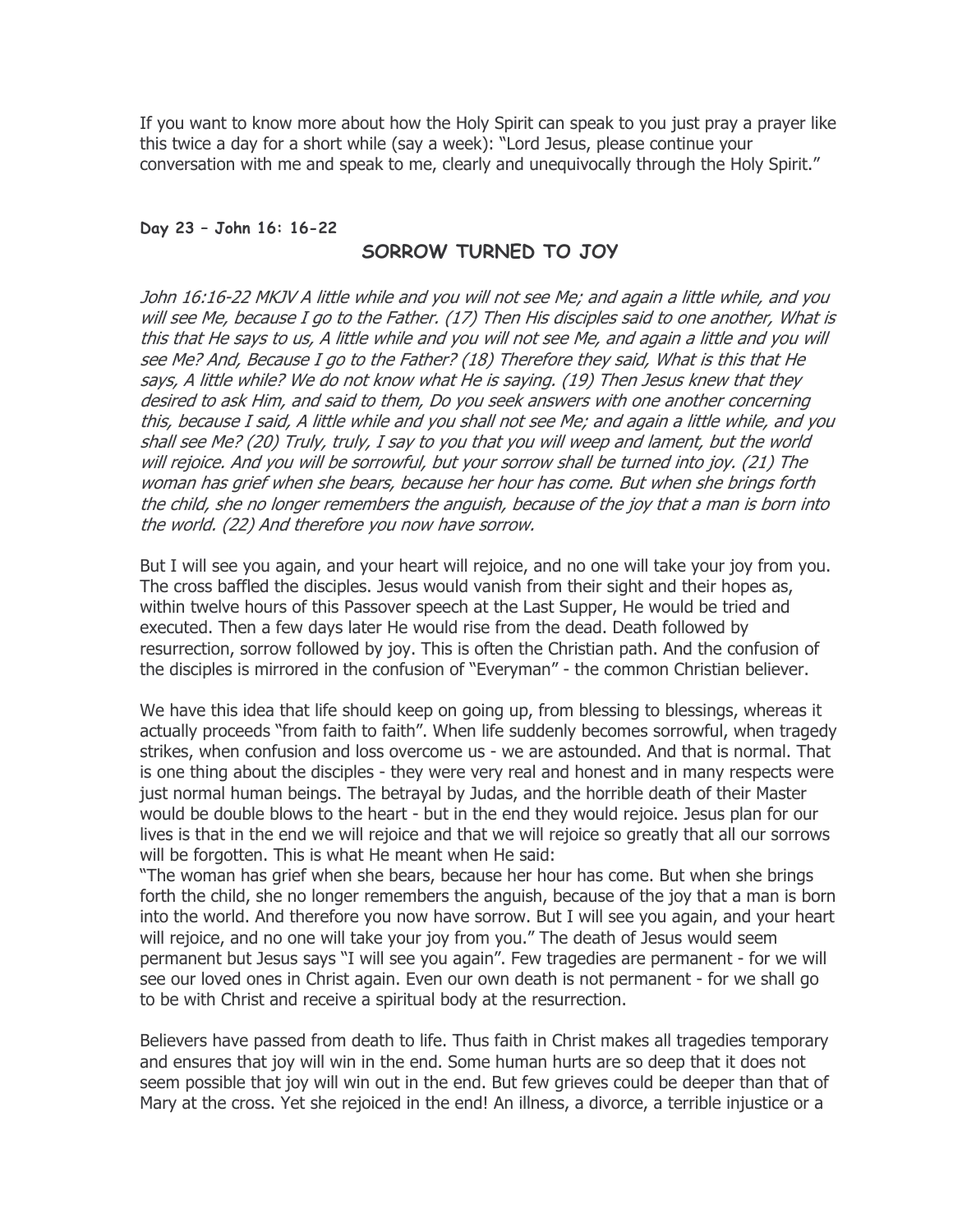broken engagement can seem like a permanent and abiding sorrow but we must take even these to Jesus and ask Him to bring joy to us in the end.

It is possible to make an idol out our pain, to enshrine it within us, and to derive our meaning and sense of personhood from it and to make it the defining event or characteristic of our life.

By taking their pain seriously the person feels as if they are taking themselves seriously and thus conferring honor on their existence. Yet this enshrining of pain can become emotionally crippling as well as socially deleterious. The cure for this is true Christ-centered worship.

#### Lets briefly look at Psalm 73:

Psalms 73:1-28 CEV (A psalm by Asaph.) God is truly good to Israel, especially to everyone with a pure heart. (2) But I almost stumbled and fell, (3) because it made me jealous to see proud and evil people and to watch them prosper. (4) They never have to suffer, they stay healthy, (5) and they don't have troubles like everyone else. (6) Their pride is like a necklace, and they commit sin more often than they dress themselves. (7) Their eyes poke out with fat, and their minds are flooded with foolish thoughts. (8) They sneer and say cruel things, and because of their pride, they make violent threats. (9) They dare to speak against God and to order others around. (10) God will bring his people back, and they will drink the water he so freely gives. (11) Only evil people would say, "God Most High cannot know everything!" (12) Yet all goes well for them, and they live in peace. (13) What good did it do me to keep my thoughts pure and refuse to do wrong? (14) I am sick all day, and I am punished each morning. (15) If I had said evil things, I would not have been loyal to your people. (16) It was hard for me to understand all this! (17) Then I went to your temple, and there I understood what will happen to my enemies. (18) You will make them stumble, never to get up again. (19) They will be terrified, suddenly swept away and no longer there. (20) They will disappear, Lord, despised like a bad dream the morning after. (21) Once I was bitter and brokenhearted. (22) I was stupid and ignorant, and I treated you as a wild animal would. (23) But I never really left you, and you hold my right hand. (24) Your advice has been my guide, and later you will welcome me in glory. (25) In heaven I have only you, and on this earth you are all I want. (26) My body and mind may fail, but you are my strength and my choice forever. (27) Powerful LORD God, all who stay far from you will be lost, and you will destroy those who are unfaithful. (28) It is good for me to be near you. I choose you as my protector, and I will tell about your wonderful deeds.

The Psalm writer - Asaph was deeply wounded in heart and so full of pain at the injustice of life that he says: "Once I was bitter and brokenhearted. I was stupid and ignorant, and I treated you as a wild animal would." So deep was his pain that he almost stumbled and fell." But Asaph then goes to the Temple and suddenly realizes the fate of God's enemies and sees that they will be swept away and become "like a bad dream the morning after." Refocusing on God cured the pain of his heart! In the end, after complaining long and loud about God's unfairness Asaph gets a new perspective and writes: "It is good for me to be near you. I choose you as my protector, and I will tell about your wonderful deeds.

Life is sometimes sad and confusing but God has not planned for it to remain that way forever. He will turn our sorrow into joy. Meanwhile we can move out of many of our sorrows by moving the focus off ourselves and onto Christ in true Christ-centered worship.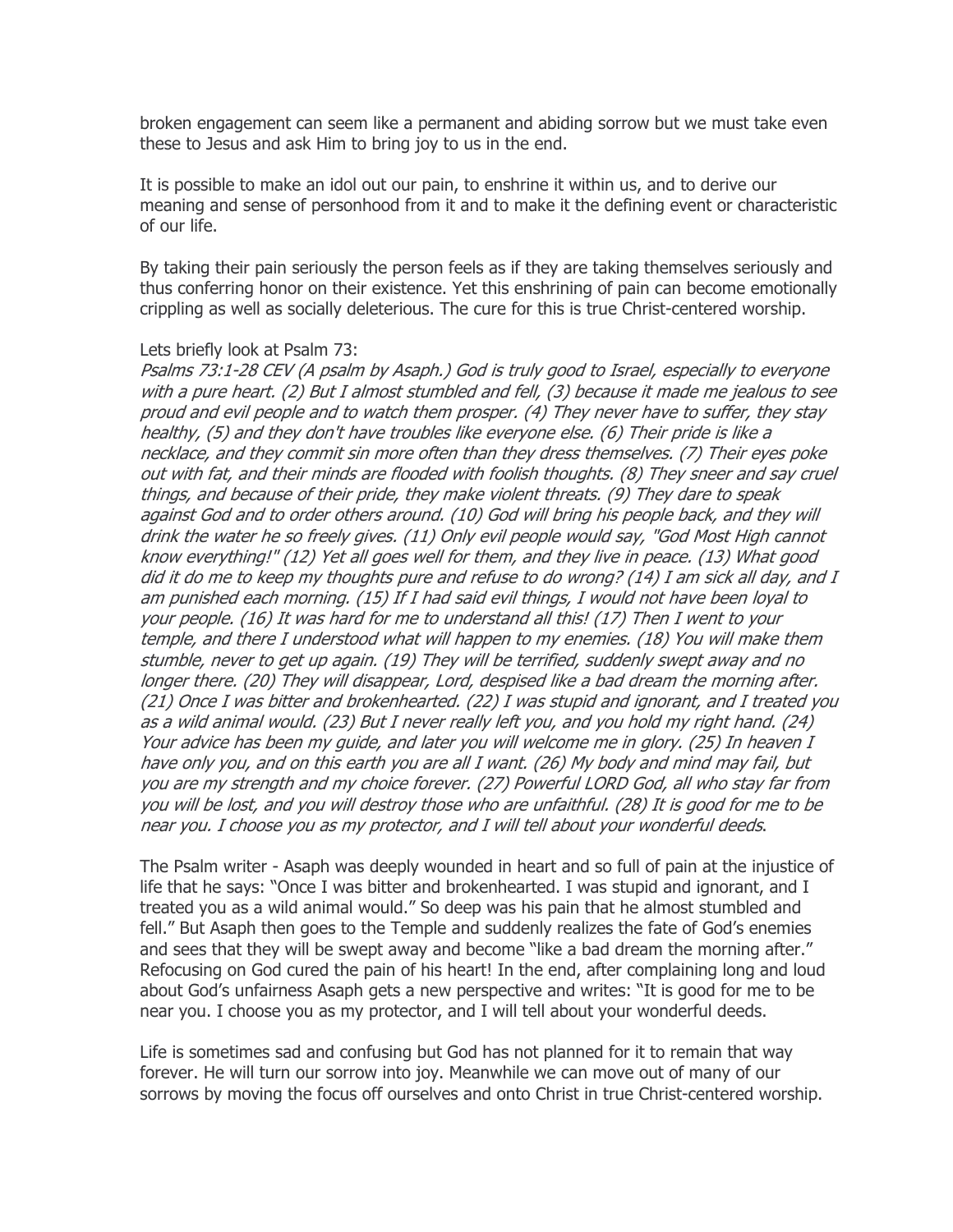#### Day 24 – John 16: 23-28

## FULLNESS OF JOY

John 16:23-28 MKJV And in that day you shall ask Me nothing. Truly, truly, I say to you, Whatever you shall ask the Father in My name, He will give you. (24) Before now you have asked nothing in My name; ask and you shall receive, that your joy may be full. (25) I have spoken these things to you in parables, but the time is coming when I shall no more speak to you in parables, but I will show you plainly of the Father. (26) At that day you will ask in My name; and I do not say to you that I will pray to the Father for you, (27) for the Father Himself loves you, because you have loved Me and have believed that I came out from God. (28) I came forth from the Father, and have come into the world.

Again I leave the world and go to the Father. Ask and you shall receive, that your joy may be full. - this is actually a command! Jesus is commanding us to take a course of action that will lead us to become totally happy. Jesus also says:

"Truly, truly, I say to you, Whatever you shall ask the Father in My name, He will give you." Thus Jesus wants us to be joyful in all things and the method is - ask the Father and you shall receive! So why are not all Christians millionaires? Why do some remain un-healed? Why do many Christians still have frustrating jobs and relationships? Yet why do many experience amazing answers to prayer, daily supply of needs and see true miracles of healing? Why do some Christians often see prayers answered while other equally sincere Christians hardly ever see prayers answered?

I think the key is something called A World View - that is how we view reality. Jesus explained it this way: At that day you will ask in My name; and I do not say to you that I will pray to the Father for you, for the Father Himself loves you, because you have loved Me and have believed that I came out from God. The Father loved the disciples because they saw reality a certain way and believed certain things about Jesus to be literally true.

Firstly, the disciples were loved by the Father because you have loved Me - that is because they loved Jesus and committed themselves to journey with Jesus. To listen to Him, walk with Him, talk to Him, travel with Him, go out on missions for Him and teach and obey His commandments. Love for Christ was central - real day-to-day love like love for a family member. Some Christians love Christ as a concept or an ideal or a social icon much as a fan of a rock star does. But this is not the same as loving the rock star personally and eating meals with him! Our love for Jesus has to go beyond warm feelings and religious notions to daily living in His Presence, and going to work for Him amidst the realities of life. And like normal love, we only love those who we believe love us. The disciples loved Jesus, in part, because they truly believed that He loved them first. Christians who get their prayers answered believe that Jesus loves them like a family member and live daily with Him and for Him as a result.

Secondly, the disciples were loved, and their prayers answered, because they believed that I came out from God. In other words the disciples believed that incarnation was possible. They had a down-to-earth God not just one that floated on a cloud Away up there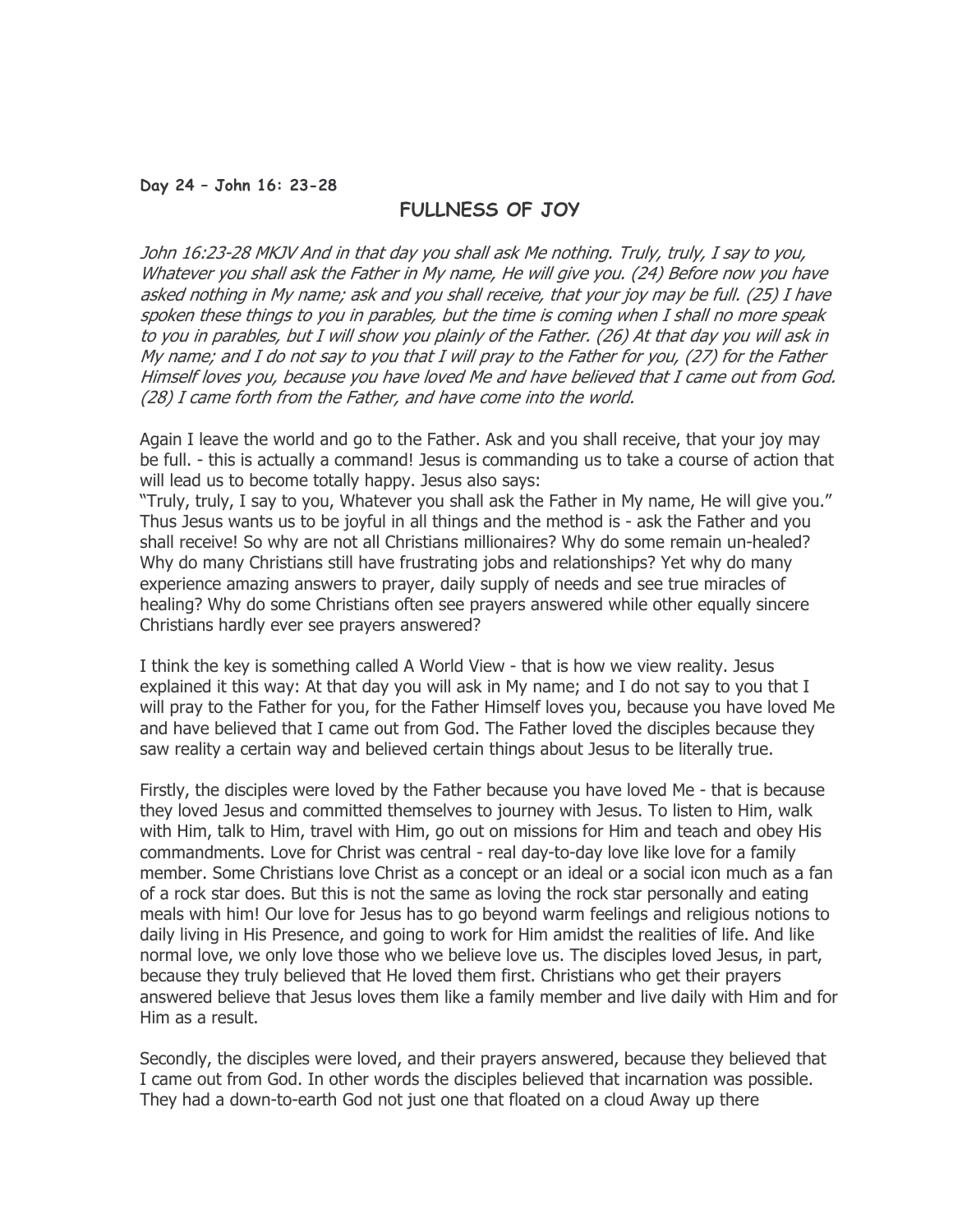somewhere. God was immediate and with them in the person of Jesus Christ. The power of God was not just an abstract ideal but also a living reality. Heaven was contact-able and God actually sent His Son to us. The world-view of those who get their prayers answered is not more knowledgeable or theological than those who struggle. Rather it is centered on living out an adventure with Jesus who loves them.

People who trust God's love enough to launch out on that adventure have many prayers answered while those who hang back and Await and see generally have few prayers answered. It is the missionaries and evangelists and keen young bible college students, those who have accepted the risk, that see the glory of God. Thus when Jesus says, "Ask and you will receive" He is speaking to a bunch of His adventurers. These were disciples who had learned and heard and suffered and who were there with Him just prior to the cross. God was real to them in the face of Christ.

When God is real to you in the face of Christ and His calling and adventure is your delight and you believe that Heaven and Earth are connected and that God is doing stuff today then prayer will be second nature and exciting. If on the other hand your world-view is that Jesus is a concept and Heaven is distant and not connected with daily life then prayer will be a chore at best and a guilt-ridden struggle at worst. You have to decide to join the band of disciples and to risk all for Jesus - yet doing so because He has loved you first. If Jesus runs your life and you join His adventure, then, the Christian life is great fun and amazing! If however you run your life and Jesus is merely a spiritual power invoked to solve difficult situations, then you are committing idolatry and will be most miserable.

Prayer can be amazing or prayer can be backbreaking. You can delight in God's nearness and presence and answers - or you can groan in frustration. The secret is following Jesus, step by step, along the dusty road. Not just thinking about Jesus but actually living with Jesus today. When your world-view shifts and God moves out of the abstract into the concrete then your prayer life will change as a result. When you stop loving an idea or an ideal and start loving a person who loves you, then your prayer will become connected to Christ and be deep and resonant. When the Christian life is discovered as a 24/7 adventures not a one-hour ceremony, and then God will be with you at breakfast.

This is not a matter of being very good or moral. Jesus never says that our prayers depend on how good we are. Many strict living saints have unfulfilled prayer lives while some rather unusual saints see miracles (e.g., Gal 3:1-5). Its not a matter of being worthy, all believers are justified. It is a matter of loving and living with Jesus in an adventure of faith - often with a group of others.

Prayer is connecting Heaven with real life in an obedient adventure with God. Has Jesus come forth from Heaven for you?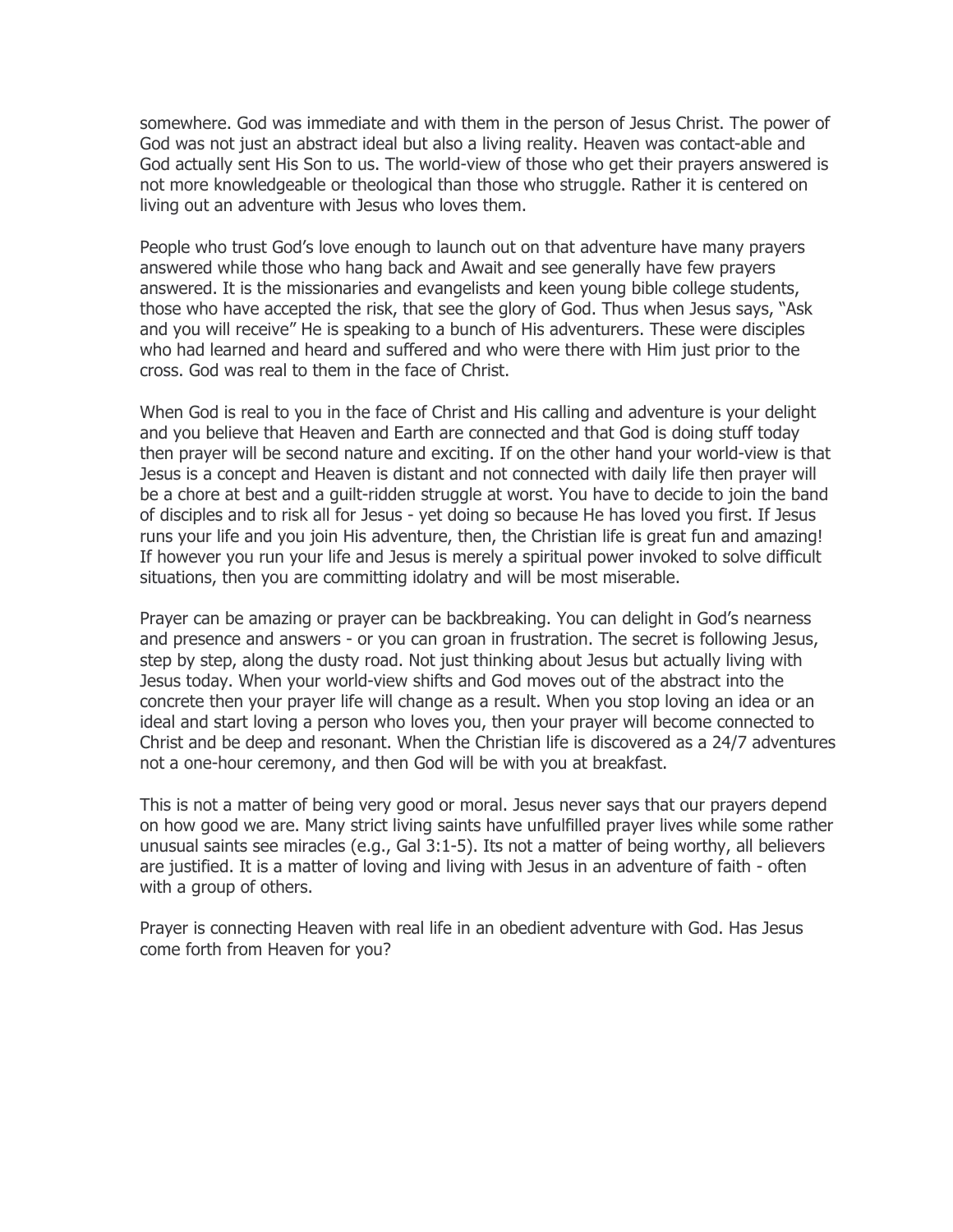## Day 25 – John 16: 29-33 I HAVE OVERCOME THE WORLD

John 16:29-33 MKJV The disciples said to Him, Lo, now You speak plainly and speak no parable. (30) Now we know that You know all things and do not need that anyone should ask You. By this we believe that You have come forth from God. (31) Jesus answered them, Do you now believe? (32) Behold, the hour comes, yea, has now come, that you will be scattered, each man to his own things, and you will leave Me alone. And yet I am not alone, because the Father is with Me. (33) I have spoken these things to you so that you might have peace in Me. In the world you shall have tribulation, but be of good cheer. I have overcome the world.

1 John 4:4 MKJV You are of God, little children, and you have overcome them, because He who is in you is greater than he who is in the world.

1 John 5:4-5 MKJV For everything that has been born of God overcomes the world. And this is the victory that overcomes the world, our faith. (5) Who is he who overcomes the world, but he who believes that Jesus is the Son of God?

How can Christians overcome the cosmos? "Kosmos" is Greek for "world" as in the world system of principalities and powers. These evil powers hold the world in sin and unbelief. (*Ephesians 2:1-4*) We know we have broken their hold over us when we have come to truly believe that Jesus is the Son of God - because saving faith is something that they will use all their power to prevent. (1 John 5:4,5 above).

We are able to overcome the grip of the principalities and powers because "He who is in us is greater than he who is in the world".  $(1 John 4:4)$  Christ in us is greater than Satan and can strengthen us to resist all temptations and thus lead us to ever-deepening faith and to life in Christ.

All this is predicated on the truth of Jesus' statement "I have overcome the world". Jesus lived a life that never gave an inch to the powers and principalities of darkness. Every temptation to avarice, to self-aggrandizement or to rule the world through doing a deal with the Devil (Luke 4: 1-11) was seen through and dealt with by Jesus. He broke every hold, in fact Jesus could say that the Prince of the Kosmos "has nothing in Me". (John 14:30).

Some people think that you "overcome the world" by living without TV, dressing in rags and eating beans and rice in a bark hut in the Australian Outback. Such drastic measures may indeed help but we actually overcome the world the way Jesus did - by trusting the Word of God (Jesus quoted Deuteronomy to Satan) and by growing in faith.

The armor of God in *Ephesians 6:10-18* is what we use - the shield of faith, the sword of the Spirit which is the Word of God, the belt of truth etc. "And this is the victory that Overcomes the world, our faith." Faith, true saving faith, overcomes the world and introduces us to the eternal realm (which they are trying to prevent our entry to). Once we access the eternal we have victory over that which is temporal - we become eternal mountains of grace and all the things of the world are like shacks built on our slopes that we can easily shrug off. The apostle John puts it like this: "For everything that has been born of God overcomes the world." If we are born-again, that is, born of God, then we enter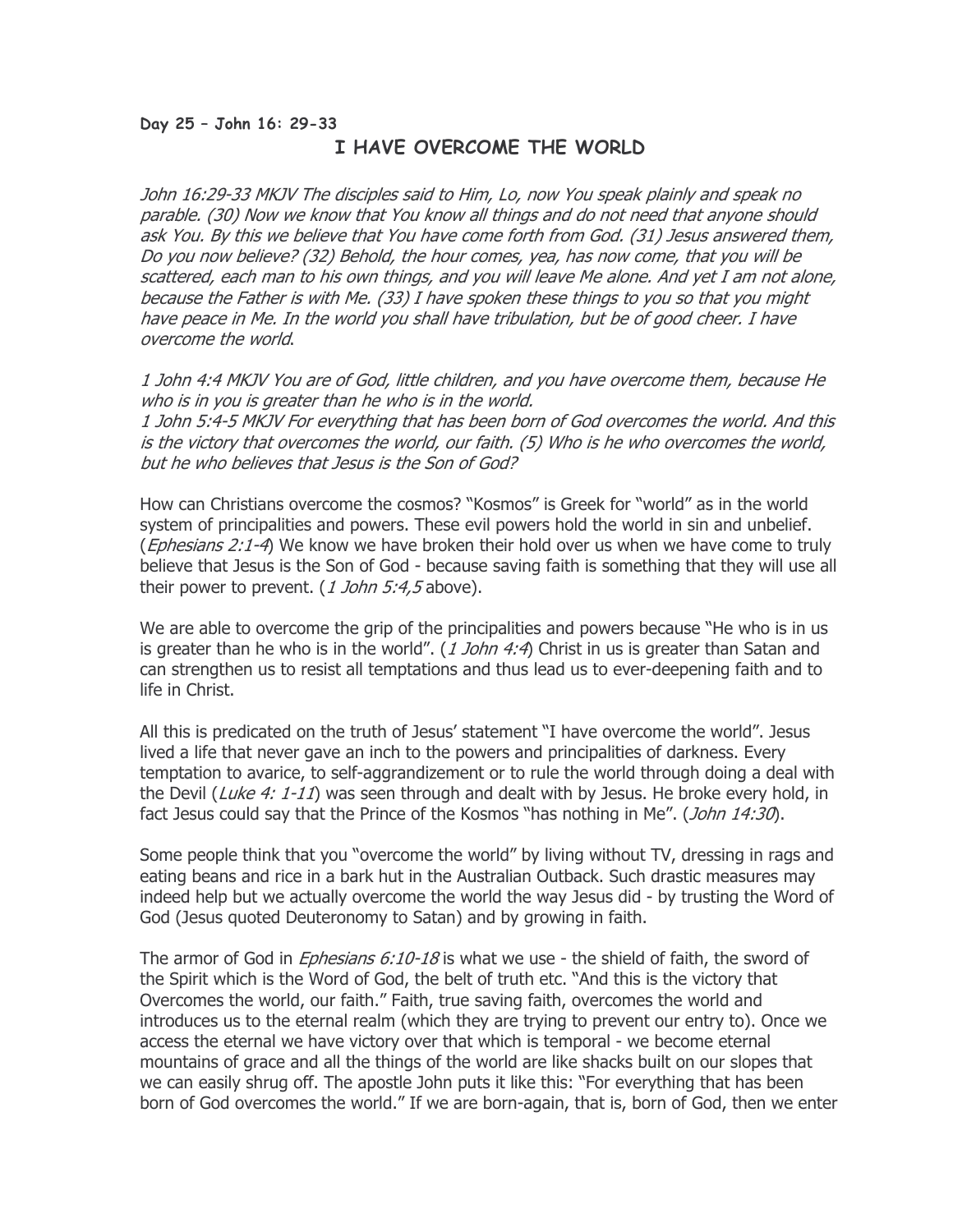into eternal things and have a divine nature that is "born of God" within us. This new nature shares God's nature and has no desire at all to sin.

Here are all the references to the phrase "born of God" in the New Testament: John 1:12-13 MKJV But as many as received Him, He gave to them authority to become the children of God, to those who believe on His name, (13) who were born, not of bloods, nor of the will of the flesh, nor of the will of man, but were born of God.

1 John 3:9 MKJV Everyone who has been born of God does not commit sin, because His seed remains in him, and he cannot sin, because he has been born of God.

1 John 4:7 MKJV Beloved, let us love one another, for love is of God, and everyone who loves has been born of God, and knows God.

1 John 5:1-5 MKJV Everyone who believes that Jesus is the Christ has been born of God. And everyone who loves Him who begets also loves him who has been born of Him. (2) By this we know that we love the children of God, whenever we love God and keep His commandments. (3) For this is the love of God, that we keep His commandments, and His commandments are not burdensome. (4) For everything that has been born of God overcomes the world. And this is the victory that overcomes the world, our faith. (5) Who is he who overcomes the world, but he who believes that Jesus is the Son of God?

1 John 5:18 MKJV We know that everyone who has been born of God does not continue to sin, but the one born of God guards himself, and the evil one does not touch him.

These verses can be confusing until we ask the question "what is born of God?" - it is not our physical life (that is "born of woman") but the spiritual life we received when we were "born-again". That which is born of God is Christ in us the hope of glory and Christ in us has no desire to sin, nor does He do so. Paul speaks of Christ 'being formed in us" and of "growing up in all aspects into Him". So our eternal spiritual life, which is always sinless, still has to mature in grace.

The growth of Christ in us, is analogous to Jesus time on earth, who though he was always sinless, (*Hebrews 4:15*) nevertheless grew in stature and in favor with God and man (*Luke* 2:40) and "learned obedience through the things He suffered" (*Hebrews 5:5-9*) which meant His obedience, which never faltered was strengthened through testing like a muscle is strengthened through exercise.

Our new nature is righteous and loving and is Christ in us, and is eternal and is born of God through faith - and thus breaks the hold of the principalities and powers over the spirit of the person so that the Christian becomes free from their grip and obtains access to God through the Spirit and is able to pray, to participate in eternal things and to be a agent of grace in the redemption and reconciliation of Creation. Because Christ has overcome the world, and He dwells in us, we also can overcome the world. We prove we have overcome the world by believing that Jesus is the Son of God (having saving faith (1 John 5:4,5), by living righteously by the new nature (  $1$  John 3:9), by dwelling in love (1 John 4:7) and by obeying His commandments in faith (1 John 5:1-5).

We are not inhabitants of this world system, the kosmos, and we should not let its powers influence us. We must live from Christ within us and thus "overcome the world".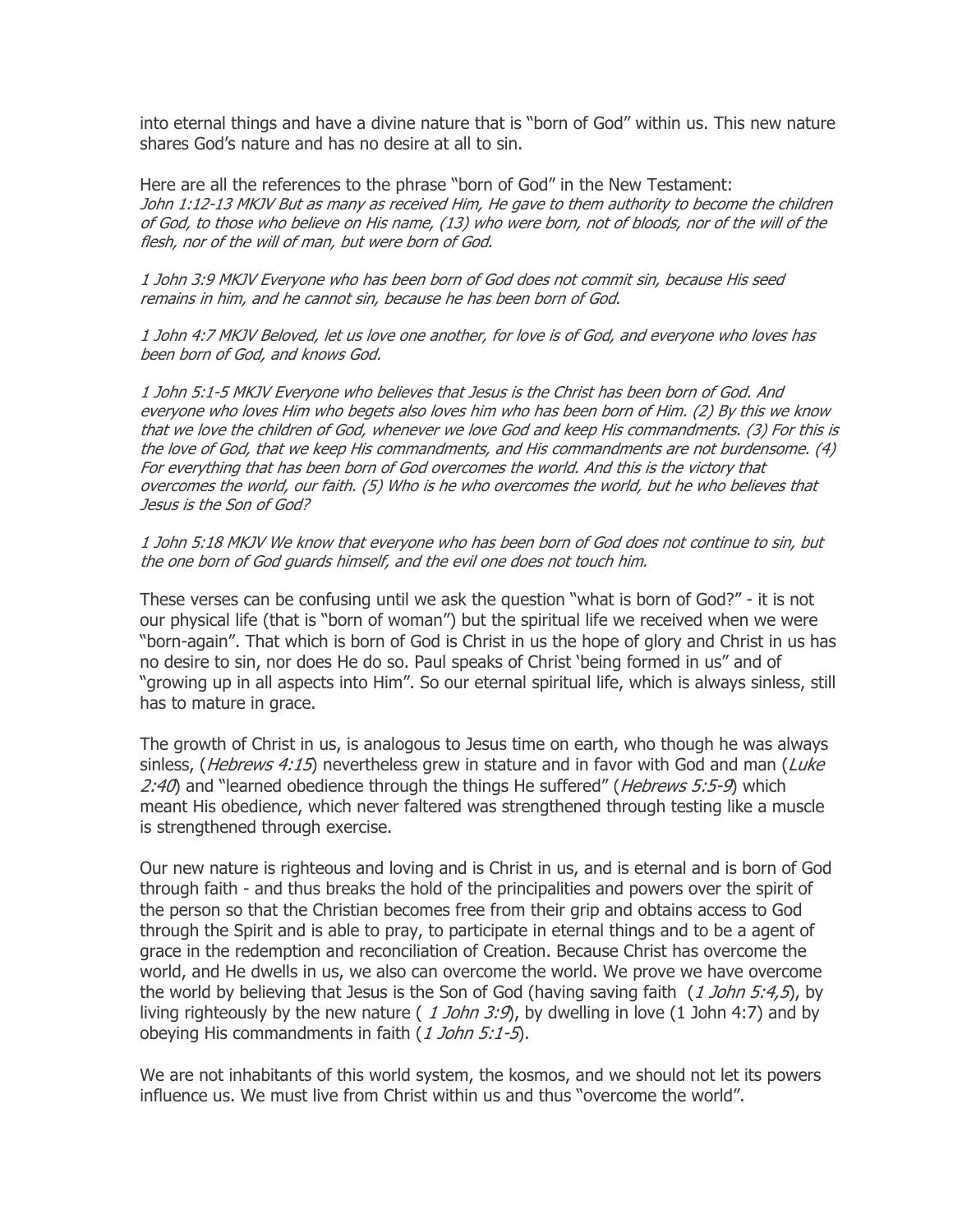# Day 26 – John 17: 1-3 THE AUTHORITY TO GIVE ETERNAL LIFE

John 17:1-3 MKJV Jesus spoke these words and lifted up His eyes to Heaven and said, Father, the hour has come. Glorify Your Son so that Your Son also may glorify You, (2) even as You have given Him authority over all flesh so that He should give eternal life to all You have given Him. (3) And this is life eternal, that they might know You, the only true God, and Jesus Christ whom You have sent.

What would you do with unlimited power - with "authority over all flesh"? Would you crush some enemies, live the high life - or use your authority to give people eternal life even if it entailed your own self-sacrifice?

Let's commence with the phrase "even as you have given Him authority over all flesh". Authority is always given - that is it is bestowed as a gift. Even if someone works very hard to please their superior they cannot demand a higher post, it still has to be awarded to them. There are many cases of people working hard for years to gain a certain high post such as a Prime Minister or Cabinet Minister only for it to be awarded to someone else. Even Pilate's authority was "given from above". Thus for Jesus His authority was a gift from the Father.

The first clear instance of the Father's gift of authority to Jesus is the healing of the paralytic:

Matthew 9:5-8 MKJV For which is easier? To say, Your sins are forgiven you, or to say, Arise and walk! (6) But so that you may know that the Son of Man has authority on earth to forgive sins, then He said to the paralytic, Arise, take up your bed and go to your house. (7) And he arose and departed to his house. (8) But when the crowds saw, they marveled and glorified God, who had given such authority to men.

Later on Jesus claims the Father has given Him authority to have life in Himself, and for judgment:

John 5:26-27 MKJV For as the Father has life in Himself, so He has given to the Son to have life within Himself, (27) and has given Him authority to execute judgment also, because He is the Son of Man.

Finally Jesus says the Father has given Him total universal spiritual and temporal authority and that this immense authority would back the missionary efforts of the apostles (and all who carry out the Great Commission) "until the end of the age."

Matthew 28:18-20 MKJV And Jesus came and spoke to them, saying, All authority is given to Me in Heaven and in earth. (19) Therefore go and teach all nations, baptizing them in the name of the Father and of the Son and of the Holy Spirit, (20) teaching them to observe all things, whatever I commanded you. And, behold, I am with you all the days until the end of the world. Amen.

Now Jesus also gave authority to others - His disciples: Luke 9:1-2 MKJV And He called His twelve disciples together and gave them power and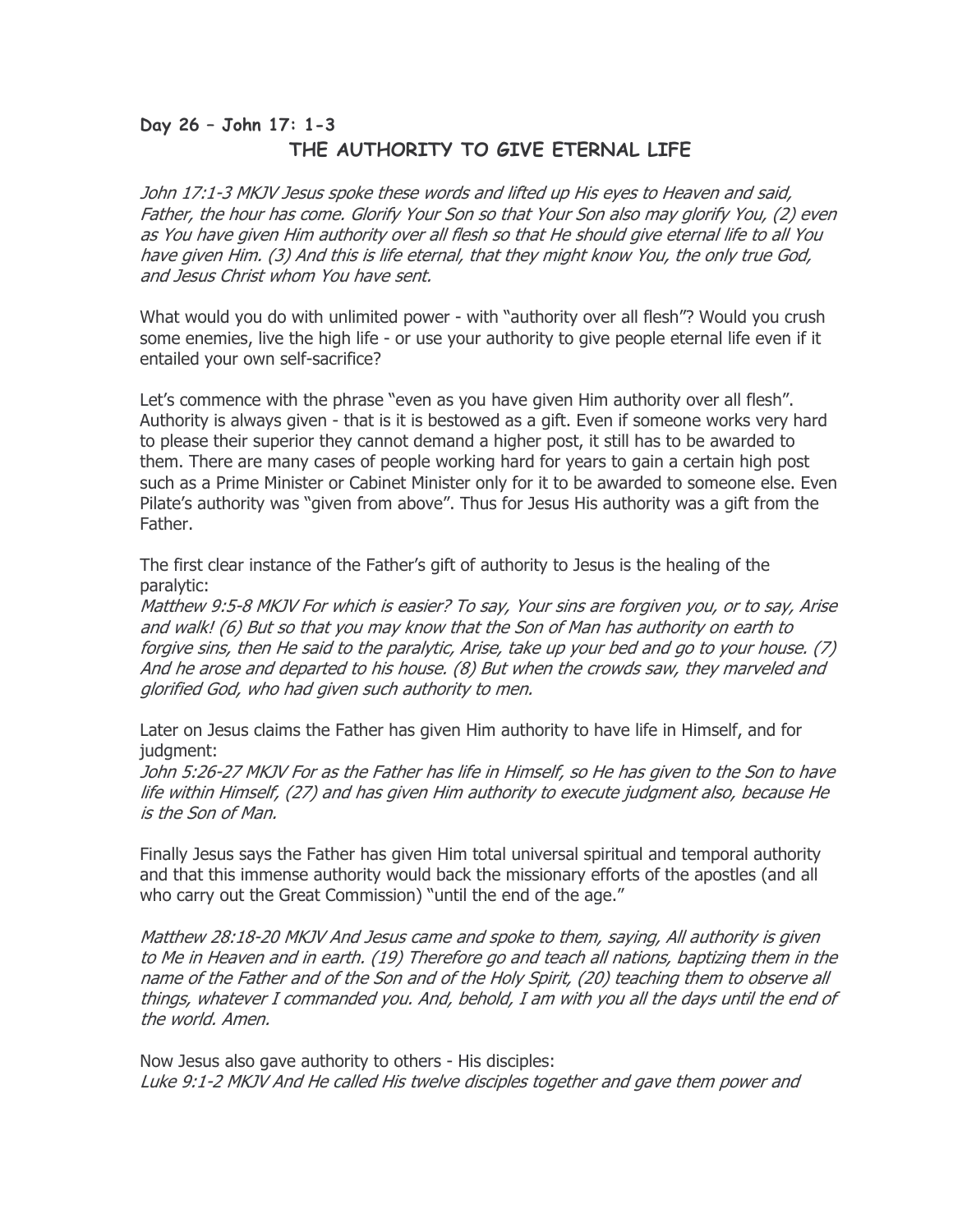authority over all demons and to cure diseases. (2) And He sent them to proclaim the kingdom of God and to heal the sick.

Luke 10:19 MKJV Behold, I give to you authority to tread on serpents and scorpions, and over all the authority of the enemy. And nothing shall by any means hurt you.

Matthew 10:1 MKJV And when He had called to Him His twelve disciples, He gave them authority over unclean spirits, to cast them out, and to heal all kinds of sickness and all kinds of disease.

Mark 6:7 MKJV And He called the Twelve and began to send them out by two and two. And He gave them authority over unclean spirits, And to all believers He gives a basic authority to enter into the courts of Heaven as children of God.

John 1:12 MKJV But as many as received Him, He gave to them authority to become the children of God, to those who believe on His name, Thus eternal life and the right to become children of God is a gift of Jesus that He gives by the exercise of His authority over "all flesh".

Spiritual authority is spiritually transmitted and seems to have been greatly increased by the Pentecost event. So much so that Jesus told His disciples:

Acts 1:4-8 MKJV And having met with them, He commanded them not to depart from Jerusalem, but to await the promise of the Father which you heard from Me. For John truly baptized with water, but you shall be baptized in the Holy Spirit not many days from now. .. But you shall receive power, the Holy Spirit coming upon you. And you shall be witnesses to Me both in Jerusalem and in all Judea, and in Samaria, and to the end of the earth.

How then are spiritual authority and the salvation of Christians connected? The spiritual authority enables us to break the powers that Satan uses to blind people, harden their hearts and thus prevent them from believing in Jesus.

2 Corinthians 4:2-4 MKJV (2) But we have renounced the hidden things of shame, not walking in craftiness, nor adulterating the Word of God, but by the revelation of the truth commending ourselves to every man's conscience in the sight of God. (3) But also if our gospel is hidden, it is hidden to those being lost, (4) in whom the god of this world has blinded the minds of the unbelieving ones, so that the light of the glorious gospel of Christ (who is the image of God) should not dawn on them.

In an imaginary face off between Jesus and the Devil 26 years ago - Christ might say "John is mine, I have bought him with my blood and chosen him for salvation before the foundation of the world, now hands off him, for I will draw him to Myself." Yet my salvation was not that "easy" there were a dozen people at least praying for me, so Jesus' authority to save and human intercession worked together to deliver me from darkness into the light. We need to use our delegated spiritual authority to stand in the gap for others so that they might come to know Jesus and thus inherit the gift of eternal life: "And this is life eternal, that they might know You, the only true God, and Jesus Christ whom You have sent."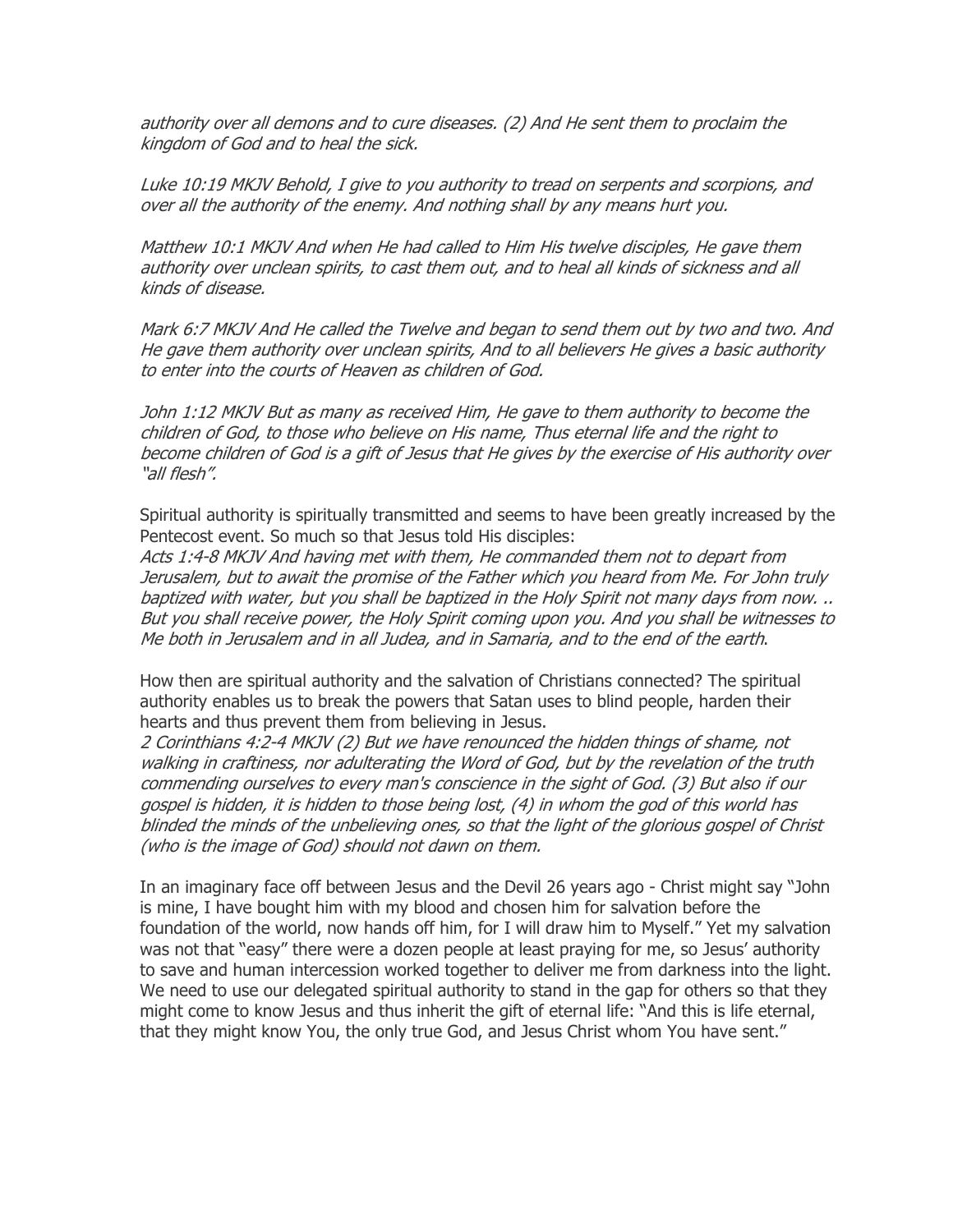Let's sum up:

1. Jesus has been given authority over all flesh. (*John 17:2, Matthew 28:18*) 2. This includes authority to forgive sins and heal the sick (Matthew 9:5-8), and to give life and execute judgment (John 5:26,27).

3. It also includes the authority to give eternal life to those who believe and to grant them status in Heaven as children of God. (John 1:12; 5:26,27; 17:1-3)

4. Jesus delegates that authority to those undertaking ministry for Him and empowers them to heal the sick, raise the dead, cleanse the lepers, cast out demons, and preach the Kingdom of God. (Luke 9:1, 10:1-3)

5. That authority is spiritually transmitted through the baptism in the Holy Spirit (Acts 1:4-8) just as it was also given to Jesus when He was baptized with the Spirit and then did "power ministry" (Matthew 3:13-17, 4:23)

6. Jesus is now at the right hand of the Father with universal authority over all things in Heaven and on earth and exercises this vast authority on behalf of those who engage in the Great Commission. (*Matthew 28:18-20, Acts 2:34,35; 5:31*)

7. In the process Jesus gives authority to people like Paul for the building up of the Church. (2 Corinthians 10:8, 13:10)

8. One use of this authority is to "tear down" the Satanic resistance to the progress of the gospel so that people may come to faith. (2 Corinthians 10:3-6)

[If you feel you need to grow in this area of spiritual authority: (a) read Charles Kraft's excellent and balanced book "I Give You Authority" and (b) for a rather terse dot-point presentation of my material (for free) go to http://www.aibi.ph/warfare/ and download the book.]

Day 27 -John 17:4-8

# FINISHING THE WORK

John 17: 4-8 MKJV I have glorified You upon the earth. I have finished the work which You have given Me to do. (5) And now Father, glorify Me with Yourself with the glory which I had with You before the world was. (6) I have revealed Your name to the men whom You gave to Me out of the world. They were Yours, and You gave them to Me, and they have kept Your word. (7) Now they have known that all things, whatever You have given Me, are from You. (8) For I have given to them the Words which You gave Me, and they have received them and have known surely that I came out from You. And they have believed that You sent Me.

God gives His servants a certain allotted task so that they can say "I have finished the work which You have given Me to do." or as Paul says 2 Timothy 4:7 MKJV I have fought the good fight, I have finished the course, I have kept the faith.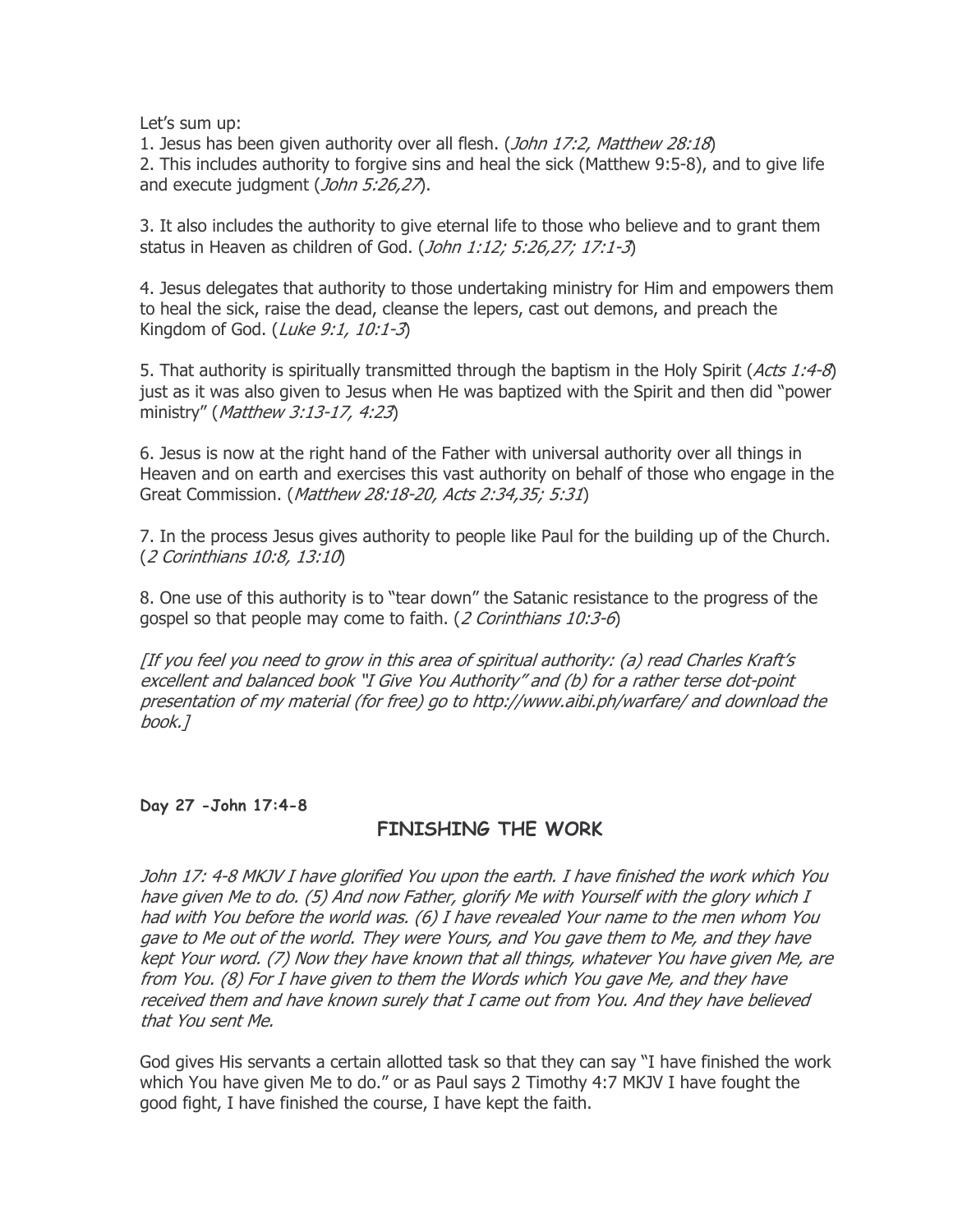John the Baptist seems to have thought the same way: Acts 13:25 And as John fulfilled his course, he said, Who do you think that I am? I am not  $He$ . But behold, One comes after me, the sandals of whose feet I am not worthy to loose. Thus Jesus, John the Baptist and Paul had sense of living out a calling until the end, and also had a distinct sense of when that end would be. Paul even sees all believers, as having good works that God wants each of us to do:

Ephesians 2:10 ISV For we are his masterpiece, created in Christ Jesus for good works that God prepared long ago to be our way of life.

The result of such completed work is glory to God "I have glorified You upon the earth". And at the completion of the task the servant of God van expect a reward: "And now Father, glorify Me with Yourself with the glory which I had with You before the world was."

#### Or in Paul's case:

2 Timothy 4:8 MKJV Now there is laid up for me the crown of righteousness, which the Lord, the righteous Judge, shall give me at that Day; and not to me only, but also to all those who love His appearing.

However the quality of the ministry is all-important and we cannot take short cuts and still receive a reward:

1 Corinthians 3:10-15 MKJV (10) According to the grace of God, which is given to me, as a wise master builder, I have laid the foundation, and another builds on it. But let every man be careful how he builds on it. (11) For any other foundation can no one lay than the one being laid, who is Jesus Christ. (12) And if anyone builds on this foundation gold, silver, precious stones, wood, hay, stubble, (13) each one's work shall be revealed. For the Day shall declare it, because it shall be revealed by fire; and the fire shall try each one's work as to what kind it is. (14) If anyone's work, which he built, remains, he shall receive a reward. (15) If anyone's work shall be burned up, he shall suffer loss. But he shall be saved, yet so as by fire.

The apostle Peter tells us that we should live reverently being conscious that God will be the impartial judge of the quality of our good works, though they do not save us: 1 Peter 1:17-19 MKJV And if you call on the Father, who without respect of persons judges according to the work of each one, pass the time of your earthly residence in fear, (18) knowing that you were not redeemed with corruptible things, silver or gold, from your vain manner of life handed down from your fathers, (19) but with the precious blood of Christ, as of a lamb without blemish and without spot.

While Paul states in 2 Corinthians 5:9-10 MKJV (9) Therefore we are also laboring to be well pleasing to Him, whether at home or away from home. (10) For we must all appear before the judgment seat of Christ, so that each one may receive the things done through the body, according to that which he has done, whether good or bad. This is not judgment for salvation but for eternal status and reward. We are most clearly not saved by works, rather we are saved for works:

Ephesians 2:8-10 MKJV For by grace you are saved through faith, and that not of ourselves, it is the gift of God, (9) not of works, lest anyone should boast. (10) For we are His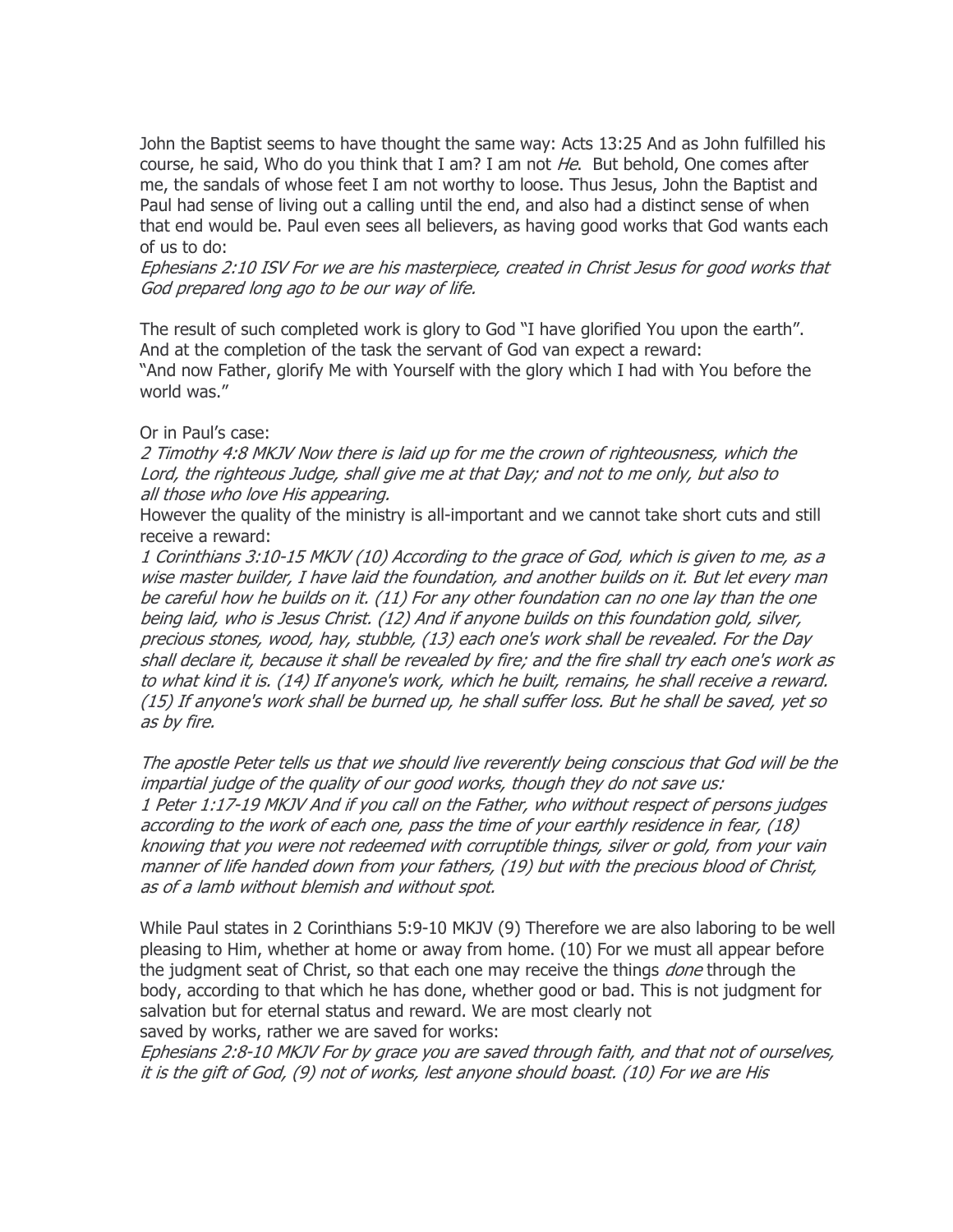#### workmanship, created in Christ Jesus to good works, which God has before ordained that we should walk in them.

In Jesus' case His task was to create a new community of believers that believed the teachings of Christ and understood that Jesus was sent from the Father. A community that was then sanctified by His works on the cross and empowered by the arrival of the Holy Spirit. The eleven apostles were the main fruit of the ministry of Jesus Christ. They would provide the proper leadership for the early church. Thus a key component of doing the job may be raising up leaders to replace you and carry on the work. You may be thinking, "I have no idea of the task that God has given me." Then ask the following questions: a) How does Scripture define good works? What biblical examples speak most to you? What would a perfectly righteous person (such as Jesus) do in your situation?

b) What good works are you skilled at?

c) What good works make you "come alive" spiritually?

d) What good works give you a profound sense of accomplishment and an internal "well done" from the Holy Spirit?

e) How can you do more of these things that are good and profitable?

f) How can you stop doing things that are vain and unprofitable?

g) Do you have a sense of vision or calling or a compelling sense that something "needs to be done"?

h) Has God ever spoken to you through Scripture, prophecy or through a wise person in a way that rang true with you?

i) What are your life circumstances and what ministry / good works do they indicate? When you have done this bring the results to God in prayer and ask Him to guide you so that at the end of your life you may be able to say "I have finished the work that You gave me to do."

### Day 28- John 17:9-12

## PRAYING FOR THE SAINTS

John 17: 9-12 MKJV I pray for them. I do not pray for the world, but for those whom You have given Me, for they are Yours. (10) And all Mine are Yours, and Yours are Mine; and I am glorified in them. (11) And now I am in the world no longer, but these are in the world, and I come to You, Holy Father. Keep them in Your name, those whom You have given Me, so that they may be one as We are. (12) While I was with them in the world, I kept them in Your name. Those that You have given Me I have kept, and none of them is lost, but the son of perdition, that the Scripture might be fulfilled.

Jesus shows His intense desire for us and for our spiritual preservation in these few verses. Jesus prays for those whom the Father has given to Him. These are His to keep and protect and He does so except for the "doomed one", the Son of Perdition, Judas Iscariot who was so close to glory, yet so clearly of the Evil One - seduced by mere Mammon from the very Presence of Christ!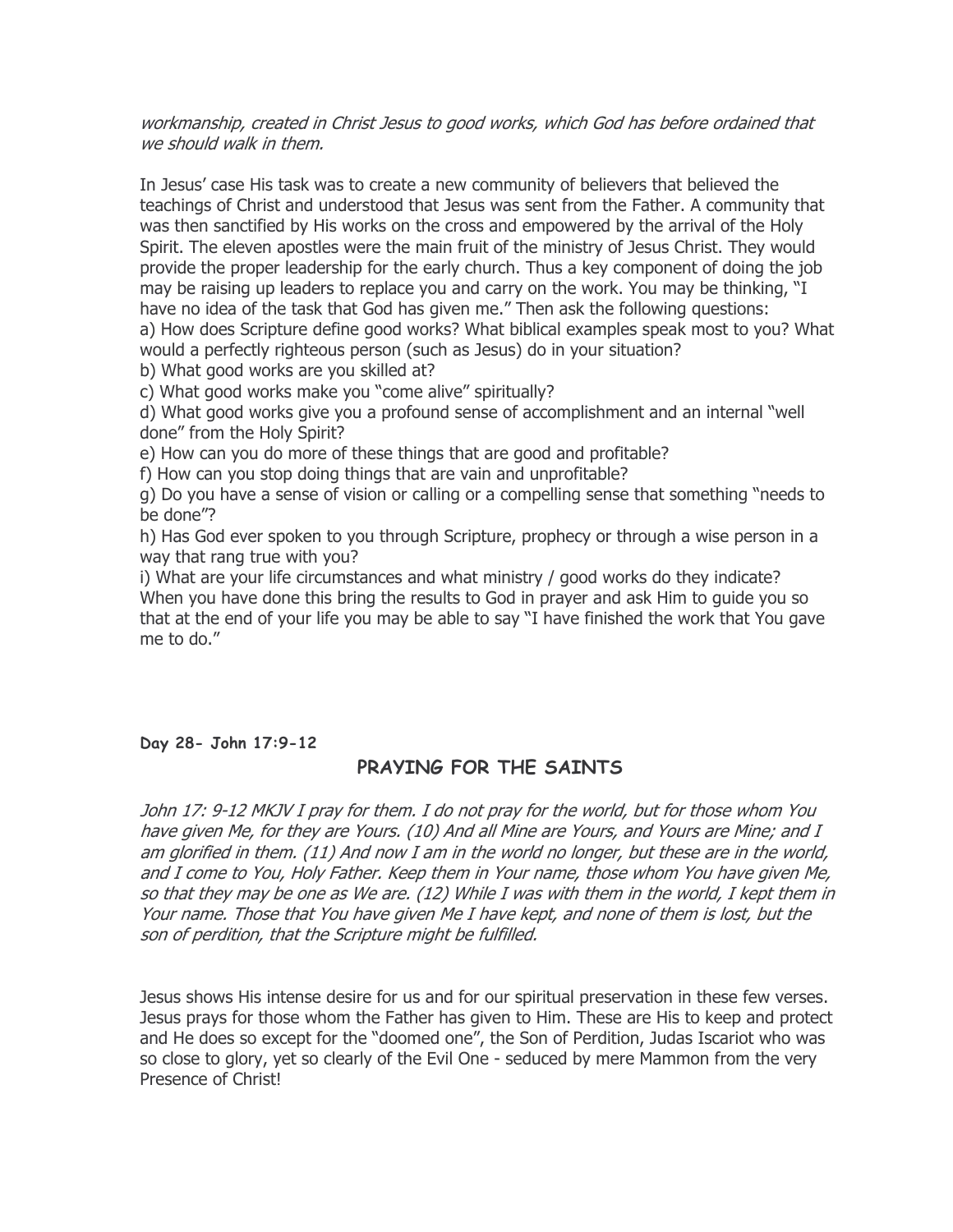These verses astonish me with Jesus' seeming utter disregard for "the world" and all who belong there! "I pray for them, I do not pray for the world." Indeed most of the prayers in the New Testament are "for the saints". This prayer, Paul's pastoral prayers, and the great intercessions in Revelation, are all for the church! There are no prayers for the Roman economy or for the conduct of wars. Indeed we are to pray for governments – but only so the Church can live in peace and godliness  $(1$  Timothy 2:1-4). The world can have its parades - the real business of eternity is happening in the midst of the people of God! Indeed it is the prayers I pray for the progress of God's Kingdom that are most quickly answered.

V10. "And all Mine are Yours, and Yours are Mine; and I am glorified in them. "Christ is not glorified in "the world" but He is glorified in His saints! And so if we are praying for the glory of Jesus we will be praying for His glory to be manifested in the lives of His people. "All Mine are Yours, and Yours *are* Mine" All who belong to the Son – also belong to the Father, and all who belong to the Father belong to the Son. Thus if you are to belong to the Father, you must first of all belong to Christ – there is just no getting around it – you must be first a Christian before you can be a son of God the Father!

"(11) And now I am in the world no longer, but these are in the world, and I come to You, Holy Father. Keep them in Your name," Jesus was moving out of the "danger zone" of the world, the place run by the Devil and his evil principalities and powers and which is hostile towards God and towards the people of God. (1 John 5:18,19, Ephesians 2:1-3, Colossians  $1:21$ ) but the saints were to remain there as agents of transformation, as gospel witnesses in a dark world and a "perverse and evil generation" (Acts 2:40). So Jesus prays for them, a seeming simple prayer – "keep them in Your name". Keep them in the Father, in Yahweh, in the place of grace and power that the world so often tempts us away from.

What does it mean to be kept "In Your name"? It is much more than having a Christian bumper sticker on your car or going to a church service, the place of grace is a place of faith, and a place where God owns you and you consent to His ordering your days according to His will.

Unity flows automatically when the saints are living "in Your name" – "so that they may be one as We are". First – dwelling in the Name, then intimacy with God and with each other! Obedience precedes unity! We can never be one with spiritual rebels! I cannot work with liberal theologians, though they are often intelligent, gracious and lovely people. There is a basic difference in the way we view obedience to God and the authority of the Scriptures, they dwell in the name of Human Reason not in the name of Faith and of God! First we must dwell in the Name, under the power and authority of God Almighty. Then we will find unity with those who also fear God and worship Christ from every tribe and people and tongue.

"While I was with them in the world, I kept them in Your name." One of the jobs of every pastor is to keep his flock "in the Name", to keep them in the place of grace so that "none are lost" and this takes great diligence and care. The modern CEO model of pastoring tends to undermine the role of true discipling and pastoral care. Nothing can replace knowing the true spiritual state of one's flock by visiting them in their homes, praying with them, counselling some, exhorting others and admonishing them to true faith in Christ and holy living.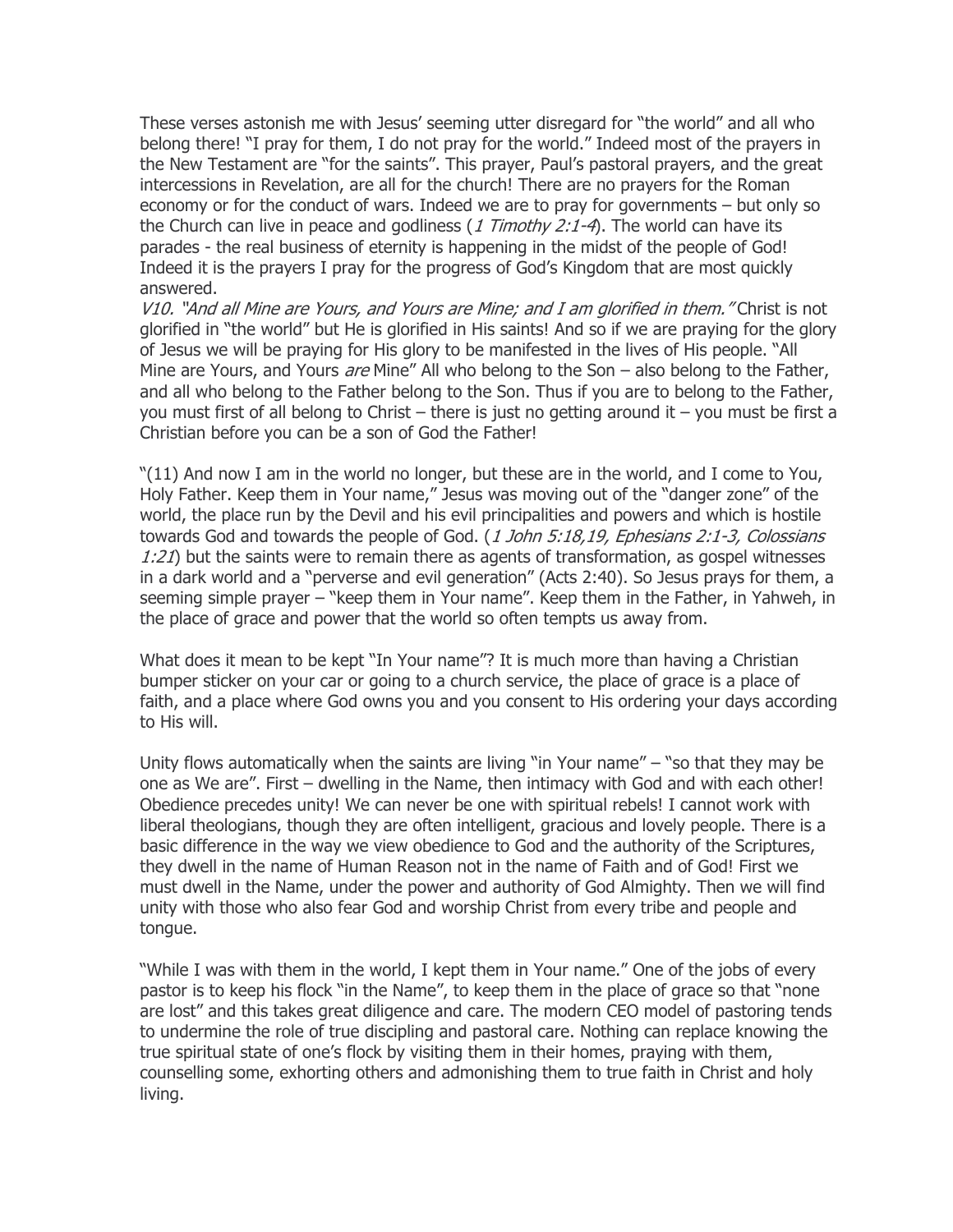Do our church programs act to keep them in God's Name? Or do they just exhaust the saints? Some churches have a big "back door" – people leave in droves, hurt, disillusioned and burned out. That is not the Jesus style of pastoring! Every single saint should be precious to the pastor and elders. Above all we should pray for people by name – that they would walk with Christ and abide in Him continually.

The apostles such as Paul prayed fervently, deeply and personally – by name, for hundreds of believers, and he knew where they were in Christ and their "goings on" from one end of the Roman Empire to the other! The apostles took Jesus' example of being passionately prayerful for the people of God and prayed for the quality of their spiritual lives above all else. In the NT there is one passing reference to a prayer for prosperity (in 3 John) and dozens if not hundreds of references to prayers for the spiritual lives of Christians – that they may walk in unity, love and wisdom and grow into the full measure of God.

Why not take pen and paper and ask the Lord to give you the names of a dozen saints that you can pray for by name that they may grow in Christ and "remain in His name". You are welcome to pray for Minda and I as part of your list!

Day 29 – John 17:13

# THE JOY OF JESUS

John 17:13 MKJV And now I come to You, and these things I speak in the world that they might have My joy fulfilled in them.

John 17:13 ASV But now I come to thee; and these things I speak in the world, that they may have my joy made full in themselves.

John 17:13 GNB And now I am coming to you, and I say these things in the world so that they might have my joy in their hearts in all its fullness.

Jesus is going to the Father but He wants to leave His joy behind – through His words and His precious promises. In this Upper Room Discourse Jesus is speaking to mourning disciples, just twelve or so hours before the cross. And three times He says "that your joy may be made full" - *John 15:11, 16:24, 17;13* – it seems an almost paramount concern. Here is the context of those statements:

John 15:10-11 MKJV If you keep My commandments, you shall abide in My love, even as I have kept My Father's commandments and abide in His love. (11) I have spoken these things to you so that My joy might remain in you and your joy might be full.

John 16:22-24 MKJV And therefore you now have sorrow. But I will see you again, and your heart will rejoice, and no one will take your joy from you. (23) And in that day you shall ask Me nothing. Truly, truly, I say to you, Whatever you shall ask the Father in My name, He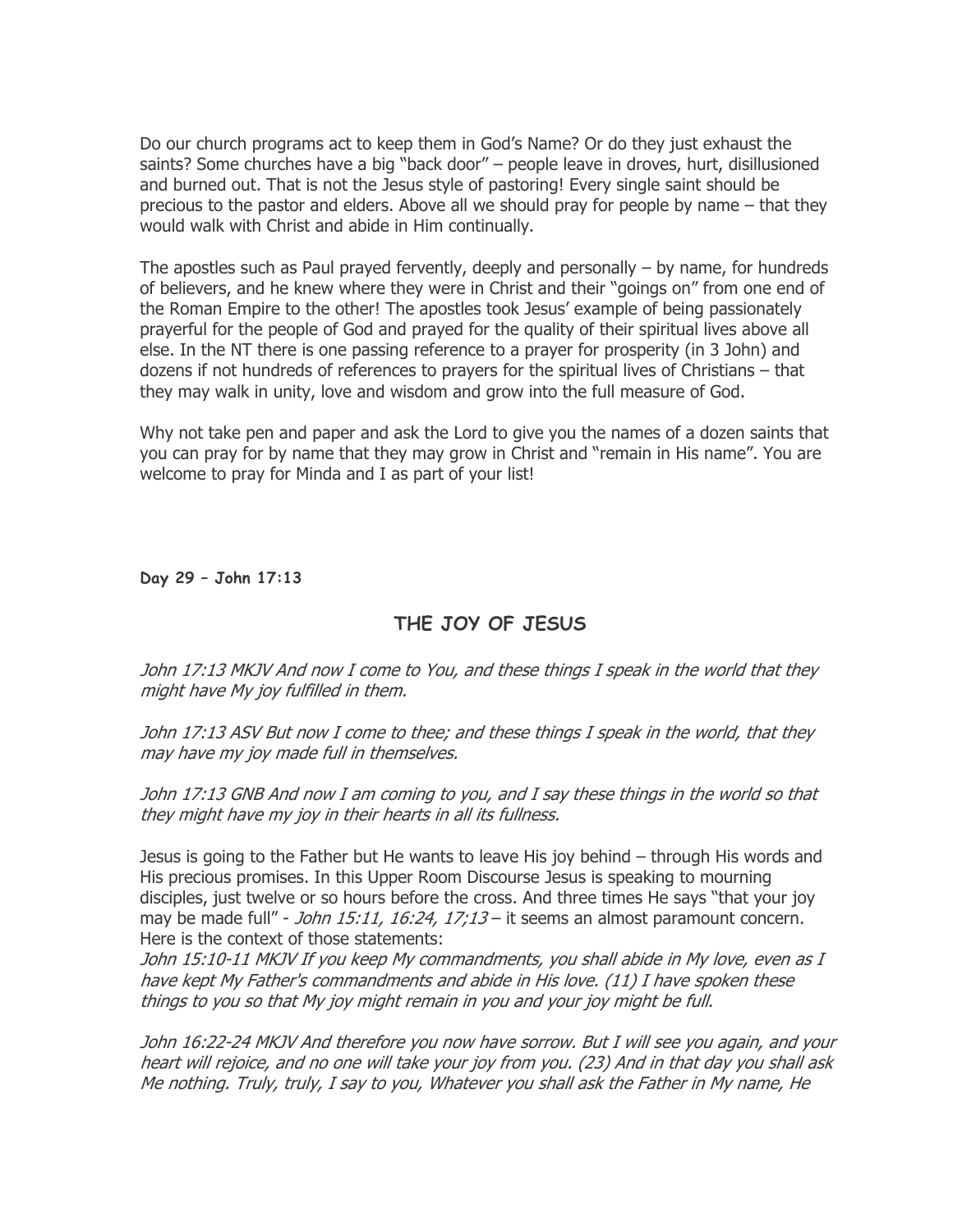will give you. (24) Before now you have asked nothing in My name; ask and you shall receive, that your joy may be full.

John 17:11-13 MKJV And now I am in the world no longer, but these are in the world, and I come to You, Holy Father. Keep them in Your name, those whom You have given Me, so that they may be one as We are. (12) While I was with them in the world, I kept them in Your name. Those that You have given Me I have kept, and none of them is lost, but the son of perdition, that the Scripture might be fulfilled. (13) And now I come to You, and these things I speak in the world that they might have My joy fulfilled in them.

The word of God in the mouth of Christ is designed to make believers confident, prayerful and joyful with an abiding and full joy that no one can take from them! Jesus wants His disciples to shout Hallelujah! The outcome of the teaching of Jesus was to be joy! Fullness of joy! "these things I speak in the world that they might have My joy fulfilled in them." The teaching of Jesus is joyful, celebratory, high and holy! Even painful repentance will bring "seasons of refreshing from the Lord" (*Acts 3:19*)! Joyless teaching has gone wrong somewhere. The word of the Lord is there to enliven us, quicken us and fill us with all the fruit of the Spirit – which of course includes joy!

On the other hand, Satan tries to fill our mind with depressing thoughts so that we despair and will blaspheme God. This afternoon I have had a series of puzzling technical glitches that were really trying and seemed "devilish" in origin. There have also been mysterious bad smells in the house. All this minor harassment is the joy-robbing activity of Satan over our lovely new flat and home office. Satan does not want to see us happy and rejoicing in the blessings of God! But nonetheless we shall rejoice!

Because "the joy of the Lord is our strength" when our joy is full then we are formidable Christians! Joy gives us power, poise and victory, which is part of the reason why Jesus wanted His disciples to have their joy made full. The other part is that every good Father wants happy, healthy, rejoicing children. And every good pastor and discipler wants a rejoicing church or rejoicing disciples. Jesus did not want a depressed bunch of grim superserious apostles; rather He wanted joyful witnesses to the gospel!

Well what does He mean then by "I have spoken these things in the world…". Jesus living words were spoken in Jerusalem, in an oppressed and afflicted world, so that the light might shine in a dark place. Jesus tends to speak His most joyous words in the grimmest of times – just as He did amid the tears at Lazarus's tomb when he told Mary and Martha that He was "the resurrection and the life" (it was only later that he said Lazarus come forth!). Jesus asks us to believe His best news; at the times we are feeling the worst!

Jesus speaks "in the world" because that is precisely the place we most need to hear Him, it is the place that robs us of our joy and so it is the place where we need our joy to be made full. How then can we have the fullness of joy in Christ? Firstly decide that you want it! Then ask for it (you have not because ye ask not), and then expect it! Then practice it by deciding to believe the powerful promises of God found in the New Testament. Do not look only at your circumstances – also look at the promises and power of God!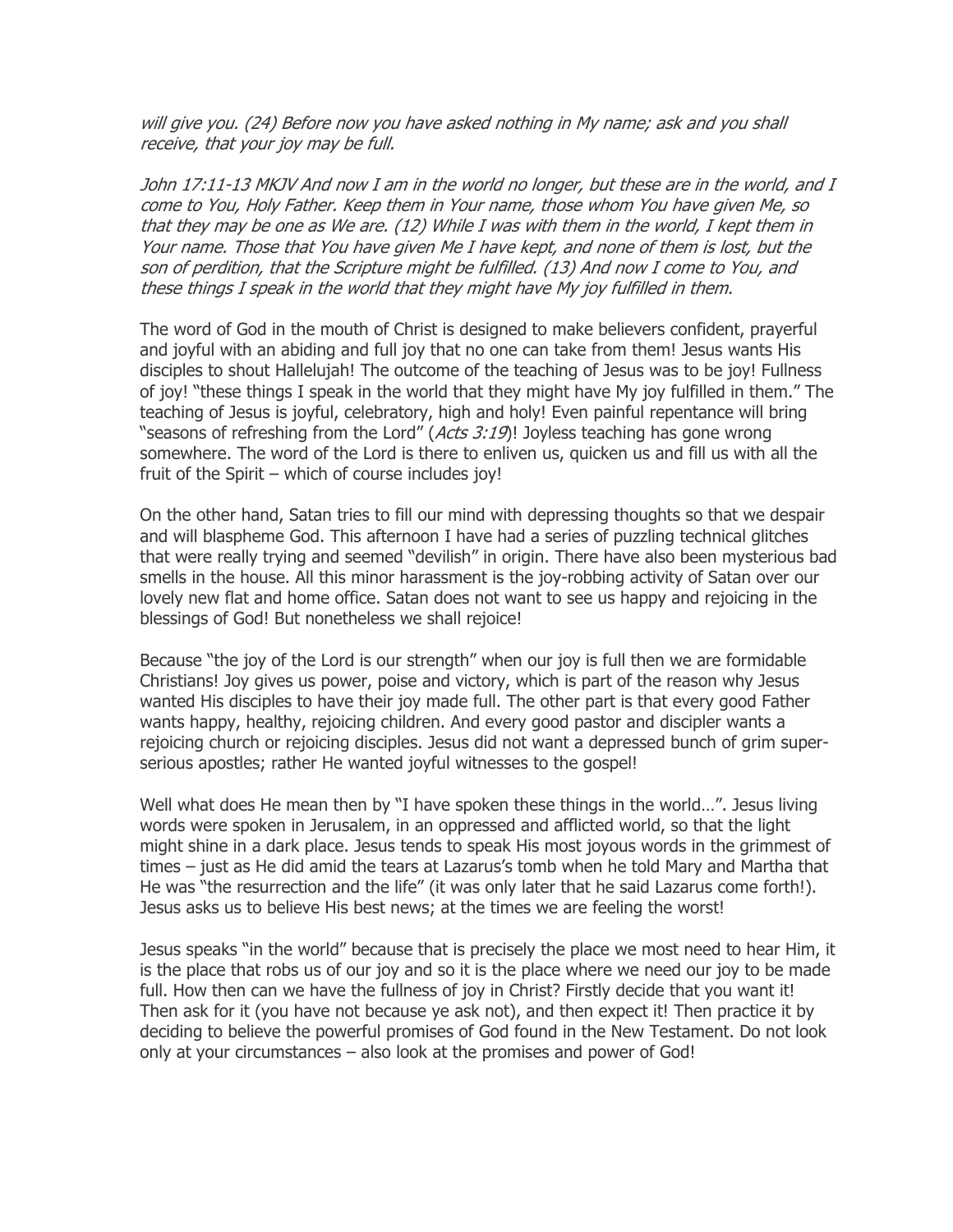Joy should be the permanent abiding state of the Christian soul. Yet we live in fear, dread, irritation, anxiety and depression. This is because we let in doubt, criticism, and the sour grumbling words of demons and devils. What good comes from misery? What faith springs from sourness? Who can grow in Christ who lives in perpetual dread of the future? We need to uproot such things and focus on the promises of God!

God has designed you for joy; and joy is your destiny in heaven  $-$  so get used to it!. So why chose misery? Let the word of Christ dwell richly in you! Rejoice in the Lord always! Again I say rejoice!

# Day 30 – John: 14-18 IN THE WORLD, BUT NOT IN THE WORLD

John 17:14-18 I have given them Your Word, and the world has hated them because they are not of the world, even as I am not of the world. (15) I do not pray for You to take them out of the world, but for You to keep them from the evil. (16) They are not of the world, even as I am not of the world. (17) Sanctify them through Your truth. Your Word is truth. (18) As You have sent Me into the world, even so I have sent them into the world.

Twice Jesus says that He and the disciples were not of the world - "they are not of the world, even as I am not of the world" (V14,16). Thus all of God's true saints should be "unworldly", simple, uncluttered, unencumbered and holy.

We will certainly be mocked because of this - "and the world has hated them because they are not of the world". Simple, honest, straightforward Christians are often viewed as fools. But we have the wisdom of God, an eternal and unfading wisdom that brings true glory! The world hates those who have walked away from its pomp and its "rewards", who march to the beat of a different drummer, and who find holiness more attractive than sensuality.

Once you get a good glimpse of Heaven the world and all its vanities fade away. If you spend time before the Throne you will not spend so much time before the TV. Heaven does two things – it makes us content with a simple life on Earth, and it creates a deep longing for the permanent and the eternal, for the good and the beautiful and the noble and the wise. Such desires cannot be adequately satisfied here so we join in and sing, "This world is not my home, I'm just a passing through. My treasure is laid up, way beyond the blue."

Jesus then goes on to pray: "(15) I do not pray for You to take them out of the world, but for You to keep them from the evil. " Jesus does not pray for them to go into the desert, join a monastery, or be raptured at once to glory. Such convenient solutions are escapes from duty. Our duty is to be in this world, to be leaven, to be salt and to be light.

Being "in the world" is not easy. Indeed it can be deeply disturbing. As Lot was tormented day and night by the behavior of the people of Sodom and Gomorrah (2 Peter 2:8) so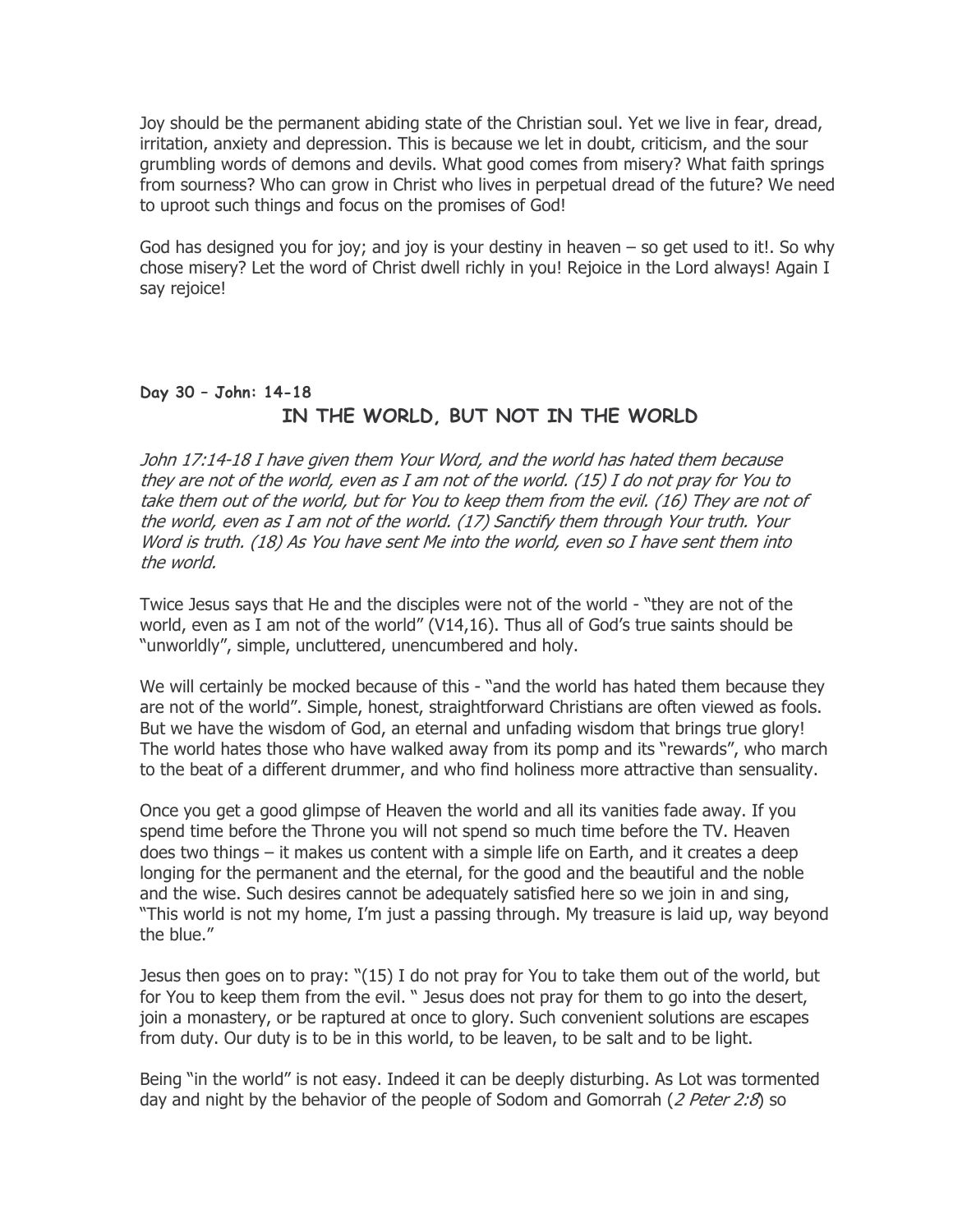Christians are assaulted by evil every time they go online, open their email, or watch the news.

Jesus' solution was to pray that the Father would "keep them from evil" – and many a Christian parent has prayed fervently for their children at college or in the army, that they would also be kept from evil – and such prayer works! In some places evil is like a thick cloud that presses in on every thought and action. To be kept from evil, in dark places, is indeed a very great miracle! And it is one that happened to the prophet Daniel!

Daniel was brought to Babylon, made a eunuch as a young man, and set among the wise men in the section that dealt with astrology, magic and conjuring. How much worse could it get for a young Jewish man? Yet God kept Daniel and his friends and they prospered and gave glory to God and were "better than all the astrologers". Now I do not recommend joining an astrology guild in a pagan society - but even in such a place God can keep people from evil if their heart is set on remaining pure.

How can we be kept from evil? First, do not indulge evil. Do not hanker after it or nurture it. Second, stay close to God, remain in His Word and listen to the voice of the Holy Spirit. Third, take some basic precautions – do not head into danger. For instance as a missionary who travels a lot I make sure that I am never alone in a private or semiprivate situation with a woman other than my wife. Yet other people may need blocking software on their Internet connection. (I believe this can be obtained for free from www.we-blocker.com).

Jesus then goes on to pray the answer to being pure in an impure world: "(17) Sanctify them through Your truth. Your Word is truth." How can a young man keep his way pure?

By taking heed according to Thy word! (Ps 199:9) The Word of God is the sword of the Spirit that cuts through the mess, exposes evil and puts the world in its place – as a sham. Regular daily bible study is a great way to become sanctified as the Word works in you and through you. For a bible reading plan go to: http://www.aibi.ph/aibi/biblereading.htm

Then, in verse 18, Jesus says a most astonishing thing: "(18) As You have sent Me into the world, even so I have sent them into the world." This is astonishing in two aspects – firstly that Jesus would actually send us into the big, bad, evil world. Secondly that He would connect this with His won being sent from Heaven! Our going into all the world to preach the gospel is connected to Christ being sent from the Father! We are being sent to "the world" to redeem it! We are to win the world for God.

Thus, we are to overcome the world (it will not overcome us!) The light will shine in the darkness and the darkness cannot overthrow it. (John 1:5) For greater is He who is in us, than he who is in the world. (1 John 4:4) and 1 John 5:4-5 For everything that has been born of God overcomes the world. And this is the victory that overcomes the world, our faith. (5) Who is he who overcomes the world, but he who believes that Jesus is the Son of God?

Jesus is sending Christians to Iraq, Afghanistan and even to Los Vegas. There is no place so unholy that the saints cannot triumph there. We are being sent to overcome the darkness. A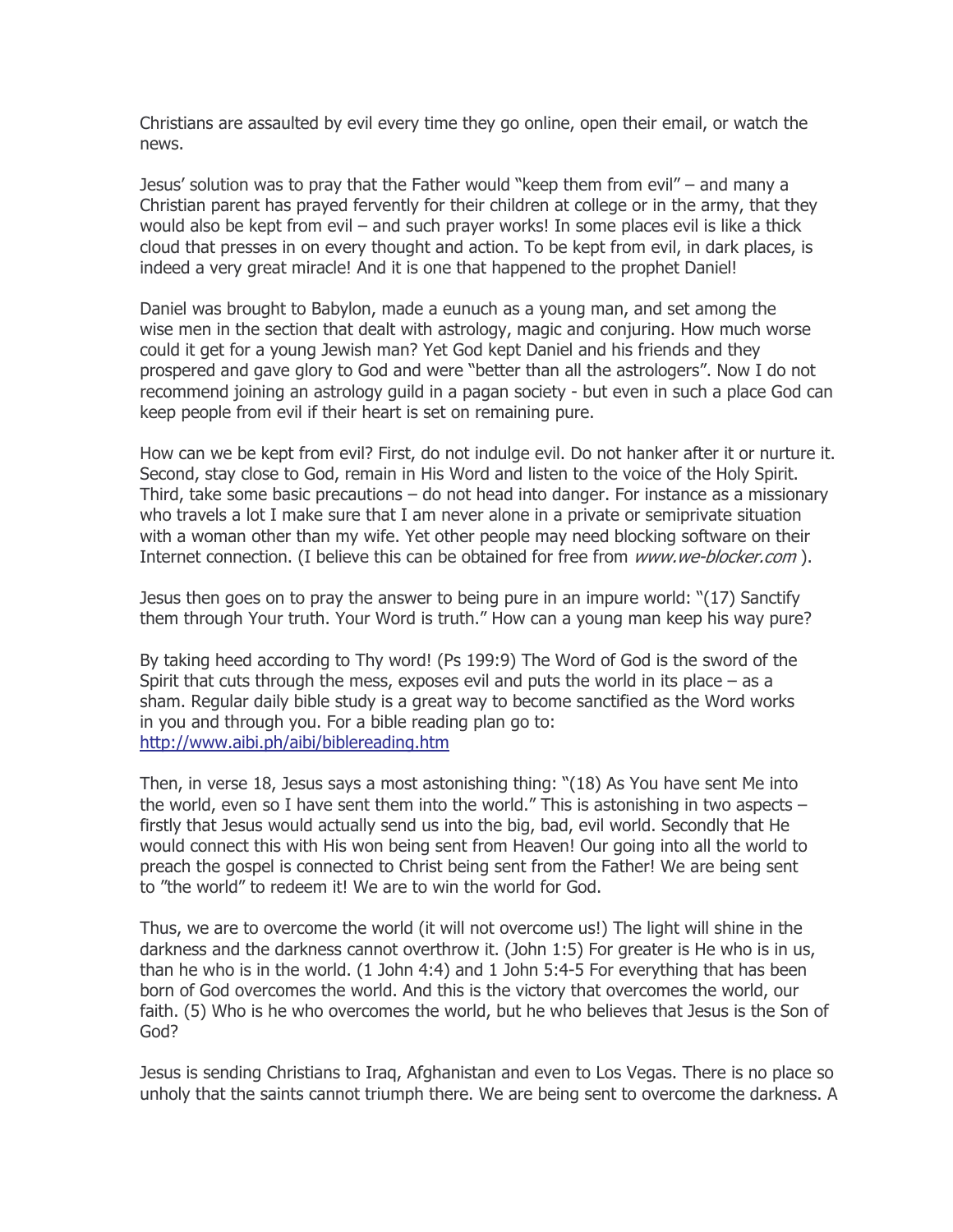few weeks ago in Bangkok I came under tremendous spiritual attack. I became ill and had terrible nightmares. But through the prayers of the saints I had the victory. We can go anywhere for God, if we have folk praying for us as Jesus prayed for His disciples. Let us not be presumptuous but let us also be bold, in faith and in prayer. And if you are in the ministry – get a prayer shield.

### Day 31 - John 17:19

# THE PASSING ON OF HOLINESS

### John 17:19 MKJV And I sanctify Myself for their sakes, so that they also might be sanctified in truth.

Why be holy? Because being holy affects those that follow us. Our spirit touches their spirit, our holiness passes on in the spiritual realm and becomes their holiness and our sins become their sins and even more so. In 1984, as a young pastor, I quickly learned that whatever sins I had soon became the sins of the entire congregation! And whatever disciplines I had slowly but surely also passed on to others also. This was an "invisible" process. It was a medium sized congregation of about 250 students. Many did not see my behaviour – but they followed it nonetheless. Therefore we must sanctify ourselves for the sake of all who follow our leadership.

If Jesus had not gone to the cross for the disciples would the apostles been willing to be martyrs for the gospel? Probably not! Followers rarely out pace the leader! Where the leader stops traveling with God - there they will stop also, and often a little short of it. If the leader has daily quiet times, most will try three times a week, if the leader lives a very simple lifestyle, they will still retain a few luxuries.

#### The writer to the Hebrews states it thus:

Hebrews 2:11-12 MKJV For both He who sanctifies and they who are sanctified are all of One, for which cause He is not ashamed to call them brothers, (12) saying, "I will declare Your name to My brothers; in the midst of the assembly I will sing praise to you."

There is a close spiritual connection between "He who sanctifies" and "they who are sanctified" – so much so that they are "one". They are a unity, a spiritual brotherhood of those being made holy. To the extent that Jesus calls us His brethren.

Thus, holiness is passed along a strong spiritual connection between Christ and Christians and I also believe – between pastor and congregation. We can preach all we like but it is our lifestyle and our sanctification that they will follow.

Who has ever been sanctified by following a televangelist, no matter how good the teaching is? The lifestyle is wrong! The listeners may hear the gospel but they will follow materialism.

A terrible plague is about to be unleashed on US churches – a plague of immorality! How can I say that – because fully 37% of pastors confess to having a serious problem with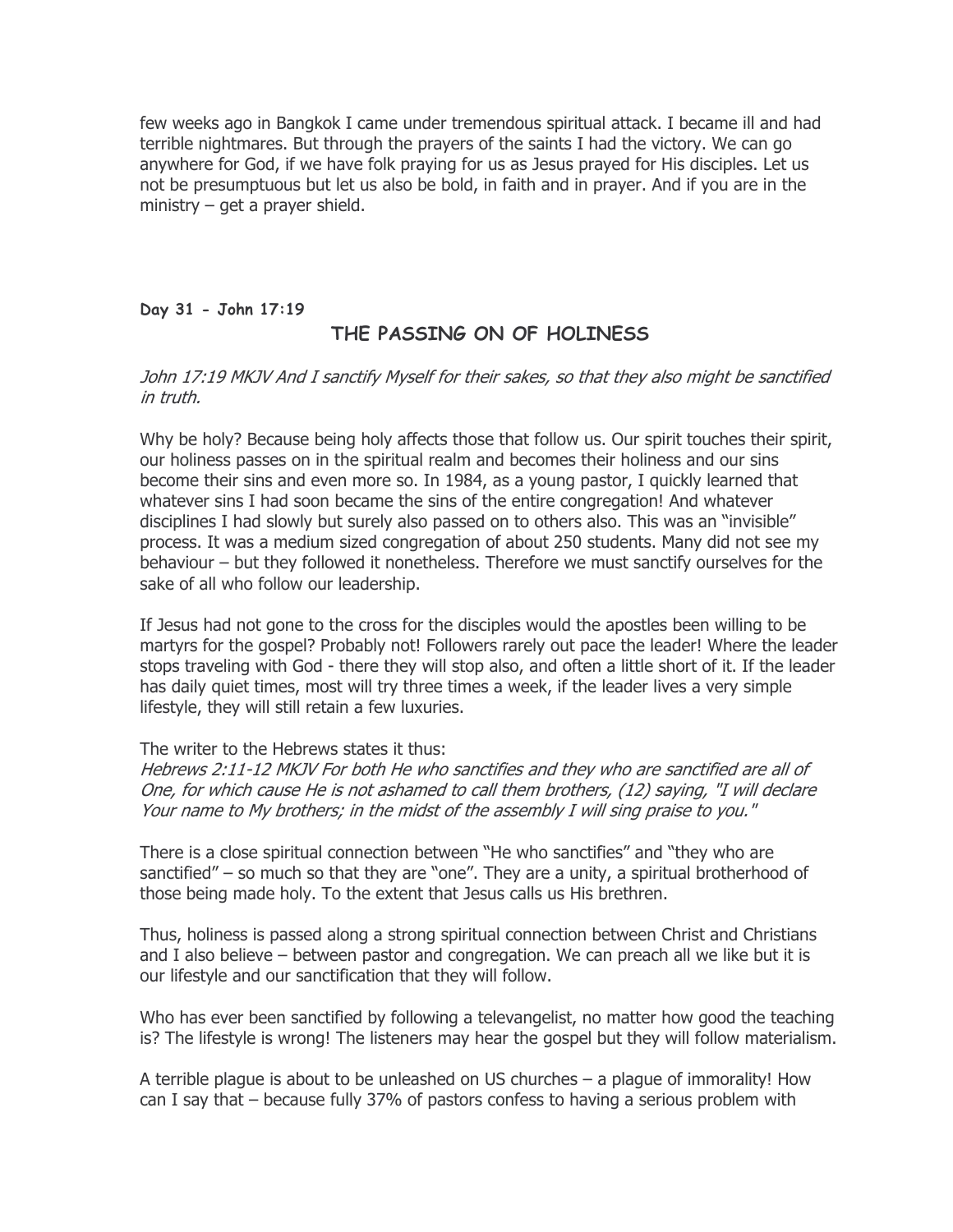Internet pornography! They may do this sin in private but they defile their spirit in so doing and when they stand up and preach on Sunday morning it is that defiled spirit which passes through the congregation. They will lead their flocks into serious sexual addictions and bondage!

We must sanctify ourselves so that those who follow us may be holy also.

Who becomes loving simply by listening to sermons on the four Greek words for love? Rather do not we become loving by being loved, and by seeing love demonstrated and lived out before our eyes? Can grumpy critical pastors produce loving disciples – no matter how good their exegesis? Love, joy, faith and hope are caught from those who have sanctified themselves in these things and dedicated their lives to practicing them.

Jesus sanctified Himself by going all the way to the cross so that we also might follow in His footsteps. He died so that we might die also – dying to sin, to self and to the world. Jesus did not renege on His commitment to show us the perfect example.

Now none of us are perfect examples. But we can be committed to being better examples, to sanctifying ourselves and fully setting our lives apart for God in all holiness and truth.

A holy life can have a great impact. For a very holy person will attract disciples and the lives of the disciples will be different also and in turn will attract others. Thus a small handful of men and women living holy lives can change a city.

Who can be sanctified by folly? Or made holy by boastful clattering and worldly performing? I am truly alarmed at the unholy, careless nonsense I hear from many pulpits. First of all the pastor must be a saint – after that is achieved then he can go about being a good communicator.

When we look over Church history it is the people of exceptional consecration and holiness that we treasure – St Francis, Augustine of Hippo, John Wesley, the Moravians, Mother Teresa, and so forth. The multitudes of powerful popes, archbishops and professors are lost to us, despite their fame and glory in the own time. It is the saints we value and it is the holy ones we learn from. Think of your own life, of those who have deeply affected your own walk with God – has not holiness impressed you also?

The CEO/leader model of Christian ministry has maximized effectiveness and minimized holiness – yet holiness is the most effective long-term strategy for building the Kingdom of God!

The CEO model makes easy familiar demands, that can be easily quantified and which suit the age we live in. It feels powerful and looks good – it just fails to make people holy! As a result the Church has become like the world.

We need first of all to be like Christ -with His mind, His attitudes, His behaviour, His compassion, and His mercy. Then we need to be dedicated to His purposes – seeking and saving the lost, preaching the gospel to the poor, opening the eyes of the blind, and undoing the works of the Devil. That is holiness!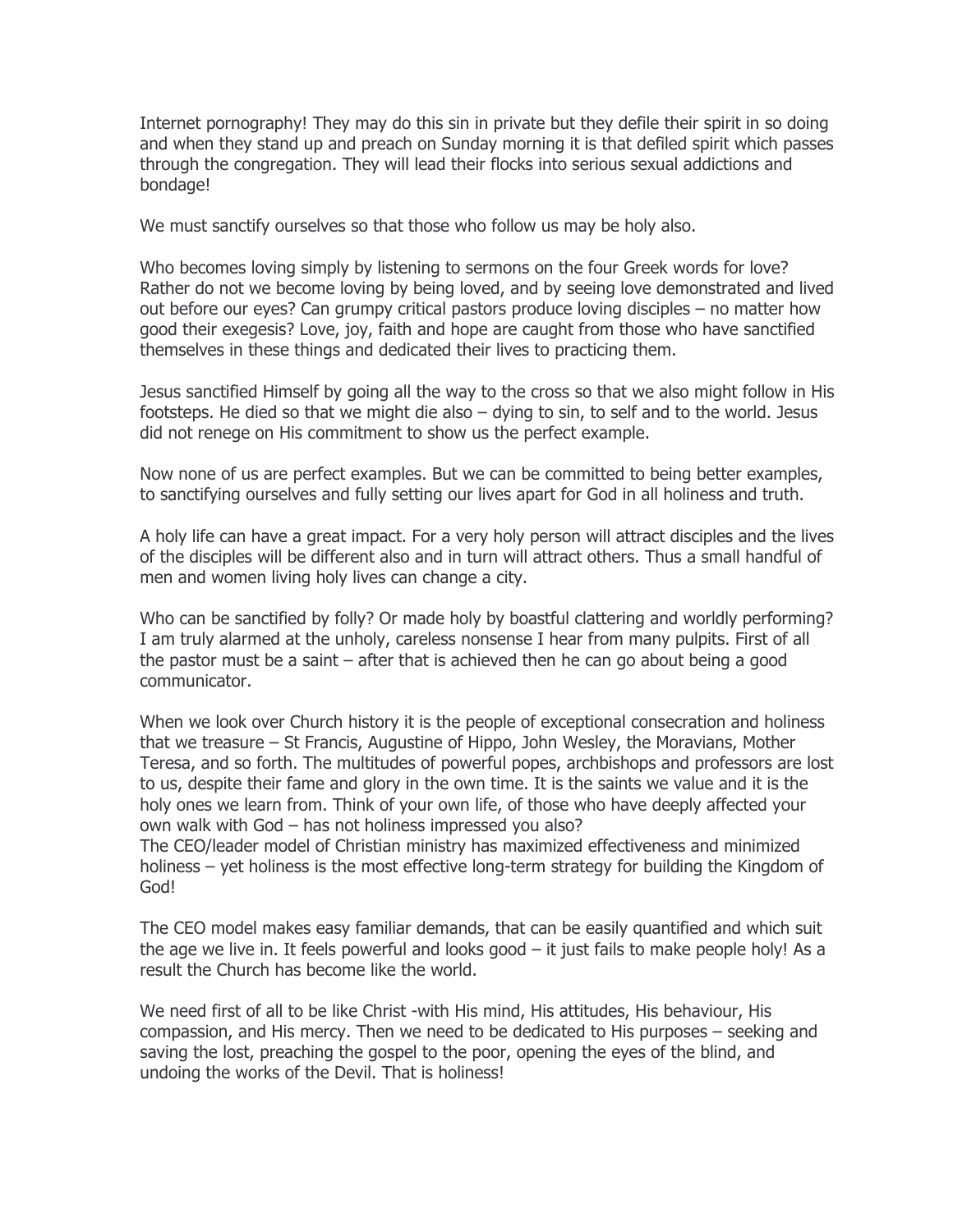Holiness is far more than a list of church behaviours; it is godliness in action, consecration, living simply that others may simply live and standing out from the lusts of the world and the pride of life. This attracts people and transforms the world and we must dedicate ourselves to it  $-$  and as we do so others will observe, watch and wait  $-$  then quietly join us in living the consecrated life.

The time for preaching holiness and practicing worldliness is over  $-$  we must sanctify ourselves unto God so that those who follow us may also be holy! Lets close with the words of the apostle Peter: 1 Pet 1:2 according to the foreknowledge of God the Father, in sanctification of *the* Spirit, to obedience and sprinkling of *the* blood of Jesus Christ. May grace and peace be multiplied to you.

### Day 32 – John 17: 20-23

## THAT THEY MIGHT BE ONE

John 17:20-23 MKJV And I do not pray for these alone, but for those also who shall believe on Me through their word, (21) that they all may be one, as You, Father, are in Me, and I in You, that they also may be one in Us, so that the world may believe that You have sent Me. (22) And I have given them the glory which You have given Me, that they may be one, even as We are one, (23) I in them, and You in Me, that they may be made perfect in one; and that the world may know that You have sent Me and have loved them as You have loved Me.

This is Jesus' classic prayer for Christian unity. He prays for a complete spiritual unity of all true believers: "those also who shall believe on Me through their word". The result of such unity would be "that the world may believe" (v.21, 23), perfection (v.23) and a clear demonstration of the love of God (v.23).

Thus we must remove all obstacles to unity between born-again, bible-believing Christians. I do not say that we should have unity with heretics, cults or doubters of the faith. After all, the unity Jesus prays for is among believers. However among those who get this study and the millions like them, there should be unity.

This does not mean that we should all belong to the same church, or even to the same denomination, or even have identical beliefs – but we should sense that we are one, in unity sharing faith in Christ, the presence of the Holy Spirit and the grace of God.

The early church faced challenges to unity along racial, doctrinal lines - as well as the immature following of human personalities. To these Paul writes: Ephesians 4:1-6 MKJV I therefore, the prisoner in the Lord, beseech you that you walk worthy of the calling with which you are called, (2) with all lowliness and meekness, with longsuffering, forbearing one another in love, (3) endeavoring to keep the unity of the Spirit in the bond of peace. (4) There is one body and one Spirit, even as you are called in one hope of your calling, (5) one Lord, one faith, one baptism, (6) one God and Father of all, who is above all and through all and in you all.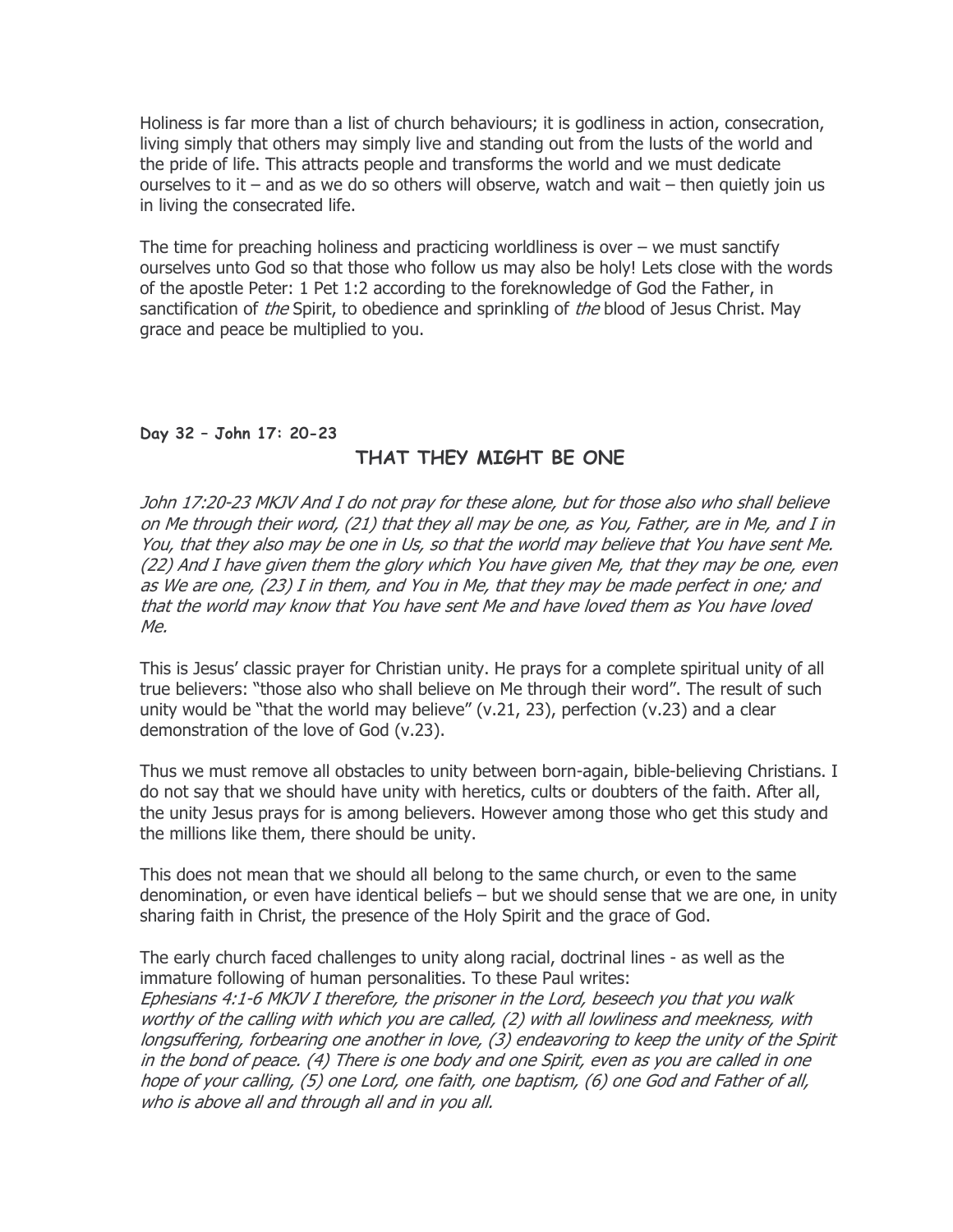The keys to unity are "lowliness, meekness, long-suffering, forbearance and love", conversely the keys to disunity are the precise opposites - haughtiness, arrogance, intolerance, impatience and hatred. Unity is thus an attitude towards others. How we handle it when others differ from us or disappoint us is critical to Christian unity. Does one bad apple ruin a whole denomination for you? Does one erratic charismatic make all charismatics evil? Or does one legalistic Baptist make all Baptists Pharisees? I hope not! We need to show forbearance over doctrinal differences that are not at the core of the faith.

Statements such as "I cannot tolerate post-millenialists" or "I cannot stand Arminians" are simply far from being Christian. Love should cover such differences. You may disagree with the doctrine but you should not reject the person who holds it. The Good Samaritan showed great kindness to a battered Jew despite profound, irreconcilable religious differences.

Thus loving our neighbour means seeing the person and their needs rather than categorizing them solely by the doctrines they hold. One of the deep questions of the ancient word was "who should we love and who should we hate?" The parable of the Good Samaritan gives the answer that we should love everyone – even heretics (for the Samaritans were viewed as such by the Jews), even people who are culturally different, and even people of other religions.

If we are to love our neighbour then how much more should we love our brothers and sisters in the Lord! How much more should we strive to be at one with them in all lowliness and meekness – even if their church is bigger than ours and they teach slightly different doctrines?

It is fine to teach and say "we hold such and such a doctrine here" or even to say "we do not believe in Y." However to say "all churches that believe Y, are Satanic especially the church  $Z''$  is a statement that should only be uttered with great caution  $-$  and then only used of cults.

We should strive to keep the unity of the Spirit in the bond of peace. Unity is an effort, it takes work and the work of forgiveness and forbearance and humility is among the hardest work of all.

But it is worth it and it fulfils a deep desire of the Lord Jesus that His Church be as one, even as He and the Father are as one. There must be one deep abiding spiritual essence flowing between all members of the body of Christ, one blood in all our veins, the blood that cleanses us from sin.

"And I have given them the glory which You have given Me, that they may be one, even as We are one" – Jesus give us glory so that we might be one. What glory is this? It is the glory of the anointing of the Holy Spirit, and the glory of the love of God. When Jesus was baptized in the Jordan He was given a glory – the glorious power of the presence of God the Holy Spirit. The Spirit is the glory of the Church, the blessing of Abraham, and is that which works miracles in our midst (Galatians 3:1-14).

The Holy Spirit is the "ministry of glory" who works in us so that we are transformed "from glory to glory" (2 Corinthians 3:8,18) and is the "Spirit of God and of glory" (1 Peter 4:14).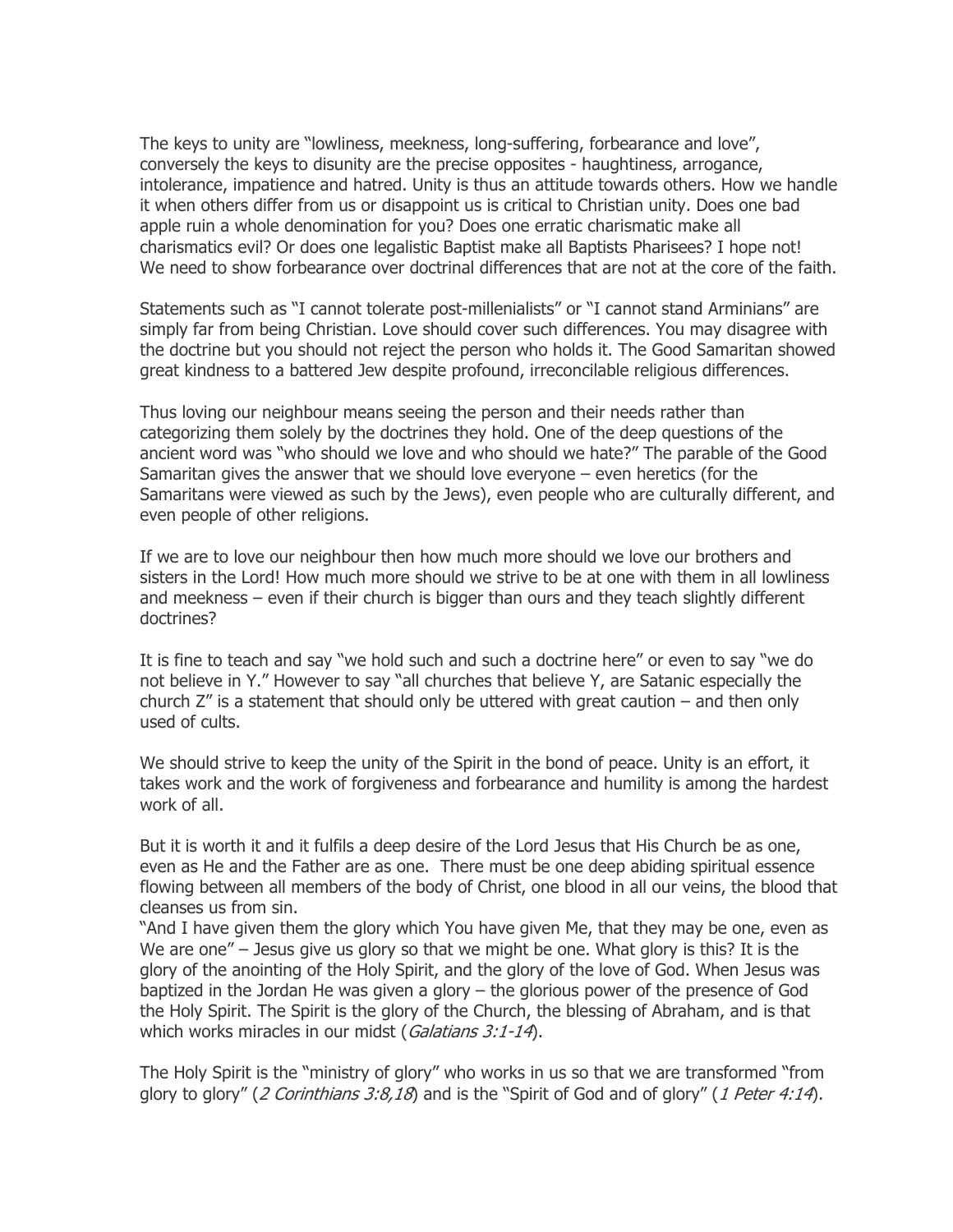Thus it is the anointing of the Holy Spirit that builds unity in God's Church and keeps us in the bond of peace.

Given the above – truly spiritual people should be passionate about keeping peace in the body of Christ and building and maintaining unity between believers. Contentious, divisive Christians are thus not spiritual for the Holy Spirit is not a divider of Christ. Divisiveness is carnal (see *Galatians 5:19-21, 1 Corinthians 3:1-4*) and is not "worthy" behaviour (Ephesians 4:1).

When we do obey the Holy Spirit and dwell in unity then the outcomes will be astonishing. " I in them, and You in Me, that they may be made perfect in one; and that the world may know that You have sent Me and have loved them as You have loved Me."

Unity will result is us being in such a cloud of glory and of love that we will be "made perfect" and the world will know that Jesus was sent by God and that God loves His people.

This is worth aiming for, which is why Jesus desired it so passionately, and why He prayed for it before going to the cross, and why John wrote it down in his gospel. Unity gets our prayers answered (Matthew 18:19) and God glorified and the saints perfected. Therefore let us move toward it in the Spirit with all patience, forbearance, long-suffering, lowliness and love.

# Day 33 – John 17: 24-26 THAT THEY MAY BE WITH ME WHERE I AM

John 17:24-26 MKJV Father, I desire that those whom You have given Me, that they may be with Me where I am, that they may behold My glory which You have given Me, for You have loved Me before the foundation of the world. (25) O righteous Father, indeed the world has not known You; but I have known You, and these have known that You have sent me. (26) And I made known to them Your name, and will make it known, so that the love with which You have loved Me may be in them, and I in them.

Jesus wants us to be with Him, where He is. At the moment that is in Heaven at the right hand of the Father – and, spiritually speaking we are seated with Him there. Ephesians 2:4-7 MKJV But God, who is rich in mercy, for His great love with which He loved us (5) (even when we were dead in sins) has made us alive together with Christ (by grace you are saved), (6) and has raised us up together and made us sit together in the heavenlies in Christ Jesus, (7) so that in the ages to come He might show the exceeding riches of His grace in His kindness toward us through Christ Jesus.

We "go to be with Christ" when we die (*Philippians 1:23*) but we also are seated with Him now (*Ephesians 2:6*), and are already citizens of Heaven (*Ephesians 2:19, Philippians 3:20*) and Hebrews says that we have already come to the heavenly Zion and a city full of angels in festal array (*Hebrews 12:22-24*). Thus in one sense we already are part of Heaven.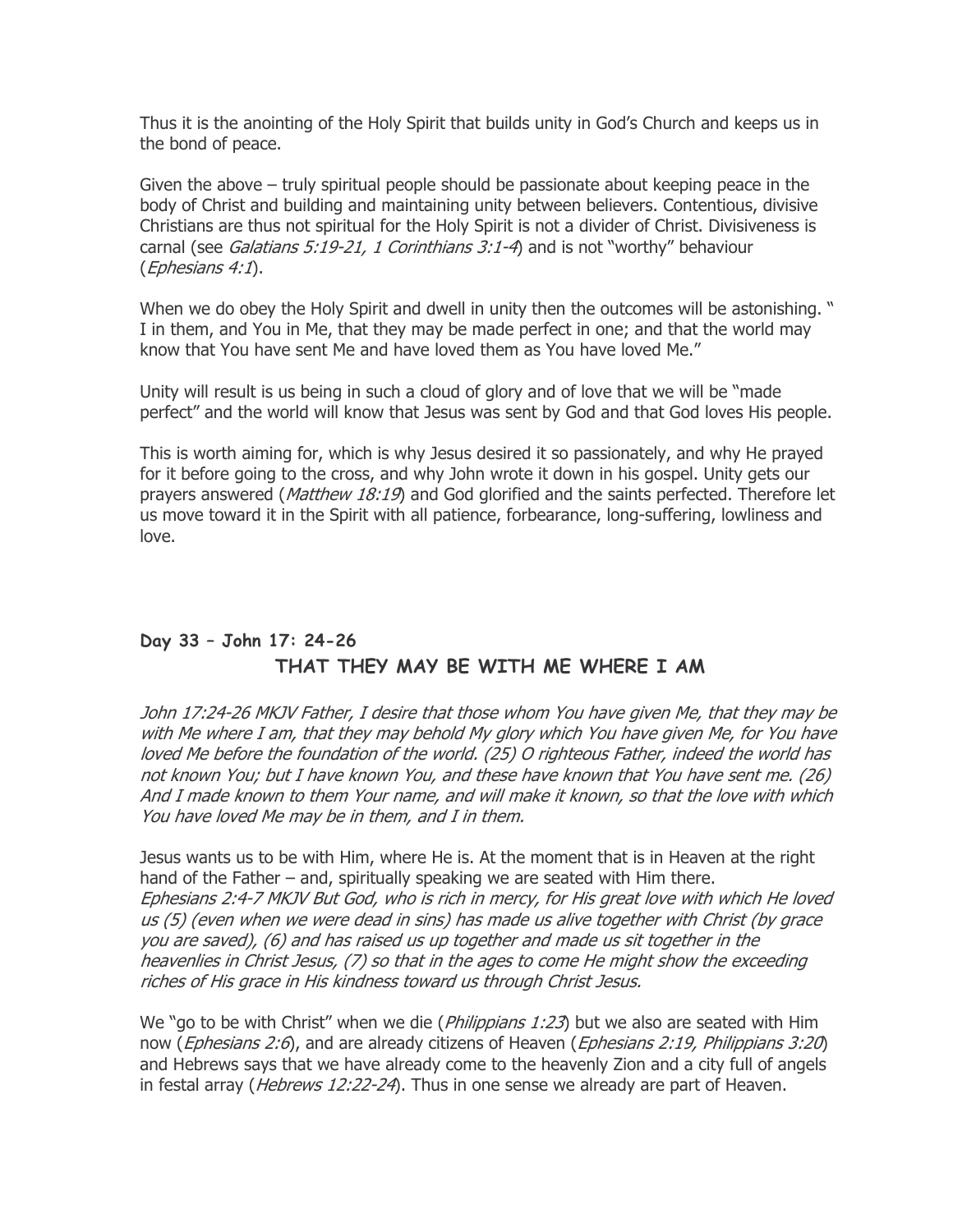To be sure, while we are in this corruptible flesh we cannot fully inherit the Kingdom of God and the things of Heaven (1 Corinthians 15:50). However when we arrive there we will be welcomed as a citizen, with full rights, and sense that part of us has been there all along.

What will we do there? We will behold the eternal glory of the Lord! "Father, I desire that those whom You have given Me, that they may be with Me where I am, that they may behold My glory which You have given Me, for You have loved Me before *the* foundation of the world."

This last phrase "for You have loved Me before *the* foundation of *the* world" means that Jesus is no ordinary man, nor is he just a prophet, He has been eternally in existence. He existed even before Abraham, the spiritual father of the Jews "before Abraham was, I am.." (John 8:56-58).

John's gospel declares the eternal existence of Jesus when it opens with "In the beginning was the Word and the Word was God" (*John 1:1*)

Colossians states it thus: *Colossians 1:15-17* MKJV (15) who is *the* image of the invisible God, the First-born of all creation. (16) For all things were created in Him, the things in the heavens, and the things on the earth, the visible and the invisible, whether thrones or dominions or principalities or powers, all things were created through Him and for Him. (17) And He is before all things, and by Him all things consist.

So Jesus is not just a man, He is the eternally existent God! Neither did Jesus evolve out of Creation as a sort of high spiritual principle, rather He was before Creation and was involved in its very existence and design and purpose.

Now Jesus relationship to the Father has always been one of mutual love "for You have loved Me before the foundation of the world." And Jesus wants His disciples to enter into a similar love relationship "And I made known to them Your name, and will make it known, so that the love *with* which You have loved Me may be in them, and I in them." The key to this love relationship is knowing God and being aware of His attributes, His works, His glory and His will and knowing this in a way that is personally true for you. The word knows God as a curse word or a concept or a source of "luck, or at best as a moral force or a Divine Watchmaker. The idea of a genuine, deep personal connection between the believer and God that orders the whole of life is absent from worldly thinking.

Jesus puts it this way: "*John 17:25-26* MKJV O righteous Father, indeed the world has not known You; but I have known You, and these have known that You have sent me. (26) And I made known to them Your name, and will make it known, so that the love with which You have loved Me may be in them, and I in them."

God is righteous – which means that the wicked are excluded from relationship with Him. So the world does not know Him. But certain people do know God, Most preeminently Jesus Himself "but I have known You.." and those that believe that God sent Jesus into the world (v.25) To these Jesus reveals the Father – and especially His name. He does this so that believers may know God and be loved by God and come into an intimate and internal appreciation of Jesus "so that the love *with* which You have loved Me may be in them, and I in them."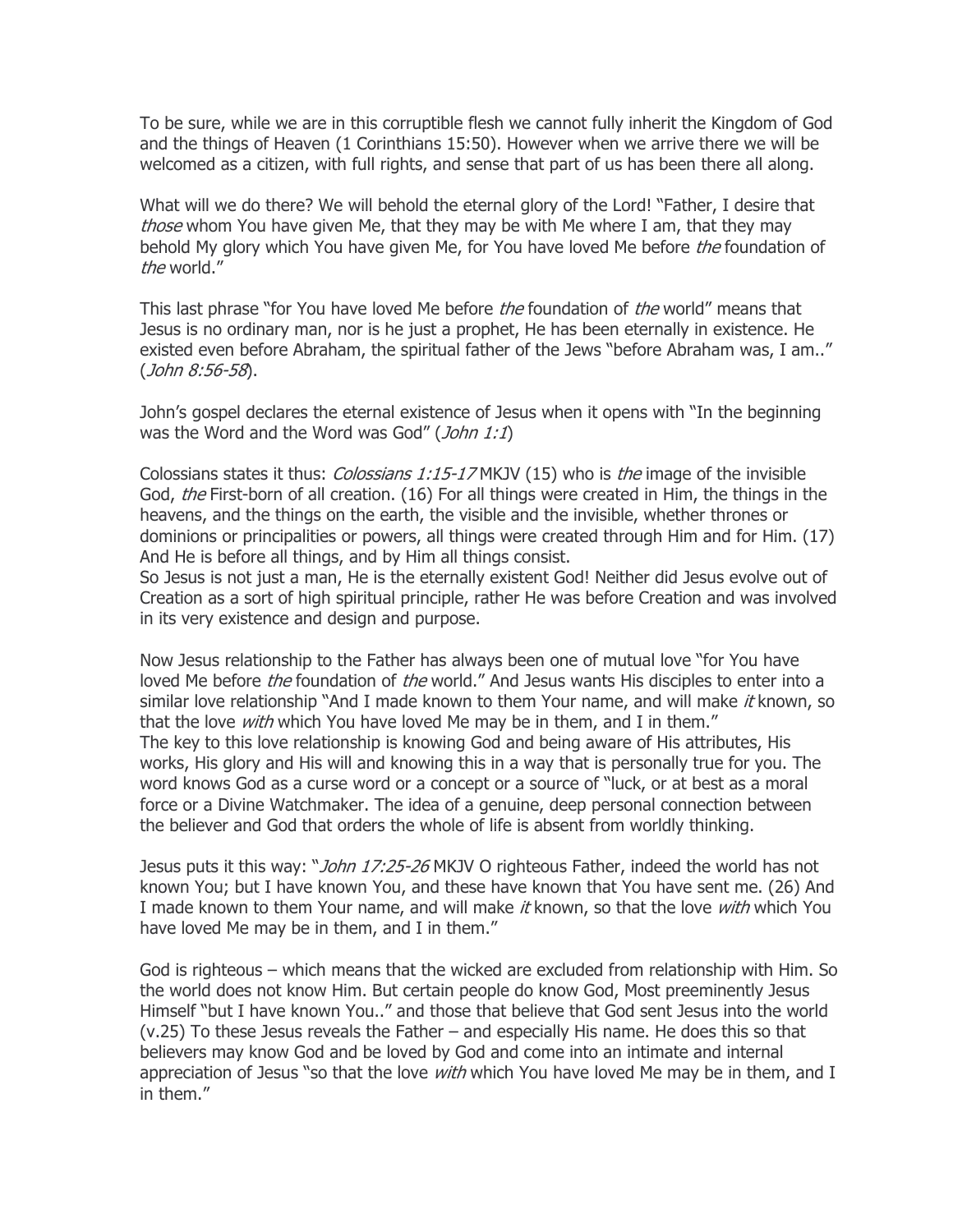Thus in these verses Jesus is praying for the development of a spiritual community of love founded on the deep knowledge of God and of His eternally existent Son, Jesus Christ.

As we finish John 17 we need to note what Jesus did NOT pray for the disciples. He did not pray for wealth or status or power or the achievement of personal comforts and ambitions. He knew that they would die as martyrs on crosses. Jesus prayed for eternal things – which is why we still value this prayer so deeply.

Amidst all the noise and clatter today we need to learn to pray selflessly, out of the depths of the cross and for the eternal things that truly matter. The New Testament prayers of Jesus and Paul and the early church were for things such as love and wisdom and boldness in preaching the gospel. How we would be transformed if we prayed that way today!

Let us pray for the full and deep knowledge of God! Let us pray to be filled with love in all wisdom and discernment! Let us pray for the bold and powerful spread of the gospel in regions beyond! Now we have finished this chapter lets apply it and learn from it.

Day 34 – John 18: 1-2

## CROSSING THE KIDRON

John 18:1-2 MKJV Having spoken these words, Jesus went out with His disciples over the winter stream in Kidron, where there was a garden. He and His disciples entered into it. (2) And Judas who betrayed Him also knew the place. For Jesus oftentimes went there with His disciples.

Jesus finishes His High Priestly prayer and crosses the Kidron. He goes from the place of prayer to the place of betrayal. From prayer to Passion. We cannot accomplish everything by prayer alone – or Jesus could have prayed the High Priestly prayer and gone home! We also need to face evil and overcome it.

The incarnation means the gospel is not just a concept  $-$  it also has to be lived out in flesh and blood in the midst of the world. Jesus gospel demanded His being torn apart – and our ministries may also do that to us.

It would be great if ministry was always a spiritual high – the crowds, the healings, the exorcisms, and the grand miracles of God. However the time comes when we have to leave that behind and cross over the Kidron into our redemptive suffering for the sake of the gospel.

Jesus could have avoided Judas and the crowds with swords and clubs simply by going to a different place where He could not be so easily found. But He chose to enter into the place of danger and of suffering as an act of obedience to God. This does not make sense to the flesh at all. It is only in the Spirit that we can willingly enter into such moments and ministries.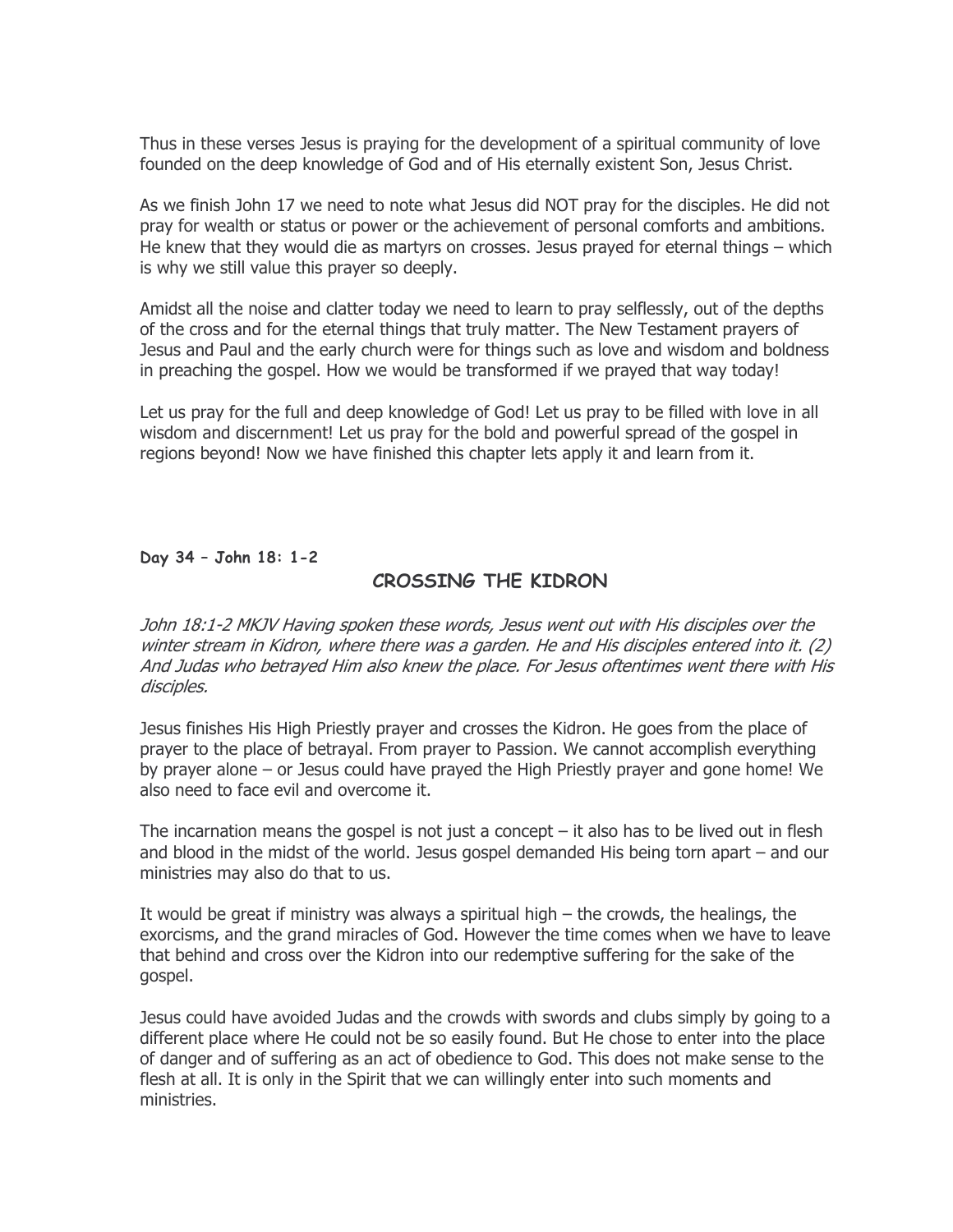This requires the Lord's leading and timing. For most of His ministry Jesus would escape – he would walk through the crowd or avoid certain hostile places, and did so with great wisdom and caution – and sometimes with seemingly supernatural help. Jesus was not in love with risk for risk's sake. And, in my opinion, I think Scripture cautions us towards wisdom, rather than to headstrong folly. I am a strong believer in minimizing risk in missions wherever possible.

Yet there is a time when risk must be taken and danger entered fully into for the sake of the gospel. There is a time to plunge into a situation that we know will bring opposition, and horror and risk and pain and even death. This is the case with many of the missionaries working in the slums of the mega-cities of Asia – among people with tuberculosis and HIV, amidst injustice and violence and often physically threatened by vested interests. They cross the Kidron and enter into Gethsemane with Christ.

Jesus often went there – most of the time the Garden of Gethsemane would have been a place of prayer and refreshment and fellowship. This night it was a place of doom. So there are times when our normal routine that we follow can be the bravest thing we ever do. We are used to preaching but we know that on a particular day, if we get up in the pulpit, and preach what we know that we should preach, that it will expose us to rejection and may end our ministry – but we preach anyway.

Daniel was like that, when the edict was issued, he went to his room and resumed his routine of praying towards Jerusalem - with the windows open. He resumed his godly routine, even though it was now tinged with danger. So Jesus went, as He often did, to Gethsemane, even though He knew that Judas would soon come.

Jesus went with His disciples. He lived in community and He suffered in community. Jesus is never an isolated individualist, ruggedly facing the Universe alone. Even on the cross there was Mary and John and a crowd. He was part of them and was praying for them. Love operates with others, not apart from others. Ego is isolating. Love is communal.

Jesus lived in constant relationship with the Father, and amongst His disciples. It was the exception when He would head off into the wilderness alone to pray. Jesus is portrayed as enjoying people and parties and weddings and life in general. We learn to love in Spirit-filled community. So Jesus takes His friends with Him across the Kidron. He let His disciples see Him weep and cry out to God, and His sweat falling like drops of blood. He let them into the midst of His darkest hour.

Very few leaders let their followers see them in anguish or in any kind of suffering. Such moments are kept very secret and even having a cold is denied. But Jesus suffered in front of His friends and later, on the cross, in front of the world – and we adore Him for it. Jesus was utterly real and transparent and open to loving and being loved. Such transparent vulnerability, that drops all masks, can generally only be achieved by the most mature of leaders.

The Kidron was a brook (cheimarrhos) – a winter stream that dried up in summer, a storm runlet; a quite insignificant boundary. It was probably dry at the time. It was not like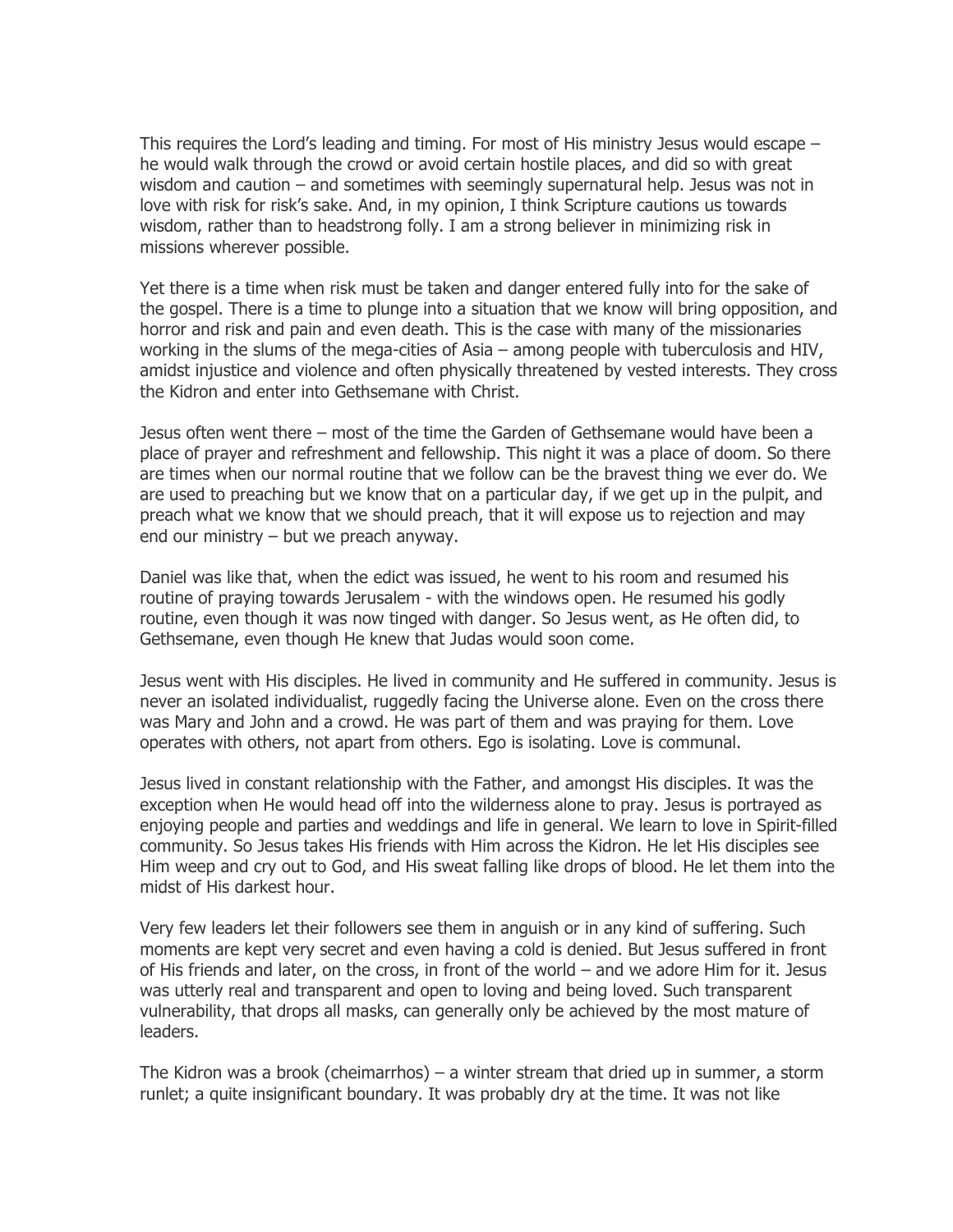crossing the Jordan, the Red Sea or the Euphrates, it was not a great national boundary, but it was a decisive spiritual line nonetheless.

The decisive spiritual moments and the grand life moments are often not related. When four young men had a prayer meeting in a haystack during a thunderstorm and began the Great Awakening or when Wesley listened to the preface to the Epistle to Romans and was "strangely warmed", these were ordinary moments. Our great spiritual decisions can be as simple as a few quick steps across a dry creek bed.

It is in the heart and in the Spirit that the great decisions are made. Rarely do trumpets blow when we make a significant spiritual move. I have never had a grand commissioning service in front of hundreds of people. Rather just a few friends have laid hands on me and I have hopped on the plane and gone to the place of the Lord's calling. Such a small group also commissioned Saul and Barnabas. We do not need to announce that we are going to cross the Kidron – we just take the steps.

We need to crucify the need for applause and for public recognition. God's approval should be enough. We can never enter into redemptive suffering if everything we do must be noted and applauded, such people become stuck spiritually and are permanently shallow. Approval may come, but we should never make it a prerequisite to our obedience. We should cross the Kidron quietly, prayerfully and in fellowship with others.

### Day 35 – John 18: 3-6

## THE GREAT I AM

John 18:3-6 MKJV Then Judas, having received a band and officers from the chief priests and Pharisees, came there with lanterns and torches and weapons. (4) Then Jesus, knowing all things that were coming upon Him, went out and said to them, Whom do you seek? (5) They answered Him, Jesus of Nazareth. Jesus said to them, I AM! And Judas who betrayed Him also stood with them. (6) Then as soon as He had said to them, I AM, they went backward and fell to the ground.

The "I AM" sayings of Jesus in the gospel of John have received much attention from biblical scholars. They seem to fall into three main groups:

The first group is when Jesus describes Himself, His mission and His identity e.g. "I am the Light of the World" "I am the Bread of Life, "I am the Good Shepherd", "I am the Door of the Sheep'. "I am the Son of God", I am the Resurrection and the Life", "I am the Way, the Truth and the Life", and "I am the True Vine".

The second group is when He is (apparently) speaking in Aramaic and using I AM as a parallel to the Jewish name of God "YHWH" (which means I AM). In these verses Jesus is identifying with the eternal realm and specifically with God Himself. See John 4:26, 6:20, 8:24,28,58; 13:13, 13:19, 18:5,6,8.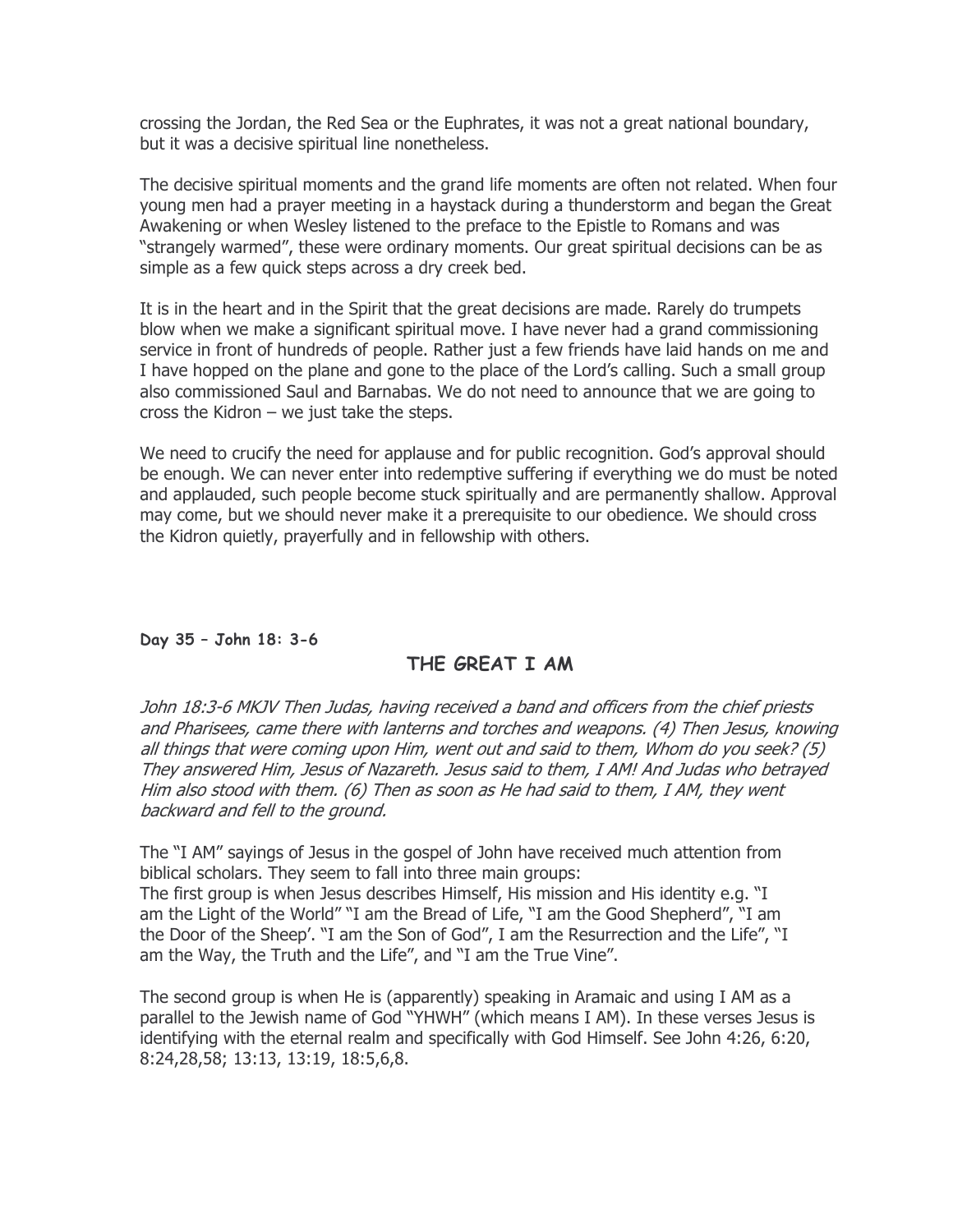There is also a third group where Jesus defines some characteristic of Himself, often in contrast to the something else e.g. "I am not of this world", "I am from above", "I am from Him, and He has sent Me", "I am not alone", "I am one who bears witness of Myself", "I am coming to you", "I am in the world no longer", etc. These sayings define the identity of Jesus relative to other things such as the Father, the world and the heavenly realms.

Today's verses fall into the second category when Jesus is identifying directly with the sacred name of God the Father. Some other examples of this can be found in John chapter 8:

John 8:23-28 MKJV And He said to them, You are from beneath; I am from above. You are of this world; I am not of this world. (24) Therefore I said to you that you shall die in your sins, for if you do not believe that I AM, you shall die in your sins. ….(28) Then Jesus said to them, When you have lifted up the Son of Man, then you shall know that I AM, and that I do nothing of Myself, but as My Father has taught Me, I speak these things…..

John 8:57-58 MKJV Then the Jews said to Him, You are not yet fifty years old, and have you seen Abraham? (58) Jesus said to them, Truly, truly, I say to you, Before Abraham came into being, I AM!

When Jesus used this phrase in the Garden, the soldiers "went backward and fell to the ground". The massive personal authority of Jesus Christ and the sacred name of God simply stunned them into submission even though they possessed "lanterns and torches and weapons". Jesus claimed not just earthly authority – but heavenly authority which is why He says in Matthew 28;18 "all authority is given to Me in heaven and on earth". This is a preposterous claim for any human being to make – unless they are God. Even Moses did not claim such authority.

To say that you existed prior to Abraham, that you were the Light of the World, the Son of God, and had all authority in heaven and on earth, and that anyone who did not believe in you would perish…is very unusual to say the least. If these extraordinary statements are true, then you must be God, or at least utterly different from normal humans. If they are is false then you are either a lunatic or a liar – and Jesus' wisdom and miracles show that he was neither of those.

These self-referential claims of Christ cannot be dodged. Who can say such things about themselves? Who would have anyone believe such things? The fact that Jesus said them is shocking. And you either agree with them, or you are lost. And where did Judas stand? On the wrong side! "And Judas who betrayed Him also stood with them (the soldiers)."

Lets just take one such statement: "John 14:6 MKJV Jesus said to him, I am the Way, the Truth, and the Life; no one comes to the Father but by Me." No normal sane mortal can say this – not Plato or Einstein or Moses or Elijah. At most a normal sane mortal can claim that their doctrines or ideas are essential – but not they themselves. But here Jesus claims that He personally is essential to the salvation of all mankind. Is He eluded? Is He a con man? Or Is He God? The proof is in the eating – or in this case in the believing. Those who believe are changed and transformed. Believing these statements about Jesus works – at the deepest levels of the human spirit. They give life and salvation – because they are true!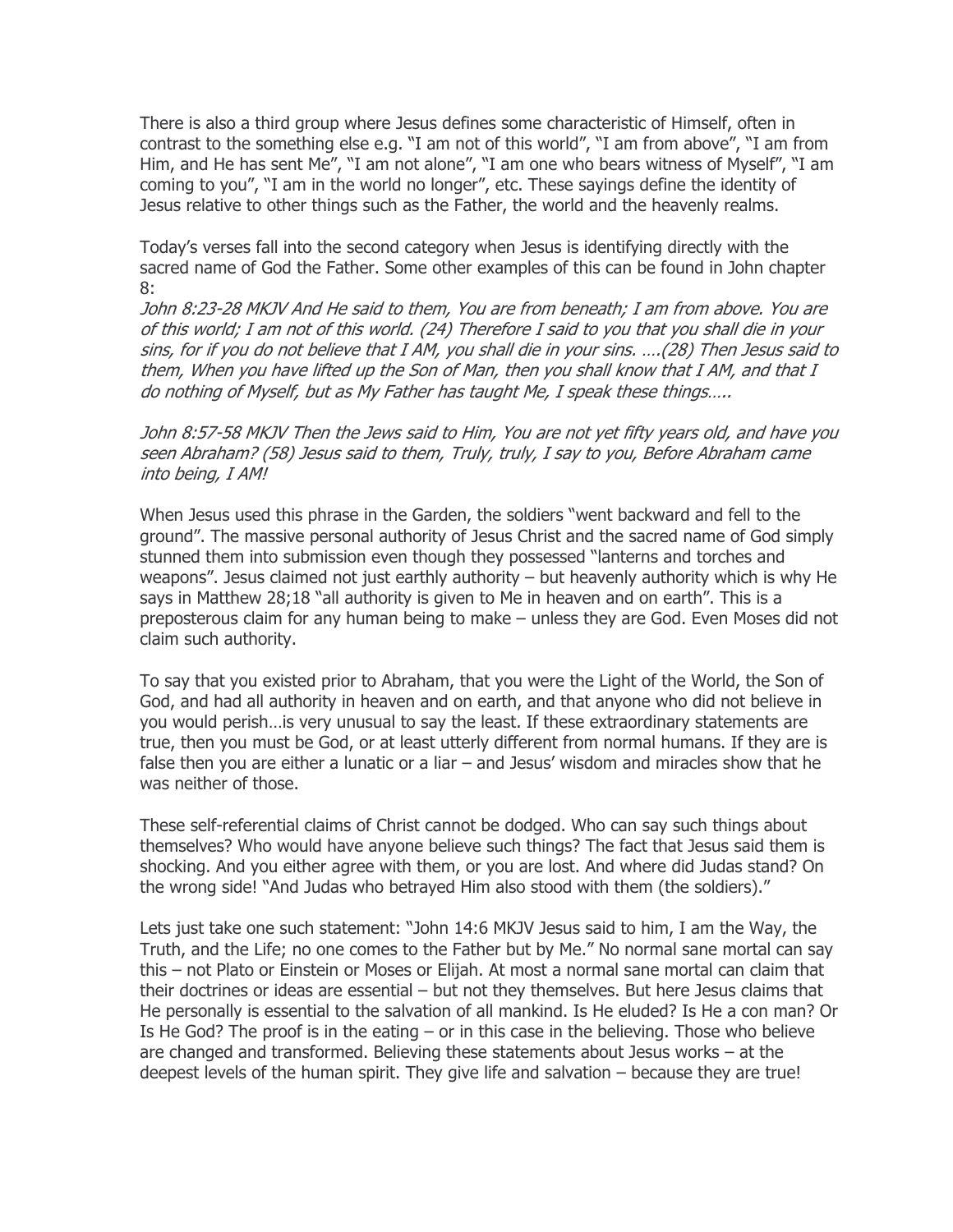In the Garden the I AM statements of Jesus caused shock, and they immediately divided everyone there into two groups; the saved and the damned, the sons of light and the Son of Perdition, the believers and the unbelievers. Reason stumbles and falls at statements like these. They can only truly be apprehended by faith.

Each such statement calls out the true believers from the crowd – and offends the unbelievers. Thus the I AM statements of Jesus are powerful tools for evangelism, which is why they are in the most evangelistic of all the gospels "so that you may believe". Those that the Holy Spirit has prepared to receive Christ will latch on to them, while those who will not believe will be offended and walk away.

When Jesus says "I AM", He is saying "I am the eternal God-Man, before Abraham was I AM, all authority in heaven and on earth is mine, I am from above, from the Father, the Son of God. I am the Way, the light of the World, the Living Bread that has come down from Heaven. I am the Resurrection and the Life and he who believes on Me will never die". No prophet ever claimed such things! Jesus is not an angel or a prophet – He is God!

Day 36 - John 18:7-9

# I HAVE LOST NOT ONE

John 18: 7-9 MKJV Then He asked them again, Whom do you seek? And they said, Jesus of Nazareth. (8) Jesus answered, I have told you that I AM. Therefore if you seek Me, let these go away; (9) (that the word might be fulfilled which He spoke, "Of those whom You have given Me, I have lost not one of them").

The Shepherd lays down His life for the sheep. The flock is cared for, protected and known by name. The boast of Jesus is "I have lost not one of them." The disciples are far more than statistics on a church roll, or donors in a database. They are a trust from the Father and Jesus would rather die than lose even one of them.

How impersonal our pastoral care has become in the majority of churches! Visiting the sick, pastoral calls at home, even phone calls to see how people are going are now very rare indeed. Church has tended to become either a stage production or a business enterprise – or both. Church members come and go, get saved and fall away, and hardly anyone notices for long. There is little anguish over backsliders and not much joy over salvations. Rejoicing is kept for large donations.

Church is about lives being lived for God, so a church full of old people is actually a good thing – because it means people have stayed the course and kept the faith. On the other hand, an established church full of young people is mostly an evil thing – because it means they are all falling away in their thirties and forties – often due to materialism or an immature faith that cannot cope with mid-life problems. A shepherd who does not keep his flock from going astray is a wicked shepherd.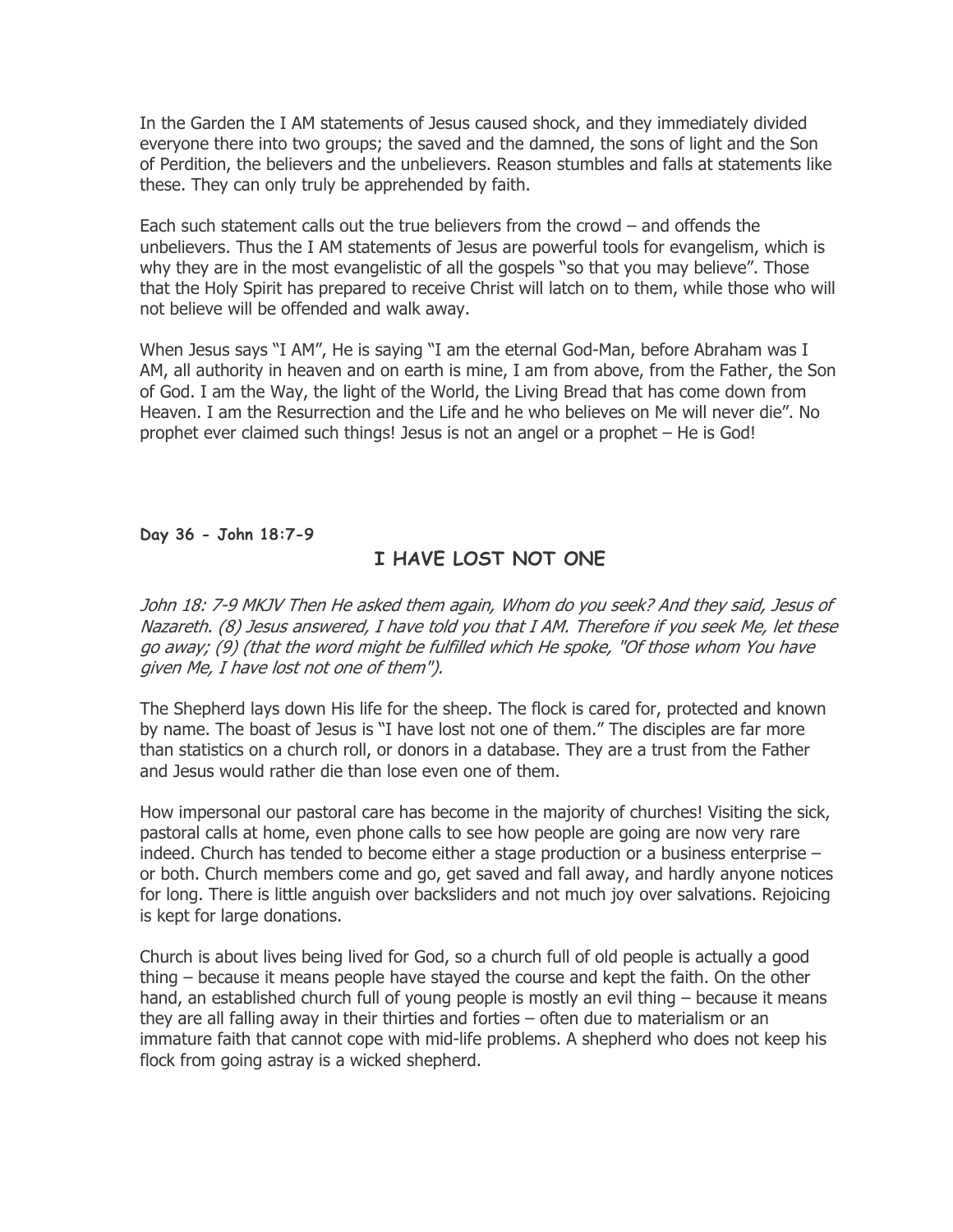Evangelism is important – but so is diligent pastoral care. What use is it bringing many lambs to birth if the wolves of our culture devour them all?

Keeping the flock requires at least three things, attention to the flock so the Shepherd knows their condition exactly, knowledge of how to feed and tend them, and the courage to protect them from evil and to confront those that would harm them. Most bible colleges give reasonable training in how to feed and tend the flock of God. But attention to the people who sit in the pews is a personal task and it is a systematic discipline of praying for them by name, phoning them regularly, and visiting them, in their homes, at least twice a year. This can be done if the pastor's time is used wisely. Developing an active team of elders trained in visiting and pastoral care can be a big help especially in larger churches, but the pastor must still set the standard.

The courage to protect the flock from evil is doubly needed in these days of sexual predators and con-men entering the churches. Not only do we have to guard against false doctrine – but against false people with wicked designs. Many good policies have been developed to safeguard churches – such as background checks on children's workers, team teaching (so children are not alone with an adult) and windows in the doors of rooms used for child-care.

Beyond this there is the vigilant care of souls. The ability to sense when someone is going astray and then striving in the Spirit to bring them back to the faith. Programs have largely replaced this ancient sense of the "care of souls" and the "cure of souls". Programs can be effective and have their place – such as in training counsellors before a crusade. But mass production is not found in nature or in the Spirit. Soul care is an individualized thing – and will always be that way.

There is no substitute for deeply knowing one another – how else can we carry out the "one another" command such as love one another, encourage one another, exhort one another, etc? These all require community and an accurate knowledge of the other. The techniques of mass production do not impart such personal and particular knowledge. There are solutions - small groups, house churches, prayer partners, eating together, and pastoral visiting are all ways of building up our personal knowledge of one another.

Jesus took the initiative to protect His flock by confronting the mob and demanding that He alone face the wrath of the High Priests. Jesus faced evil, and endured the consequences, in order that the flock might be saved and so He could say to the Father " $Of$ those whom You have given Me, I have lost not one of them."

We need to take the initiative to protect the flock from the things that would ravage it – false teaching, injustice, immoral intruders, con-men and "investors", some types of multilevel marketing, extremists, and various common sins and weaknesses.

Sometimes we will have to be very bold and stand between the flock and the danger. One day we will have to give an account of our ministry. That should embolden us to protect the flock – for we will have to give an account of how we have cared for those given into our charge. It does not matter if "no-one visits parishioners any more" – what matters is what God expects, not what other pastors do.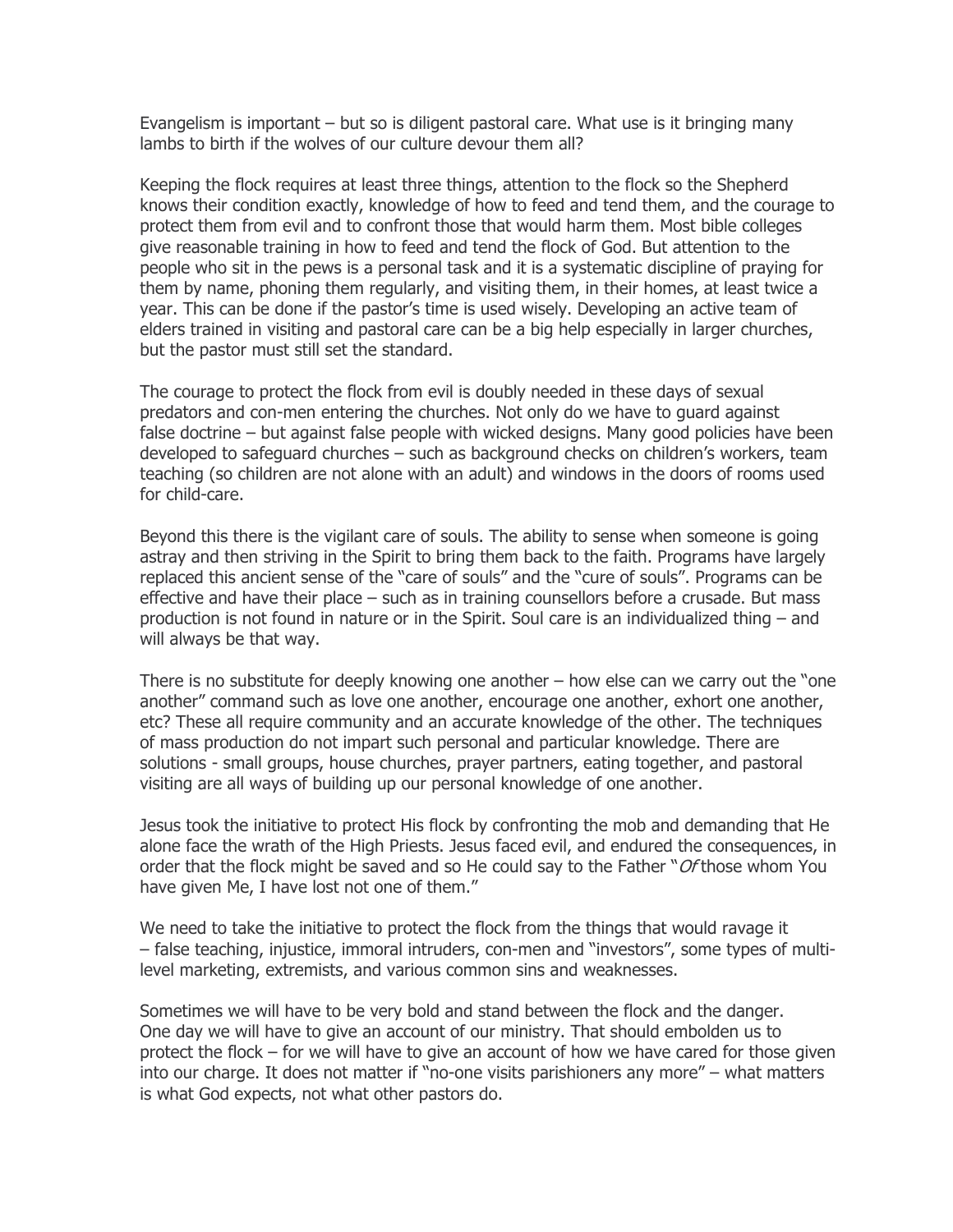Finally, Jesus saw the disciples as gifts from God "of those whom you have given Me." – not as pains in the neck! Some pastors live in opposition to the congregation. Instead the pastor should view the congregation as gifts from God, then in time they will form the same opinion of the pastor. When we realize that it is God who sends the folk into our church we will start seeing them with new eyes. And with this realization we will make our church the sort of place where God would want to send His precious saints – that is a place full of love, grace, truth and pastoral care.

# Day 37 – John 18: 10-14 THE CUP WHICH THE FATHER HAS GIVEN ME

John 18:10-14 MKJV Then Simon Peter, having a sword, drew it and struck the high priest's servant and cut off his right ear. And the servant's name was Malchus. (11) Then Jesus said to Peter, Put up your sword into the sheath. The cup, which My Father has given Me, shall I not drink it? (12) Then the band, and the chiliarch, and under-officers of the Jews together seized Jesus and bound Him. (13) And they led Him away to Annas first, for he was fatherin-law to Caiaphas, who was the high priest that year. (14) And Caiaphas was he who gave counsel to the Jews that it was expedient that one man should die for the people.

Peter was always very protective of Jesus. In Matthew 16:22 Peter objects to the idea of Jesus being crucified, here Peter draws his sword in misplaced defensive loyalty. Jesus does not need our protection. If He has wanted to He could have called own twelve legions of angels (Matthew 26:53) or fire from Heaven (2 Kings 1:10, Luke 9:54).

The idea that we need to defend God is a grand folly that has caused everything from embarrassment to evil and even given rise to such atrocities such as the Inquisition. God is well able to take care of Himself – and all of us to boot!

God is not a concept that has to be explained, argued for and defended. Rather, God is a personal spiritual being of immense grandeur and power. God is like Jesus – personal, powerful and majestic.

If God is just a philosophy, a grand and wonderful notion, or an inspiring idea then of course we need to argue for 'it" and explain and defend our position. It would then be essential for people to share and understand our point of view. But God is not a mere idea or notion. He is a Person of vast power and intelligence who is fully able to reveal and explain Himself - even without our help. A drug addict can have a vision and come to a deep understanding of God and of salvation in Christ all without the help of a single theologian.

God does not need my sword. He will tell me to put it in its sheath. If God wants to be vulnerable and die on a cross – then that is His prerogative. And if God wants to come in glory with ten thousand times ten thousand angels – then that is also His complete right.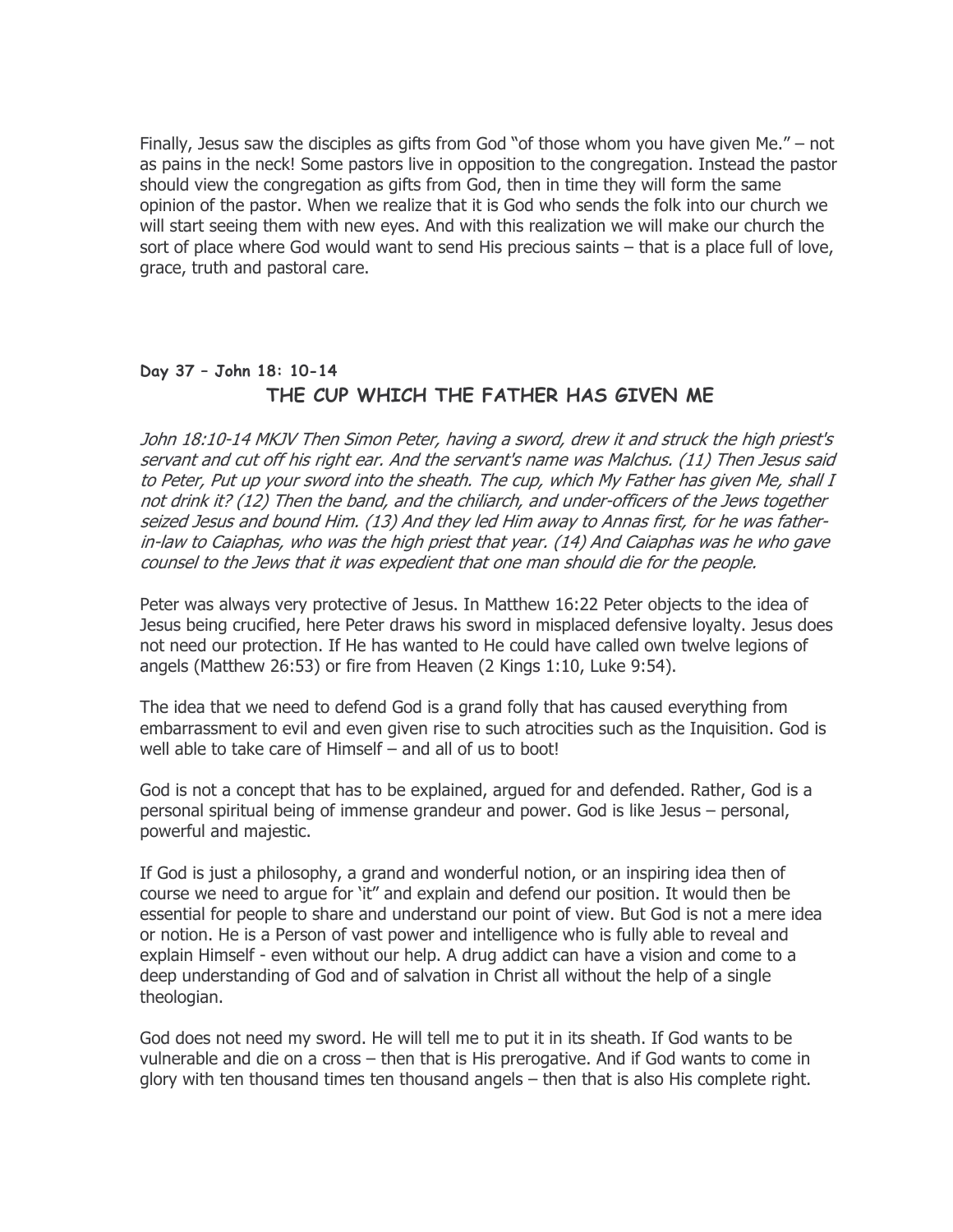"Then Jesus said to Peter, Put up your sword into the sheath. The cup which My Father has given Me, shall I not drink it?" For Jesus this was Destiny. It was God's cup – and He would drain it to the last drop. And it was a destiny written in the Scriptures that Peter was helpless to do anything about. Matthew's gospel puts it this way:

Matthew 26:52-56 MKJV Then Jesus said to him, Put up your sword again into its place; for all who take the sword shall perish with a sword. (53) Do you think that I cannot now pray to My Father, and He shall presently give Me more than twelve legions of angels? (54) But how then shall the Scriptures be fulfilled, that it must be so? (55) In that hour Jesus said to the crowds, Have you come out in order to take Me with swords and clubs, as against a thief? I sat daily with you, teaching in the temple, and you did not lay hands on Me. (56) But all this happened that the Scriptures of the prophets might be fulfilled. Then all the disciples fled, forsaking Him.

"But all this happened that the Scriptures of the prophets might be fulfilled." In other words – "God is in control, you cannot stop this, the prophets predicted it, so give up trying to save me". And so they fled. It was the wisest thing to do; courage would achieve nothing  $$ for "it is written" sealed it all. I think part of the reason they fled was also because it seemed that God had gone crazy. The idea of a God who would be vulnerable and die was too bizarre and shocking for the human mind to comprehend. Jesus chose to neither fight nor flee but to commit Himself to God in suffering and death. The physical "fight or flight" response is something we need to master. Jesus never gave in to it for a second. Even facing Satan in the wilderness he did not flee and He did not fight in a fleshly fashion. He simply trusted God and the Scriptures and mastered the situation in the Spirit.

In the Garden the choices were fight, flight or mastery. Peter chose "fight" and when that was rebuked, the rest chose "flight". Only Jesus displayed mastery. It is this third way, the way of mastery through faith, the way of drinking the cup given to us by God, that is the path of the Spirit.

Someone insults you, viciously, in public. Do you fight? Do you flee? Or do you return a blessing and display mastery of the situation? You are in a meeting and your idea, which you have worked hard to present, is being willfully misunderstood and shot down in flames. Do you fight? Do you flee? Or do you take authoritative mastery of the situation in the Spirit like Jesus in His debates with the Pharisees?

The mastery that Jesus displayed in the Garden of Gethsemane is the "via media" – the middle way, and the way of God. In the strange ways of God, sometimes the most masterful thing we can do is to choose to suffer evil on the behalf of others. Calm acceptance of God's will, could be a more powerful statement than drawing a sword and chopping off Malchus' ear.

By nature I am a "fighter" and I spend a lot of spiritual energy trying to fight my way out of situations that God has put me in. I would far rather lead a cavalry charge than deal with bureaucracy and futility. I have to learn to "drink the cup" and trust God with the outcome. Sometimes the most masterful thing I can do is just to be still and know that He is God.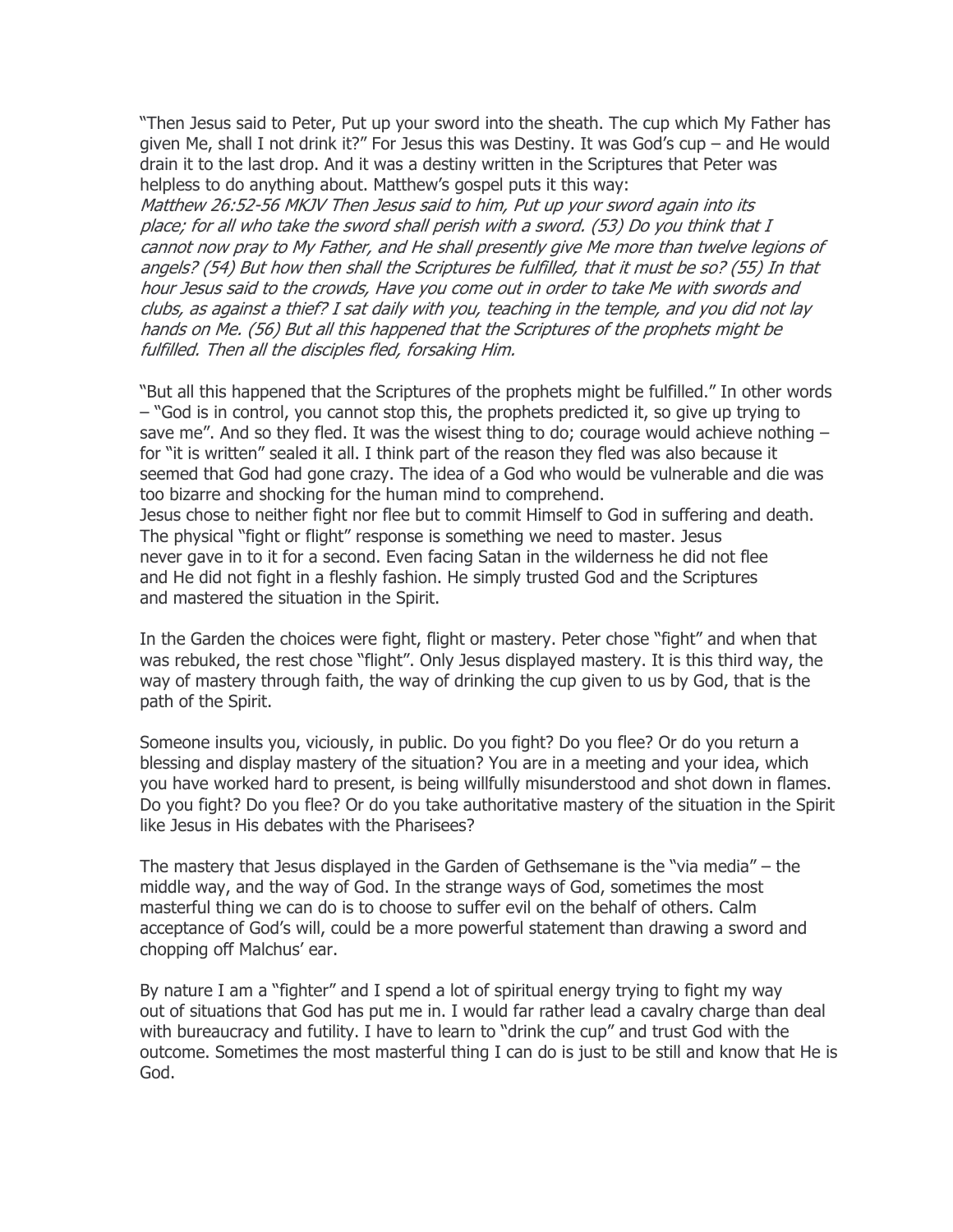#### Day 38 - John 18:13-18

# THE FAILINGS OF THE FLESH

John 18: 13-18 MKJV And they led Him away to Annas first, for he was father-in-law to Caiaphas, who was the high priest that year. (14) And Caiaphas was he who gave counsel to the Jews, that it was expedient that one man should die for the people. (15) And Simon Peter and another disciple followed Jesus. That disciple was known to the high priest, and he went in with Jesus into the court of the high priest. (16) But Peter stood at the door outside. Then the other disciple went out, the one who was known to the high priest, and spoke to her who kept the door and brought Peter in. (17) Then the girl who kept the door said to Peter, Are you not also one of this man's disciples? He said, I am not. (18) And the servants and officers who had made a fire of coals stood there, for it was cold. And they warmed themselves. And Peter stood with them and warmed himself.

Yesterday we looked at the three way choice – fight, flight or mastery and how the flesh lead us to either fight or flee, while the Spirit leads us to mastery. In yesterday's verses Peter was fighting, in today's verses Peter is fleeing. Both are the responses of a threatened man - who is adrift from the Spirit of God.

Fear and threat were Peter's weak points. When Jesus talked about being crucified that threatened Peter and he started rebuking Jesus. When Peter was walking on the water and he saw the wind – he became afraid and sank. In the Garden Peter drew his sword and in the court of the high priest Peter denies Christ.

Fear is not easy to deal with, especially when the threat is very real; and even more so if, like Peter, you are a big man who can bluster through most things. Fear can place an icy grip on our heart and totally take over our thought processes. Fear is so powerful that it is Satan's main weapon and his demons have an incredible ability to inject fear into the human spirit.

That is why the Bible says, some 366 times, "Fear not" or "do not be afraid" or similar sentiments. God is totally committed to driving fear out of our lives. In fact, His love casts out all fear.

1 John 4:18 MKJV There is no fear in love, but perfect love casts out fear, because fear has torment. He who fears has not been perfected in love.

Peter was not confident in high company. He stood outside the door when John ("the other disciple") went in to the court with Jesus. John seems to be an upper class Jew, well known to the high priest and to people such as Nicodemus. But Peter was a fisherman in a hierarchical society and was socially intimidated. Even though John got Peter an invitation inside he still preferred to sit with the soldiers and servant girls.

Next Peter gave in to his physical desire for comfort and pampered his flesh at the wrong moment. He warmed himself by the fire instead of standing by Jesus during His trial. Yes, it was cold. Yes it was not a sin in itself – but it was a weakness that led to a disaster. Earlier the disciples had slept instead of praying, now Peter was warming himself instead of going in with Jesus. The flesh was winning the war.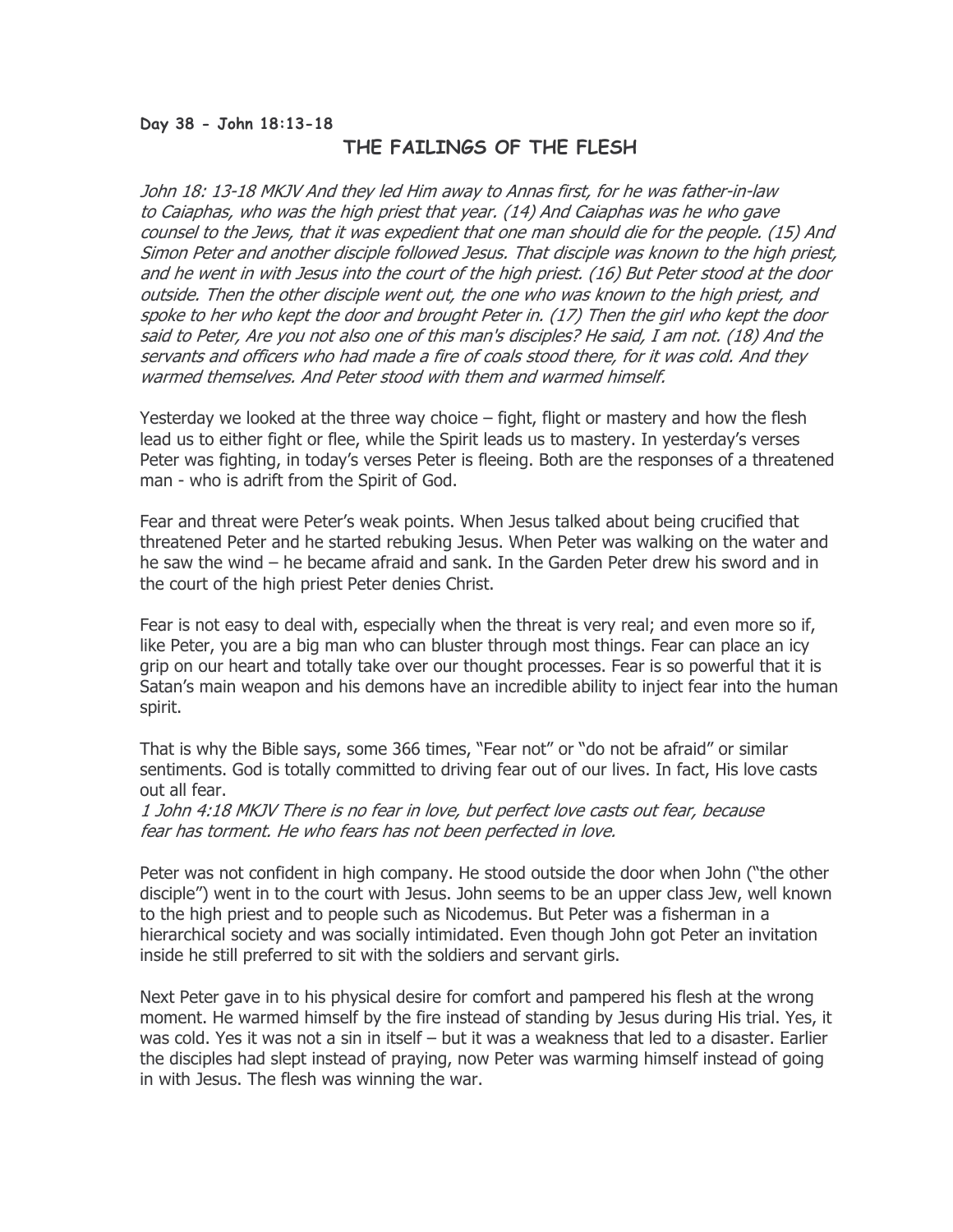Strong faith has certain rigorousness to it. The strong Christian can switch off the TV during the Olympics and go and pray. The strong Christian can fast. The strong Christian can take the discipline of study, or the conditions on the mission field. Too much pampering just strengthens the flesh and weakens the Spirit.

Earlier that same evening Jesus had given His disciples this advice: "Matthew 26:41 MKJV "Watch and pray that you enter not into temptation. The spirit indeed is willing, but the flesh is weak."

The spirit is indeed willing to obey God, but the flesh loves the warmth of the fire on a cold night.

Now while Spirit-filled Christians are disciplined, they are not ascetics, and the bed of nails and self-torture have no place in the faith (see Colossians 2:20-23). We simply follow the leading of the Spirit – wherever that takes us, and at times that may mean some discomfort. But it is not the discomfort that is spiritual – rather, the following of the Holy Spirit.

Peter was not following the Holy Spirit; rather he was following his fears, his social timidity, and his own desire for comfort. This is a potent combination that has sideline countless Christians with missionary calls on their life. Fear, the social lowliness of the missionary life, and the desire "for a little comfort" has kept many Christians from an adventurous life following the leading of the Holy Spirit.

Peter seems to have collapsed in on himself. He may even have been in mild shock. The adrenalin that was flowing twenty minutes before in the Garden has had nowhere to go, his blood sugar is being burned up and he is withdrawing from others and feeling cold. The blood has moved away from the brain and Peter is not thinking straight. At this point the Devil attacks and sends the slave girl along to test Peter – and he says "I am not." Fear, in a tired mind and a weary body has won the day.

There are times when our body is not our friend. Fear, lust and rage all emanate from physical responses. We need to master the body. And the way to master the flesh is via the Spirit.

Galatians 5:16-18 MKJV I say, then, Walk in the Spirit and you shall not fulfill the lusts of the flesh. (17) For the flesh lusts against the Spirit, and the Spirit against the flesh. And these are contrary to one another; lest whatever you may will, these things you do. (18) But if you are led by the Spirit, you are not under law.

We need to walk in the Spirit. To do this, first pray a brief prayer and ask God to fill you with the Holy Spirit (*Ephesians 5:18*). Then listen to the voice in your conscience that is the voice of God. Obey that voice and obey the word of God. As you listen and obey the voice of the Spirit will become ever more distinct. Gradually the nudges from God will become second nature and you will be following Jesus through the day. This moment-bymoment communion with God is what is known as walking in the Spirit or "keeping in step with the Spirit". (Galatians 5:25). In the process you will keep on choosing God's will over other alternatives and so the good choices will become easier and easier and stronger and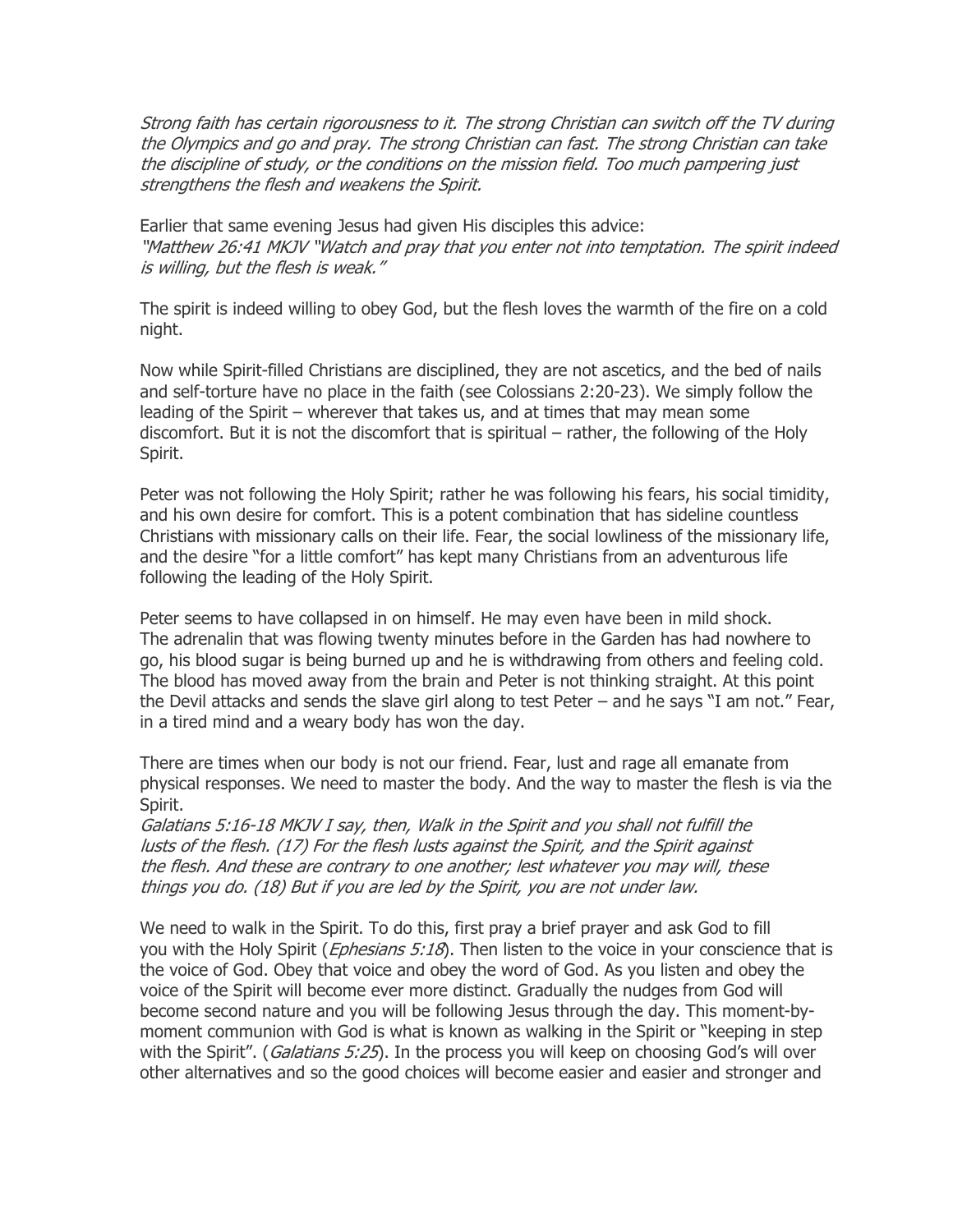stronger. This denying of evil and choosing good is called "crucifying the flesh" – and is a consequence of the Spirit-filled life.

Gal 5:24,25 But those belonging to Christ have crucified the flesh with its passions and lusts. If we live in the Spirit, let us also walk in the Spirit.

#### Day 39 – John 18: 19-24

### JESUS BEFORE ANNAS

John 18:19-24 MKJV Then the high priest asked Jesus of His disciples and of His teaching. (20) Jesus answered him, I spoke openly to the world. I always taught in the synagogue and in the temple, where the Jews always resort, and I have said nothing in secret. (21) Why do you ask Me? Ask those who heard me what I have said to them. Behold, they know what I said. (22) And when He had spoken this way, one of the officers who stood by struck Jesus with the palm of his hand, saying, Do you answer the high priest so? (23) Jesus answered him, If I have spoken evil, bear witness of the evil; but if well, why do you strike Me? (24) Then Annas had sent Him bound to Caiaphas the high priest.

Annas is a fascinating bible character and is perhaps the chief villain of the New Testament after Judas. The next three paragraphs are an edited version of the International Standard Bible Encyclopedia entry on Annas:

A high priest of the Jews, the virtual head of the priestly party in Jerusalem in the time of Christ, a man of commanding influence. That he was an adroit diplomatist is shown by the fact that five of his sons (Ant., XX, ix, 1) and his son-in-law Caiaphas (John 18:13) held the high priesthood in almost unbroken succession. Another mark of his continued influence is, that long after he had lost his office he was still called "high priest," and his name appears first wherever the names of the chief members of the sacerdotal faction are given. Acts 4:6, "And Annas the high priest was there, and Caiaphas, and John, and Alexander, and as many as were of the kindred of the high priest." Annas is almost certainly called high priest in John 18:19, John 18:22, though in John 18:13, John 18:24 Caiaphas is mentioned as the high priest. Note especially the remarkable phrase in Luke 3:2, "in the high-priesthood of Annas and Caiaphas," as if they were joint holders of the office.

The explanation seems to be that owing to age, ability and force of character Annas was the virtual, though Caiaphas the titular, high priest. He and his family were proverbial for their rapacity and greed. The chief source of their wealth seems to have been the sale of requisites for the temple sacrifices, such as sheep, doves, wine and oil, which they carried on in the four famous "booths of the sons of Annas" on the Mount of Olives, with a branch within the precincts of the temple itself. During the great feasts, they were able to extort high monopoly prices for theft goods.

Hence, our Lord's strong denunciation of those who made the house of prayer "a den of robbers" (Mark 11:15-19), and the curse in the Talmud, "Woe to the family of Annas! Woe to the serpent-like hisses" (Pes 57a).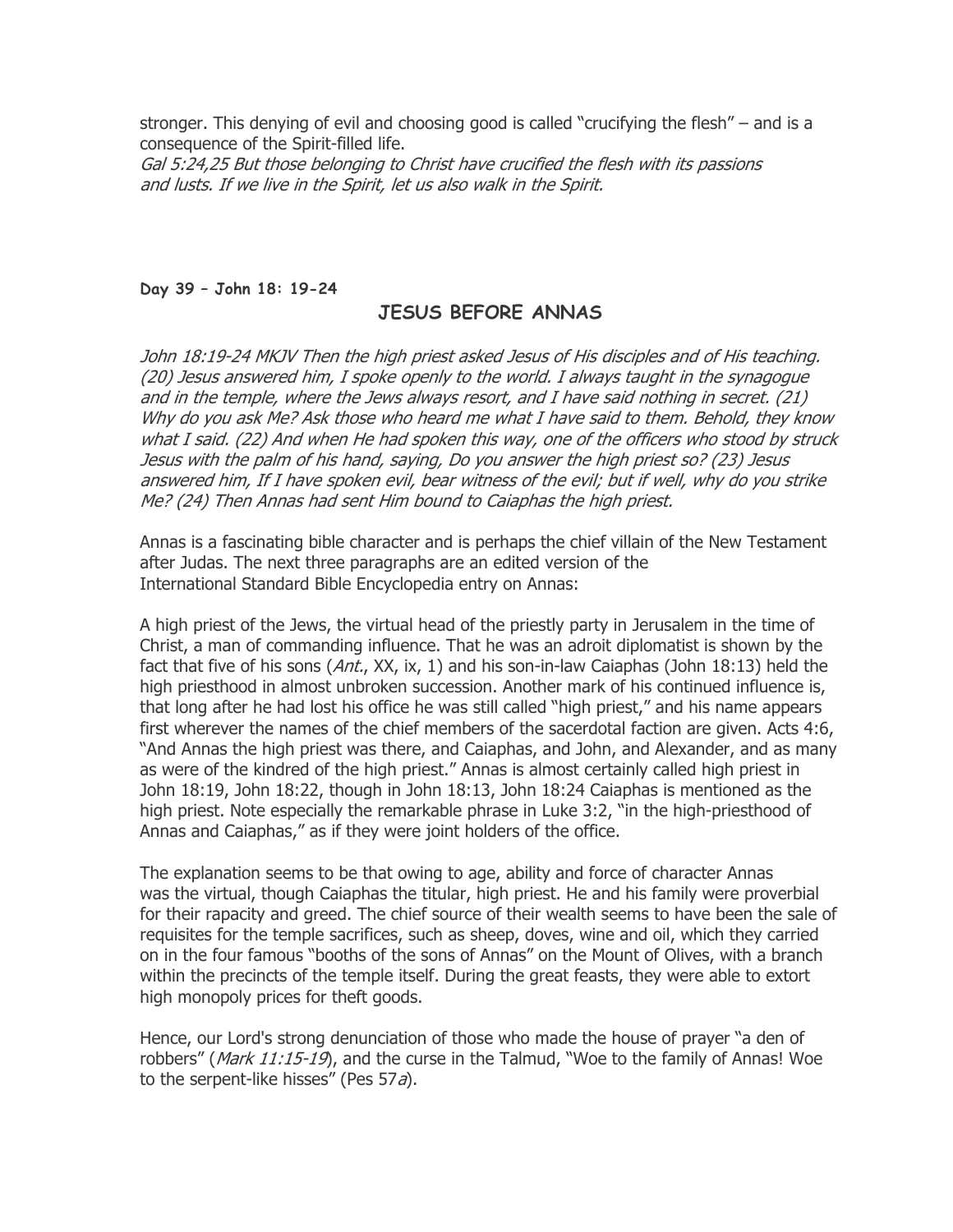As to the part he played in the trial and death of our Lord, although he does not figure very prominently in the gospel narratives, he seems to have been mainly responsible for the course of events. Renan's emphatic statement is substantially correct, "Annas was the principal actor in the terrible drama, and far more than Caiaphas, far more than Pilate, ought to bear the weight of the maledictions of mankind" (Life of Jesus). Caiaphas, indeed, as actual high priest, was the nominal head of the Sanhedrin, which condemned Jesus, but the aged Annas was the ruling spirit.

According to John 18:12-13, it was to him that the officers who arrested Jesus led Him first. "The reason given for that proceeding ("*for* he was father-in-law of Caiaphas") lays open alike the character of the man and the character of the trial" (Westcott, in the place cited). Annas (if he is the high priest of John 18:19-23, as seems most likely) questioned Him concerning His disciples and teaching. This trial is not mentioned by the synoptists, probably because it was merely informal and preliminary and of a private nature, meant to gather material for the subsequent trial. Failing to elicit anything to his purpose from Jesus, "Annas therefore sent him bound unto Caiaphas the high priest" (John 18:24 the King James Version is incorrect and misleading) for formal trial before the Sanhedrin, "but as one already stamped with a sign of condemnation" (Westcott).

Jesus had upset Annas' temple trade by overturning the tables in the Temple and criticizing the High Priest's successful commercial venture that turned a house of prayer for all nations into a "den of thieves". Thus the irate Annas became the human driving force behind the crucifixion of Christ. Find an expert ecclesiastical politician, who loves money, and you will always find a major enemy of the true gospel of Christ.

Jesus refused to answer Annas questions about "His disciples and His teaching". Why this discourtesy? Because Jesus knew that Annas was not interested in the answer. Rather he would have used any answer to trap Christ and persecute Jesus' disciples. We are not obliged to answer anyone who asks us a question – especially if they will malign us for our answer.

Ecclesiastical authority is not necessarily the voice of God. Annas certainly wasn't! And many popes and pastors and elders have been almost as evil. When Jesus refuses to comply with the ecclesiastical power broker He is literally "slapped down" and put in chains. Christians who stand up for the true gospel of the cross and of life in the Spirit will often be "slapped down" by worldly power brokers in religious institutions.

What should we do in such situations? Exactly as Jesus did – ask them to show the merit of their case and to demonstrate what the problem is. "Jesus answered him, If I have spoken evil, bear witness of the evil; but if well, why do you strike Me?" If we genuinely are wrong, then we can repent, but if they cannot find any genuine fault, then we have a testimony – even if it is ignored. Jesus refused to be intimidated by religious uthority that was obviously divorced from the Spirit of God – and we should take a similar stand.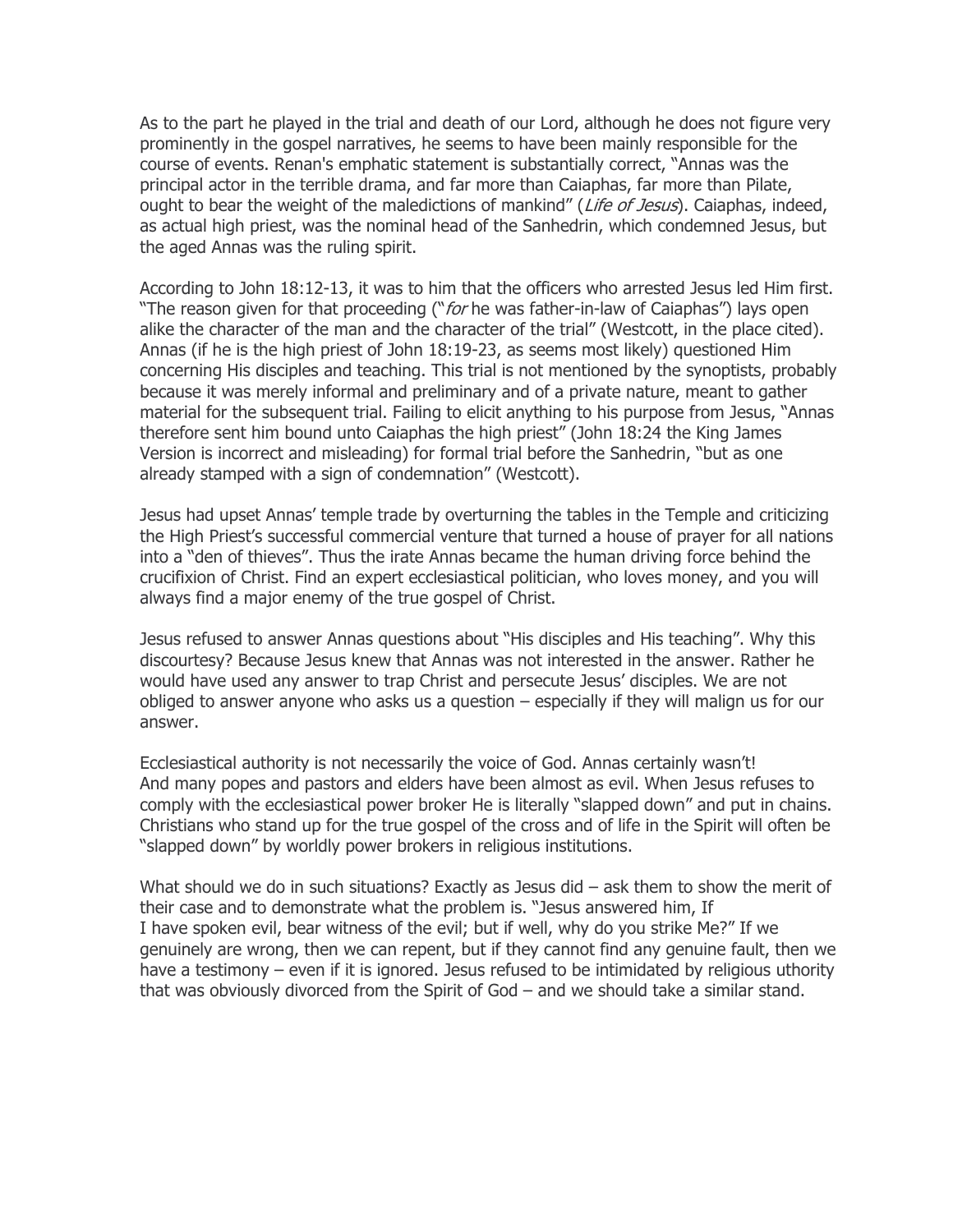# Day 40 – John 18: 25-27 AND IMMEDIATELY A COCK CROWED

John 18:25-27 MKJV And Simon Peter stood and warmed himself. Then they said to him, Are you not also one of his disciples? He denied and said, I am not. (26) One of the servants of the high priest, being kinsman to him whose ear Peter cut off, said, Did I not see you in the garden with him? (27) Peter then denied again. And immediately a cock crowed.

The predicted failure occurs.

Jesus had prophesied: John 13:38 Jesus answered him, Will you lay down your life for My sake? Truly, truly, I say to you, The cock shall not crow until you have denied Me three times.

And so it came to pass.

Now was Peter culpable? After all it was a prophesy of Jesus – it had to come true! Satan was sifting him like wheat (Luke 22:31) and Peter was only human. Here God's foreknowledge, our responsibility, and the Devil's tempting and accusing all meet in the unfortunate person of Peter.

And they also meet in the person of Judas, the son of Perdition, who was lost so that the Scripture might be fulfilled (John 17:12).

Peter made a series of disastrous choices, and fulfilled the word of the Lord. Judas made a series of disastrous choices and fulfilled the prophecies in Psalms (41:9, 109:28) and Zechariah (11:12,13).

How can God destine one man to brokenness and the other man to Hell? How can Jesus restore one to apostleship, and lose another to the Devil? Are our lives entirely out of our control? Are they entirely decided in Heaven? Can something as specific as "you will deny me three times before the cock crows" be planned beforehand for us?

On one hand Peter would say that he chose to deny Christ. Nobody pointed a gun at his head or twisted his arm up his back. God did not make Peter sin, though God did allow Satan to test him and to break him. And neither did God make Judas betray Jesus for thirty pieces of silver – though God did allow Satan to enter into Judas.

God knows all our days in advance (Psalm 139:16) – but we live them one at a time. My life has not turned out quite like anything I planned. Yet I keep on planning! I sense God's hand has been with me all along and that He is not surprised at all, about what I am doing today. I sense that He has directed my life and brought me to this place and that I am here for a reason. I also sense that God wants me to think ahead, be wise and plan carefully and act like a wise steward.

Is this totally contradictory? Why am I responsible to plan my ministry and be wise if it is all decided by God in the first place? Why even bother planning to get out of bed – or setting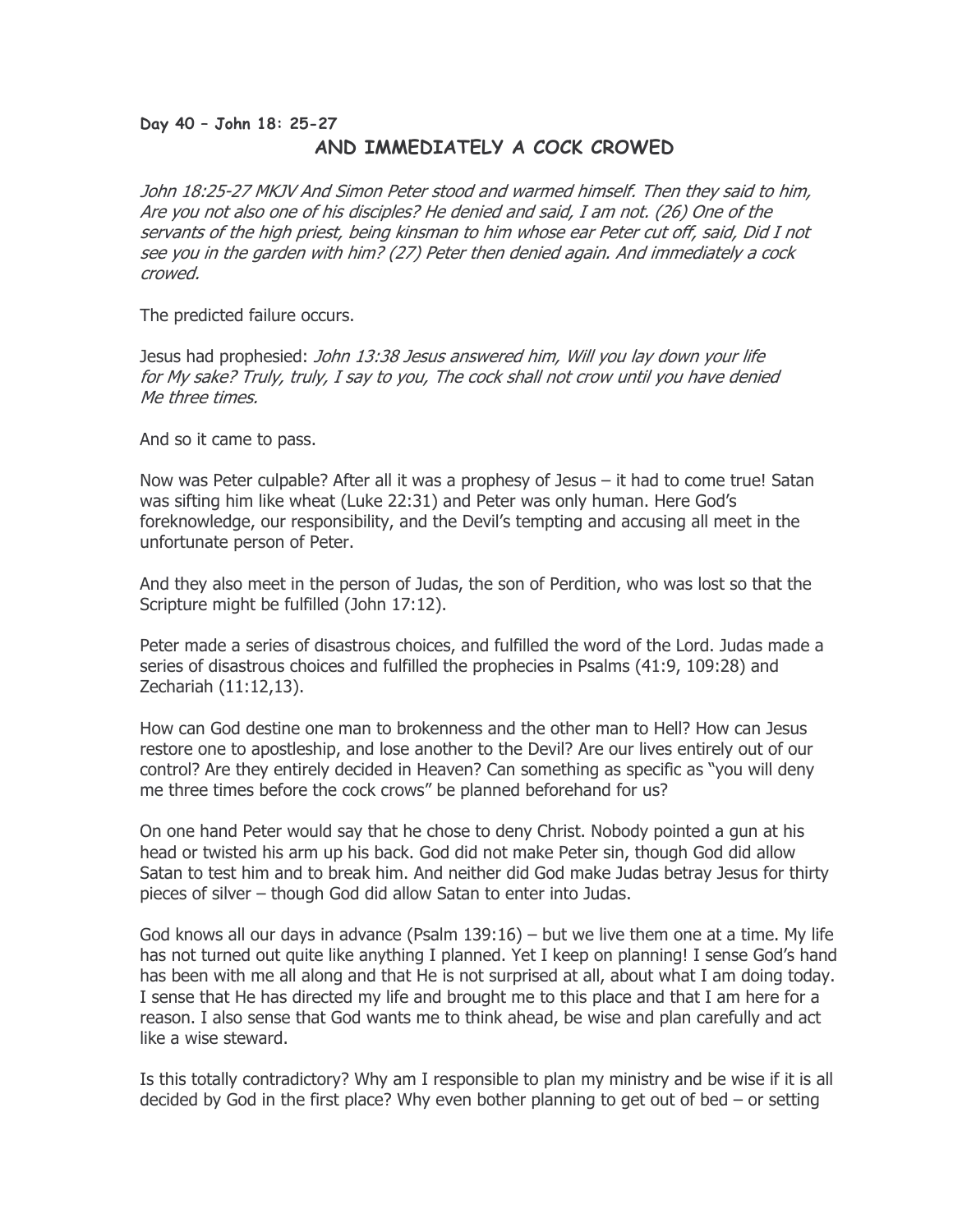the alarm clock? Surely the time I awake is predestined? Mmm – maybe that is taking things too far!

Both predestination and free will are truths that can be pushed too far.

On one hand we must recognize that God is not accountable for our destiny or how He treats us. We can never put God on trial like Job tried to do. Judas cannot say "that was mighty unfair making me the Son of Perdition just so you could fulfill Your Scriptures." God will not be judged by you, by me or by Judas.

On the other hand we should thank God for the freedom of choice He does give us. He does allow me to plan certain things within His will – while He predestines others. I do have to set the alarm clock!

A helpful analogy I use is a bar of silver. Each silver atom donates an electron to a floating sea of electrons that move around randomly within the metal bar. The movement of each individual electron is randomly chosen, but the voltage of the bar is precisely determined – zero volts. On the macro scale we have predestination, on the micro scale we have free will.

So it is with my life. I am absolutely sure that God predestines the overall tenor of my life and that He planned that I would be a Christian and a missionary from birth. However there is a lot of small stuff that is up to me.

Yet I also have a sense of total free will. During my conversion experience God appeared as a light and said "If you choose not to believe in Me now, then I will leave you alone forever." (I was a quite anti-Christian atheistic rationalist / Zen Buddhist at the time) I had a real sense of choosing to believe in God. God is not a God of coercion, but I think He always knew I would believe.

Paul had a sense of being separated to God "from his mother's womb" (Galatians 1:16) like Samson (*Judges 16:17*), and John the Baptist (*Luke 1:15*). And each of these bible characters are quite different in the way they reacted to being separated by God. Paul initially resisted his calling and became a persecutor of the church before getting on the right track and fulfilling it, Samson messed his up separation with wild living, and John the Baptist fulfilled his destiny with honor as the 'greatest born of women" (Matthew 11:11-13).

It seems that sometimes God give us great latitude to choose, and at other times He manages the tiniest details of our lives so that His plans and purposes might be fulfilled.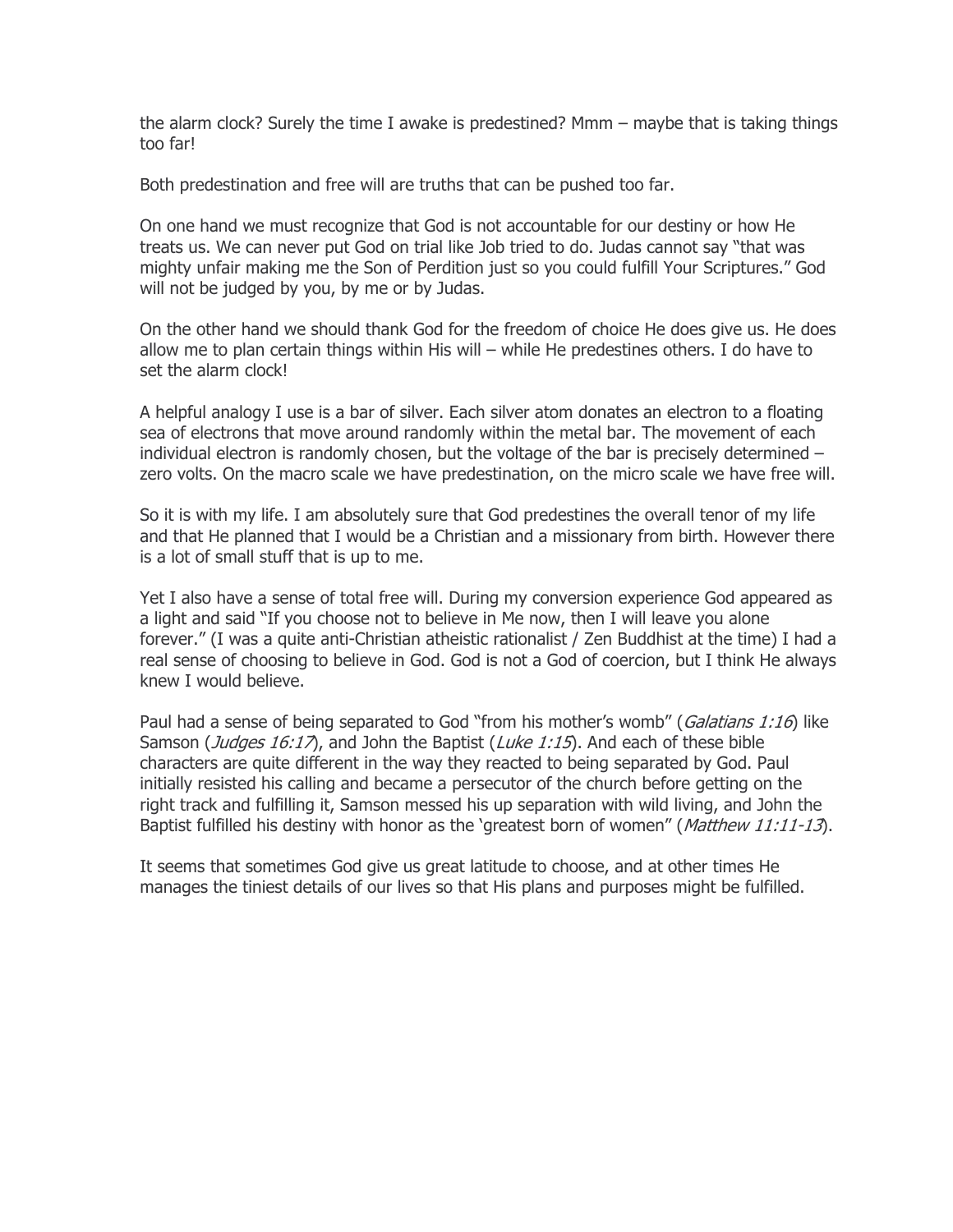### INTO THE PRAETORIUM

John 18:28-33 MKJV Then they led Jesus from Caiaphas into the praetorium. And it was early. And they did not go into the praetorium, that they should not be defiled, and that they might eat the Passover. (29) Then Pilate went out to them and said, What charge do you bring against this man? (30) They answered and said to him, If he were not an evildoer, then we would not have delivered him up to you. (31) Then Pilate said to them, You take him and judge him according to your Law. Then the Jews said to him, It is not lawful for us to put anyone to death (32) (that the word of Jesus might be fulfilled, which He spoke signifying what death He was about to die). (33) Then Pilate entered into the praetorium again and called Jesus and said to him, Are you the king of the Jews?

Three times in this short passage the phrase "into the praetorium" is used. The Praetorium was the official residence of the Procurator – the Roman Governor, in this case Pontius Pilate. It was Gentile territory and the Jews would not go into it "that they should not be defiled, and that they might eat the Passover."

Firstly, we see the upside down religious mentality that quibbles over rules of purity but gladly commits the murder of an innocent man. Jesus rightly calls this "straining out a gnat and swallowing a camel." (Matthew 23:24) They were meticulous over the small things, and entirely missing the big things – such as justice, mercy and compassion.

Secondly, we see that "they wanted to eat the Passover". The Passover was like Christmas dinner – a large elaborate meal with the whole family that no one wanted to miss. So they had to be ritually clean. In their eyes the murder the Son of God would not defile them, but setting foot on Gentile ground would! The true Passover was in their midst! The true Passover was happening in and to Jesus Christ! Just like people eager to open Christmas presents often miss the true meaning of Christmas, the Jews eager to eat the Passover missed the true meaning of the cross.

Thirdly, Jesus was not defiled. He went into the Praetorium and did so without losing His purity. In fact the presence of Jesus there made it holy ground. Jesus was undefile-able (if there is such a word). If you touched a dead body you were supposed to become defiled, but Jesus touched the young man on the bier and the young girl Tabitha Jesus was not defiled – instead they rose from the dead! Similarly lepers made one unclean – but when Jesus touched them He did not become unclean – rather they were healed. Another case is the woman with the issue of blood – who touched the hem of His garment. Jesus should have been made unclean – that did not happen, instead the woman was healed.

God cannot be made unclean by anything (or that thing would be more powerful than God) and Jesus was God. Thus Jesus can turn up anywhere – even in the Praetorium. New Testament Christians have similar powers – to heal the sick, raise the dead, cast out demons, cleanse lepers and overcome all the powers that normally make people "unclean". This is part of the reason that there are no unclean foods or drinks for Christians.

The concept that Christians could go into Gentiles homes without being defiled took a long time to sink in. After Peter visited Cornelius he received a "church delegation" on this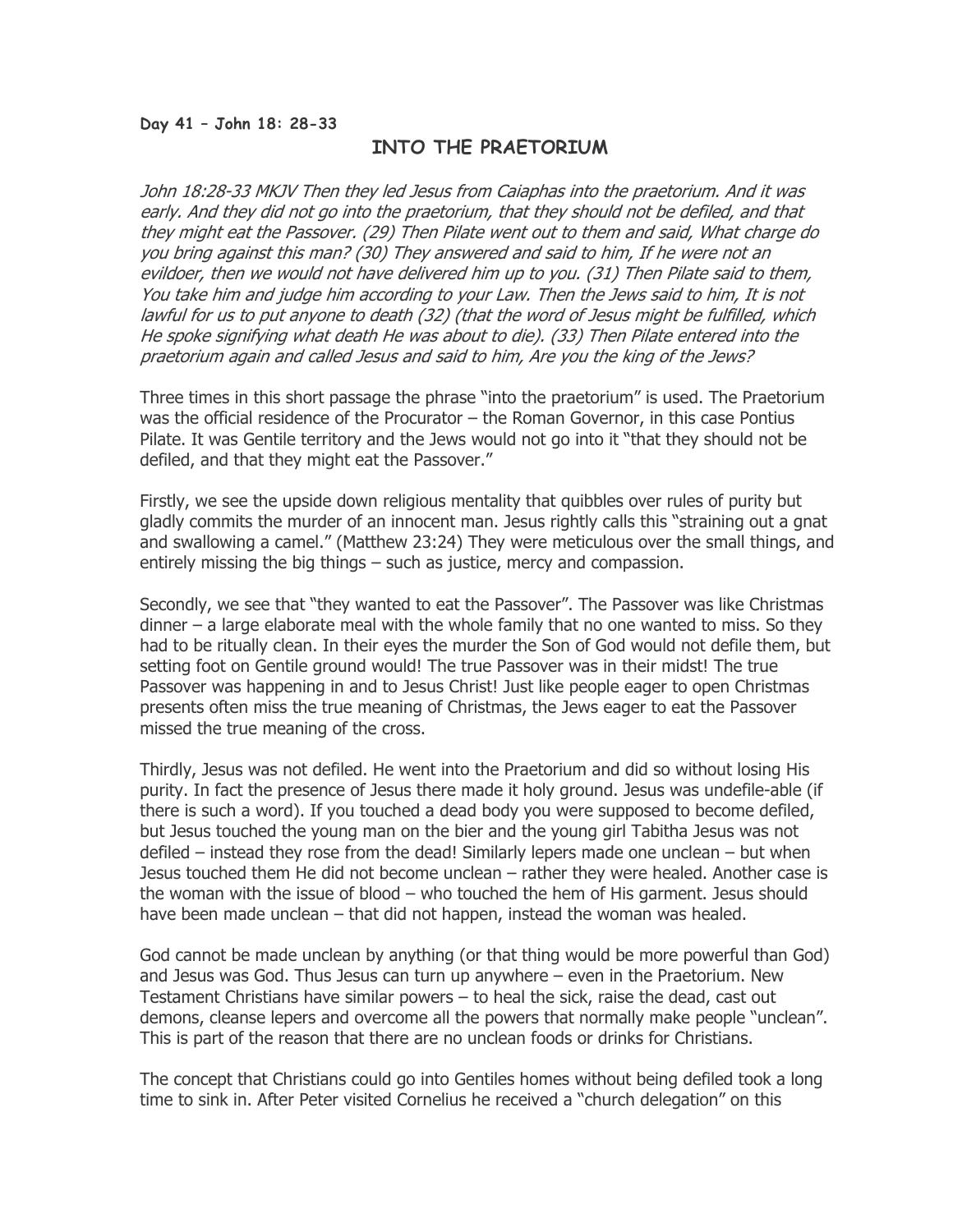matter: "Acts 11:2-3 MKJV And when Peter had come up to Jerusalem, those of the circumcision contended with him, (3) saying, You went in to uncircumcised men and ate with them." In fact it took a major church conference in Acts 15 to settle the question that the Gentiles were acceptable to God, even without circumcision or Jewish ritual laws.

By going into the praetorium Jesus was entering the territory of the Gentiles, and furthermore by speaking respectfully to Pilate Jesus was demonstrating courteous human acceptance of those outside the Covenant.

Jesus entering the praetorium also tells us that the Word of God can enter the least religious of places – places of injustice, oppression, uncleanness, politics and power. The Word of God is not defiled by being shared with politicians or prostitutes or with a woman at the well.

Jesus enters into places that the "religious" would balk at going to. The Pharisees stood outside, but Jesus went inside and conversed. Salvation Army officers will go into a hotel that many other denominations would shun. That is why they are very much loved. We have to take the gospel to the sinners wherever they are and not fear personal defilement in the process.

The reason Jesus was brought to the praetorium is that the Jews wanted Jesus dead see verses 30 to 32 above. (Only Pilate could carry out executions.) Savage punishment was not enough; Jesus had to be finished with! Here was Jesus, bound in chains, taken to the Gentiles, to be condemned to death and yet His presence has such magnetism and power that Pilate asks "Are you the King of the Jews?"

The final reason that Jesus entered the Praetorium is that it was on the site of the Jewish royal palace that Rome had commandeered for its use. In other words Jesus went into the praetorium because He should have been there all along because He was the King!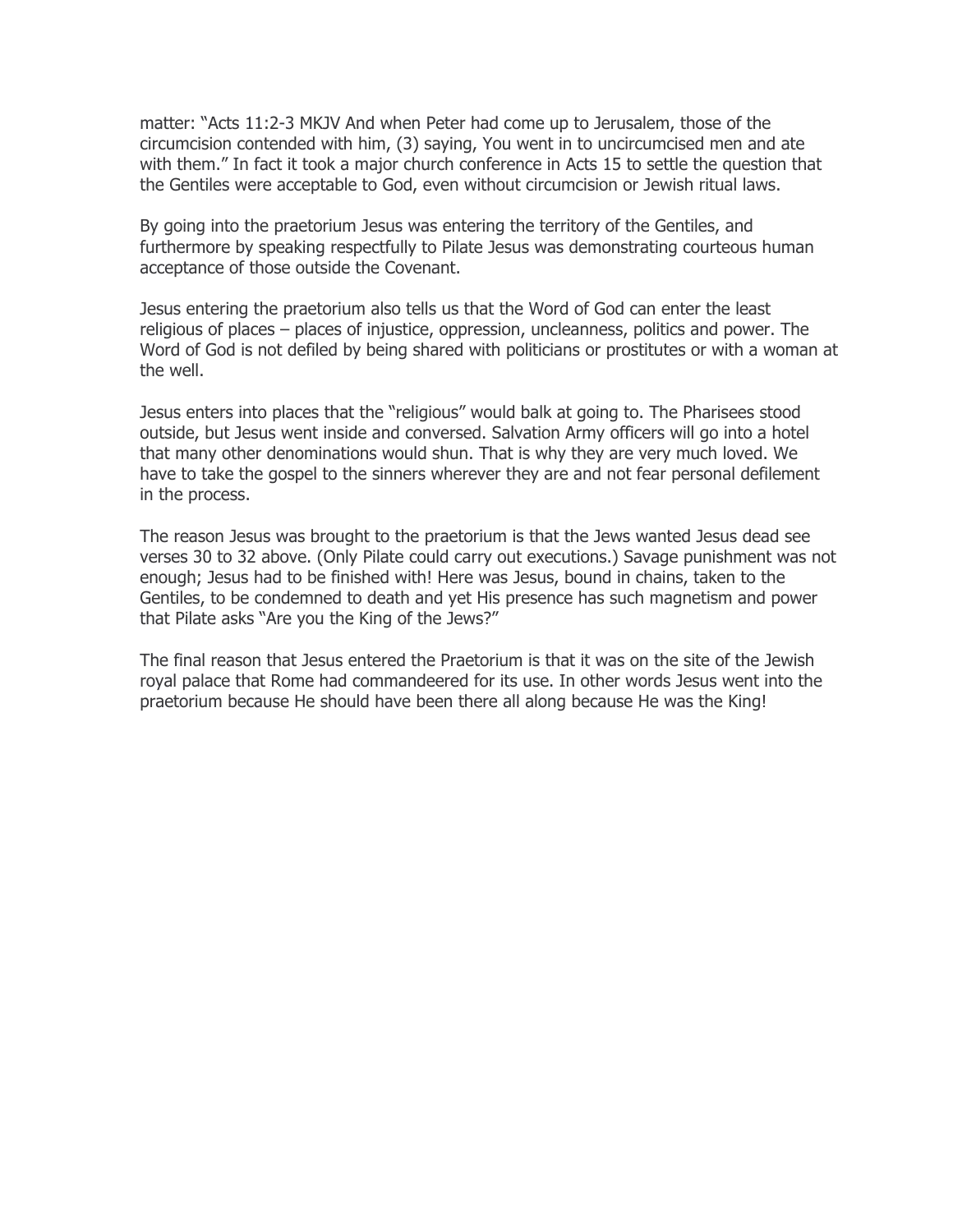### I FIND NO FAULT IN HIM

John 18: 33-38 MKJV Then Pilate entered into the praetorium again and called Jesus and said to him, Are you the king of the Jews? (34) Jesus answered him, Do you say this thing of yourself, or did others say it to you about Me? (35) Pilate answered, Am I a Jew? Your own nation and the chief priests have delivered you to me. What have you done? (36) Jesus answered; My kingdom is not of this world. If My kingdom were of this world, then My servants would fight so that I might not be delivered to the Jews. But now My kingdom is not from here. (37) Pilate then said to Him, Are you a king then? Jesus answered; You say it that I am a king. To this end I was born, and for this cause I came into the world, that I should bear witness to the truth. Everyone who is of the truth hears My voice. (38) Pilate said to Him, What is truth? And when he had said this, he went out again to the Jews and said to them, I find no fault in him.

Pilate clearly knew that Jesus was innocent and after his questioning reports "I find no fault in Him". This is an extraordinary statement from someone like Pilate who was fond of crucifying Jews and generally detested them. Pontius Pilate was procurator f Judea between 27-37 AD and is mentioned in all the gospels. His role in Christ's death is put together by the ISBE thus: (begin ISBE quote)

The parts may be fitted together thus: Jesus is brought to Pilate (*Mat 27:2; Mar 15:1; Luke* 23:1; John 18:28). Pilate asks for a specific accusation (John 18:29-32). Pilate enters the praetorium, questions Jesus about His alleged kingship, and receives the answer that He rules over the kingdom of truth, and over the hearts of men who acknowledge the truth. Pilate asks: "What is truth?" (Reported briefly in *Mat 27:11; Mar 15:2; Luke 23:3*, and with more detail *John 18:33-38*). Pilate brings Him forth (this is the only detail that needs to be supplied in order to make the harmony complete, and in itself it is probable enough), and many accusations are made against Him, to which, to Pilate's surprise, He makes no reply (Mat 27:12-14; Mar 15:3-5). Pilate affirms His innocence, but the charges are repeated (Luke 23:4 f). Pilate sends Him to Herod, who in mockery clothes Him in shining raiment, and sends Him back (Luke 23:6-12). Pilate declares that neither Herod nor himself can find any fault in Him, and offers to scourge Him and let Him go (Luke 23:13-16; John 18:38). Pilate offers to release Jesus in accordance with an ancient custom (Mat 27:15-18; Mar 15:6-10; John 18:39). Pilate's wife sends him a message warning him not to harm Jesus because she has suffered many things in a dream because of Him (Mat 27:19).

The people, persuaded thereto by the chief priests and elders, choose Barabbas, and, in spite of the repeated protests of Pilate, demand that Jesus shall be crucified (*Mat 27:20-23;* Mar 15:11-14; Luke 23:18-23; John 18:40). Pilate washes his hands before the people, and they take the quilt of the deed upon themselves and their children ( $Mat$  27:24 f). Pilate releases Barabbas and orders Jesus to be scourged (Mat 27:26; Mar 15:15; Luke 23:24 f).

Jesus is scourged and mocked, buffered and spit upon (Mat 27:27-31; Mar 15:16-20; John  $19:1-3$ ). Pilate again declares the innocence of Jesus, brings Him out, and says: "Behold the man!" The chief priests and officers cry out: "Crucify him!" They accuse Him of making Himself the Son of God. Pilate, becoming more afraid at this saying, once more interviews the prisoner in the praetorium. He again tries to release Him, but is accused of treachery to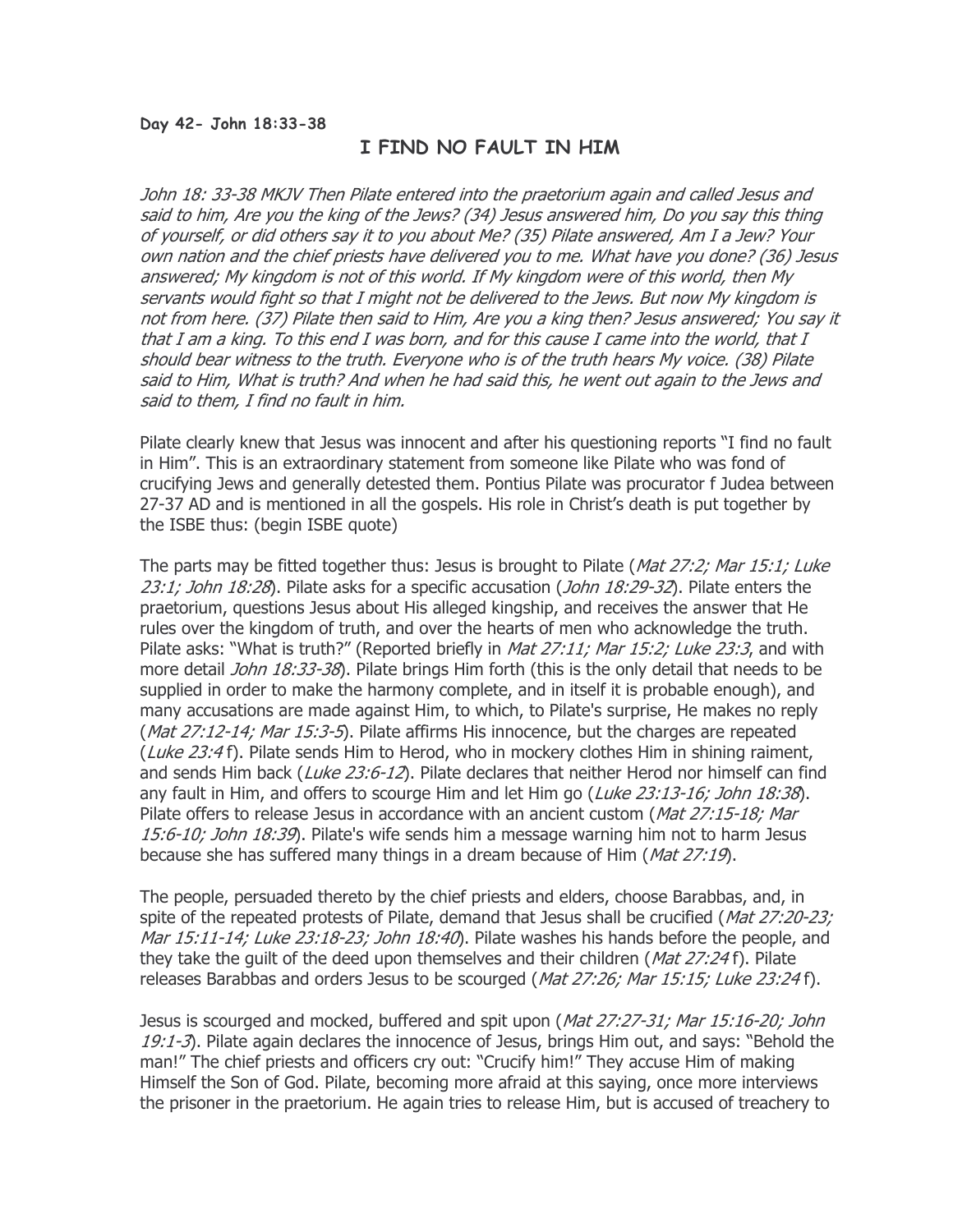the emperor. Overborne by this, Pilate sits on the judgment seat, and says: "Behold your King!" Again the cry goes up:

"Away with him, crucify him!" Pilate says: "Shall I crucify your King?" The chief priests answered with a final renunciation of all that God had given them, saying: "We have no king but Caesar" (*John 19:4-15*). Pilate sentences Jesus and gives Him up to be crucified, and He is led away (*Mat 27:31; Mar 15:20; Luke 23:26; John 19:16*). Pilate writes a title for the cross, and refuses to alter it (John 19:19-22).

The Jews ask of Pilate that the legs of the three who were crucified might be broken (*John 19:31*). Joseph of Arimathea begs the body of Jesus from Pilate (Mat 27:57, Mat 27:58; Mar 15:42 f; Luke 23:50-52; John 19:38). Pilate is surprised that Jesus has died so soon, and questions the centurion (*Mar 15:44*). He gives up to Joseph the body of Jesus (*Mat 27:58; Mar 15:45; John 19:38*). The chief priests and the Pharisees obtain permission from Pilate to take precautions against any theft of the body of Jesus (Mat 27:62-66). (end of ISBE quote).

These passages declare the innocence of Jesus and the guilt of the Jews who forced Pilate's hand in His death. Pilate obviously wants nothing to do with this case. Finally faced with a ravening mob Pilate washes his hands:

Matthew 27:24-25 MKJV But when Pilate saw that it gained nothing, but rather that a tumult was made, he took water and washed his hands before the crowd, saying, I am innocent of the blood of this just person. You see to it. (25) Then all the people answered and said, Let His blood be on us and on our children.

Jesus was a completely innocent man crucified by jealous Temple officials and bloodthirsty Pharisees. No normal court of justice would have found Jesus guilty of anything. Hebrews declares Him to be "without sin". (Hebrews 4:15) Also Jesus was no threat to Caesar because His Kingdom was "not of this world" and so His servants were not going to fight for it. (John 18:36) We need to remember that God's Kingdom is independent of all earthly political systems and that we should not take up violent cudgels for such causes.

Jesus was innocent because He lived totally for the Truth. "To this end I was born, and for this cause I came into the world, that I should bear witness to the truth.

Everyone who is of the truth hears My voice." Truth is rare in politics, which is why Pilate answers, "What is truth?" Christians should be independent-minded people of truth and reason not adherents of partisanship and propaganda. We must stand for the truth even if it is unpopular and unfashionable. Pilate was swayed by vociferous public opinion, but Jesus always stood form for the truth.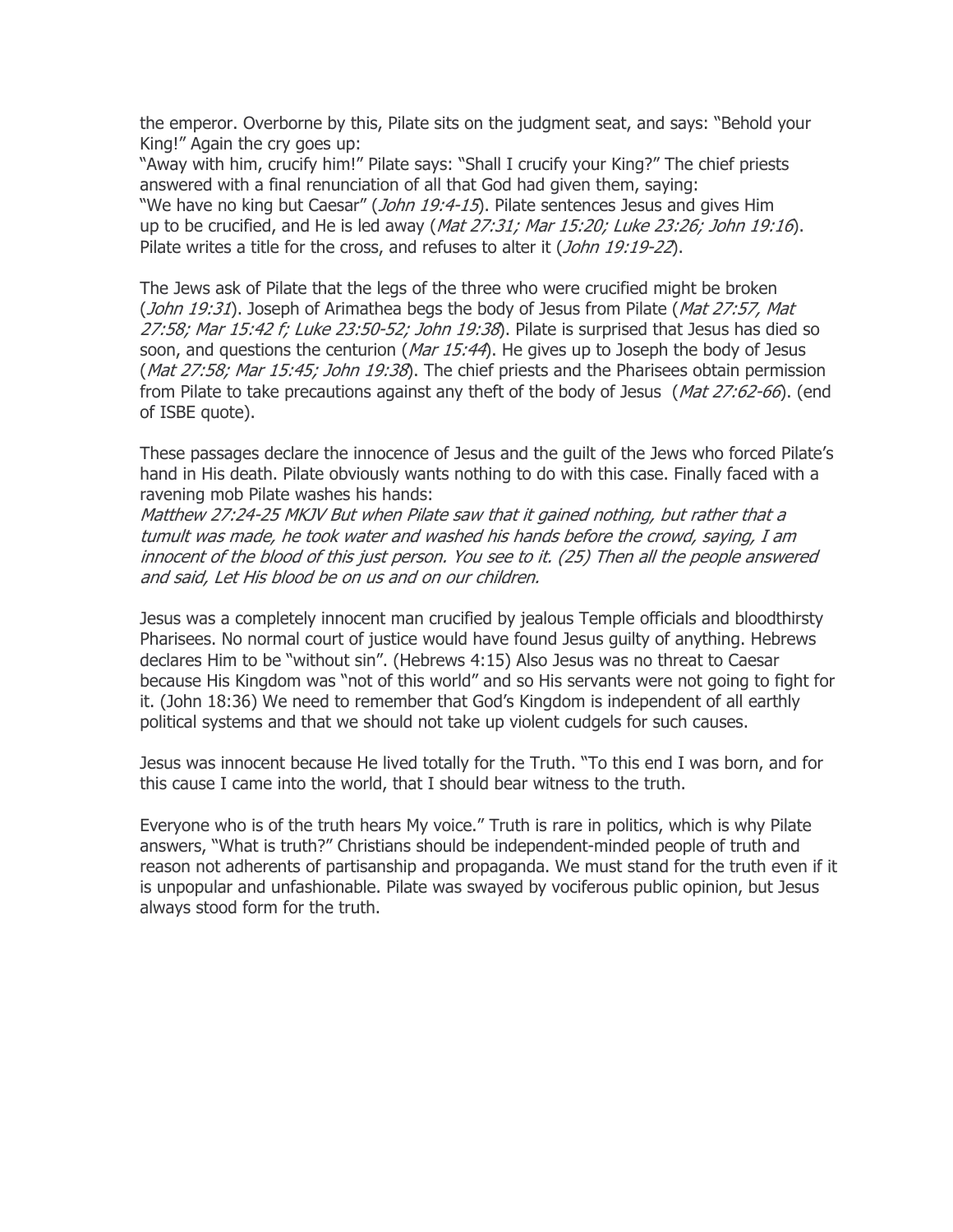#### Day 43 – John 18: 38-40

# JESUS OR BARABBAS

John 18:38-40 MKJV Pilate said to Him, What is truth? And when he had said this, he went out again to the Jews and said to them, I find no fault in him. (39) But you have a custom that I should release one to you at the Passover. Then do you desire that I release to you the king of the Jews? (40) Then they all cried again, saying, Not this man, but Barabbas! But Barabbas was a robber.

Barabbas (son of the Rabbi OR son of the father) gets a mention in all four gospels as a murderous violent criminal involved in an insurrection who was chosen for release by the Jews instead of Christ. (Matthew 27:15-26, Mark 15:6-15, Luke 23:16-25, John 18:38-40). He was an utterly lawless person.

In a spiritual sense Barabbas is "lawlessness" - the untamed wild violent destructive urges of the psyche that engage in rebellion and want nothing more than release from imprisonment by the law. Of course Barabbas was a real historical person. Yet he is also a spiritual principle of lawlessness and anarchy. Barabbas is the sort of person that should be in jail - and he is also the part of us that must never be let loose. He is almost an anti-Christ figure, a brutal representation of the "mystery of lawlessness" that Paul speaks about in Thessalonians. (2 Thessalonians 2:7)

In the movie "Born To Be Wild" lawlessness was idealized as "freedom" but it is not viewed in such a positive light in the NT: Matthew 7:23 MKJV And then I will say to them I never knew you! Depart from Me, those working lawlessness!

1 John 3:4 MKJV Everyone who practices sin also practices lawlessness, for sin is lawlessness.

So we see that lawlessness is not freedom, nor is it just the product of a bad upbringing, it is the nature of sin itself!

Lawlessness takes two main forms in society today. The first is overt criminality like that of Barabbas. The second is trying to live beyond the law like the rich and powerful and to philosophize away good and evil and conscience and God as outmoded things, no longer useful and to reduce all of life to a quest for power.

We thus see three choices here – the lawless life (Barabbas), the life under the law (the priests), and the Spirit-filled life under grace (Christ). Strangely the enmity is not between the first two, but between the last two! Wicked sinners and legalists need each other. But grace overthrows both of them!

The priests and their followers had a choice – between freeing lawlessness and releasing grace. The legalistic priests preferred Barabbas released – because he would just transgress again and be put back in his cage. But Christ released will overthrow them utterly. For he who lives by the Spirit is not under the law. (*Galatians 5:18*)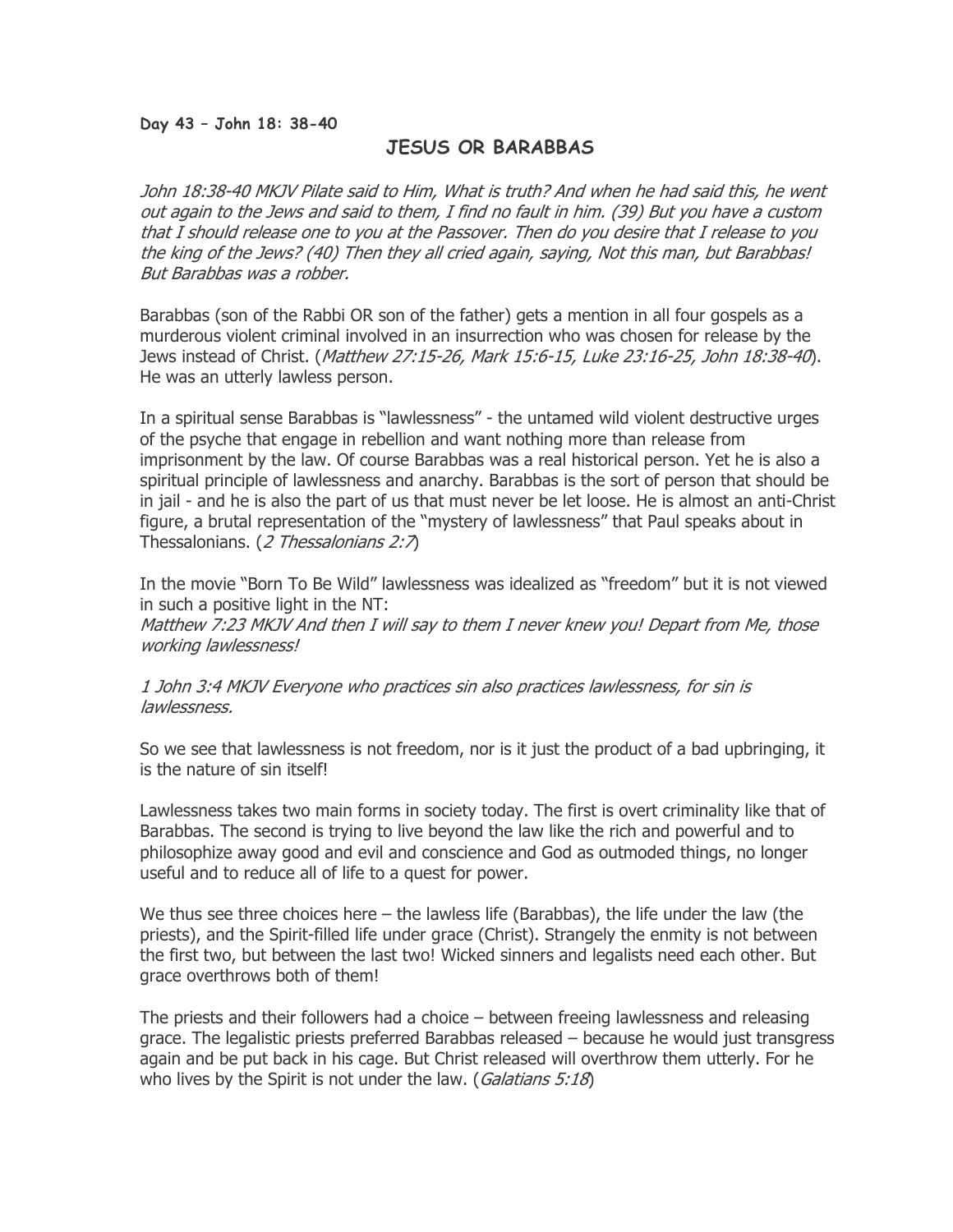Did Barabbas repent? There is no mention of it. Grace seems to have been wasted. Showing good to the wicked generally does not work. Isaiah puts it thus: *Isaiah 26:10* MKJV Let favor be shown to the wicked, yet he will not learn righteousness; in the land of uprightness he will deal unjustly, and will not behold the majesty of Jehovah.

Last Sunday's LA Times told the story of a predator who was given chance after chance to change – and still persisted in his evil ways. The Barabbas types are simply and purely evil and know no other mode of being.

There is evil in our midst; pure violent rebellious evil, and the Jews chose it instead of Christ. Similarly there is evil in our hearts, and the decision to release it is a terrible one. It may feel liberating, but you will be liberating a murderer.

Some Christians have been brought up under the law and they rebel. In their rebellion they choose Barabbas – they decide lawlessness is better than confinement. This is because they misunderstand grace. The love of Christ is better than any law and is ultimately more liberating than any lawless act.

You may be contemplating some very sinful "act of liberation". Don't do it! But don't remain under the law either! Discover grace in the face of Jesus Christ your Lord and Savior. Discover the joy of living in the Holy Spirit and by faith.

Barabbas is not your friend. Christ is the lover of your soul.

Barabbas was freed as an act of pure spite. Pilate seems to have been amazed at the choice. The mob did not really want Barabbas to be freed – they just wanted Jesus to be crucified. In our attempts to "kill God" we inevitably release evil. German philosophers such as Nietzsche said "God is dead and it is we who have killed Him" and their teaching unleashed both Nazism and Communism. When we "kill God" in our society and ban Him from the schools and the courts and even from the homes then unspeakable evil will certainly be released. We will find all sorts of "liberation" occurring – that ends up being lawlessness itself.

Then there are the consequences, what happened when the mob went home? Did they find Barabbas lurking behind a tree with a knife in his hand?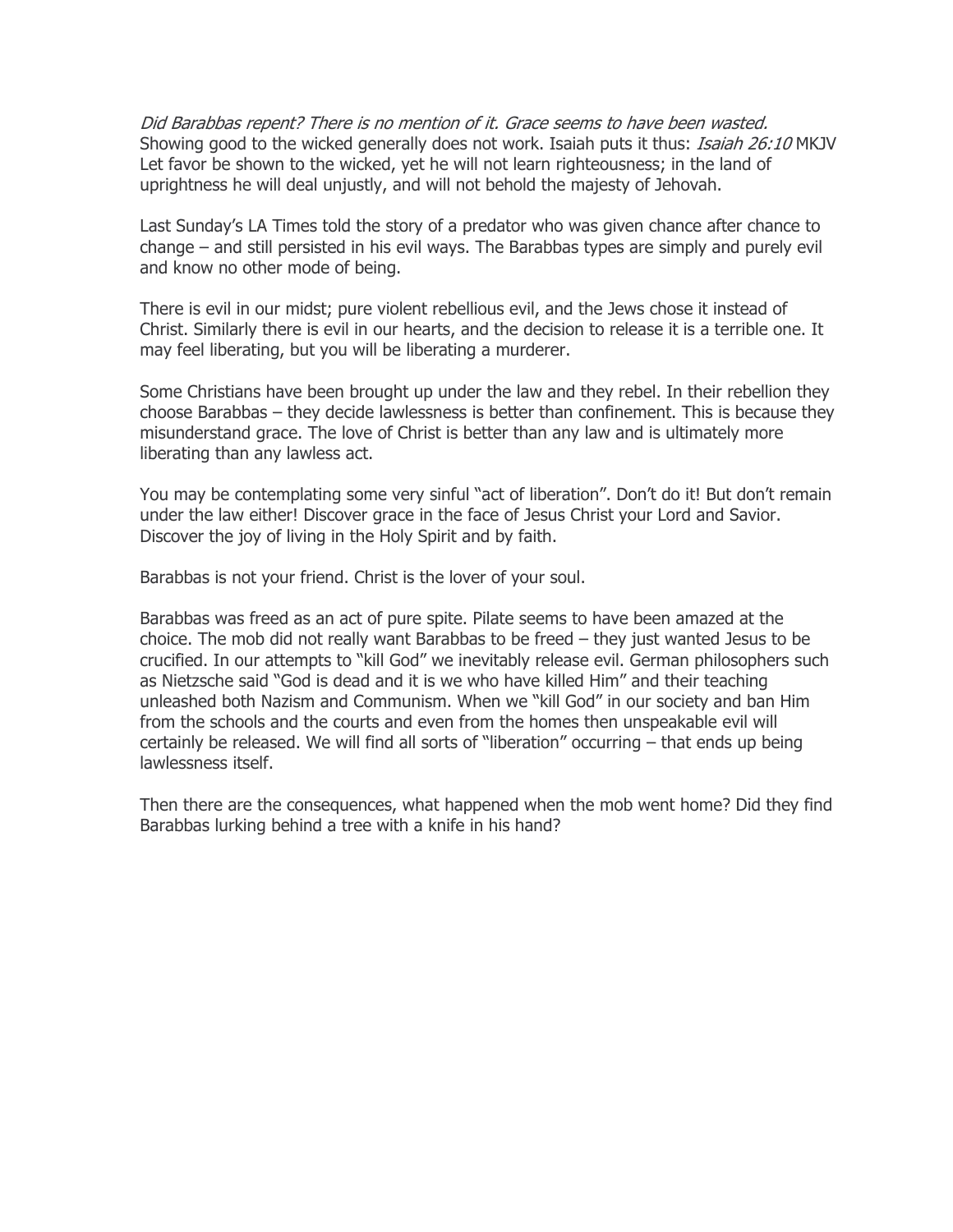#### Day 44 - John 19:1-5

# BEHOLD THE MAN!

John 19: 1-5 MKJV Then Pilate therefore took Jesus and flogged Him. (2) And the soldiers plaited a crown of thorns and put it on His head. And they put a purple robe on Him, (3) and said, Hail, King of the Jews! And they struck Him with their hands. (4) Then Pilate went out again and said to them, Behold, I bring him out to you so that you may know that I find no fault in him. (5) Then Jesus came out wearing the crown of thorns and the purple robe. And Pilate said to them, Behold the man!

As far as I can make out verse five has been completely mistranslated in most modern translations and the word "Pilate" inserted. Here it is in the Literal Version and Young's Literal translation:

John 19:5 LITV Then Jesus came outside, wearing the thorny wreath and the purple mantle. And he said to them, Behold, the Man!

John 19:5 YLT Jesus, therefore, came forth without, bearing the thorny crown and the purple garment; and he saith to them, `Lo, the man!'

Jesus is clearly the one saying, "Behold the Man!" and it completely changes the meaning of the whole verse. Instead of Pilate commending Jesus and sympathizing with Him it becomes a wry comment of Jesus to the howling mob in the nature of "Look at what you have done."

There is simply no warrant for adding "Pilate", it is not there in any Greek manuscript that I could consult, or the Textus Receptus or even in the Vulgate and there is no similar comment in the Synoptic gospels. As far as I can make out the literal translations are correct and the standard translations are flawed in this respect.

Jesus is the subject of the sentence and it is He who says, "Behold the Man!" Staring down from the balcony, crown of thorns on his head, with a royal robe Jesus says to them "Behold the Man"! It is both a rebuke and an invitation to salvation at the same time. He still offers them salvation – through the beholding of the wounds of Christ. Yet He makes it as plain as day that they are crucifying an innocent man, their King and the Son of God. Jesus is making them aware and responsible. He is saying, "Look at what you have done".

Jesus refers to Himself in the third person as "the Man" in a similar way to the way He refers to Himself in the third person as "the Son of Man" e.g. *John 13:31* MKJV Then when he (Judas) had left, Jesus said, Now the Son of Man is glorified, and God is glorified in him.

Jesus is also inviting us to behold Him in His humanity - to in fact behold the humanity of the Son of God. Behold I am human – I bleed, I am whipped and scorned, I am not an impervious immortal, I am not a bulletproof Superman, I am wounded. I am human like you and I will suffer like you do and I will die as a man.

The Greek word used here for "man" is "anthropos" – human - and it is a word used for a category like "arthropods" or "monotremes". Its root meaning is "human-faced" humanity as a category of being separate from angels and animals. "Behold the Man" is perhaps best translated in this case as "Behold the Human". Here is Thayer's definition from E-Sword: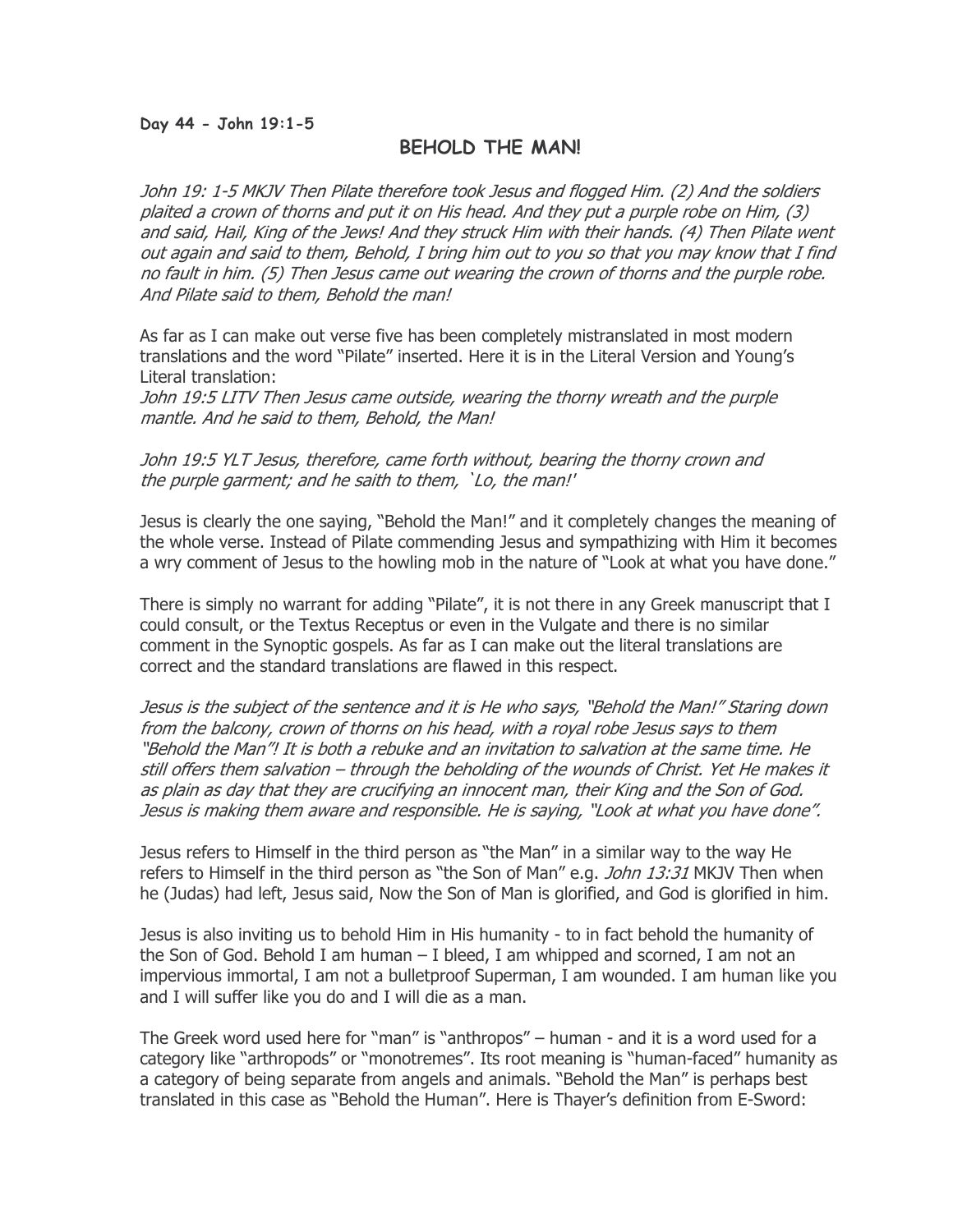### Thayer Definition - Anthropos:

1) A human being, whether male or female

- 1a) Generically, to include all human individuals
- 1b) To distinguish man from beings of a different order
- 1b1) Of animals and plants
- 1b2) Of from God and Christ
- 1b3) Of the angels

1c) With the added notion of weakness, by which man is led into a mistake or prompted to sin

- 1d) With the adjunct notion of contempt or disdainful pity
- 1e) With reference to two fold nature of man, body and soul

In the bleeding whipped and wounded Christ we find God made vulnerable. God taking on humanity not just when it was convenient (like the Greek gods did who took the form of a man to fight a battle or seduce a woman) - but taking on humanity fully and completely until death.

When Jesus says "behold the human" He is clearly maintaining that He is a part of the normal human race - and this refutes the later Docetic heresy that maintained that He just appeared to be human.

Finally, it is good spiritual advice to behold the humanity and the wounds of Christ. There is enormous saving power in beholding the wounds of Christ "for by His stripes we are healed." The early Moravian missionaries that turned the world upside down were given two simple instructions "Preach the wounds of Christ" and "Tell the story of the Lamb." We need to spend time mediating on the cross of Christ and on the wounds of Christ. If you would like some help in this go to: http://www.aibi.ph/aibi/messiah/ and you will find a number of articles.

Lastly Jesus was not only wounded – He was arrayed in purple. Even the soldiers said" Hail, King of the Jews! (though in mockery). Pilate knew Jesus was different, that He was true royalty and so let the precious purple robe be put on His blood-soaked back. Jesus was human and He was the best of humans, our crowning glory and our King!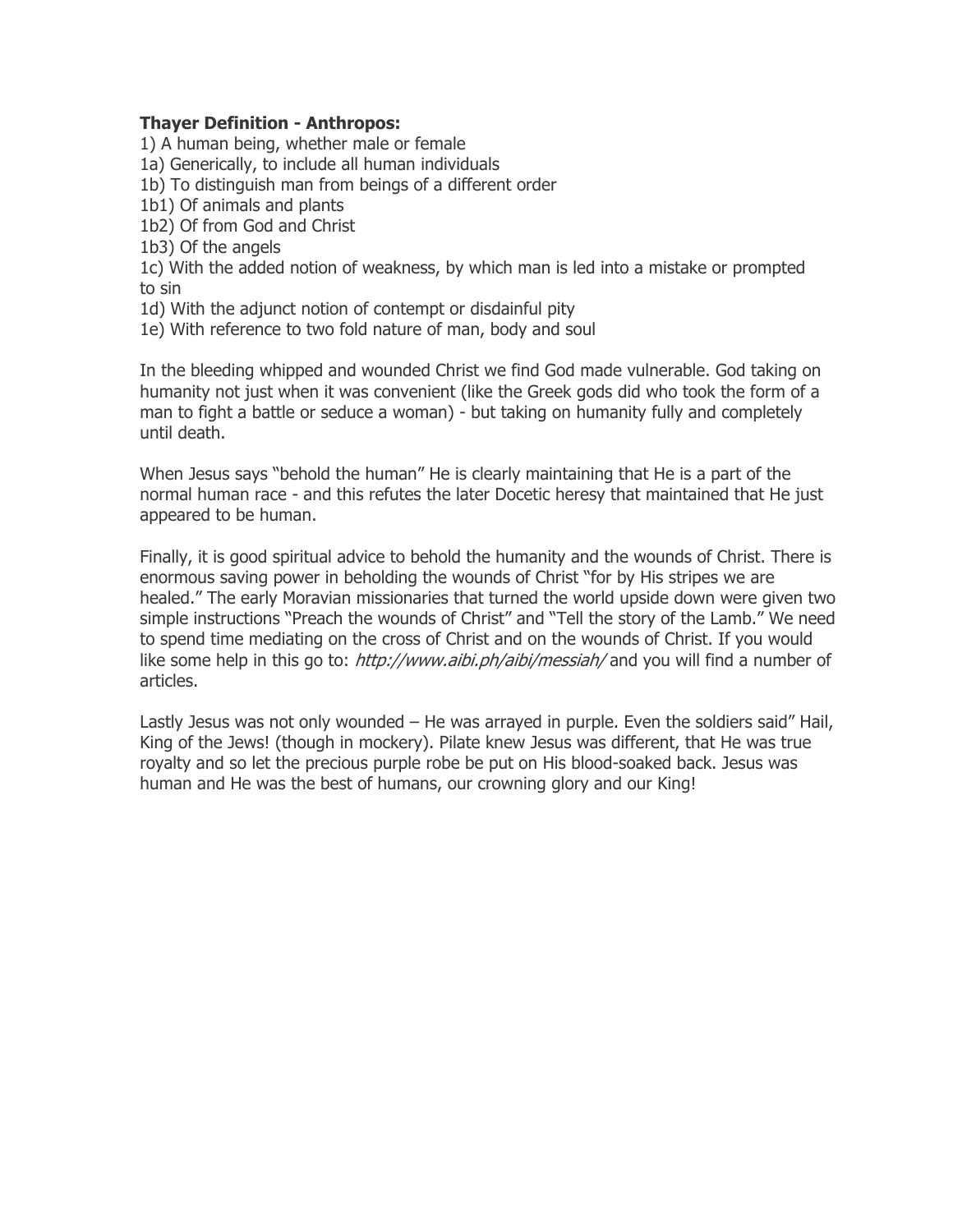#### Day 45 – John 19: 6-9

### JESUS SON OF GOD

John 19:6-9 MKJV Then when the chief priests and under-officers saw Him, they cried out, saying, Crucify! Crucify Him! Pilate said to them, You take Him and crucify Him, for I find no fault in him. (7) The Jews answered him, We have a Law, and by our Law he ought to die, because he made himself the Son of God. (8) Then when Pilate heard that saying, he was the more afraid. (9) And he went again into the praetorium and said to Jesus, Where are you from? But Jesus gave him no answer.

The chief-priests and under-officers insist on the crucifixion of Christ and when Pilate asks why they say "We have a Law, and by our Law he ought to die, because he made himself the Son of God." The charge that Jesus was the Son of God was also the accusation at the Sanhedrin (before Jesus was brought to Pilate).

Luke 22:67-71 MKJV Are you the Christ? Tell us. And He said to them, If I tell you, you will not believe. (68) Also if I ask you, you will not answer Me nor let Me go. (69) From now on the Son of Man shall sit at the right hand of the power of God. (70) And they all said, Are you then the Son of God? And He said to them, You say it, because I AM! (71) And they said, What need do we have for any witness? For we ourselves have heard it from his own mouth.

This was the outrage - that Jesus was claiming to be the Son of God. In the Scriptures the title "son of God" is applied to Adam (*Luke 3:38*), angels (Job 2:1), the nation Israel (*Exodus 4:22*) and the kings of Israel (2 Samuel 7:14, Psalm 2:7). Even born-again believers are said to become sons of God  $(John 1:12)$ . So why is there a controversy? If Solomon can be a Son of God surely then "one greater than Solomon" (Matthew 12:42) can claim the title.

First, because there is a strong connection between being the Messiah, the Christ, also being the Son of God. This connection is made at least 17 times in the New Testament firstly with the confession of Peter and then as a standard confession of the early Church. Here are three examples from John's gospel:

John 6:68-69 MKJV Then Simon Peter answered Him, Lord, to whom shall we go? You have the Words of eternal life. (69) And we have believed and have known that You are the Christ, the Son of the living God.

John 11:27 MKJV She said to Him, Yes, Lord, I have believed that You are the Christ, the Son of God, who has come into the world.

John 20:31 MKJV But these are written so that you might believe that Jesus is the Christ, the Son of God, and that believing you might have life in His name.

In Acts, we see it as perhaps the earliest Christian creed: Acts 8:37 MKJV Philip said, If you believe with all your heart, it is lawful. And he (the Ethiopian eunuch) answered and said, I believe that Jesus Christ is the Son of God. Acts 9:20 MKJV And immediately he (Paul) proclaimed Christ in the synagogues, that He is the Son of God.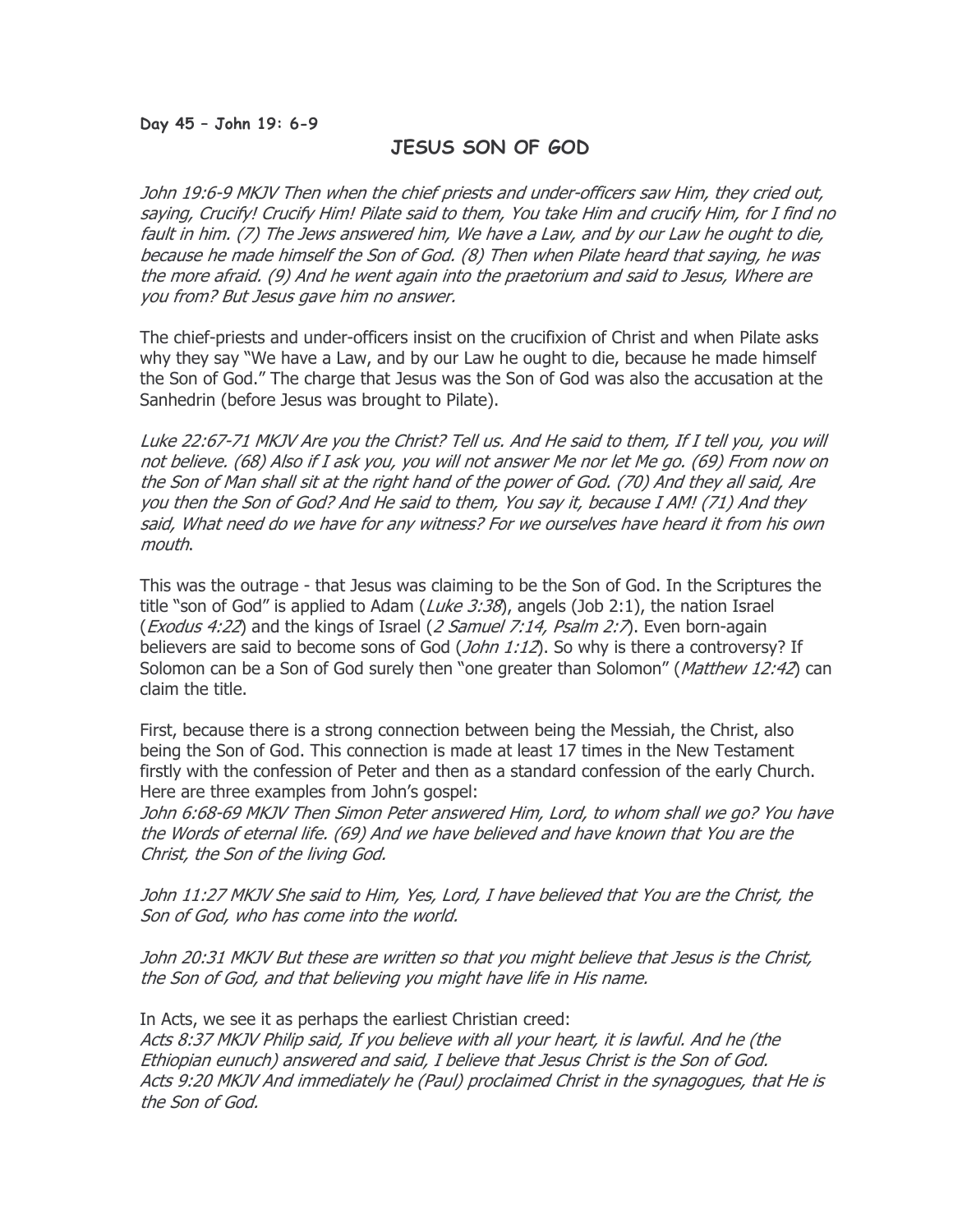Even the High Priest seems to have been aware of the claim that Jesus was "the Christ, the son of God." Matthew 26:63 …"I adjure you by the living God that you tell us whether you are the Christ, the Son of God."

The title Son of God seems to have potent spiritual connotations and implications: At the baptism of Jesus God designates as His Son - "Matthew 3:17 MKJV And lo, a voice from Heaven, saying, This is My beloved Son, in whom I am well pleased." It is God's specific identity for Jesus and this statement is even repeated from heaven at the Transfiguration. (Matthew 17:15)

On the other hand the Devil and his demons seemed to use this term in confrontations with Jesus e.g., Matthew 4:3 MKJV And when the tempter came to Him, he said, If You are the Son of God, command that these stones be made bread.

Mark 3:11-12 MKJV And unclean spirits, when they saw Him, they fell down before Him and cried, saying, You are the Son of God! (12) And He strictly charged them that they should not make Him known.

Those who passed by at the foot of the cross taunted Him with His title saying, in words parallel to those of Satan: Matthew 27:40 ... If you are the Son of God, come down from the cross.

In contrast the centurion quarding Jesus acknowledge who He was: Matthew 27:54 MKJV But the centurion and those guarding Jesus, seeing the earthquake, and the things that took place, *they* feared greatly, saying, Truly this One was Son of God. Sons of gods (with human women) were common in Roman mythology – and were often legendary warriors such as Hercules – the son of Zeus and Leda. So when Pilate hears that Jesus claimed to be the son of God, he trembles. This was no ordinary man; this was a miracle worker with special powers. To crucify Him would be impious and bring down wrath. Pilate was so in awe of the title that he sought to release Jesus.

The title "son of God" definitely puts Jesus as a "divinized" human at least at the level of the angels, a messiah from God, someone to be reckoned with and believed in. From there it was a brief and natural step to see Jesus as THE Son of God, the unique, the only begotten - and from there to the doctrine of the Trinity. (For more on the Trinity see http://www.aibi.ph/aibi/trinity.htm)

Jesus struck fear and awe into demons, Pilate and the high priest simply by being the Son of God. It is an awesome and fearful title of our Great King who is most worthy to be worshiped.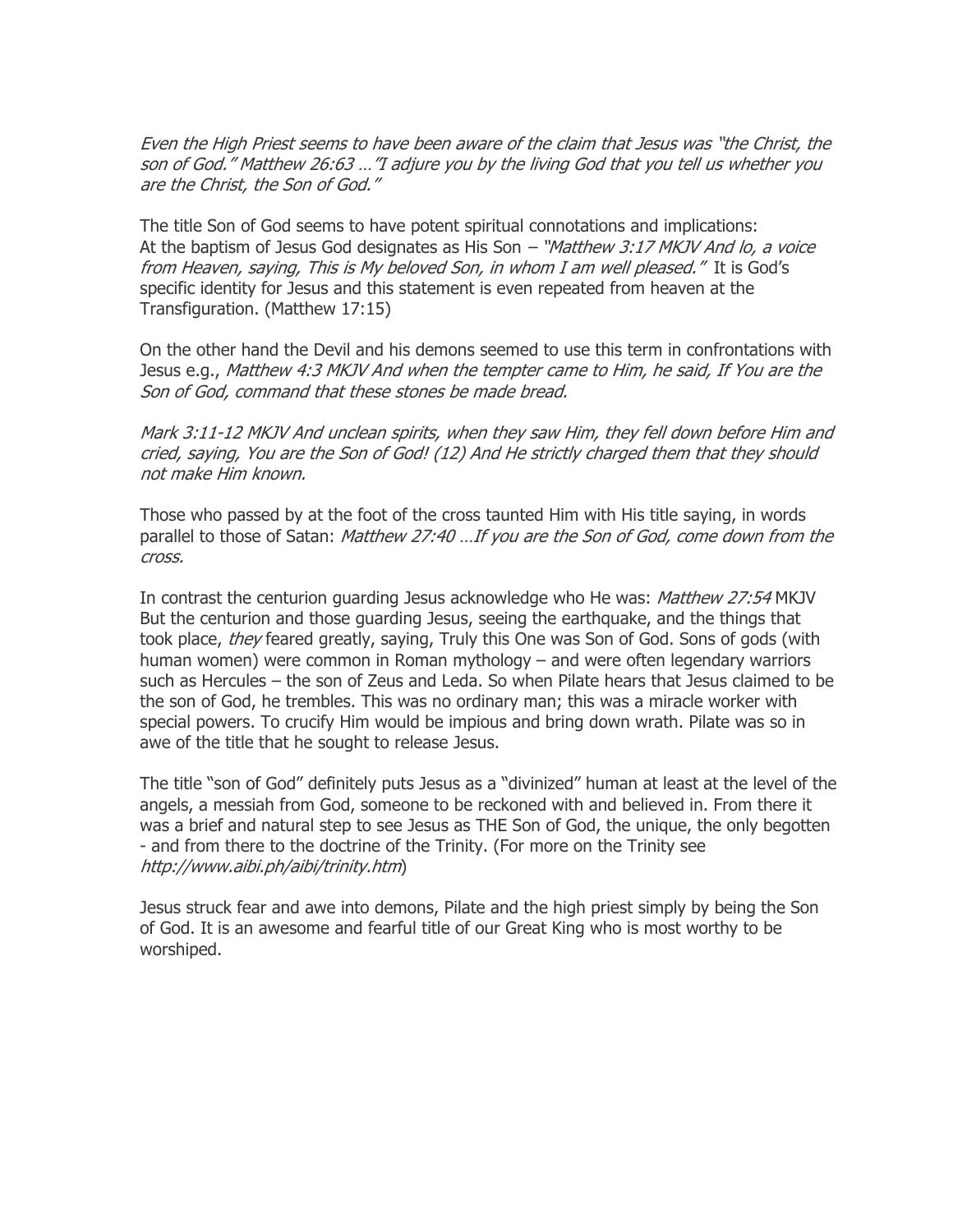#### Day 46 - John 19: 10-15

### NO KING BUT CAESAR

John 19:10-15 MKJV Then Pilate said to him, Do you not speak to me? Do you not know that I have authority to crucify you, and I have authority to release you? (11) Jesus answered, You could have no authority against Me unless it were given to you from above. Therefore he who delivered Me to you has the greater sin. (12) From this time, Pilate sought to release Him. But the Jews cried out, saying, If you let this man go, you are not Caesar's friend. Whoever makes himself a king speaks against Caesar. (13) Then when Pilate heard that saying, he brought Jesus out and sat down in the judgment seat at a place called the Pavement (but in the Hebrew, Gabbatha). (14) And it was the preparation of the Passover, and about the sixth hour. And he said to the Jews, Behold your king! (15) But they cried out, Away with him! Away with him! Crucify him! Pilate said to them, Shall I crucify your king? The chief priests answered, We have no king but Caesar.

Behold your King – we have no King but Caesar! And how true that became when, in 70 AD, the legions of Titus put an end to the Jewish nation and the temple and the Jews truly had "no king but Caesar".

John's Passion is full of dramatic moments brought about by the apostle's use of juxtaposition – the dramatic technique of putting opposites next to one another for heightened contrast and effect. In my opinion John (under the inspiration of the Holy Ghost) is among the greatest scriptwriters of all time! And today/s verses are breathtaking.

They start with the question of authority. A conflicted and exasperated Pilate says: " Do you not speak to me? Do you not know that I have authority to crucify you, and I have authority to release you?" This is the positional authority of government and Jesus validates it when He says: "You could have no authority against Me unless it were given to you from above."

Government has legitimate authority over our lives, but it is not absolute, it is contingent – it is "from above" and God can make or break any ruler and any government. The statement of Jesus (in John 19:11) does not automatically make all forms and acts of government legitimate and must be taken in the context of the whole of the biblical revelation. We find in Scripture a wide range of responses to different kinds of government. God says different things to different kinds of administration and calls His Church to react in a wide variety of ways to the prevailing political climate.

Is the government generally seeking righteousness like that of Solomon so you can BLESS it like God did? (1 Kings 3:5-15)

Has it committed a specific wrong act so that it needs to be REBUKED like Nathan did to David? (2 Samuel 12:1-14)

Is it idolatrous and wicked like that of Ahab and Jezebel so you can OVERTHROW it like Elisha did? (2 Kings 9:1-37)

Is it stubborn and cruel so that you must LIBERATE people from it like Moses did? (Exodus chapters 1-15)

Is it a "good pagan" government like that of Nebuchadnezzar so that like Daniel you PARTICIPATE in the government and DEMONSTRATE the power of God to the ruler so he is converted (Daniel 4)?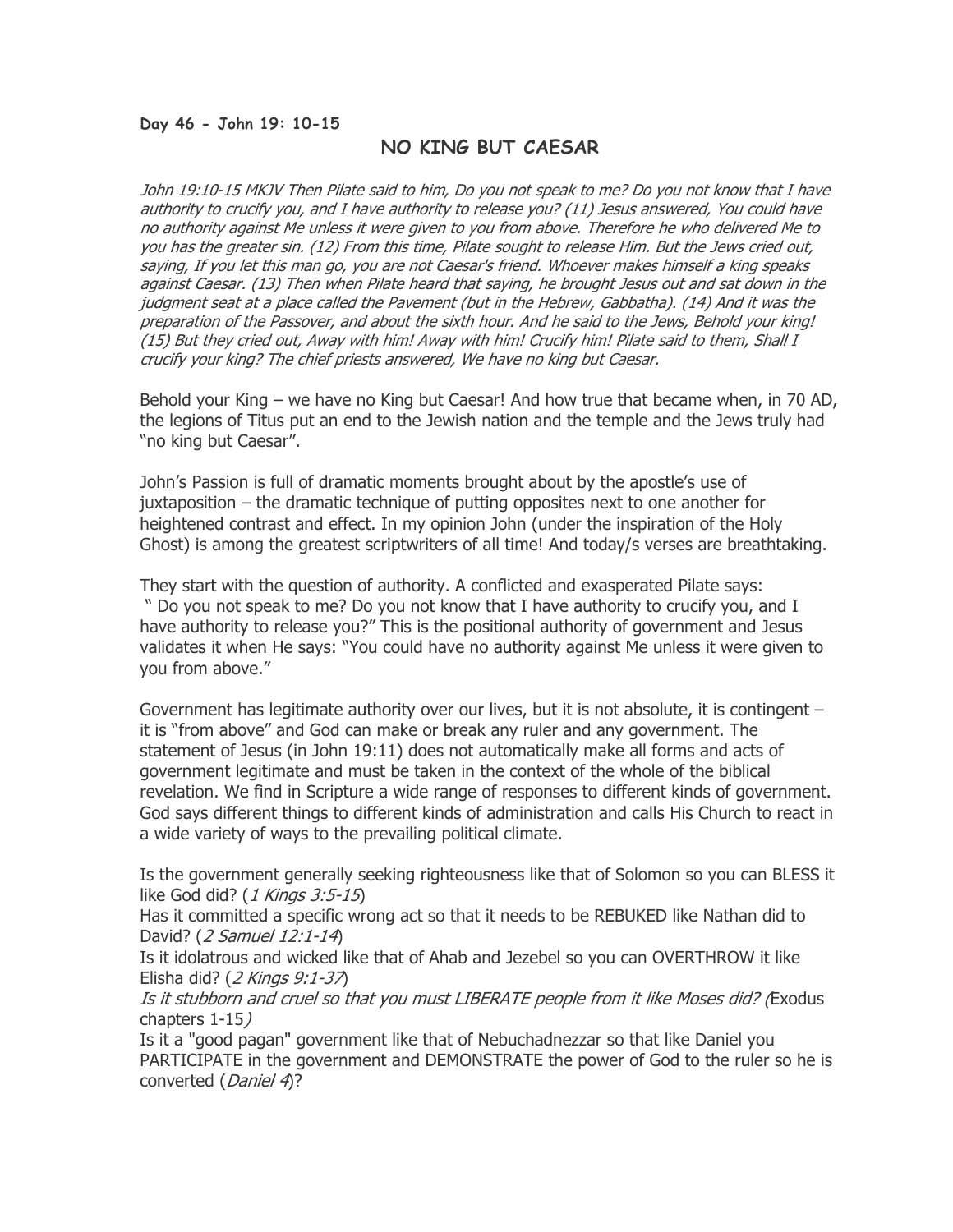Is it an efficient but unrighteous pagan government like Rome - with good law and order but hostile to God so you RESPECT the government but SEPARATE yourself from its wicked ways? (Romans 13:1-8)

If a government is corrupt we must never ally ourselves with it but rather EXPOSE it.. (Psalms 94:20, Ephesians 5:11)

Is it crafty and dangerous like the government of Herod so that you SAY NOTHING AT ALL and keep your distance like Jesus did? (Luke 23:8-9)

To sum up this section: There is no "one right way" to respond to all types of government. We have to discern the nature of the government and then react appropriately. The way to do this is to find a parallel situation in Scripture and then to ascertain how God spoke to it.

The Jews rebut Pilate's attempts to free their Savior with the statement: "If you let this man go, you are not Caesar's friend. Whoever makes himself a king speaks against Caesar." Ultimately the Church "speaks against Caesar" with the statement "Jesus is Lord" and the end-times expectation of the manifest Kingdom of God:

Revelation 11:15 MKJV And the seventh angel sounded. And there were great voices in Heaven, saying, The kingdoms of this world have become the kingdoms of our Lord, and of His Christ. And He will reign forever and ever.

The stone cut without hands in Daniel 2 will smite the kingdoms of the nations and make them 'as fine dust" while the Kingdom of God fills the earth in their place. From Psalms to Revelation we see the Messianic expectation of the sole rule of God upon the earth. Psalms 2:8-9 MKJV Ask of Me, and I shall give the nations for Your inheritance; and the uttermost parts of the earth for Your possession. (9) You shall break them with a rod of iron; You shall dash them in pieces like a potter's vessel.

Whoever speaks of the Lordship of Jesus Christ and the return of the Lord "speaks against Caesar" - which was a large part of the reason that the early Christians were persecuted by Rome. Even today China bans teaching on the Second Coming. Thus Church and State will ALWAYS be in tension because the Church, if she is to be faithful, must be the bride of Christ - not the handmaiden of a politician. In most cases we can respect Caesar and pay taxes to the state - giving unto Caesar what is due unto Caesar and to God what is due unto God. (Matthew 22:15-22)

Yet all ultimate loyalty must be to God and we need to remind the State that it needs to fear God and remember that it rules by His appointment and can be removed at His say-so (Daniel 4:17,25). There are times when we may have to speak a prophetic word, and perhaps even accept martyrdom, particularly when the Anti-Christ is revealed. On the whole Christians are either too passive politically or are wrong-headed in their uncritical support of a particular person or party. We need to speak for God and the Church, issue-by-issue, moment-by-moment, according to the wisdom of God.

In the end the State always disappoints. Pilate caves in, and in the next verse he hands Jesus over to be executed. When dealing with Caesar, we need to remember that political realities tend to overcome truth, conscience and idealism. The State will honor the Church only up to the point that it is politically expedient to do so. After that point it will crucify us.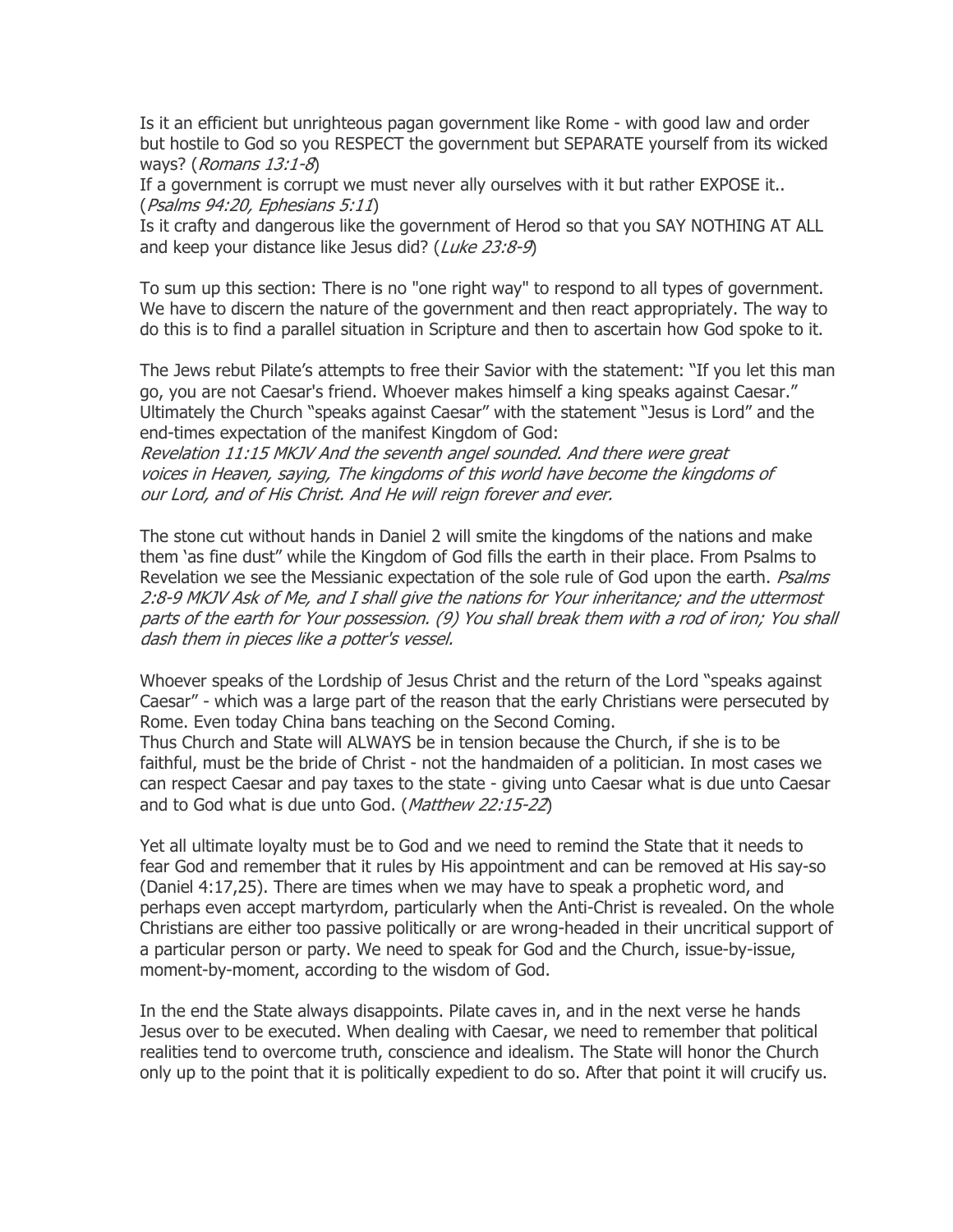#### Day 47 - John 19:16-18

### BEARING HIS CROSS

John 19:16-18 MKJV Then he delivered Him up to them that He might be crucified. And they took Jesus and led Him away. (17) And bearing His cross, He went out to a place called, The Place of a Skull (which is called in the Hebrew, Golgotha) (18) where they crucified Him, and two others with Him, one on either side, and Jesus in the middle.

The action suddenly moves from the Praetorium to Golgotha with the barest mention of the Via Dolorosa. "And bearing His cross He went…" Pilate surrenders to the howling mob and lets Jesus be crucified. As a last gesture Pilate has the sign made saying that Jesus was the King of the Jews (more on that in the next Eternity DBS). And the chief priests and their attendants "took Jesus and led Him away". Evil had taken control.

For the righteous to fall into the power of the wicked is both unjust contrary to most teaching in the Old Testament which teaches that the righteous will always be delivered by God. Thus for the mob to be successful in crucifying Christ was tantamount to saying that God had lost control of the situation.

However God had not lost control, because three days later Jesus rose from the dead and did not remain in the power of the wicked, nor did His body see corruption and decay. God will deliver the righteous from the power of the wicked!

Today there was a terrible hostage crisis in Russia with terrorists taking children captive at a school and hundreds killed. Such evil seems so insane and so terrifying and so unjust that God "cannot have been in control". Certainly man was not in control, - the shoot-out was unplanned and brutal. It was frenzied evil – much the sort of out of control rage that the Pharisees seem to have been possessed by, just in a different context. And caught up in the dark terrorist maelstrom were Russian children on one hand, and the Son of God on the other. Mad, meaningless, murderous evil - it has to be factored into our human existence.

Jesus responded to the maelstrom by entering into it, in all its darkness and bearing His cross to Golgotha. Sometimes we have no choice but to suffer evil – and in such cases we must suffer to the glory of God as Christ did. I do not mean to glorify suffering, it is to be avoided, and biblical wisdom helps in avoiding unnecessary suffering. But suffering comes to all of us – and then what do we do? Do we join the rage? Do we sink into despair? Or do we bear our cross?

While John certainly portrays Jesus as being treated brutally and unjustly He makes no explicit mention of the personal sufferings of Christ or of His physical anguish. It is obvious that Jesus is humiliated, scourged, treated cruelly and crucified, but there are no morbid musings in the account. The cruelties are noted as occurring but are never described in any detail. We need to bear this in mind as the Passion DVD comes out this weekend.

Not only John but also the entire New Testament puts little emphasis on the personal sufferings of Christ and much greater emphasis on the saving work of Christ. The focus is not on Jesus' personal pain on the cross (which is never mentioned in any detail) but rather on Jesus' death and resurrection and ascension into Heaven to the right hand of God. This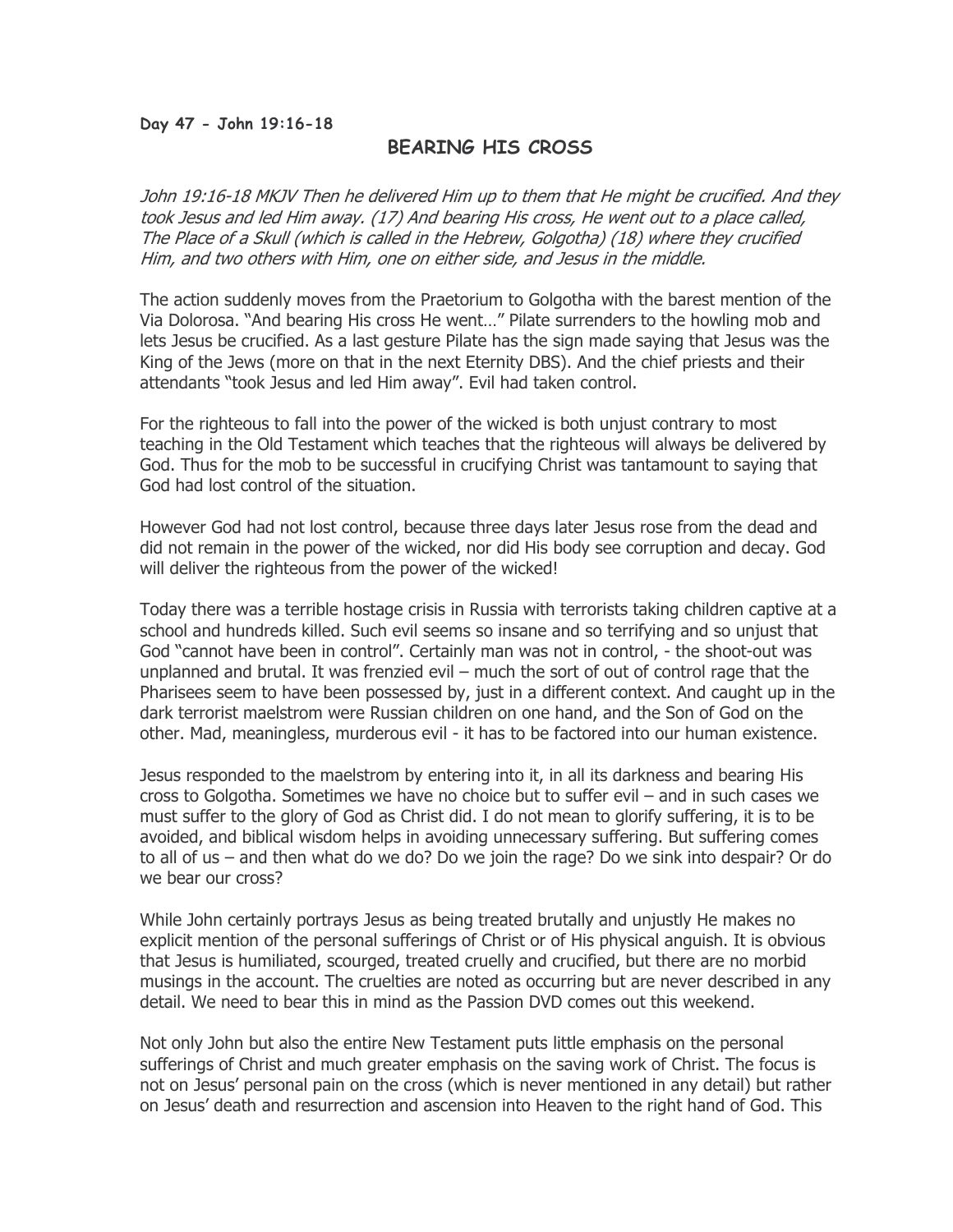saving work of Christ should be the main thing that we proclaim - for we do not have the sad and morbid faith of eternal victims – but a joyous and victorious faith of those who are "more than conquerors".

"He went out to a place called, *The Place* of a Skull (which is called in the Hebrew, Golgotha)". There is quite an interesting debate about why it was called "the Skull" but you can look that one up in a Bible dictionary, we do not have space for it here. The point is that Golgotha was a place of death. There is even a tradition (Origen 185-253 AD) that it was the burial site of Adam, the first man and therefore the fitting place for the second Adam also. According to the ISBE: "The tomb and skull of Adam, still pointed out in an excavated chamber below the traditional Calvary, marks the survival of this tradition on the spot."

"Where they crucified Him, and two others with Him, one on either side, and Jesus in the middle." There were three people suffering the same terrible fate in three utterly different ways. If you have spent much time in hospital (as I unfortunately have in my missionary work) you will see very different reactions to suffering among people – even in the same ward. The angry seem to suffer twice as much - as not only the pain, but also their own rage tears them apart. And one of the thieves was angry and cursed God and abused Jesus and died in his own personal hell. The other thief made it to Paradise, the pain opened him up to repentance and faith and a moment of personal transformation.

Pain is merely a circumstance, a temporary physical sensation. We can learn from it, fight it, ignore it, dull it with alcohol or soothe it with sex. There is nothing automatically redemptive about pain. Pain teaches a few and destroys many. The angry thief suffered more and learned less. Fools suffer greatly. Masochism does not produce sanctification: "Colossians 2:23 ISV These things have the appearance of wisdom in promoting self-made religion, humility, and harsh treatment of the body, but they have no value against self-indulgence." "and Jesus in the middle." Where He always is! Jesus mid-way between earth and heaven, in the midst of two thieves, in the middle of suffering, dying humanity, in the middle of the crowd around the cross, in the middle of Israel, in the middle of the continents of the world. Jesus is always in the center of the circle. There is no ladder up to Jesus, He is right in the midst of you! (Romans 10:6-8; Matthew 18:20). We are all part of the circle around Christ and are either moving toward Him or moving away from him.

In Christ God came into our midst and He is still there, Immanuel, God with us. . In Christ God abolished the old "Jacob's Ladder" approach of spirituality where we arduously climb a path of spiritual ascent. Now God is close to us, in our hearts and in our mouths, He is not far from any of us and in Him we live and move and have our being. (Acts 17:27,28; Romans 10:6-8)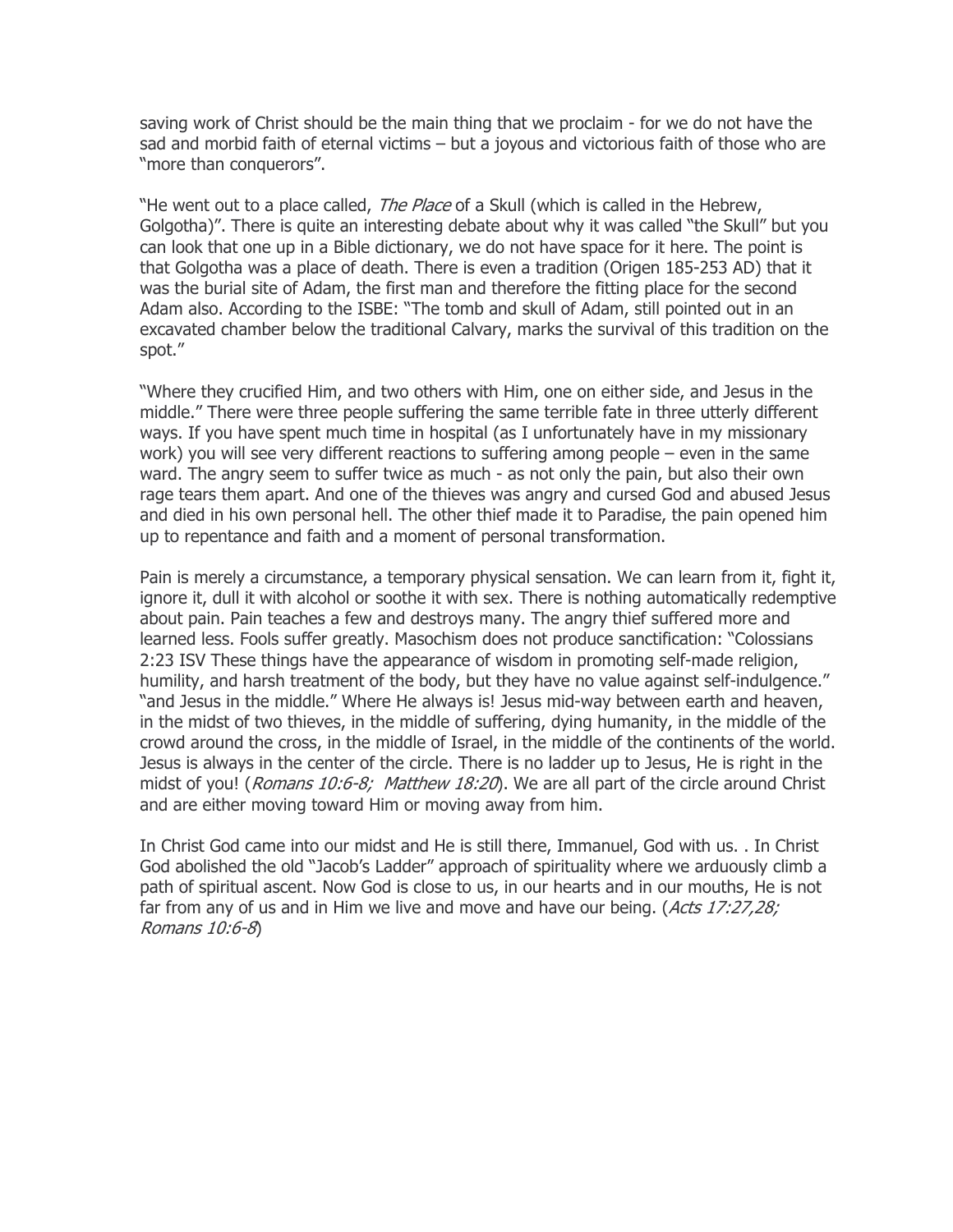#### Day 48 - John 19:19-22

# THE SIGN OVER OUR LIVES

John 19:19-22 MKJV And Pilate wrote a title and put it on the cross. And the writing was, JESUS OF NAZARETH, THE KING OF THE JEWS. (20) Then many of the Jews read this title, for the place where Jesus was crucified was near the city, and it was written in Hebrew, Greek, and Latin. (21) Then the chief priests of the Jews said to Pilate, Do not write, the king of the Jews, but that he said, I am king of the Jews. (22) Pilate answered, What I have written I have written.

You may have seen the letters INRI on the top of crosses. The initials, I.N.R.I., are from the Latin phrase, "Iesvs Nazarenvs Rex Ivdaeorvm," (The Latin "I" and "V" is the English "J" and "U" respectively) which means, "Jesus of Nazareth, King of Jews." This was the phrase Pilate penned and displayed over Jesus on the cross.

The sign was actually written in three languages – Hebrew, Greek and Latin the three main languages of the region, symbolizing the Jewish, Greek and Roman cultures, respectively. They were also "trade languages" understood by a wide range of people. But what was the significance of the sign? Some commentaries say that it was like a "charge sheet" and that crucified criminals had the crimes for which they were being committed hung over them. But no crime was hung over Jesus! Instead there was just a statement of His royalty. This not so indirectly pointed out the perfidy of the Jewish authorities. Thus the sign accused not Jesus – but the Jews.

This accusation was not lost on the Jewish authorities that seem to have formed a delegation to Pilate with an objection. "Then the chief priests of the Jews said to Pilate, Do not write, the king of the Jews, but that he said, I am king of the Jews." Pilate stood his ground and answered: "What I have written I have written."

Pilate seems to have believed in the innocence of Jesus and in His claim to be the King of the Jews. Whether or not Pilate believed His claim to be the Son of God is unclear, but after Jesus. Death a Roman centurion did. The Romans seemed to have grasped who Jesus was, while the Jews rejected Him. Perhaps that is why the headquarters of the Church inevitably moved from Jerusalem to Rome.

Signs are important. What would you want as a sign over your life? What would you want your headstone to say? For me I wish it to be something like: "A missionary who loved the Lord, spoke and wrote the truth and greatly extended the Kingdom of God." If you think about this exercise I hope you do not come up with phrases such as: "he owned a huge flat-screen TV" or "His house was the largest in town." As Jesus said, our lives are more than our possessions.

Luke 12:15 MKJV And He said to them, Watch and keep yourselves from covetousness. For a man's life is not in the abundance of the things which he possesses. Luke 14:33 MKJV So then, every one of you who does not forsake all his possessions, he cannot be My disciple.

We tend to walk around with invisible signs over us  $-$  our attitude, our posture and the way we relate communicate a clear message. We can almost see people's personal signs saying: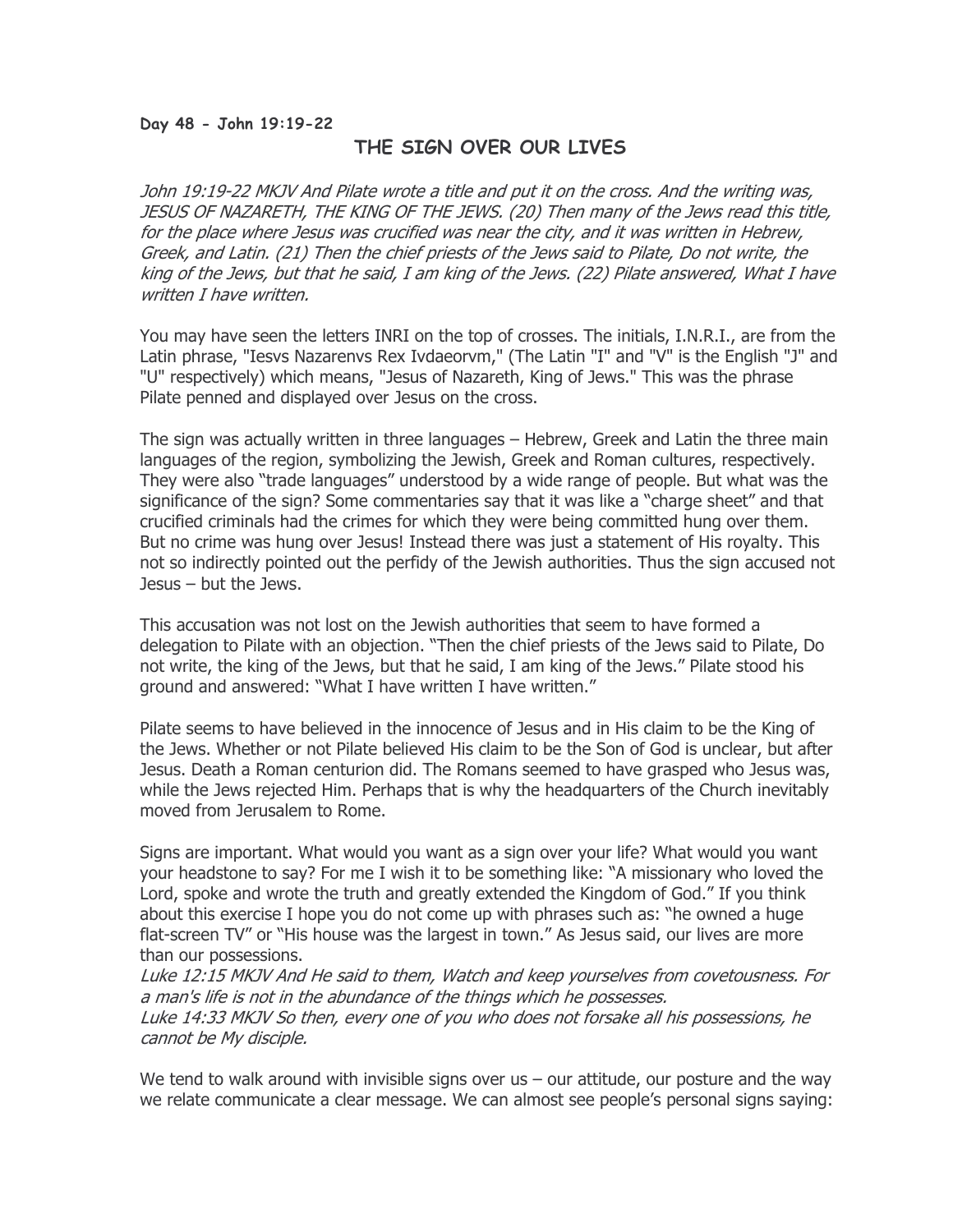"I am powerful" or 'Sexy girl" or "Don't mess with me". And over time we become expert at reading these invisible signs that other people are displaying. But rarely do we understand our own sign that we show the world.

What is the basic attitude and disposition of your inner being? Does your invisible personal sign that you carry around every day say "Jesus lives here" or does it say something else like "I am rich and important."

At the end of the day it is who we are, and what we have contributed to others that counts. That is our legacy. That is what we will be remembered for. The sign over Jesus' life said that He was a King, that His was a life lived royally and well and convincingly.

The sign exercise is a useful one to help you work out what you are really living for  $$ and if that is worthwhile, and if it needs to be changed. What sign are you carrying now? What do you want it to be? How do you want to be remembered when you die?

Now we don't live for a human sign or a headstone – we live for God. It is how God sums up our life that counts. If we want His approval we must first become Christians, then live life in love in accordance with Christ's commandments. The God-pleasing life is not necessarily a religious life, but it is always an obedient life and a holy and set-apart life.

Back to the sign on the cross - the Jews wanted it changed. They wanted to re-label Jesus. This re-labeling of Jesus is a constant theme of the cults. They say Jesus was a "guru" or "just a prophet" or "a man of His times" and countless other things but God says, " I have written what I have written." The Bible tells us who Jesus really is – God's beloved Son in whom He is well pleased.

INRI summed up how Pilate saw Jesus – as a political entity, as Jesus from the town of Nazareth who was King of the Jews; a person with a place and a role. Pilate did not see beyond these externals for that something else is needed – the eye of faith. 2 Corinthians 5:16-17 MKJV (16) So as we now know no one according to flesh, but even if we have known Christ according to flesh, yet now we no longer know Him so. (17) So that if any one is in Christ, that one is a new creature; old things have passed away; behold, all things have become new.

We are new creatures, unrecognizable to the world, but recognized in the Spirit. We know no one by the external life – name, place, appearance role and possession – but only as they are in the Spirit – and Paul says that applied even to Christ Himself. This is perhaps why there is no physical description of Jesus in the Scriptures. In the end it will be the sign of the Spirit, or the mark of the Beast, the fact that we are redeemed new creatures, is the only sign that matters.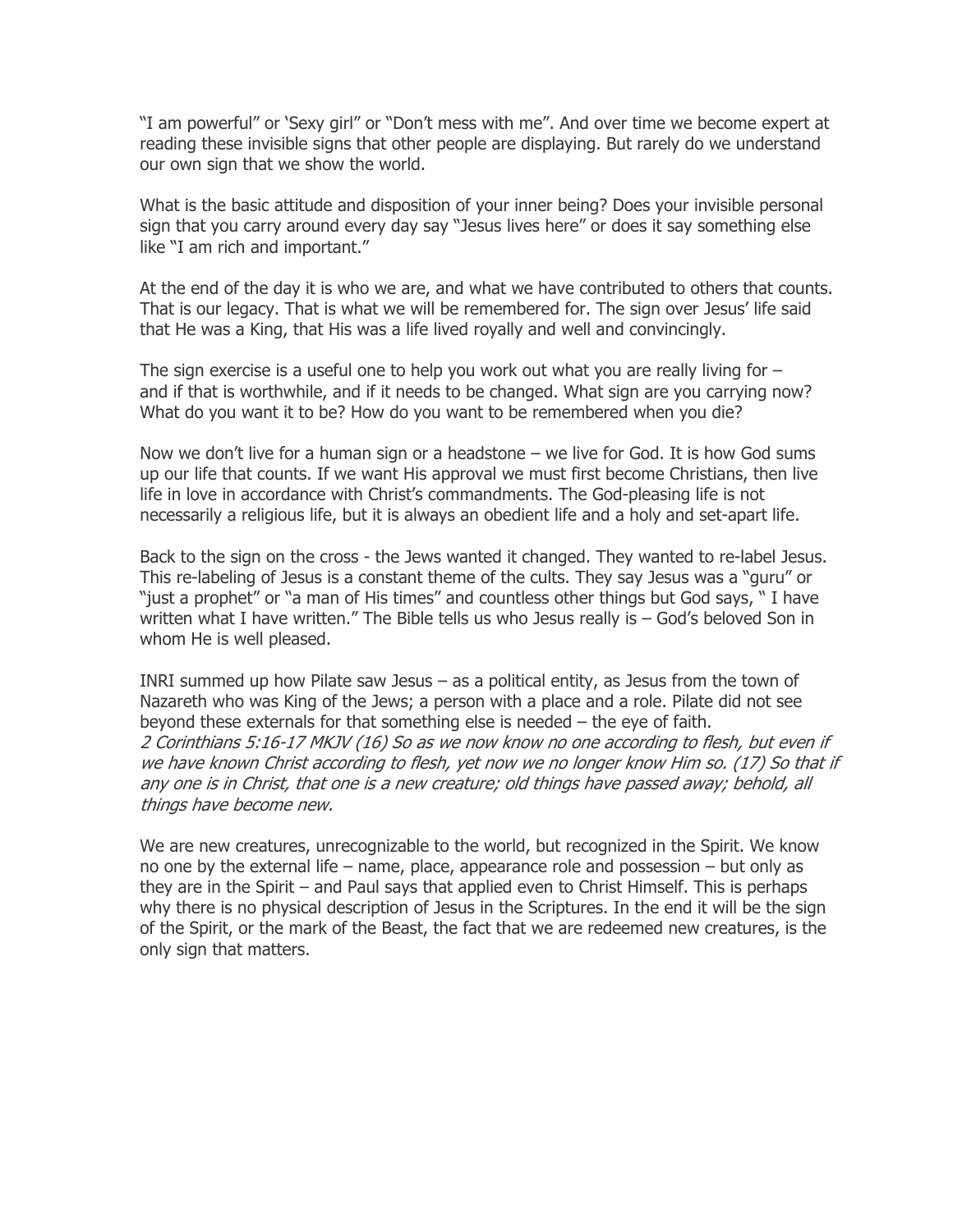#### Day 49 - John 19:23-27

# AT THE FOOT OF THE CROSS

John 19:23-27 MKJV Then when they had crucified Jesus, the soldiers took His garments and made four parts, one part to each soldier; and also His tunic. And the tunic was without seam, woven from the top throughout. (24) Therefore they said among themselves, Let us not tear it, but cast lots for it to find whose it shall be (that the Scripture might be fulfilled which says, "They parted my garments among them, and for my garment they cast lots"). Therefore the soldiers did these things. (25) And His mother stood by the cross of Jesus, and His mother's sister, Mary the wife of Clopas, and Mary Magdalene. (26) Then when Jesus saw His mother and the disciple whom He loved standing by, He said to His mother, Woman, behold your son! (27) Then He said to the disciple, Behold your mother! And from that hour that disciple took her into his own home.

There are three women named Mary in this passage: first there is Mary the mother of Jesus, the second Mary is the wife of Clopas, the father of the apostles James the Less and Joses (Matthew 10:3, 27:56, Mark 15:40). Clopas was, according to Eusebius, the brother of Joseph, the father of Jesus and so James the Less and Joses were thus cousins of Jesus. [Later on James the brother of Jesus also becomes an apostle meaning that many of the senior apostles were either brothers or cousins of Jesus.] The third woman called Mary is of course Mary Magdalene.

Even though a number of the apostles may have been relatives of Jesus along various family lines, this is never played on much in Scripture. They seem to lay no claim to it, which is perfectly in line with yesterday's passage about "recognizing Jesus according to the flesh".

2 Corinthians 5:16 MKJV (16) So as we now know no one according to flesh, but even if we have known Christ according to flesh, yet now we no longer know Him so.

How we are born in this world is of no consequence, even if we are physically related to Jesus Christ – it is of no consequence, we must be born again. You may be aware of some of the recent mysticism surrounding the Merovingian bloodlines who became Kings of France from the 5th to 8th century AD and who are supposed to be the heirs of Jesus Christ and Mary Magdalene. Apart from the blasphemy involved – it is of no consequence! It is NOT any sort of physical descent or bloodline or Grail inheritance that matters – but being born-again and filled with the Holy Spirit.

Paul specifically warns folk not to get caught up in such Jewish fables and genealogies. 1 Timothy 1:3-7 MKJV Even as I begged you to remain at Ephesus, when I was going to Macedonia, that you might charge some that they teach no other doctrine, (4) nor to give heed to fables and endless genealogies (which provide doubts rather than the nurture of God in faith). (5) But the end of the commandment is love out of a pure heart, and a good conscience, and faith unfeigned, (6) from which some, having swerved, have turned aside to foolish talking, (7) desiring to be teachers of the law, neither understanding what they say nor that which they affirm.

Putting that to one side, let us press on. The soldiers cast lots for the seamless robe of Jesus in fulfillment of an ancient prophecy in Psalm 22:18. Psalm 22 was probably written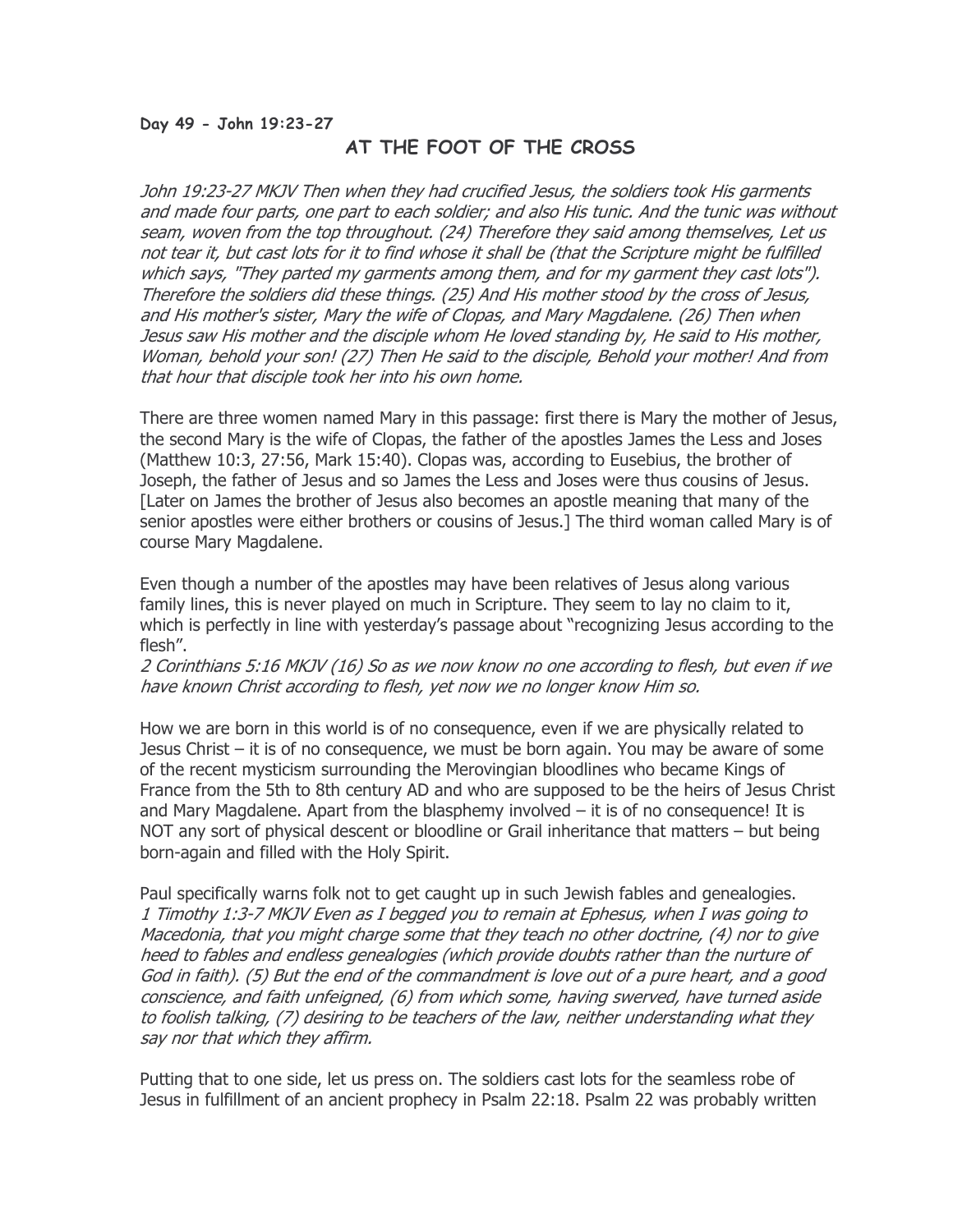sometime around 1000 AD and forecasts the cross, in detail, a thousand years in advance. The foreknowledge of God reaches far into the future to predict a seemingly trivial event soldiers casting lots for a robe. It is an act of callousness towards God, a seeking personal gain in the midst of the death of God's Son. The action reeks of grubby self-interest and a certain hardness towards suffering.

In contrast with this callousness is Jesus' consideration for His mother. "Then when Jesus saw His mother and the disciple whom He loved standing by, He said to His mother, Woman, behold your son! (27) Then He said to the disciple, Behold your mother! And from that hour that disciple took her into his own home." It is interesting that Jesus always calls Mary "woman" (see also John 2:4) and never "mother". In fact He seems to go to some lengths to minimize this relationship.

Matthew 12:46-50 MKJV But while He yet talked with the people, behold, His mother and His brothers stood outside, desiring to speak with Him. (47) Then one said to Him, Behold, Your mother and Your brothers stand outside, desiring to speak with You. (48) And He answered and said to him who told Him, Who is My mother? And who are My brothers? (49) And He stretched out His hand toward His disciples and said, Behold, My mother and My brothers! (50) For whoever shall do the will of My Father in Heaven, the same is My brother and sister and mother.

For someone as loving as Jesus, who truly cared for His mother and her welfare, this term "woman" is very unusual, especially in His last words to her from the cross. This brings us back to our point about the physical relationship to Christ - even a relationship as close as that of His mother. She was just a woman, another believer who did the will of God. It is almost as if the Holy Spirit, knowing ahead of time the problems that would come with Mary worship, made sure that the Scriptures painted the very opposite picture.

Christianity is a spiritual Kingdom not a physical lineage. God's Kingdom is not of this world (John 18:36) and is not inherited by flesh and blood (1 Corinthians 15:50). I do not care that George Bush and Dan Quayle are supposed to be of the Merovingian line and descendants of Jesus. That is utter codswallop! In God's eyes all that matters is the spiritual birth, being born from above, by the Holy Spirit – for God is impartial and is no respecter of persons.

Acts 10:34-35 KJV Then Peter opened [his] mouth, and said, Of a truth I perceive that God is no respecter of persons: (35) But in every nation he that feareth him, and worketh righteousness, is accepted with him.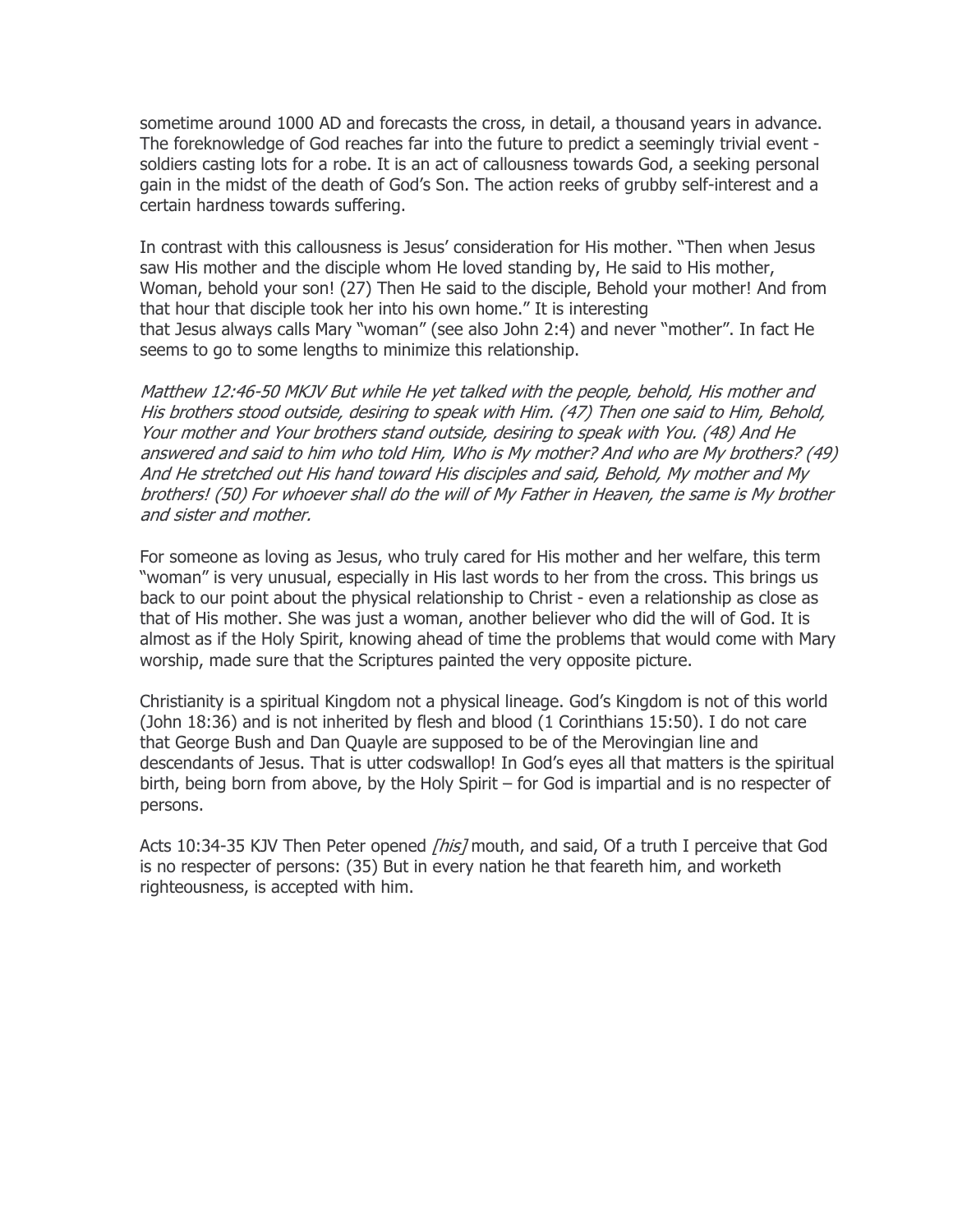#### Day 50 - John 19:28-30

## It Is Finished!

John 19:28-30 MKJV After this, knowing that all things were now accomplished, that the Scripture might be fulfilled, Jesus said, I thirst. (29) Then a vessel full of vinegar was set. And they filled a sponge with sour wine and put it upon hyssop, and put it to His mouth. (30) Then when Jesus had received the sour wine, He said, It is finished! And He bowed His head and gave up the spirit.

Jesus drank the cup of suffering and when the last drop was done He cries out "It is finished!" This verb is in the perfect tense – meaning that it was completely finished for all time, an absolute terminus of the work of the cross.

Matthew Henry puts it well: Especially observe the dying word wherewith Jesus breathed out his soul. It is finished; that is, the counsels of the Father concerning his sufferings were now fulfilled. It is finished; all the types and prophecies of the Old Testament, which pointed at the sufferings of the Messiah, were accomplished. It is finished; the ceremonial law is abolished; the substance is now come, and all the shadows are done away. It is finished; an end is made of transgression by bringing in an everlasting righteousness. His sufferings were now finished, both those of his soul, and those of his body. It is finished; the work of man's redemption and salvation is now completed. His life was not taken from him by force, but freely given up.

The writer to the Hebrews reinforces that the work of the cross was 'once for all time" and is not a repeated work like the work of earthly priests. Hebrews 7:26-27 MKJV For such a high priest became us, who is holy, harmless, undefiled,

separate from sinners and made higher than the heavens, (27) who does not need, as those high priests, to offer up sacrifice daily, first for his own sins and then for the people's sins. For He did this once for all, when He offered up Himself.

Hebrews 9:11-14 MKJV But when Christ had become a high priest of good things to come, by a greater and more perfect tabernacle, not made with hands, that is to say, not of this building (12) nor by the blood of goats and calves, but by His own blood He entered once for all into the Holies, having obtained eternal redemption for us. (13) For if the blood of bulls and of goats and the ashes of a heifer sprinkling the unclean sanctifies to the purifying of the flesh, (14) how much more shall the blood of Christ (who through the eternal Spirit offered Himself without spot to God) purge your conscience from dead works to serve the living God?

Hebrews 10:10-12 MKJV By this will we are sanctified through the offering of the body of Jesus Christ once for all. (11) And indeed every priest stands daily ministering and offering often the same sacrifices, which can never take away sins. (12) But this Man, after He had offered one sacrifice for sins forever, sat down on the right of God.

The cross is a finished work that was done once for all people and for all time. It does not need to be repeated in the Mass. Christ is not crucified again (in Heaven) whenever the Mass is held as some believe. Ceremonies, which need to be repeated, do not deal with sin. The cross has dealt with sin, once, for all time, two thousand years ago.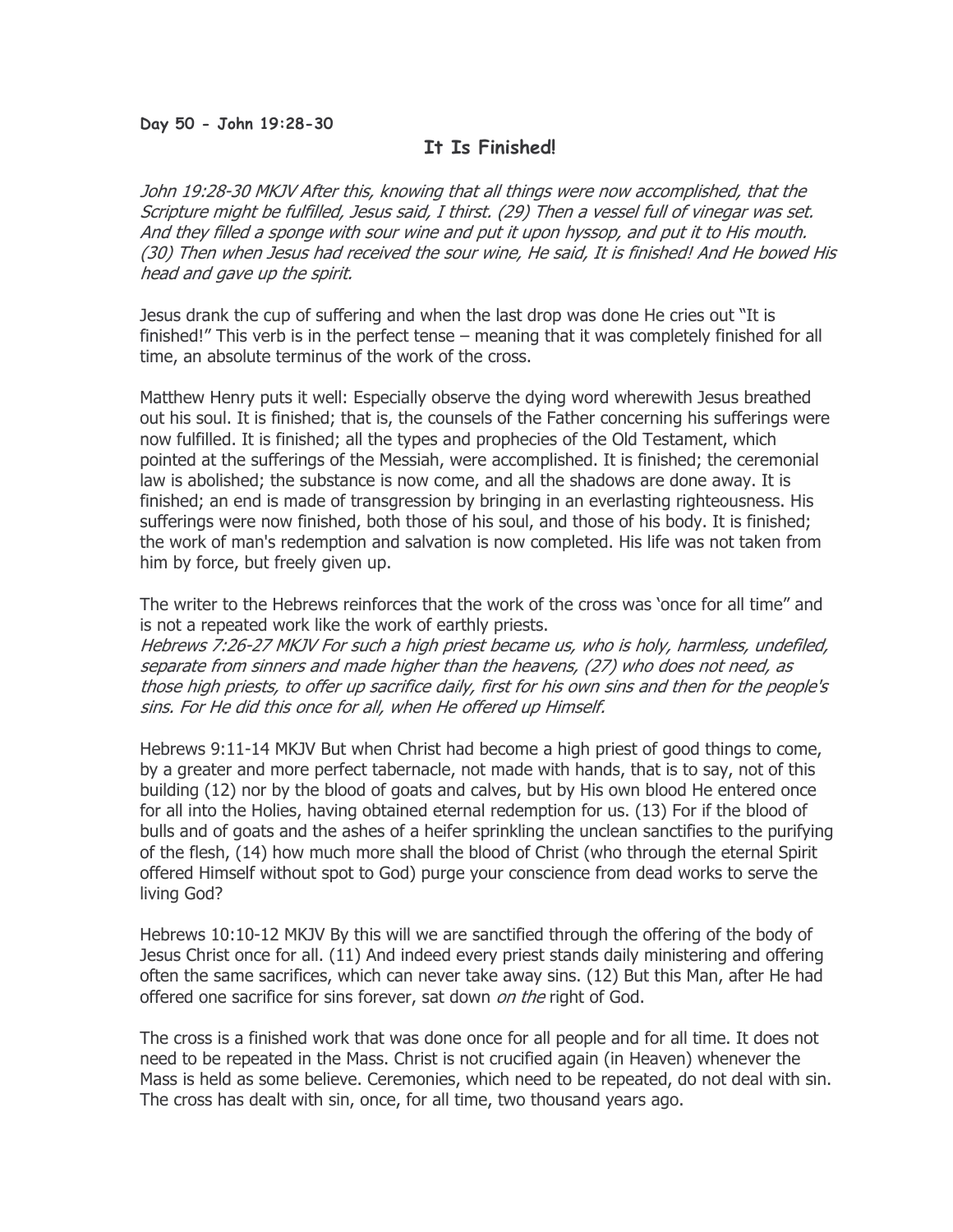This moment on the cross is the moment of the closing of the Old Testament and the bringing in of the New. When Jesus said, "It is finished" He was also speaking of the Old Covenant and the Jewish Law. Its provisions and its prophets were "until John" who was the last and greatest of the Old Testament saints (Matthew 11:11-13). Between John the Baptist and the cross was a strange period in which people "forced their way into" the Kingdom of God as the Old Covenant passed away. (See Matthew reference above) Then on the cross the "New Covenant in My blood" was sealed by His death and brought into being. (Matthew 26:28, 1 Corinthians 11:25, Hebrews 9:15)

The cross is the place where everything finishes – sin, sickness, law, condemnation, and all our pains, our iniquities and our grief. We die there with Christ. It is our cross also and our old nature is crucified with Christ. Through baptism we die and are buried with Christ that we might be raised to newness of life.

Romans 6:3-11 MKJV Do you not know that as many of us as were baptized into Jesus Christ were baptized into His death? (4) Therefore we were buried with Him by baptism into death, so that as Christ was raised up from the dead by the glory of the Father; even so we also should walk in newness of life. (5) For if we have been joined together in the likeness of His death, we shall also be in the likeness of His resurrection; (6) knowing this, that our old man is crucified with Him in order that the body of sin might be destroyed, that from now on we should not serve sin. (7) For he who died has been justified from sin. (8) But if we died with Christ, we believe that we shall also live with Him, (9) knowing that when Christ was raised from the dead, He dies no more; death no longer has dominion over Him. (10) For in that He died, He died to sin once; but in that He lives, He lives to God. (11) Likewise count yourselves also to be truly dead to sin, but alive to God through Jesus Christ our Lord.

Because of the cross we can count ourselves dead to sin and to the old life. It is finished. It is no longer "us". We have a new self, created in holiness and in the image of God, born from above by the living word of God.

(Ephesians 4:24, Colossians 3:10, 1 Peter 1:23, John 3:3,7) Glory not in the old, but in the new. The flesh profits nothing.

(John 6:63) All the pomp of this world is dung. It is the Spirit that gives life. It is finished, old things have passed away, behold all things are new!

2 Corinthians 5:16-17 MKJV (16) So as we now know no one according to flesh, but even if we have known Christ according to flesh, yet now we no longer know Him so. (17) So that if any one is in Christ, that one is a new creature; old things have passed away; behold, all things have become new.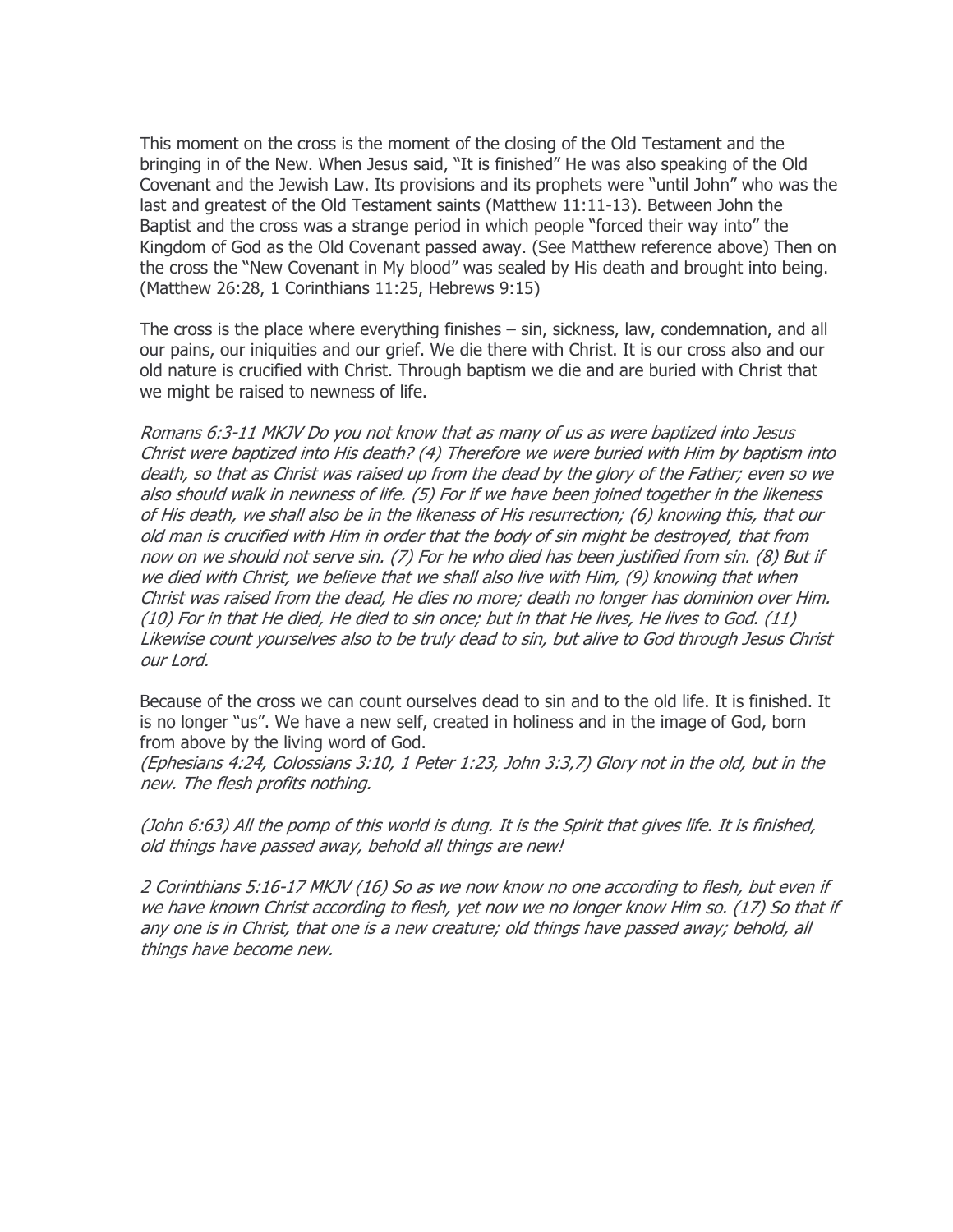#### Day 51 - John 19:31-37 THE ONE WHOM THEY PIERCED

John 19:31-37 ISV Since it was the Preparation Day, the Jews did not want to leave the bodies on the crosses during the Sabbath, for that was a particularly important Sabbath. So they asked Pilate to have the men's legs broken and the bodies removed. (32) So the soldiers went and broke the legs of the first man and then of the other man who had been crucified with him. (33) But when they came to Jesus and saw that he was already dead, they did not break his legs. (34) Instead, one of the soldiers pierced his side with a spear, and blood and water immediately came out. (35) The one who saw this has testified, and his testimony is true. He knows he is telling the truth so that you, too, may believe. (36) For these things happened so that the Scripture might be fulfilled: "None of his bones will be broken." (37) In addition, another passage of Scripture says, "They will look on the one whom they pierced."

"The one who saw this has testified, and his testimony is true." John the apostle was there and saw these things and records them for us "so that you, too, may believe". The events of the cross were extraordinary - darkness and earthquakes and a sense of doom. The temple curtain torn in two, prophecies fulfilled as the ages turn on a hinge. It would seem like something from the Lord Of The Rings – except it really happened and John saw it with his own eyes and tells us about it.

Here we find the Scriptures being fulfilled in detail: "For these things happened so that the Scripture might be fulfilled: "None of his bones will be broken." In addition, another passage of Scripture says, "They will look on the one whom they pierced." Apparently the breaking of the legs quickly suffocates the person on the cross as their lungs cannot suck in air under the weight of the person's body. It may also have placed lethal stress on the heart. The gruesome details are not that important.

Jesus did not suffer this fate as He had died, astonishingly quickly (Mark 15:44,45), because He had surrendered His Spirit to God.

God works His will through the ages and does His purposes right down to the last small detail. We can trust that the number of the Anti-Christ will be 666, and that Jesus will return in the clouds and that we will be changed in the twinkling of an eye because all the other prophecies, that have been fulfilled, have been fulfilled exactly and completely – and so these will also be fulfilled.

There are two amazing references in Scripture to "Him who they have pierced". One in Zechariah and another in the book of Revelation.

Zechariah 12:10 MKJV And I will pour on the house of David, and on the people of Jerusalem, the spirit of grace and of prayers. And they shall look on Me whom they have pierced, and they shall mourn for Him, as one mourns for his only son, and shall be bitter over Him, as the bitterness over the first-born.

Revelation 1:7 ISV Look! He is coming in the clouds. Every eye will see him, even those who pierced him, and all the tribes of the earth will mourn because of him. So be it! Amen.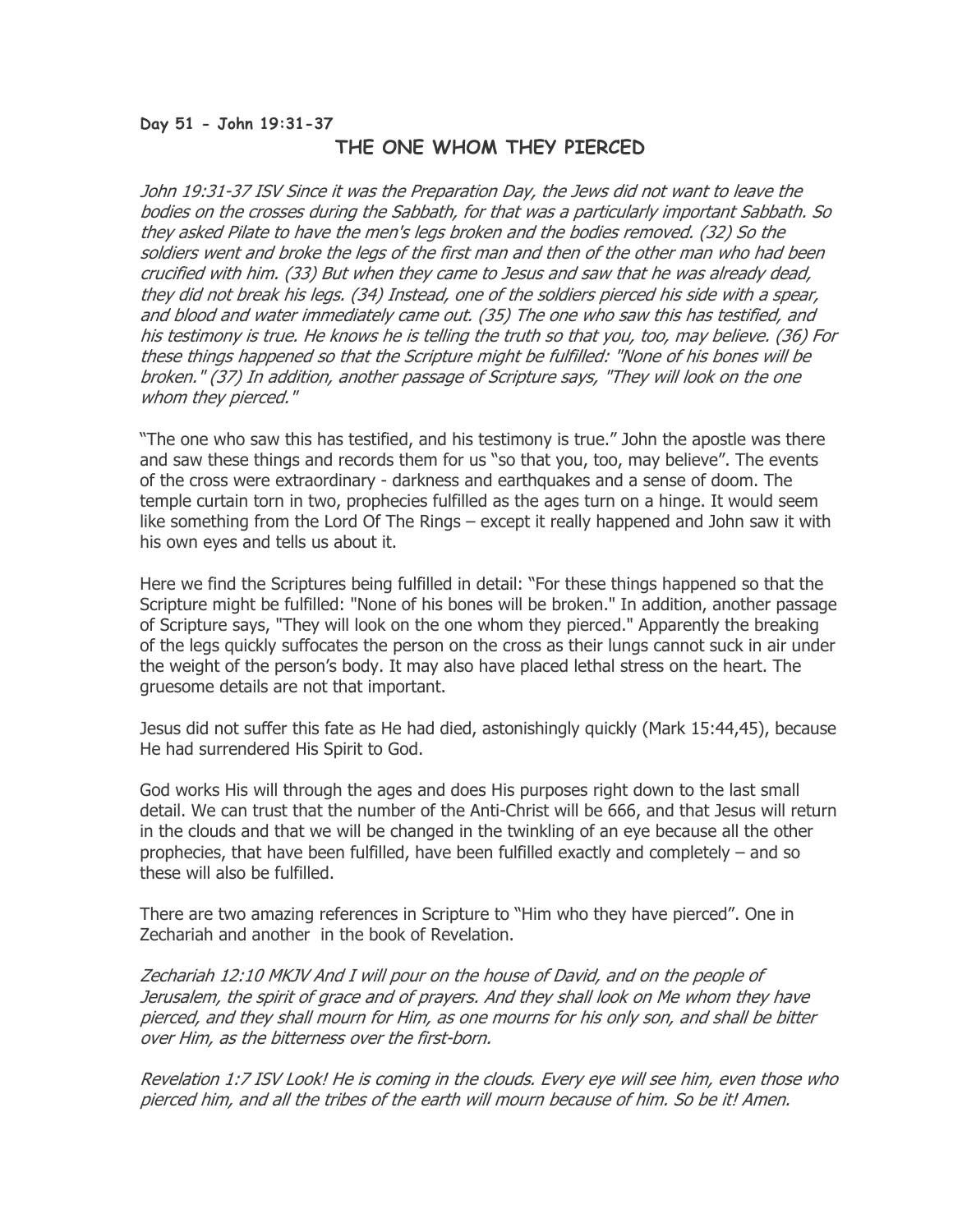This is a clear example of the double fulfillment of a prophecy. In the first fulfillment on the cross the Jews and the Romans looked on Jesus with the blood and water flowing out of His side as "one whom they had pierced". Later when Jesus returns on the clouds every eye shall see Him – even those (Jews and Romans) who pierced the side of Jesus. In Zechariah those who pierce Jesus are plainly Jews – the house of David. But the people who actually did the work were Roman soldiers! But they did it at the insistence of the Jews (John 19:31), so it is not unfair to say that the Jews pierced Christ.

In Revelation, (written in 90-95 AD, well after the demise of Jerusalem and the Temple in 70 AD) it seems the main emphasis is on Rome and Constantinople (both cities built on seven hills) and so the one's doing the piercing in Revelation 1:7 may be Romans – or the spiritual descendants of the Roman Empire – the West!

The same prophecy applies on the cross, and in the return of the Lord and to both Jews and Gentiles. Some prophecies such as Isaiah 7:14 may have even three or more fulfillments. They become ever-expanding spiritual principles.

One good example is God's word to Abraham: Genesis 12:3 MKJV And I will bless those that bless you and curse the one who curses you. And in you shall all families of the earth be blessed.

This prophecy applied to Abraham as an individual, then to his family, then to the nation of Israel, then to Christ and then to the Church "Galatians 3:29 MKJV And if you *are* Christ's, then you are Abraham's seed and heirs according to the promise."

This is at least a five-fold fulfillment! If you believe it also applies even to the modern state of Israel that would make a sixth fulfillment.

All Old Testament prophecies are fulfilled in Christ, some seem to "stop at the cross" and go no further (e.g. not a bone of His body will be broken) other are carried forward to the Church Age and the Return of Christ e.g. "they shall look upon Him who they pierced". The whole Law stops at the cross (Romans 7:1-11) but knowledge (wisdom) and prophecy continue until the return of Christ when they too shall pass away in the perfect knowledge of God. (1 Corinthians 13:8-13) The word of God is accurate, precise and true – and eternal. God will do His will and fulfill His Word and we can count on that.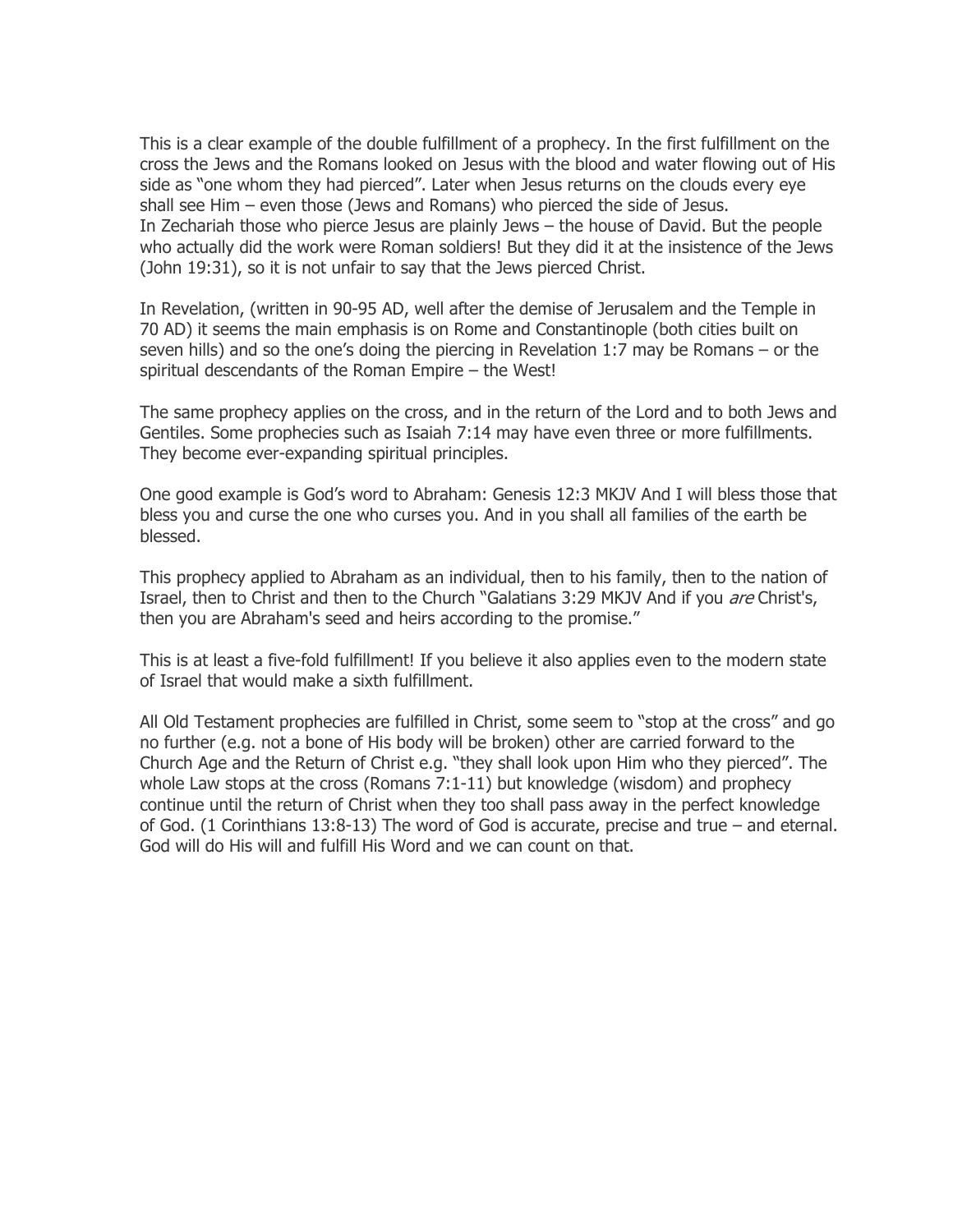#### Day 52 - John 19:38-42

### THE BODY OF JESUS

John 19:38-42 MKJV And after these things, Joseph of Arimathea, being a disciple of Jesus (but secretly for fear of the Jews) begged of Pilate that he might take away the body of Jesus. And Pilate gave permission. Then he came and took the body of Jesus. (39) And Nicodemus also came, who at the first came to Jesus by night, and brought a mixture of myrrh and aloes, about a hundred pounds. (40) Then they took the body of Jesus and wound it with linens with the spices, as is the custom of the Jews to bury. (41) And in the place where He was crucified there was a garden, and in the garden a new tomb in which no one yet had been placed. (42) There, then, because of the Preparation of the Jews, because the tomb was near, they laid Jesus.

Today's Eternity-DBS will be a little longer than usual because I wish to put to tackle British Israelite-ism, and some of the Bible Code humbug that has recently become popular and erodes the faith of many - and which have Joseph of Arimathea as a central character. You may skip the "historical stuff" and go to the devotional at the end if you prefer. [Historical Stuff begins..]

(1) These legends tend to have Joseph of Arimathea as a central character and cast him as an uncle of Mary (and thus of Jesus) who took Jesus to England as a child (on business trips) and returned in 63 AD (with Mary Magdalene) and the Holy Grail to found an oratory and monastery at Glastonbury and thus started Christianity in England. Lets look at some facts - Joseph of Arimathea is already a senior member of the Sanhedrin in 29 AD when he receives the body of Jesus. That means he is at least 40 (for admittance to the Sanhedrin) and probably 50 or more. In 63 AD he would be about 80. I don't think an 80 year old man would get up to all the missionary adventures he is credited with in Glastonbury.

(2) There is no credible church historian that I know of who agrees with these legends.

(3) The legends are distinctly nationalistic and frequently racist in character as if God had national preferences. This is clearly contrary to the teaching of the New Testament. (Galatians 3:28, Colossians 3:11, Romans 10:12)

(4) They involve paganistic views of the Holy Grail and other "magic objects" such as Joseph's staff that sprouts and turns into a tree atop Allweary Hill.

(5) The fruit of British Israelite-ism is, and has always been, bigotry and spiritual disaster. At best it is a distraction, at worst it is a destructive heresy. Spiritual growth comes from humility, love and a focus on the cross of Christ – not on racial pride.

(6) Such conspiracy theories and notions tend to replace the Scriptures with mystical humbug and lead people astray from the Truth that is in Christ. Moreover they regard some populist historian as having more insight than the people who put the Canon together in the early Church – who were much closer to the facts.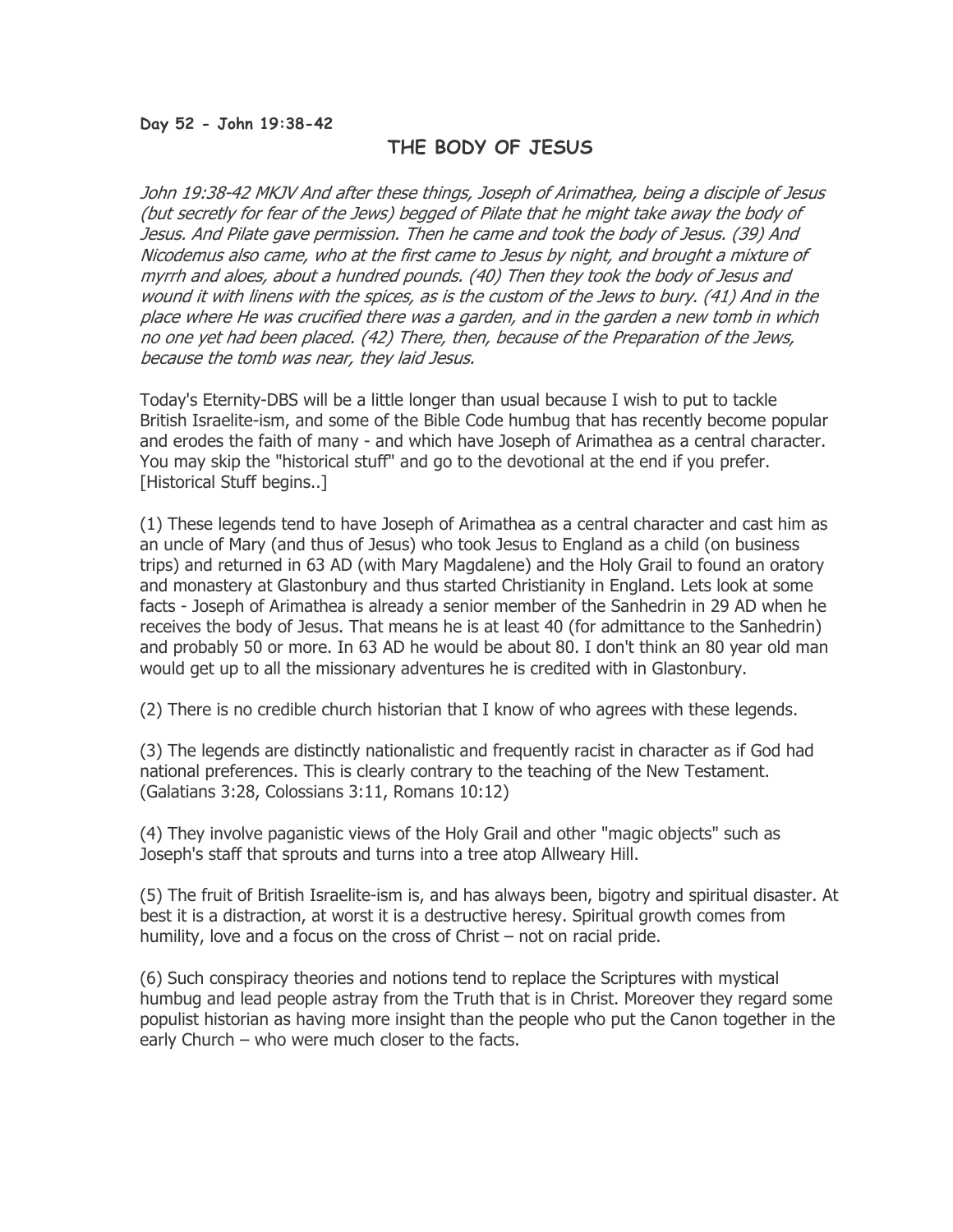That said – both Nicodemus and Joseph of Arimathaea are interesting characters in their own right. Here is a little about them, the first is from John Gill's Exposition Of The Entire Bible, the second is from the ISBE (International Standard Bible Encyclopedia) Nicodemus; frequent mention is made of "Nicodemon ben Gorion", the brother of Josephus ben Gorion (p), the writer of the Wars and Antiquities of the Jews; and there are some things which make it probable, that he was the same with this Nicodemus; for the Nicodemon the Jews speak so much of, lived in this age; as appears, not only from his being the brother of Josephus, but also from his being contemporary with R. Jochanan ben Zaccai, who lived in this time, and until the destruction of the temple;… he (Nicodemus) is represented as very rich, and is said to be one of the three rich men in Jerusalem (r), and who was able to have maintained a city ten years.

Joseph of Arimathaea (apo´ Arimathai´as; for etymology, etc., of Joseph, see general article on JOSEPH): Joseph of Arimathea - a place the locality of which is doubtful, but lying probably to the Northwest of Jerusalem - was a "rich man" ( $Mat$  27:57), "a councilor of honorable estate," or member of the Sanhedrin (Mark 15:43; Luke 23:50), "a good and righteous man ... who was looking for the kingdom of God" (Luke 23:50; Mark 15:43), and "himself was Jesus' disciple" (*Mat 27:57; John 19:38*). Although he kept his discipleship secret "for fear of the Jews" (John 19:38), he was yet faithful to his allegiance in that he absented himself from the meeting which found Jesus guilty of death (compare Luke  $23:51;$ Mark 14:64). But the condemnation of his Lord awakened the courage and revealed the true faith of Joseph. On the evening after the crucifixion he went "boldly" to Pilate and begged the body of Jesus. There is a fine touch in that he himself took down the body from the cross. With the assistance of Nicodemus he wound it in fine linen with spices (compare Mat  $27:57$ , Joseph was a "rich man") and brought it to the new sepulcher in the garden near the place of His crucifixion. There they "laid him in a tomb that was hewn in stone, where never man had yet lain" and 'rolled a stone against the door of the tomb' (compare Mat 27:57-60; Mark 15:42-46; Luke 23:50-53; John 19:38-42). In this was held to be the fulfillment of the prophecy of Isa 53:9. [Historical Stuff ends.]

From all of the above we can see that both Nicodemus and Joseph were very wealthy. The one hundred pounds of spices would have been very expensive on its own. At say \$5 an ounce (cheap for perfume and spices) it would be around \$8000. It was a lavish and considerate burial in a fine grave, in which no-one had yet laid, it was the burial of a Prince, or of the King of The Jews.

The growth in courage of both Joseph and Nicodemus is recorded here. Joseph was a secret disciple as was Nicodemus, who came to Jesus by night before (John 3:1-18). Now they are seen boldly asking Pilate for the body of Jesus. Their days of secrecy are over, and extrabiblical sources have them being persecuted by the Jews, even bankrupted and driven out of Jerusalem and buried in common graves. It was costly to oppose the Sanhedrin – their own group, and to honor the One the High Priests had crucified.

John's account also puts to rest the Swoon Theory – which Jesus "just appeared to be dead". In this account Jesus is wrapped in linen cloths with the spices placed between the layers of linen. An air-tight, extremely pungent and absolutely suffocating arrangement. A similar arrangement (a wet cloth on the face) ensured the death by suffocation of the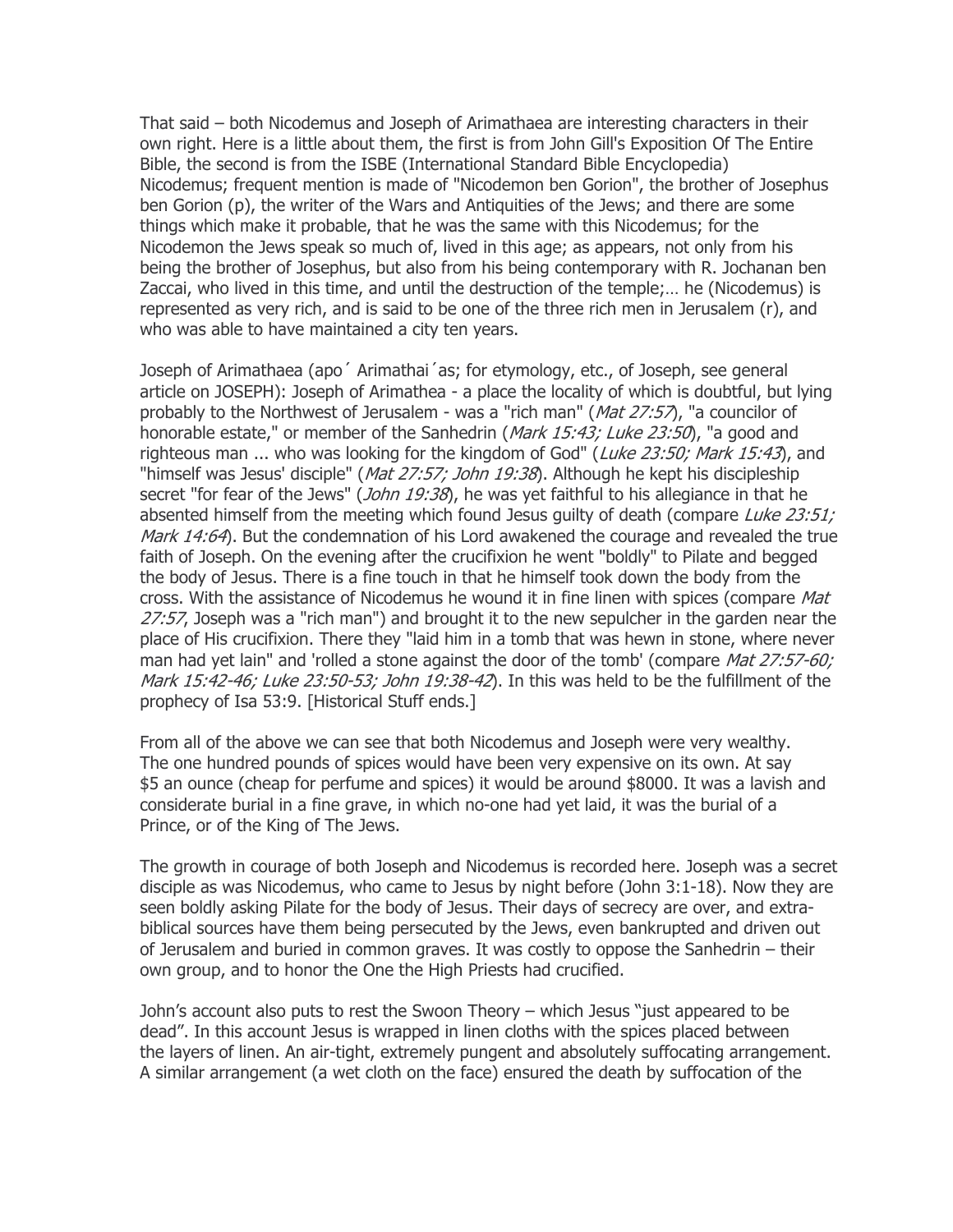King of Syria (2 Kings 8:15). If Jesus had "swooned" He would not have survived the burial procedure!

On another level we can see that "the body of Christ deserves the best". The Church is now the body of Christ (1 Corinthians 12:12-31)and should be honored in all her manifestations – as local churches, house churches, cathedrals, mission stations, home groups and wherever believers meet as called out ones.

"And in the place where He was crucified there was a garden, and in the garden a new tomb in which no one yet had been placed." Jesus was crucified in or near a garden! We often see pictures of Jesus being crucified atop a barren hill. But it seems it was not the actual case. The body was simply taken off the cross and placed in a tomb in the memorial garden.

The tomb was near the cross. It was convenient to move the body of Jesus there before sunset and the start of the Day of Preparation (Jewish days start at sunset), as Jesus died in the late afternoon some time after 3 PM. The place of resurrection is often close t to the place of death. When we are hit hard by life and die inwardly, it is often exactly where we are "buried" that we rise.

Finally the ancient prophecy of Isaiah is fulfilled:

Isaiah 53:9 MKJV And He put His grave with the wicked, and with a rich one in His death; although He had done no violence, nor was any deceit in His mouth.

Jesus was the pure and innocent King of the Jews. Such a one could not stay dead, could not stay wrapped in linen and buried in myrrh and aloes. Here was spiritual power, seemingly motionless, but working a great redemption. It is interesting to note that the three points we most celebrate in Jesus life were times He was unable to lift a finger.

The birth when He was wrapped tightly in swaddling clothes, the cross where the nails held Him down and the resurrection where Jesus was dead, buried and wrapped in grave clothes. Be still and know that I am God. (Ps 46:10)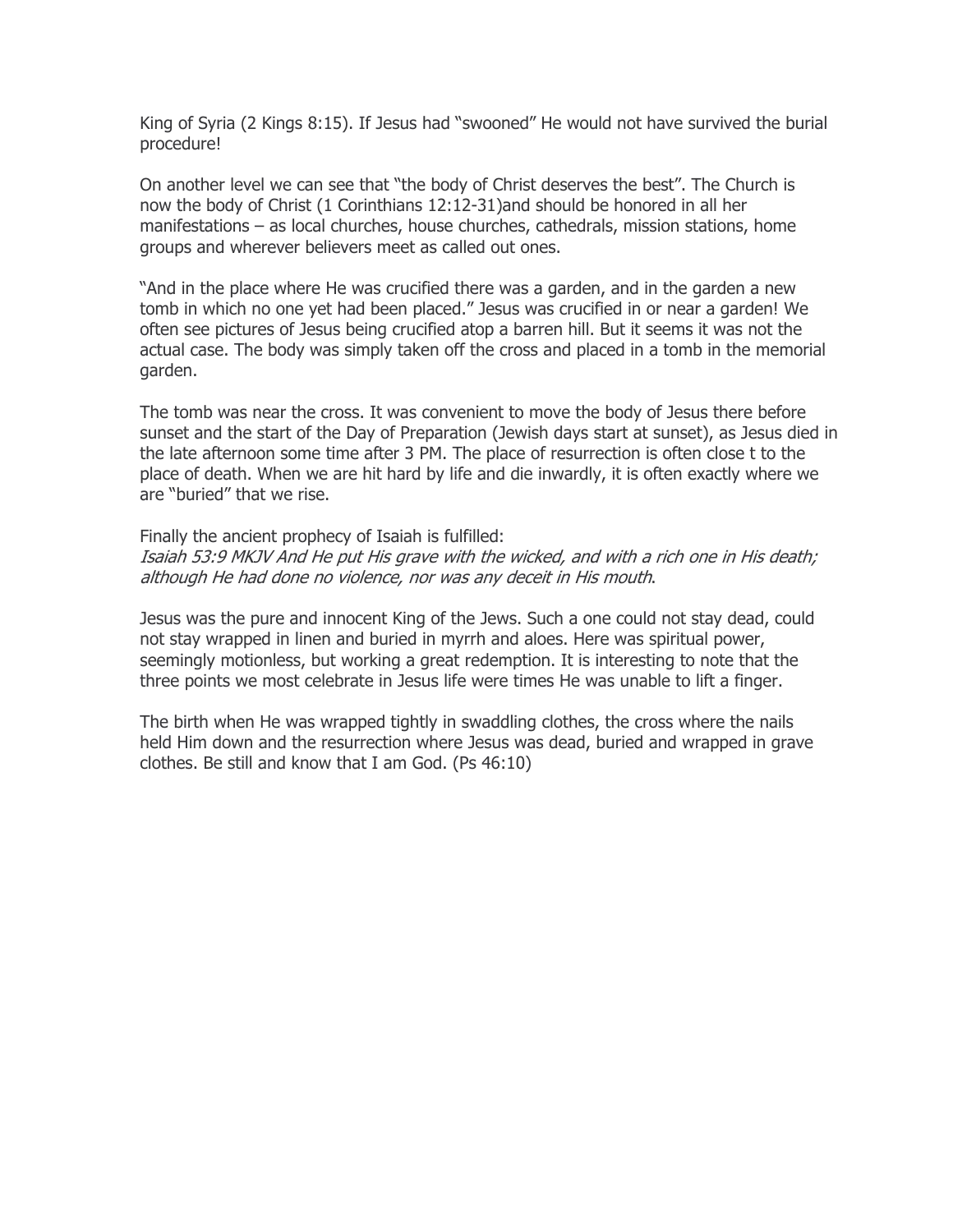### Day 53 - John 20:1-10 THE RIDDLE OF THE EMPTY TOMB

John 20:1-10 MKJV The first of the sabbaths Mary Magdalene came early to the tomb, darkness still being on it, and she saw the stone taken away from the tomb. (2) Then she ran and came to Simon Peter, and to the other disciple whom Jesus loved, and said to them, They have taken away the Lord out of the tomb, and we do not know where they have laid Him. (3) Therefore Peter and that other disciple went forth and came to the tomb. (4) So they both ran together. And the other disciple outran Peter and came first to the tomb. (5) And stooping down he saw the linens lying, yet he did not go in. (6) Then Simon Peter came following him and went into the tomb. And he saw the linens lying there. (7) And the grave-cloth that was on His head was not lying with the linens, but was wrapped up in one place by itself. (8) Therefore, then, that other disciple also went in, the one who came first to the tomb. And he saw and believed. (9) For as yet they did not know the Scripture that He must rise again from the dead. (10) Then the disciples went away again to themselves.

As a young boy I used to devour Enid Blyton's children's novels about the Secret Seven and the Famous Five. The kids would discover a treasure or find out about a jewel robbery and solve the mystery. There was always much discussion among the heroes about the significance of events, or what this clue or that clue meant, and the kids were all firm friends. Today's verses have that same air of puzzled friends working together to solve a big mystery that they know is very important. So we will call it: The Riddle Of The Empty Tomb.

First come the girls who discover the mystery – Jesus is not there, the tomb is empty. So they run back and tell the boys, who acting just like boys, don't believe them - then have a foot race to see who can get there first. John, the youngest disciple, wins over Big Peter.

Mary's dramatic opening line: "They have taken away the Lord out of the tomb, and we do not know where they have laid Him." - would have galvanized everyone into action. They ran with pounding adrenalin and then saw an odd sight - neatly folded grace clothes. If the soldiers or grave robbers had stolen the body they would hardly have removed the sticky myrrh and aloe soaked grave clothes and neatly folded up all the linen wrappings. They would simply pick up Jesus body, grave clothes and all and moved Him. Or they would tear off the grave clothes and leave a mess behind. There they were in two neat piles – one of the wrappings, and another of the face cloth. As far as I can make out there seem to be three different sets of cloths – a main shroud mentioned in Mark, a large linen sheet. Underneath this would have been wrappings going around the body with ointment between the layers of the wrappings. Then another wrapping seems to have gone over the head.

The shroud would have covered them all. After reading a few books I think, on balance of the evidence, that the Shroud of Turin may well be the burial cloth of Jesus. Anyway, the mystery at this point has two components: Who moved the stone? (Mark 16:3) And John's implied question - Who removed the grave clothes and folded them? John does not mention the stone or the angel but focuses on the piles of cloths because they are what caused him to believe. This was done not by an enemy – who would have scattered things, but by a friend who carefully put them by. The tomb would have smelled of myrrh. And the question would have hung in the air:- Who did this? And why? Why remove the wrappings? What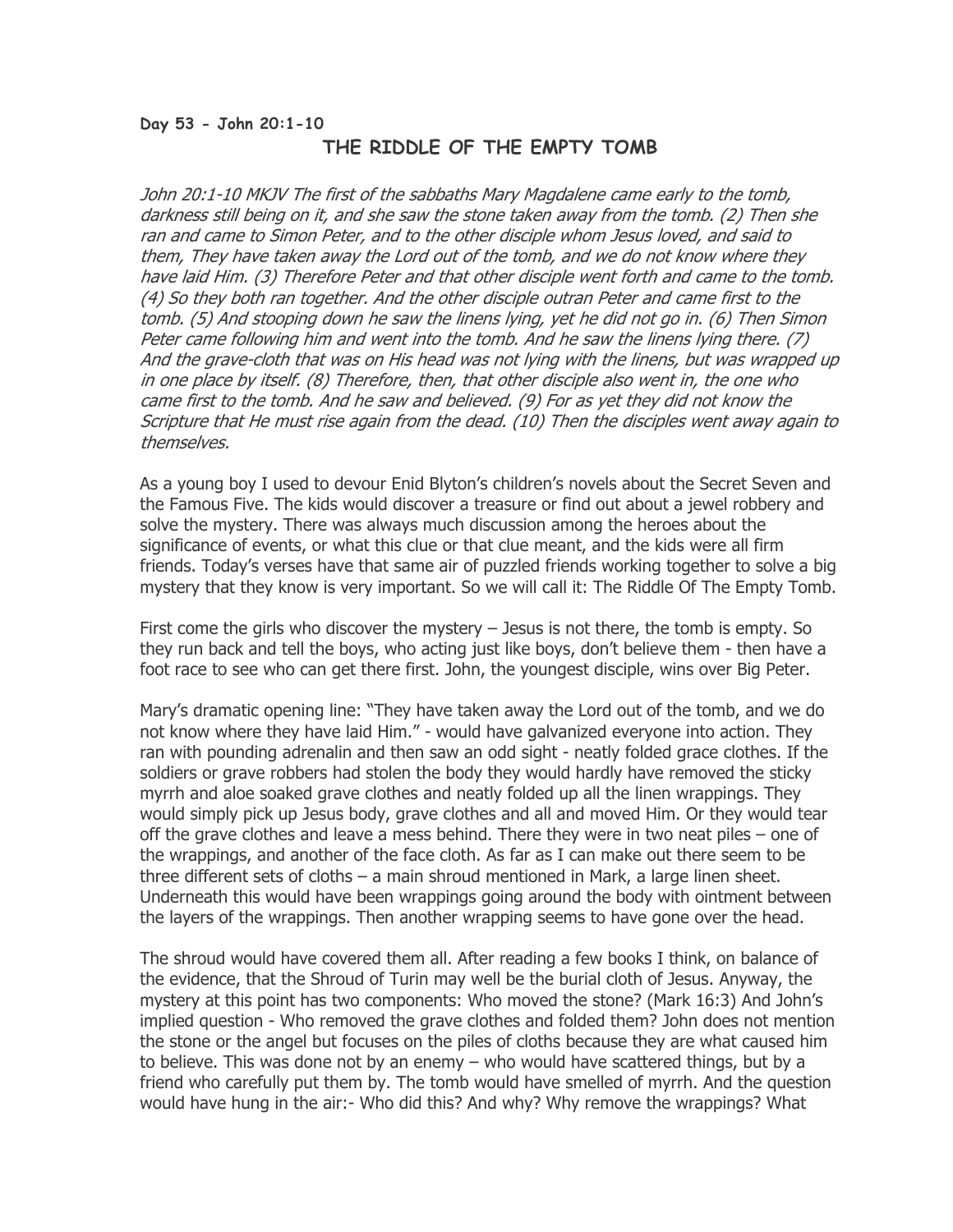would anyone want with a beaten and crucified human body? The Jews wanted Jesus sealed up and so did the Romans. Where did the guard go? And who dared to break the Roman seal? This was unusual, even supernatural, an X-files moment. There are times when something "normal" like neatly folded grave clothes can be the spookiest thing of all. Like coming back home and seeing your husband smoking his pipe when you were certain he was killed in a plane crash. Normal can be shocking.

"And he saw and believed." John saw the grave cloths and somehow knew that Jesus was up, and His Spirit was about and things were happening again, just like before. John, who was particularly close to Jesus, knew, in his inner being, that He was no longer dead. The sort of things that Jesus did, were heaping again, it had to be Him!

"For as yet they did not know the Scripture that He must rise again from the dead." The resurrection of the Messiah is quite hidden in the Old Testament and it took Jesus' teaching session on the Emmaus Road later that day to make things plain to them. Isaiah 53:10, Job (Job 14:13-15; Job 19:25-29), a few Psalms (Psalm 17:15; Psalm 16:11; Psalm 49:15; Psalm 73:24,) and Daniel 12:2 may be among the Scriptures that Jesus used.

"Then the disciples went away again to themselves." They went back to the group and to their own reflections and puzzled over these things. Finally reports of Jesus' appearance, and His standing in their midst, convinced them of the truth of the matter. Jesus always taught His disciples to have what I call a "verifiable faith". A faith based on personal experience or on the testimony of two or three reliable witnesses.

Philosophers call this "inter-subjective testability" – is that a number of subjects (people) can, at least in theory, test the truth or falsity of the proposition. If I say: " there is now water in the dry creek-bed" then a number of folk can go and check and verify that it is so. However if I say: "Last night I dreamt of pink elephants in white tutus" – that is untestable. No one can say whether that is true or false. That is why the Scriptures tell us not to rely too much on dreams and visions (Colossians 2:8 following).

The empty tomb was verified by a number of witnesses. The post-resurrection sightings were seen by over 500 people ( 1 Corinthians 15;5,6) thus establishing these claims - and the body of Jesus was never produced by the Jews. The key points of the Christian faith are inter-subjectively testable – which is why there are four gospels not just one! We have a faith that checks out when examined by historians, archaeologists and linguists. The excellent Evidence That Demands A Verdict series by Josh McDowell is very helpful in this regard.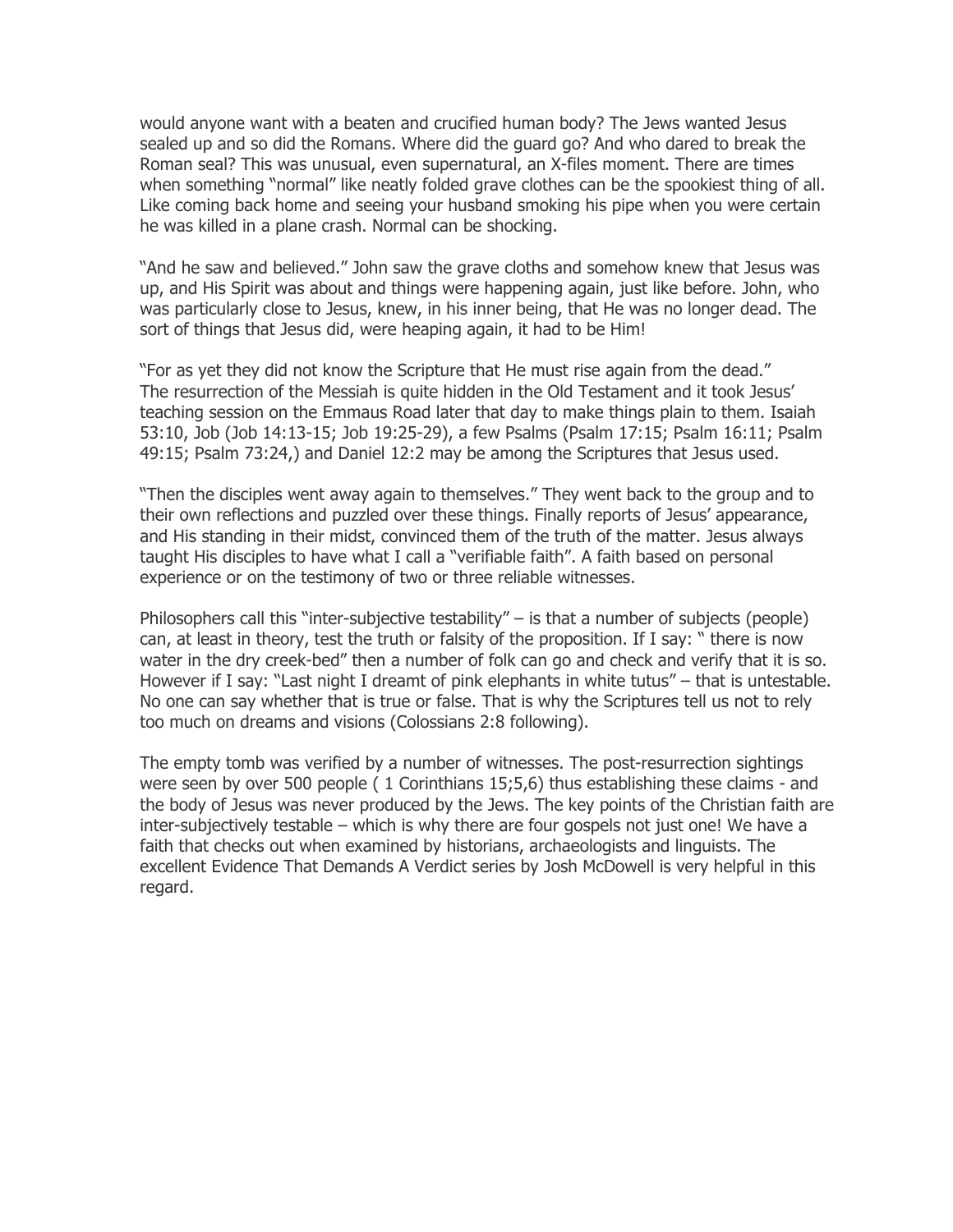### Day 54 - John 20:11-18

## MARY AT THE TOMB

John 20:11-18 MKJV But Mary stood outside of the tomb, weeping. And as she wept, she stooped down into the tomb. (12) And she saw two angels in white sitting there, the one at the head and the other at the feet, where the body of Jesus had lain. (13) And they said to her, Woman, why do you weep? She said to them, Because they have taken away my Lord, and I do not know where they have laid Him. (14) And when she had said this, she turned backward and saw Jesus standing, but she did not know that it was Jesus. (15) Jesus said to her, Woman, why do you weep? Whom do you seek? Supposing Him to be the gardener, she said to Him, Sir, if you have carried Him away from here, tell me where you have laid Him and I will take Him away. (16) Jesus said to her, Mary! She turned herself and said to Him, Rabboni! (which is to say, Master!) (17) Jesus said to her, Do not touch Me, for I have not yet ascended to My Father. But go to My brothers and say to them, I ascend to My Father and Your Father, and to My God and your God. (18) Mary Magdalene came and told the disciples that she had seen the Lord and that He had spoken these things to her.

Peter & John miss the obvious – two angels and Jesus! Somehow they just saw the empty tomb and the grave clothes. But Mary stands outside the tomb weeping, it does not say for how long, but she is there, distraught with grief. Her tears seem to open Heaven, the angels appear, and Jesus talks to her.

The angels, and Jesus, ask exactly the same question: "Woman, why do you weep?" God seems to always be asking people why they are acting or reacting in certain ways (e.g. Genesis 4:6, Exodus 14;15, Joshua 7:10, Mark 4:40). This question (why do you...) is one way that God draws out the contents of the human heart and teaches people a lesson. It is also unpresumptuous and does not pretend to know why someone is reacting a certain way. We often misread a reaction thinking it is because of A or B when actually it is because of something else entirely. It does not hurt to take a few moments to genuinely ask: "Why are you crying" – and thus share the graciousness of God, Jesus and the angels.

Mary's answer was her concern for Jesus. "Because they have taken away my Lord, and I do not know where they have laid Him." Mary was weeping because she had lost Jesus, her Lord. The idea of "losing Jesus" may seem strange to us who just see Jesus as a heavenly figure. But Jesus was Mary's friend, Savior and Lord and He had a physical body and Mary wanted to care for it. Jesus was tangible for Mary.

Jesus needs to be much more than an idea in a book. He needs to be a real person that we know personally, through the Spirit. Jesus is not a mere doctrine, to be argued over – one nature or two, part of the Trinity or not (though these things are important), Jesus is a living Spirit, a life-giving Spirit, (1 Corinthians 15:45) that we need to come to know and have dwell within us.

"I will take Him away" – an impossible feat for Mary alone, but devotion sees nothing as impossible. Out of love for God many 'attempt the impossible' – and succeed.

"Jesus said to her, Mary!" God calls us by name. The first word that Jesus spoke after the resurrection was the name of a human being – Mary. The age of the resurrection is an age of personal communion between God and us.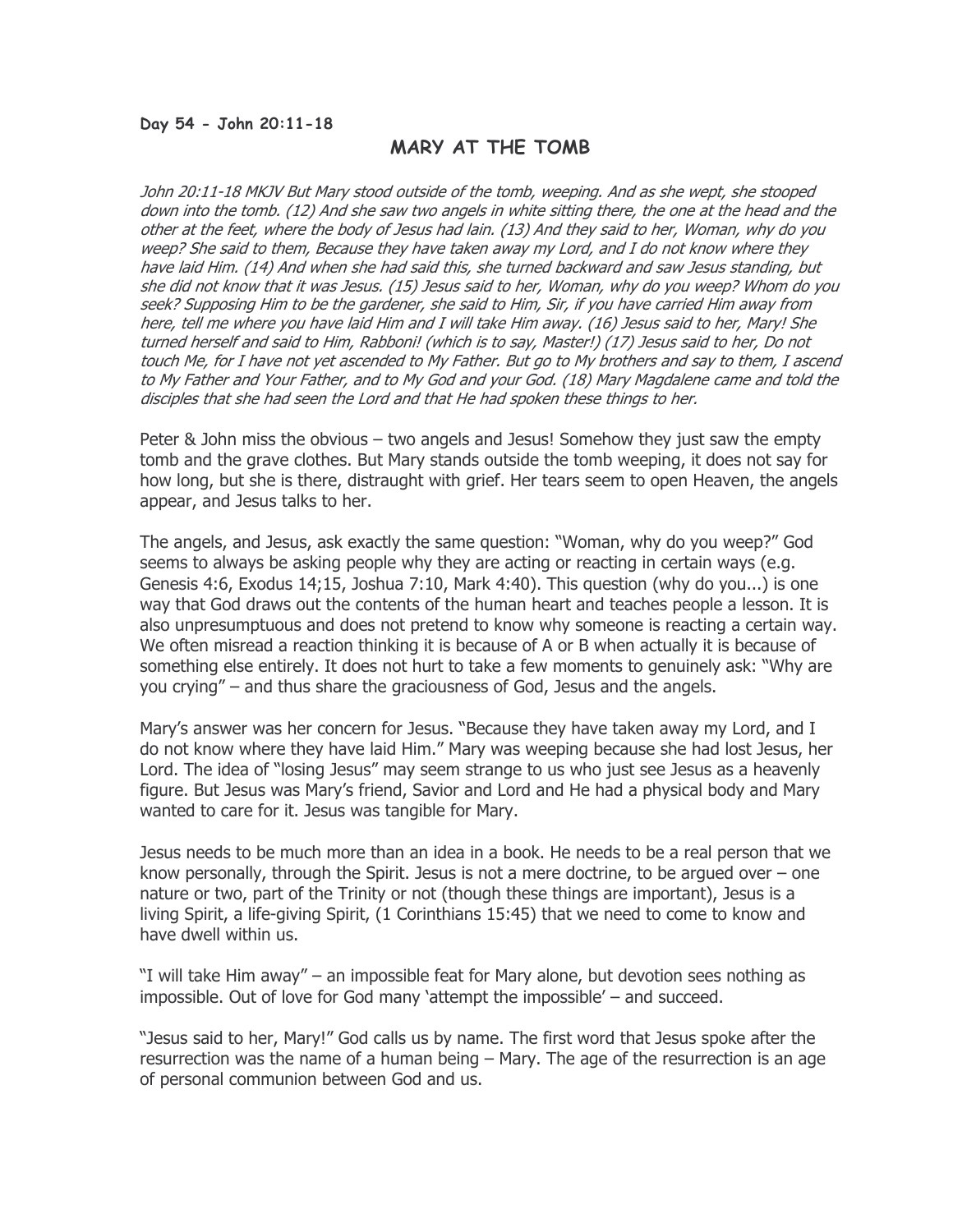"She turned herself and said to Him, Rabboni! (which is to say, Master!)" Rabboni is the Aramaic/Chaldean version of Rabbi and means "honorable sir/great one" and was used of certain teachers in Jesus' day. None of Mary Magdalene's terms of address to Jesus imply marriage or physical intimacy; they are all formal terms of respect.

"Do not touch Me". Jesus backs away from Mary's embrace. His post-resurrection body was in such a form that it should not be touched. "for I have not yet ascended to My Father."

"But go to My brothers and say to them, I ascend to My Father and Your Father, and to My God and your God." Jesus refers to the disciples as His brothers (see next verse). This is in line with the following Scriptures:

Matthew 12:49-50 MKJV And He stretched out His hand toward His disciples and said, Behold, My mother and My brothers! (50) For whoever shall do the will of My Father in Heaven, the same is My brother and sister and mother.

Hebrews 2:11-13 MKJV For both He who sanctifies and they who are sanctified are all of One, for which cause He is not ashamed to call them brothers, (12) saying, "I will declare Your name to My brothers; in the midst of the assembly I will sing praise to You." (13) And again, "I will put My trust in Him." And again, "Behold Me and the children whom God has given Me."

Since the resurrection all born-again believers are brothers of Jesus Christ. Jesus Himself defines this relationship by saying: "to My Father and Your Father, and to My God and your God." Nothing could be easier - we have the same Father as Jesus – therefore we are brothers, and that Father is God, the same God as that of Jesus Christ.

The resurrection and ascension have put New Covenant Christians on an entirely different spiritual level to Old Covenant Jews. Now, due to God's grace (not our goodness) we are made sons of God, brothers of Jesus, and citizens of Heaven with access to the Throne of God, via the Holy Spirit who now dwells personally in us. We are literally seated in the heavenly realms with Christ Jesus (Ephesians 2:6,7; 1:20).

When Jesus says: "to My Father and Your Father, and to My God and your God" He is allowing the disciples into the family and household of God. (Ephesians 2:19) Thus the Lord's Prayer starts with the revolutionary words "Our Father."

"Mary Magdalene came and told the disciples that she had seen the Lord and that He had spoken these things to her." Mary does what Jesus told her to do. A simple enough job, but she was the first witness to the Resurrection, the one who witnessed to the apostles. Middle Eastern culture did not validate the witness of a woman – but Jesus did. The Samaritan woman at the well was the first to give witness to His Messiah-ship, and Mary Magdalene was the first to give witness to the Resurrection.

Mary simply told others what she had seen and heard and what Jesus had said to her. That is always a good starting point! Tell others what you have personally experienced of Jesus – and what He has said to you.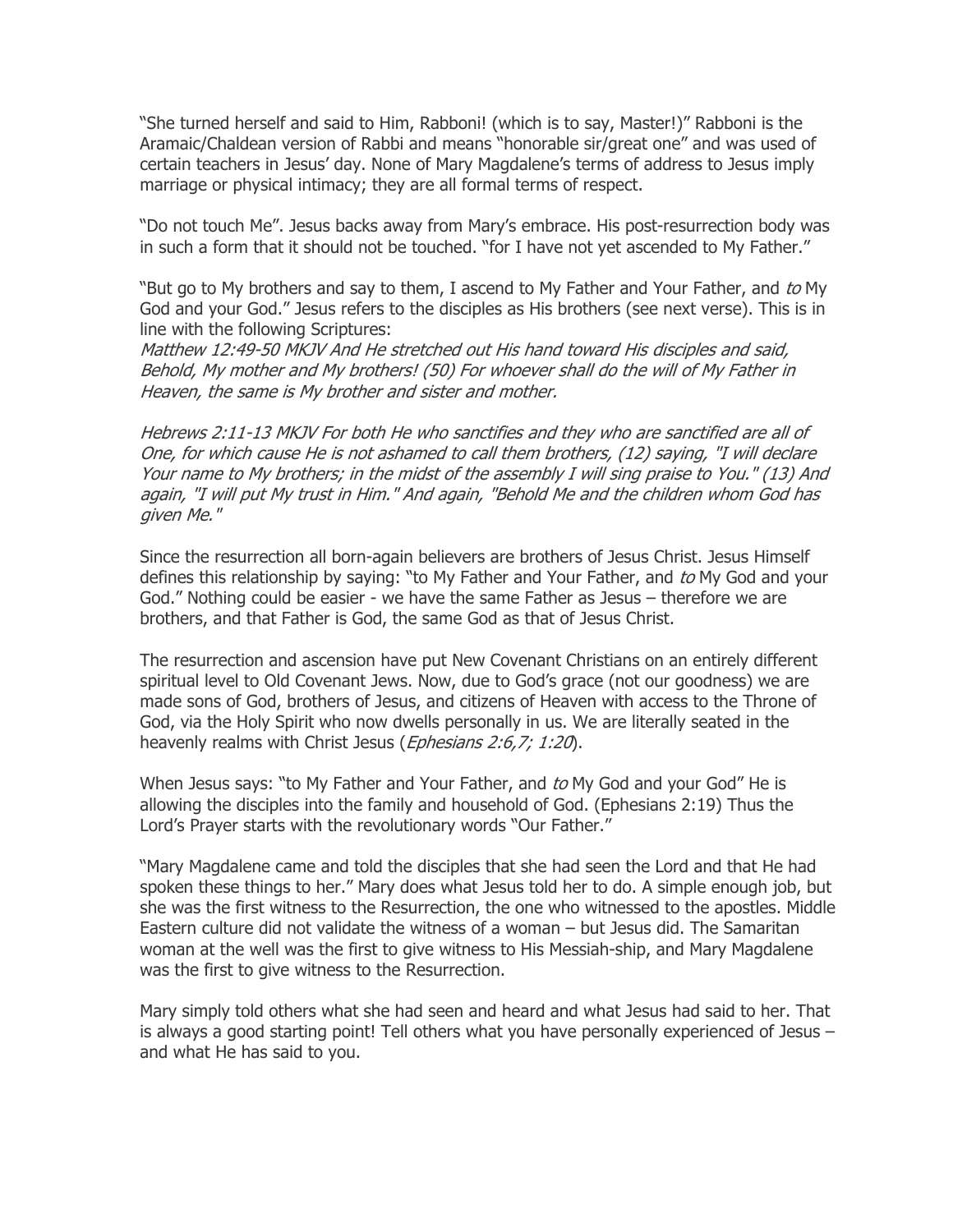### Day 55 - John 20:19-23

# RECEIVE THE HOLY SPIRIT

John 20:19-23 MKJV Then the same day at evening, being the first of the sabbaths, when the doors were shut where the disciples were assembled for fear of the Jews, Jesus came and stood in the midst, and said to them, Peace to you! (20) And when He had said this, He showed them His hands and His side. Then the disciples were glad when they saw the Lord. (21) Then Jesus said to them again, Peace to you. As My Father has sent Me, even so I send you. (22) And when He had said this, He breathed on them and said to them, Receive the Holy Spirit. (23) Of whomever sins you remit, they are remitted to them. Of whomever sins you retain they are retained.

It is Sunday evening in Jerusalem, the doors are shut for fear of the Jews and Jesus materializes in their midst in solid form, and (in the other gospels) eats some broiled fish and a honeycomb (Luke 24:42). Jesus resurrection body seems to be both solid enough to eat fish and insubstantial enough to pass through walls. It is the same body of Jesus that was on the cross and in the grave, and it still bore the nail marks.

It was not a different body but rather was the same body in a changed state. In His resurrected form Mary was not allowed to touch Him (but Thomas was), He could materialize in a room or suddenly vanish as on the Emmaus Road. It was a spiritually changed body and His breath could even impart the Holy Spirit. For more on the nature of the resurrection body read 1 Corinthians 15.

This is a commissioning service for the Eleven. It involves:

A blessing "Peace be with you" (repeated twice),

A reminder of the Cross - and the cost of discipleship "And when He had said this, He showed them His hands and His side."

A solemn commissioning "As My Father has sent Me, even so I send you."

An empowering for service "And when He had said this, He breathed on them and said to them, Receive the Holy Spirit."

And a delegated range of authority: "Of whomever sins you remit, they are remitted to them. Of whomever sins you retain, they are retained."

These five things should be present in every sending out of a Christian worker. No one should go out without a blessing, or without being reminded of the cost, or a solemn charge to service, or the power of the Holy Spirit or a clearly delegated range of spiritual authority.

This was not an elaborate ceremony. It was not held in a church or a synagogue and no high-powered religious authority was present. It was just a band of brothers, in the presence of God. The sending of Paul and Barnabas was similarly informal:

Acts 13:1-3 MKJV And in Antioch some among the existing church were prophets and teachers. (such as Barnabas, and Simeon who was called Niger, and Lucius of Cyrene, and Manaen, the foster-brother of Herod the tetrarch) and Saul. (2) As they ministered to the Lord and fasted, the Holy Spirit said, So, then, separate Barnabas and Saul to Me for the work to which I have called them. (3) Then having fasted and prayed and laid hands on them, they let them go.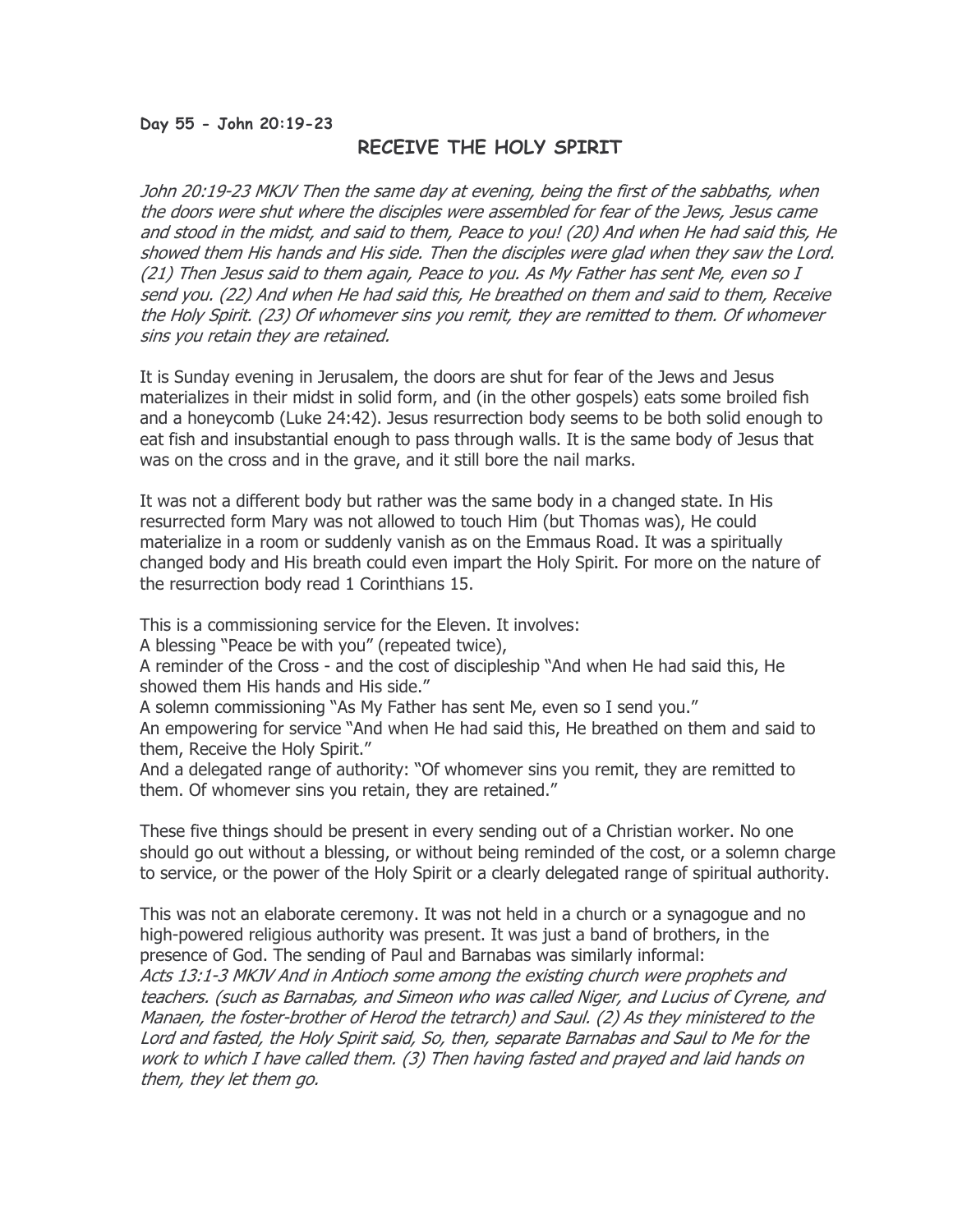Here also was a band of spiritual brothers, leading a church together, when God said "send these two as missionaries from your church" and they were prayed for, hands were laid on them, and off they went. This is all that is needed in apostolic work.

While all five aspects mentioned above are important, the one I will focus on today is the command "Receive Holy Spirit" ( a literal translation). There is an important receiving of the Holy Spirit that allows us to minister in the same manner that Jesus

ministered – and all four gospels and Acts testify to this. "As My Father has sent Me, even so I send you." - requires anointing. Jesus was anointed, so must be His apostles. In addition Luke says they must be "clothed with power from on high", Mark says they were to do signs and wonders, Matthew says they are to operate in authority and Acts testifies to Pentecost and to the powerful miracles of the early Church. Because of the Holy Spirit we are to do "greater works":

John 14:12-13 MKJV Truly, truly, I say to you, He who believes on Me, the works that I do he shall do also, and greater works than these he shall do, because I go to My Father. (13) And whatever you may ask in My name, that I will do, so that the Father may be glorified in the Son.

Since Christian workers are sent in the same manner as Jesus is sent, to do His works and even greater works, then we require His anointing – the powerful baptism of the Holy Spirit.

Without the power of the Holy Spirit we are little better than some New Age philosopher in our ability to tangibly transform people's lives.

Jesus did not send out the apostles to be "nice encouragers" or even to be psychotherapists. Nor did He commission them to pray in solitude and be quietly holy. The apostles were sent to do works of power and spiritual authority that glorify God – and frankly that is quite scary. I do not pretend to have an extraordinarily powerful anointing, - I have had "bursts" of supernatural power, and seen some healed and quite a number delivered. Yet I would much rather study Hebrew and write academic papers. But God calls us to a more strenuous spirituality than that.

We tend to substitute some much more controllable power for the power of the Holy Spirit – such as brainpower, personality power, organizational power, political power, even financial and computing power – anything that will "get the job done" without God having to turn up. This is because we are terribly uncertain that God would turn up for us.

We need to look our doubt and unbelief and spiritual nervousness and inferiority in the eye and stare it down and master it. We cannot let these things dictate how we minister; we have to find the courage to rely on God the Holy Spirit. (Now I freely admit that is easier for me to write than for you to do.) Reliance on the Holy Spirit is easier in one on one, or small group situations, where there is less peer pressure and expectation.

Now I am not saying that you have to do lots of "weird" stuff to be truly ministering as Jesus ministered and for you to be sent as He was sent. But you should know that you are anointed of God, even if your anointing is as wobbly as mine is. (Please pray that it gets more powerful). You should have a sense that you are doing what Jesus would do in your situation and that you do it in the power of God.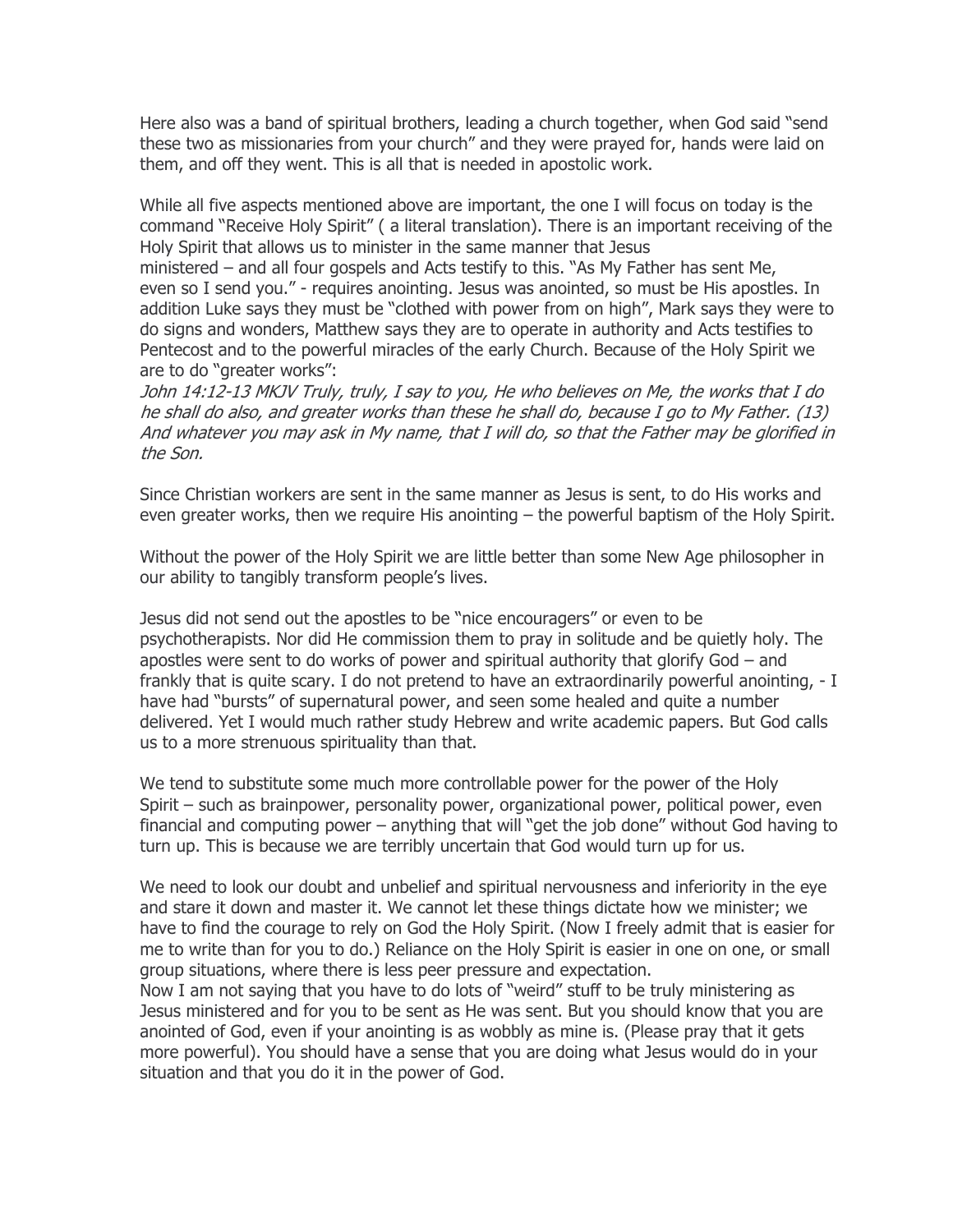#### Day 56 - John 20:24-31

## THOMAS BELIEVES

John 20:24-31 MKJV But Thomas, one of the twelve, called the Twin, was not with them when Jesus came. (25) The other disciples therefore said to him, We have seen the Lord. But he said to them, Unless I shall see the print of the nails in His hands, and put my finger into the print of the nails, and thrust my hand into His side, I will not believe. (26) And after eight days the disciples were inside again, and Thomas was with them. Jesus came, the doors being shut, and stood in the midst and said, Peace to you! (27) Then He said to Thomas, Reach your finger here and behold My hands; and reach your hand here and thrust it into My side; and do not be unbelieving, but believing. (28) And Thomas answered and said to Him, My Lord and my God! (29) Jesus said to him, Thomas, because you have seen Me you have believed. Blessed are they who have not seen and have believed. (30) And truly Jesus did many other signs in the presence of His disciples, which are not written in this book. (31) But these are written so that you might believe that Jesus is the Christ, the Son of God, and that believing you might have life in His name.

Thomas is both one of the more loyal and complex disciples. Thomas was the only one prepared to die with Christ in John 11:15,16, and yet he seems to have found the death of Jesus intolerable and overwhelming. He went deep into grief, isolated himself and refused to rekindle his hopes that had been so terribly crushed – even when the others told Thomas about the resurrection. Easton's Bible Dictionary has Thomas, Matthew and James as sons of Alphaeus and thus brothers - which might explain Matthew's phrase 'some doubted' (Matthew 28:17) as referring to his twin brother – without using his name.

Jesus gave Thomas a chance to believe 'without seeing' and thus of inheriting a greater blessing (John 20:29), but even after a week he was still adamant in his unbelief. So Jesus gave Thomas the evidence that he needed to believe – and Thomas gave the greatest statement of faith in the whole NT "My Lord and My God".

It is not wrong to need solid evidence before making a major change of belief system such as believing that someone could rise from the dead. God leads us to a reasonable and verifiable faith and does not ask us to believe myths and fairy stories. Therefore the Bible is full of history and other readily verifiable information.

Thomas was not asked to have "blind faith" or to believe in a fairy story but rather to trust the witness of the other apostles who he knew well. As I mentioned the other day this is known as inter-subjective testability and means that an event that can be tested by a number of people – such as the 500 that saw Jesus alive (1 Corinthians 15:5,6) is deemed far more credible that one that cannot pass such a test.

In the normal course of life we cannot test everything ourselves and we have to rely on the word of others – such as teachers and textbooks and panels of experts. Thus all education relies on trust in the veracity of the teacher. For instance I think I first heard about the massive Amazon River when I was in grade three. I believed that the Amazon River existed and was the biggest river in the world because my teacher said so. My teacher in turn probably trusted an atlas or a textbook, which in turn was probably compiled by an expert who in turn may have relied on someone in Brazil who has actually seen the Amazon River.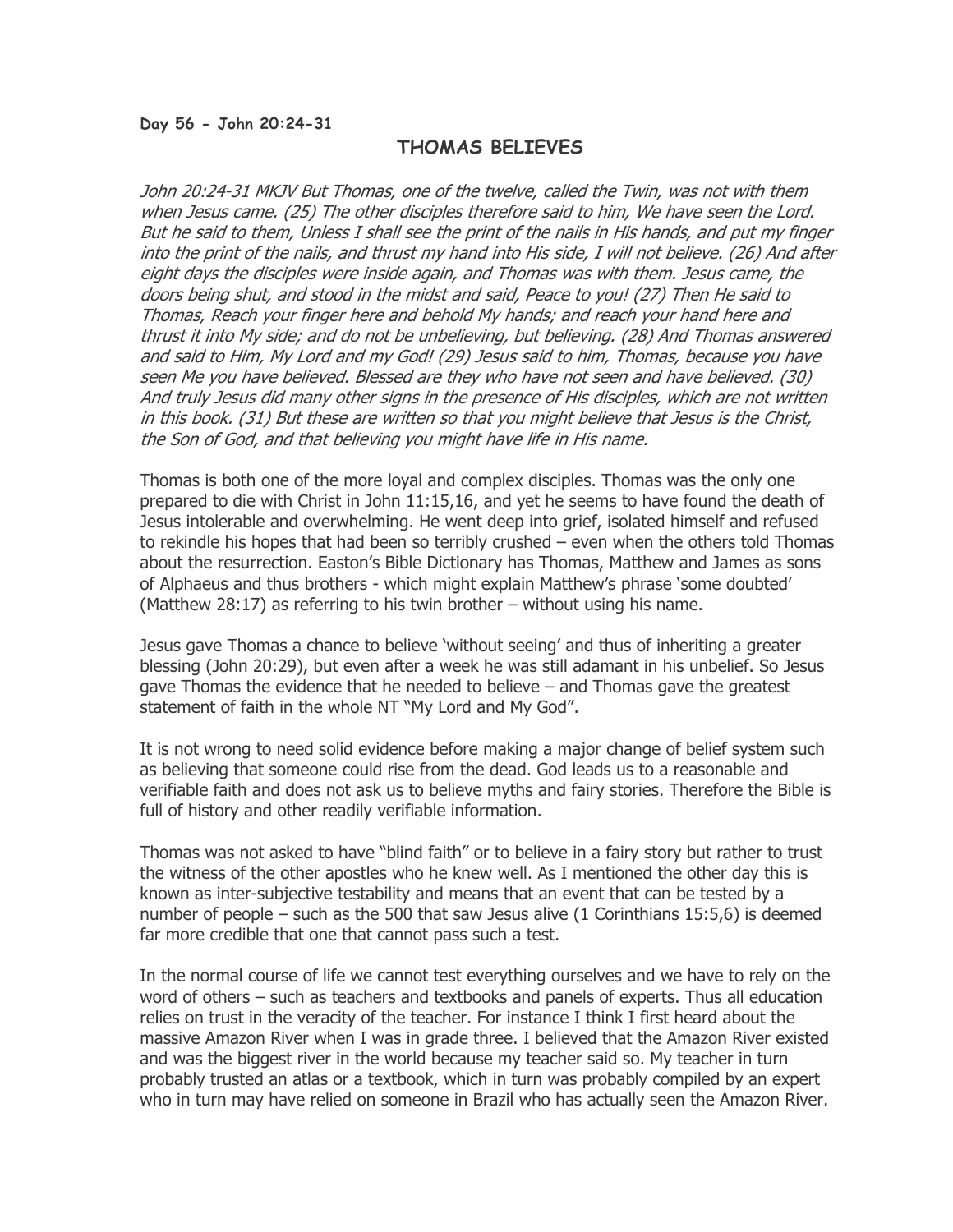To this day I have no absolute first-hand proof of the existence of the Amazon River, but despite this I believe that it exists because I have faith in atlases and experts who tell me it exists. Now this applies to countless other facts that I have learned in the course of my education. Thus all education, indeed all civilization and culture, depends on inter-subjective testability – on being able to trust the verifiable testimony of a number of reliable witnesses.

Even when we come up with a doctrinal conclusion we should ask: "Does this fit reality? Can this be tested and verified by a number of reliable witnesses?" For instance if we say concluded that: "All truly spiritual people speak in tongues" and went out to test that proposition, we would be in for a shock as Mother Teresa, Billy Graham, Bill Bright and Charles Haddon Spurgeon and many others failed to fit the theory. Such a theory would fail to fit the test of reality. The prosperity gospel and many other theories would also crash in a heap if a little reality testing was done, and this would be a good thing.

None of us have seen Jesus' hands and side, so we have to trust the witness of the apostles and the inner testimony of the Holy Spirit as well the ample historical evidence such as Morrison's "Who Moved The Stone" or the works of Josh McDowell. God works with the available evidence to help us to believe.

John wrote his gospel, as an eyewitness account of a credible witness, so that we might have sufficient data to believe but even John admits it was only a sufficient account not an exhaustive account. "And truly Jesus did many other signs in the presence of His disciples, which are not written in this book. But these are written so that you might believe that Jesus is the Christ, the Son of God, and that believing you might have life in His name."

God rarely provides us with absolute proof for our faith, but He always provides sufficient and adequate proof based on the written testimony of a number of reliable and credible eyewitnesses. This testimony is first of all found in the Gospels and Acts.

Where there is no such evidence (by a number of reliable eyewitnesses) we are not required to believe. We are not required to believe in a flat-earth or in televangelists or in conspiracy theories. However we are required to believe that Jesus rose from the dead. (Romans 10: 9,10).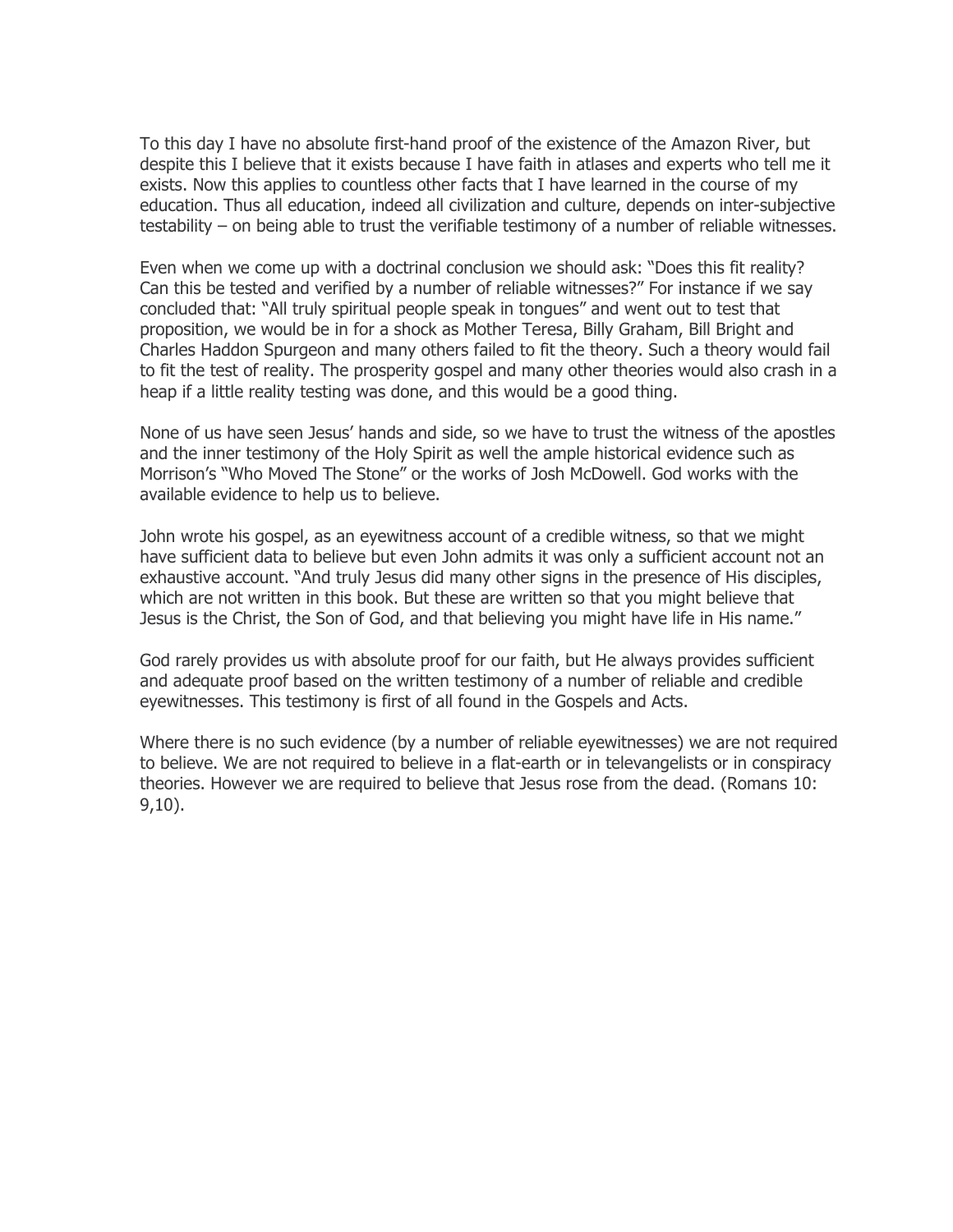# THE BIG CATCH – Part 1

John 21: 1-6 After these things Jesus showed Himself again to the disciples at the Sea of Tiberias, and in this way He showed Himself: 2 Simon Peter, Thomas called the Twin, Nathanael of Cana in Galilee, the sons of Zebedee, and two others of His disciples were together. 3 Simon Peter said to them, "I am going fishing." They said to him, "We are going with you also." They went out and immediately [1] got into the boat, and that night they caught nothing. 4 But when the morning had now come, Jesus stood on the shore; yet the disciples did not know that it was Jesus. 5 Then Jesus said to them, "Children, have you any food?" They answered Him, "No." 6 And He said to them, "Cast the net on the right side of the boat, and you will find some." So they cast, and now they were not able to draw it in because of the multitude of fish.

Today's passage extends from verse 1 to 14 so we will break it into two natural halves and just do verses 1 to 6 today.

A group of seven disciples go fishing among them "Nathanael of Cana in Galilee" – perhaps it was Nathanael's wedding they all attended in John chapter 21. Four are missing, but Thomas is back with them.

At Peter's behest they went fishing and "that night they caught nothing". I once spent a few weeks in a Papua New Guinean fishing village about two hours from Port Moresby – and there they also fished at night, not during the day. The produce was then brought in to market in the morning, sold, then later in the day the nets were prepared and the whole thing began again. There was almost no time for sleep.

"They caught nothing" - Every time I have tried to augment my ministry income with a business sideline I have "caught nothing". God wants me in the ministry and He won't let me stray! Peter and company were going fishing to earn a bit of pocket money and get the old business back again. There is archaeological evidence of a major "Sons of Zebedee" fishing business on Lake Galilee but whether it was the actual disciples business has not been proved.

Jesus had just told them "As the Father has sent me, so I send you" but it evidently had not sunk in. They were going back to business and needed to be taught a lesson. Peter was still full of shame (see verses 7-14) and was hanging back and everyone else was also hanging back with Peter their leader. Jesus needed to close off the fishing possibility with finality, recommission Peter, and then get the disciples back over their doubts and back into action.

So Jesus meets them in their tired, hungry, exhausted state after the fishing trip. He asks the question that He knows will annoy any fisherman "have you caught anything" and He asks it as "have you any food". Seven grumpy disciples answer Him curtly "No". Jesus, probably grinning from ear to ear, says "Cast the net on the right side of the boat, and you will find some." – they obey, and catch a huge quantity of fish.

This triggers Peter's response, which we will look at tomorrow. Today lets look at the obvious – God's blessing brings more results in an instant than human effort can ever accomplish on its own.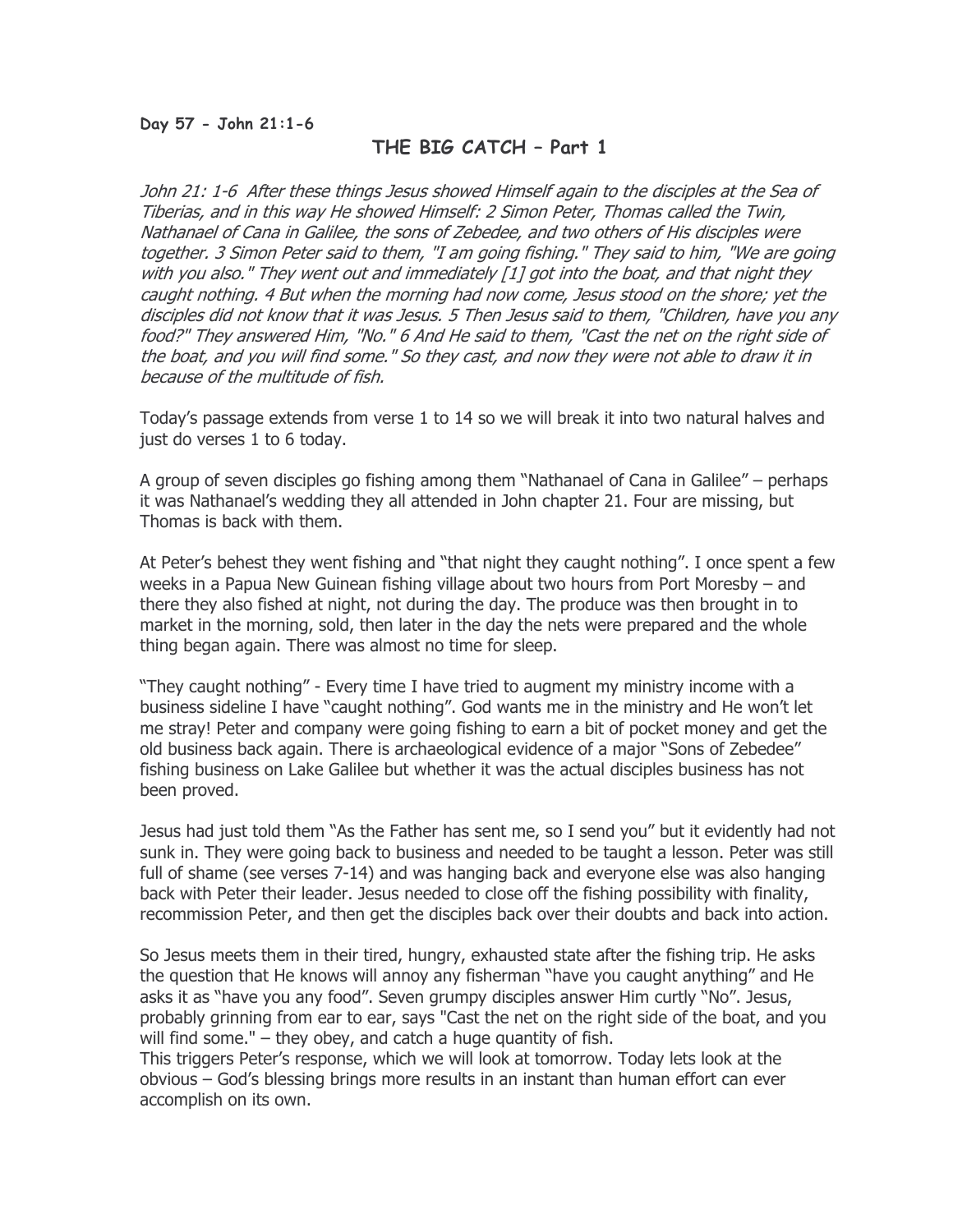Joseph worked hard to get promoted and just ended up in jail, but in a moment was made Prime Minister of Egypt.

The woman with the hemorrhage spent all her money on doctors – and was healed in an instant.

Esther went from an unknown Jewish girl to becoming Queen in a single day.

Daniel went from an obscure Jewish lad to Nebuchadnezzar's right hand man in an afternoon because he interpreted a dream.

Unblessed human effort goes nowhere – even if it is well intended and "on the right track". Moses could not free the Israelites until he relied totally on God.

This is not to say that we should sit in an armchair and wait for God to do it all. The shoemaker's elves (that built the shoes at night while the shoemaker slept) are not part of biblical lore! The disciples did end up working – and working hard as they pulled the net to shore. But they worked after God, and with God, not instead of God.

God created the Universe from "a handful of nothing" and He can create amazing things in our life as well. Acts 3:12 is Peter's summary about human efficacy: So when Peter saw it, he responded to the people: "Men of Israel, why do you marvel at this? Or why look so intently at us, as though by our own power or godliness we had made this man walk?

The miraculous has nothing to do with our own power or piety but it does involve us. If Peter and John had remained silent and not said "In the name of Jesus Christ of Nazareth, rise up and walk!" the miracle would never have occurred. And if the disciples had not thrown their net on the right side of the boat – they would have not caught the fish.

What is the secret to a Big catch in ministry? First, listen to God! Obey His directions not your own calculations. Second, cast His nets when and where He says. Third, – use all your might to pull them in! Follow-up is ninety percent of the effort of evangelism. Lazy ministers of the gospel leave all the fish in the net. Use your technology, your web site, your radio program or your tracts – but after God as spoken and only at His direction.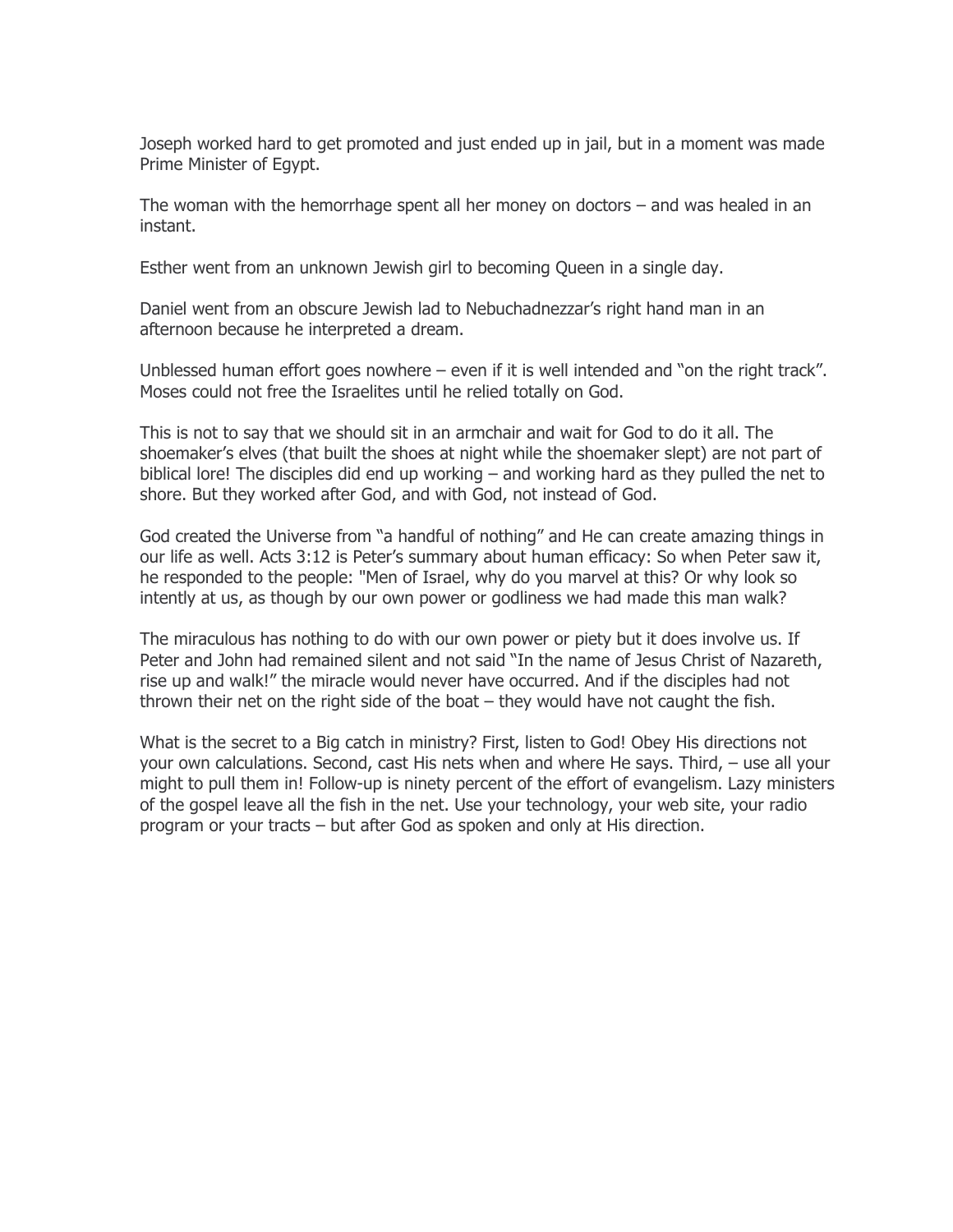# THE BIG CATCH – Part 2

John 21:7-14 Therefore that disciple whom Jesus loved said to Peter, "It is the Lord!" Now when Simon Peter heard that it was the Lord, he put on his outer garment (for he had removed it), and plunged into the sea. (8) But the other disciples came in the little boat (for they were not far from land, but about two hundred cubits), dragging the net with fish. (9) Then, as soon as they had come to land, they saw a fire of coals there, and fish laid on it, and bread. (10) Jesus said to them, "Bring some of the fish which you have just caught." (11) Simon Peter went up and dragged the net to land, full of large fish, one hundred and fifty-three, and although there were so many, the net was not broken. (12) Jesus said to them, "Come and eat breakfast." Yet none of the disciples dared ask Him, "Who are You?"- knowing that it was the Lord. (13) Jesus then came and took the bread and gave it to them, and likewise the fish. (14) This is now the third time Jesus showed Himself to His disciples after He was raised from the dead.

The number 153 has everyone curious. It adds up to 9  $(1 + 5 + 3)$  and mathematically it is nine times seventeen and it is also the sum of the whole numbers from one to seventeen – that is  $1 + 2 + 3 + 4 + 5 + 6$  all the way to 17. Here are some other explanations:

-The word fish in Greek is 'ixthus' which has a numerical equivalent of 1224, or 8 x 153. - The fish was a symbol of Jesus (see below)

-153 people received a blessing from Jesus in the four gospels (not counting the 5000 and examples like that).

- There were supposed to be 153 species of fish in the ancient world. Thus 153 represent all different kinds of people.

Others see it as an example of Hebrew gematria – word play using numbers, to quote one source:

Various words associated with fishing have gematria divisible by 153: "fishes" has a value of 153  $\times$  8, "the net" has the same 153  $\times$  8 value, "multitude of fishes" is 153  $\times$  16, "fishers of men" is 153  $\times$  14, "casting a net into the sea" is 153  $\times$  20, etc. According to biblewheel.com some bible phrases in the original Hebrew have a gematria value of 153, e.g., "I am the Lord thy God", "the Passover", "He is faithful", "he shall cause to inherit" and "sons of God". This is more than coincidence.

The Diocletian persecution was raging at the time John wrote his gospel and the symbol of the "fish" for Christ was in wide use. The Greek word for fish was Ixthus and Ixthus was an acronym (abbreviation using initials, e.g., IBM) and stood for Jesus Christ, God's Son, Savior (in Greek Iesus, Xristos, Theos, Uios, Sotier.)

So "153 fish" takes the "theological attributes" of 153 (Sons of God, I am the Lord they God, etc.) and adds them to the fish which was well known as the symbol of Jesus Christ. It was a way of saying Jesus, Son of God, Savior, Passover, I am the Lord thy God, etc during the Diocletian persecution that had John imprisoned on Patmos. As John was known as the apostle to the persecuted church, and was often cryptic in his communication this makes some sense.

So if anyone asks you "what do the 153 fish mean" you can say  $-$  it's a cryptogram for Jesus being God.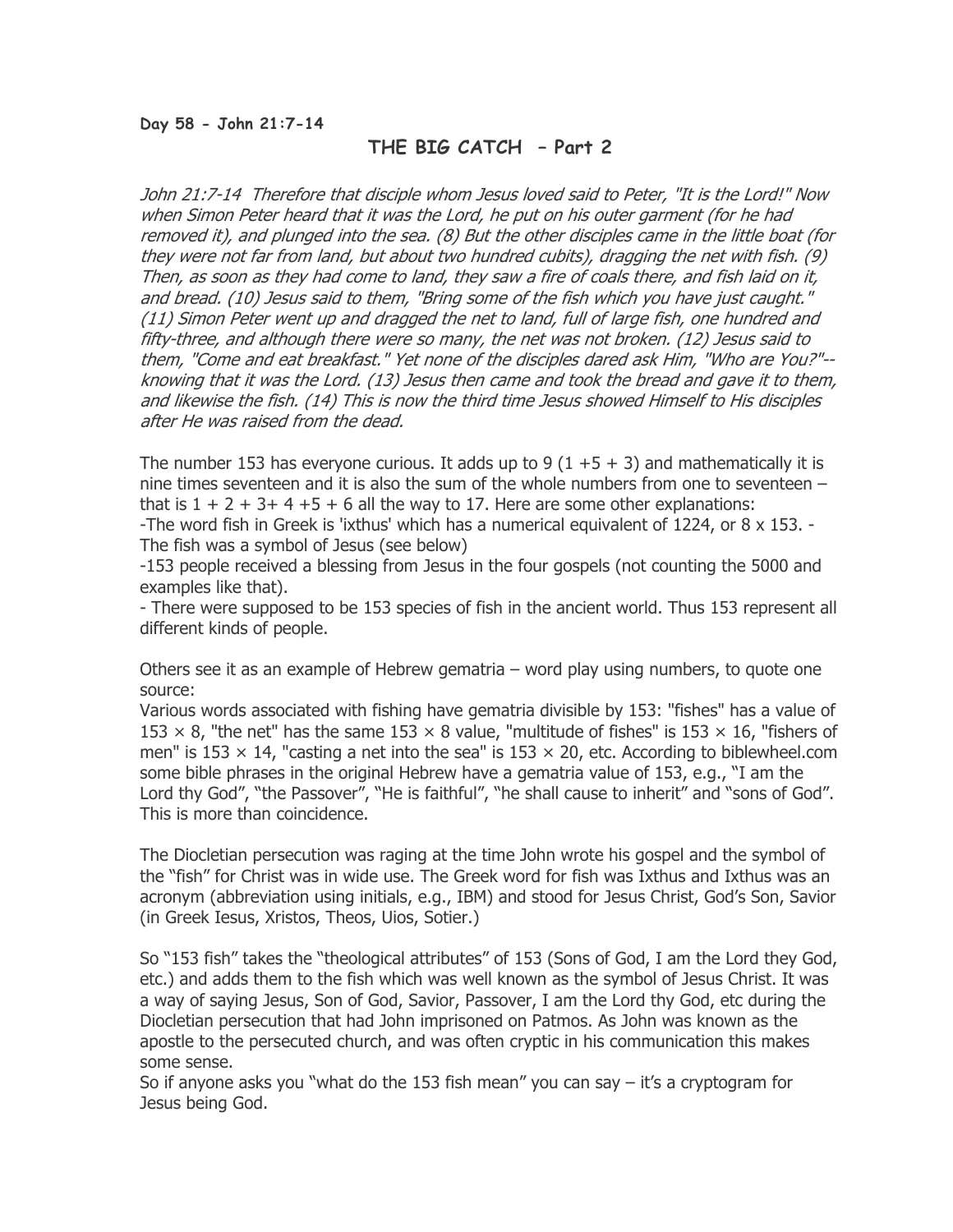Fishing with a dragnet (like the disciples used) was also a type of the end of the age: Matthew 13:47-50 "Again, the kingdom of heaven is like a dragnet cast into the sea, and gathering fish of every kind; and when it was filled, they drew it up on the beach; and they sat down and gathered the good fish into containers, but the bad they threw away." So it will be at the end of the age; the angels will come forth and take out the wicked from among the righteous, and will throw them into the furnace of fire; in that place there will be weeping and gnashing of teeth.

Now on to the rest of the passage: The seven apostles bring the 153 fish to the resurrected Savior who has a fire burning  $-$  with bread and fish already on it. The fire is a fire of coals  $$ typically used for purification and associated with Isaiah's call and cleansing (Isaiah 6). Fire is also strongly associated with the Holy Spirit. Bread and fish brings to mind the feeding of the 5000, also the first resurrection meal was some bread on the Emmaus Road and a "piece of broiled fish" among the disciples.

This is a time of purification and rededication, a time of going back to their original calling as "fishers of men" (Matthew 4:18,19) purified by the fire of the Holy Spirit and the broken body of Christ symbolized in the bread and the fish. Thus the occasion is loaded with meaning and "they knew it was the Lord".

Jesus said to them, "Come and eat breakfast." – an invitation to simple fellowship that could not be refused by hungry (and perplexed) fishermen. Jesus often invites us to simple things, to a small church, to a plain preacher, to a bible study in a home with good, godly folk. Yet He will also invite us to a wedding feast. Peter has to eat with Jesus, feel accepted and get over his shame.

He had jumped in the water, he feels unworthy and it will take a chat with Jesus to set him right again but Peter is on his way, he is now eating with the Savior.

"And yet the net was not broken" – how can we cope with so many converts? The net will not break – pull it in! Some gospel ministers are timid the changes large numbers of converts will bring. Just a few, not too many! But bold faith loves a big catch and God will strengthen you to cope.

As we near the end of the age the dragnet is being pulled in. I like to think that the internet is part of the dragnet – bringing in folk from all nations to the gospel (see http://www.cybermissions.org). Let Jesus minister to you, and have fellowship with you, and restore you and send you out to be fishers of men and women.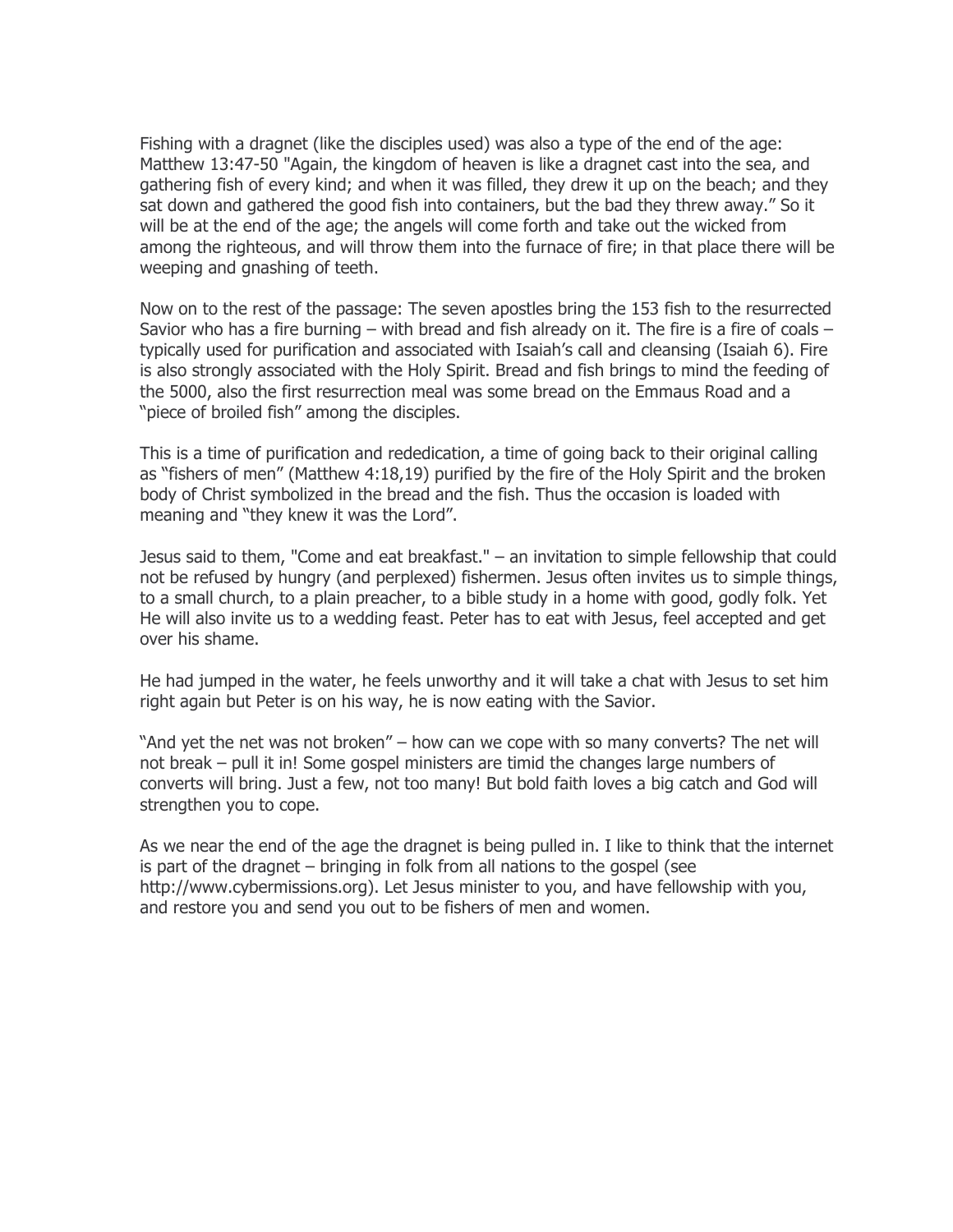### Day 59 - John 21:15-19

# JESUS RESTORES SIMON PETER

John 21:15-19 ISV When they had finished breakfast, Jesus said to Simon Peter, "Simon, son of John, do you love me more than these?" He said to him, "Yes, Lord, you know that I love you." Jesus told him, "Feed my lambs." (16) Then he said to him a second time, "Simon, son of John, do you love me?" He said to him, "Yes, Lord, you know that I love you." Jesus told him, "Take care of my sheep." (17) He said to him a third time, "Simon, son of John, do you love me?" Peter was deeply hurt that he had said to him a third time, "Do you love me?" So he said to him, "Lord, you know everything. You know that I love you!" Jesus told him, "Feed my sheep. (18) "Truly, truly I tell you, when you were young, you would fasten your belt and go wherever you liked. But when you get old, you will stretch out your hands, and someone else will fasten your belt and take you where you don't want to go." (19) Now he said this to show by what kind of death he would glorify God. After saying this, he told him, "Keep following me."

There is a touch of the "Zen Master" about Jesus in this passage, walking along the shore with Peter and asking insightful questions that provoke Peter to be hurt and exasperated. It is clearly an Eastern "Master-Disciple" relationship. What is Jesus questioning? Peter's loyalty – the very thing that broke down on Good Friday when the cock crowed. And just as Peter denied Christ three times, here he has to reaffirm his love for Jesus three times. And as once Peter claimed that he would die for Christ, so he is told that that would be his fate in the end. In fact history has Peter executed alongside his wife - by being crucified upside down and exhorting her to remember the sufferings of the Lord and dying full of courage and of the hope of heaven.

Jesus had to probe deep into Simon Peter and deal with the matter that had separated their full communion. It had to be discussed and could not just be put to one side. So Jesus waits until after breakfast and takes Peter aside privately. I suppose that during the meal Peter was getting used to the idea that "the chat was coming". The meal gave time for Peter to prepare himself. Jesus gets right to the point "Simon son of Jonas (the translation son of John is probably incorrect, it is better rendered Jonas or Jonah) do you love (agapas) me? "

Peter replies with the more affectionate (but less grand) "Lord you know that I love (philo) you." commentators have made much difference between agape (charity, disinterested love) and phileo (friendship, loyalty, companionship, affectionate love). Three times Peter declares his loyalty with phileo and refuses to use the colder and more formal term of agape. Phileo is love for a limited inner circle of compatriots, while agape is the common human generosity of the saint. Peter wanted to be Jesus' real friend not just a distant worshiper.

Restoration is often a necessary part of dealing with saints who stray. Jesus gives us a useful pattern to follow:

1. Have a talk in private, after having had a meal together.

2. Raise the topic directly and plainly.

3. Do not rehash the incident or vent your own hurt. Just deal with the remaining issue/s that need to be worked through.

4. Aim at restoration not condemnation.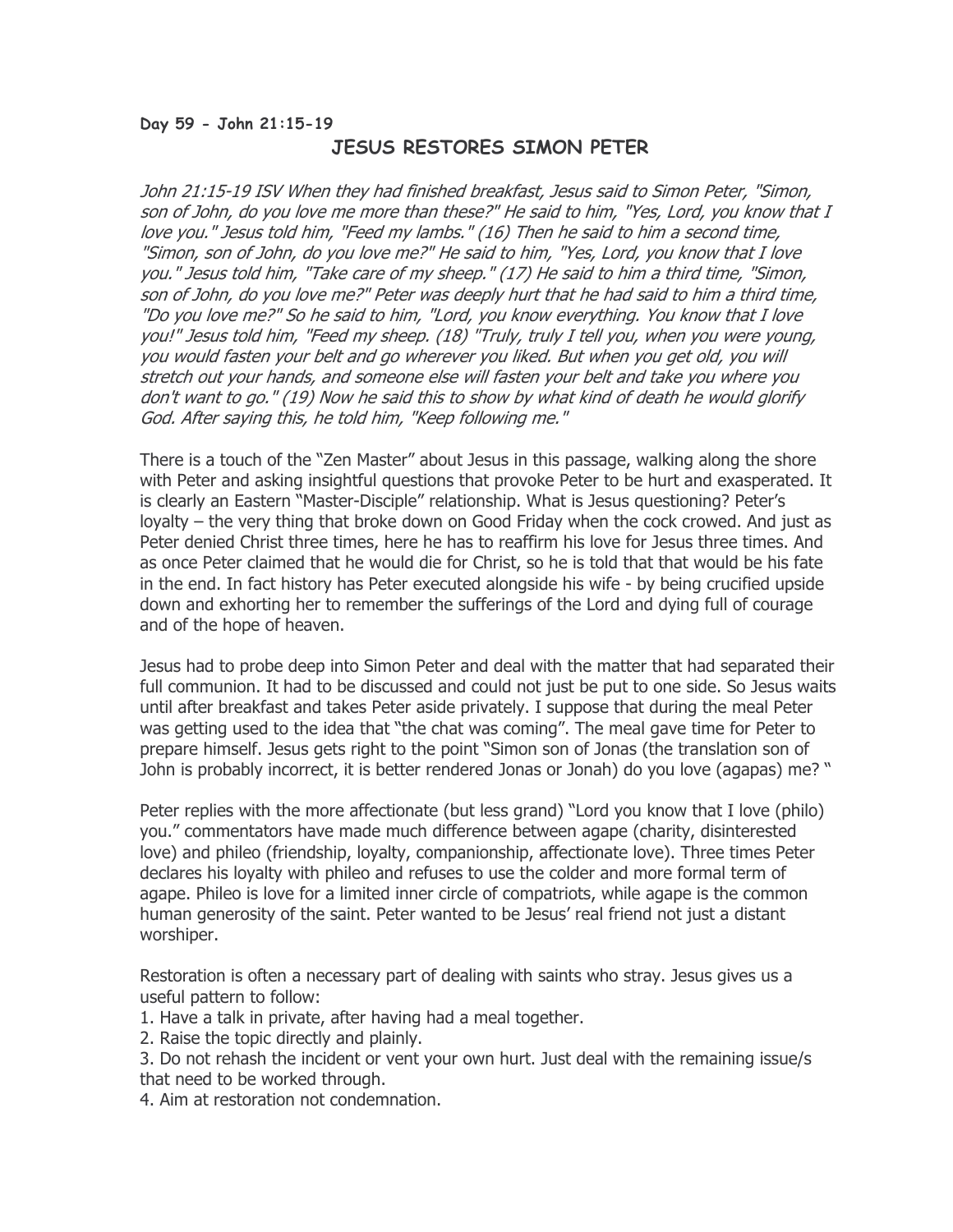5. Do not do a superficial "brushing over" of the incident - keep going until you strike the core of the person.

6. Follow restoration with an expression of trust e.g. "feed my sheep".

The commissioning of Peter was put in three slightly different ways – feed my lambs, shepherd/care for my sheep, and feed my sheep. A few things can be noted here:

1. The sheep are "My sheep" – they belong to Jesus.

2. The sheep are entrusted to Peter – caring for God's people is a profound responsibility for which we will have to give an account.

3. The young disciples especially (the lambs) need feeding from the Word (v.15) as does, the whole flock (v.17).

4. The older disciples the "sheep" need care and leadership.

It is my personal opinion that the ministry of the Word is often neglected while the emphasis is placed on management theories or programs or songfests and entertainment. We are called to feed the sheep, not to have them running in circles! Feeding the sheep means giving them the right spiritual food – Scripture rightly expounded with Christ at the center of it all. I am astonished at the general lack of preaching on the person and work of Jesus Christ – for that is where the rich food is. Does ministry lead us to glory and profit or to the cross? For Peter it was to the cross i.e. to shameful public execution. Ministry is a glorious calling but a rotten career path. If you expect a good wage and a nice car and professional esteem and a genteel retirement, then do not choose the ministry – least of all a missionary or apostolic calling.

"Now he said this to show by what kind of death he would glorify God." The idea of martyrdom has fallen a long way out of favor in evangelical circles. But our death can glorify God if our faith is strong. Physical suffering and death is not terrifying if you are sure of Heaven and of eternal life. No sane person wants to be a martyr, not even Peter and Jesus knew that when He said "and take you where you don't want to go". But suffering and martyrdom can be part of God's plan for us and if they are we need to accept them as such and use them to glorify God.

"After saying this, he told him, "Keep following me." – the basic instruction for us all – keep following Jesus. Don't follow the world. Follow the Lord. We will look at this in greater depth tomorrow.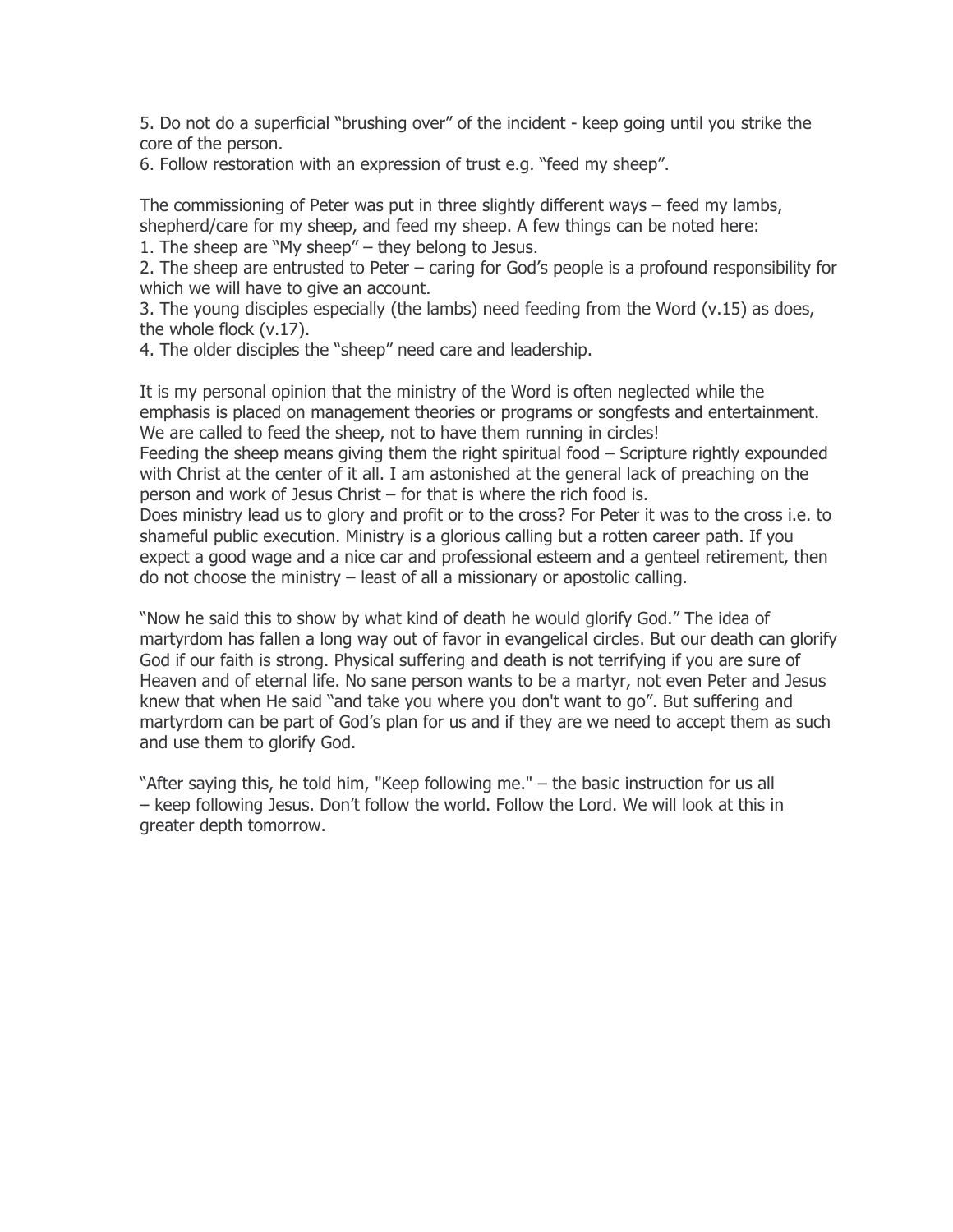#### Day 60 - John 21:19-25

# FOLLOW ME

John 21:19-25 MKJV He spoke this signifying by what death he should glorify God. And when He had spoken this, He said to him, Follow Me. (20) Then Peter, turning around, saw the disciple whom Jesus loved following (the one who also leaned on His breast at supper, and said, Lord, who is he who betrays You?) (21) Seeing him, Peter said to Jesus, Lord, and what of this one? (22) Jesus said to him, If I desire that he remain until I come, what is that to you? You follow Me. (23) Then this saying went abroad among the brothers, that that disciple should not die. Yet Jesus did not say to him, He shall not die, but, If I desire that he remain until I come, what is that to you? (24) This is the disciple who testifies of these things and wrote these things. And we know that his testimony is true. (25) And there are also many things, whatever Jesus did, which, if they should be written singly, I suppose the world itself could not contain the books that would be written. Amen.

Jesus has an individual plan for each of our lives, and we are not to compare ourselves with others. Peter and John were different personalities with very different temperaments and very different destinies.

Peter was the leader, who got all the rebukes, seemed to make all the mistakes and was going to be a martyr. John, was the favorite, John got to lean on Jesus' breast and received far fewer tough rebukes. So Peter turns and sees young John tagging along (John was probably the youngest apostle) and says "What of this one?" If Peter was going to have to suffer martyrdom then he wanted the goody-two-shoes favorite to go down the same track.

Comparisons and feelings on unfairness are rife in Christian (and non-Christian) circles. It is sure tempting to gripe and growl about others in ministry who seem to be "less spiritual" but are far "more successful". Always our gripes appear to be legitimate. Mine is "Why do all these prosperity-gospel guys who write rubbish get their books published while my bibleteaching ebooks never see print!" I am sure that you have a favorite rumble as well. But Jesus is not impressed by my grumbling or by my appeals to "fairness". God's justice is far more subtle and complex than our human concepts of fairness.

"Jesus said to him, If I desire that he remain until I come, what is that to you? You follow Me." Boy that is a tough line! Jesus is saying: "John's destiny is none of your business and if I want John to be around when I return, then so be it. You, Peter have just one job and that is following me."

Competition swimmers are told to just swim their "personal best" and not to worry about the swimmer in the next lane. This applies to Christians too. We are not to worry about the church down the road, or the other missionary societies - rather we are to do our own work well and leave the rest to God.

This is truly hard when we see magnetic personalities with superficial ministries reaping all the donations while more substantial ministries are flat out paying the rent. There are times when God seems to have lost control of His Church and all the wrong folk are getting the big rewards. Paul must have felt the same when the false "mega-apostles" took all the